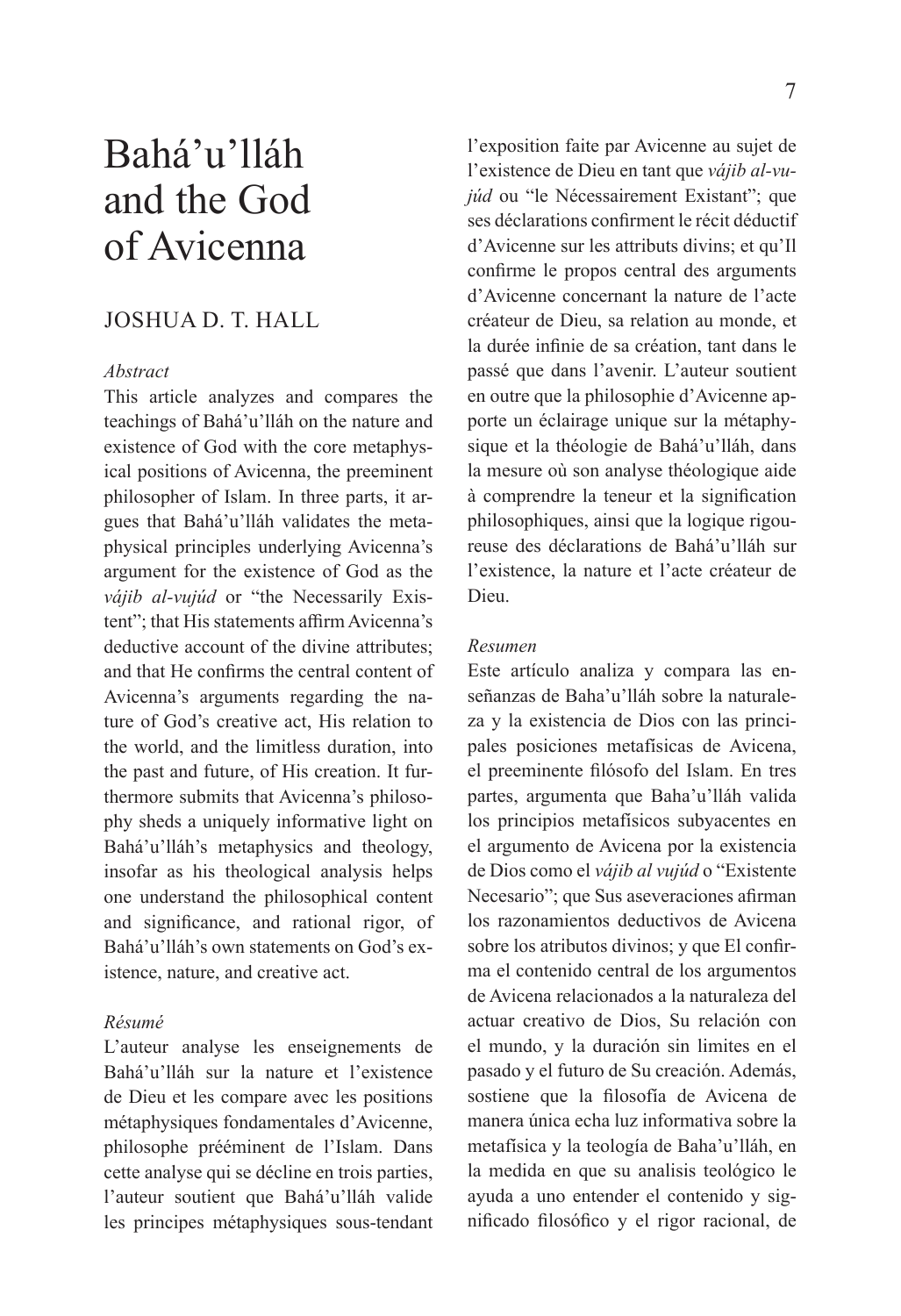las aseveraciones propias de Baha'u'lláh sobre la existencia, la naturaleza, y el actuar creativo de Dios.

#### *Acknowledgements*

I would like first to thank Naeem Nabiliakbar for his continuing and ceaseless love, support, counsel, and encouragement, his unique insight into the Bahá'í Writings, and his invaluable assistance with and instruction in Persian and Arabic; Adib Masumian for his unflagging interest, generous help, enthusiasm, and patient proofreading; Professor Rhett Diessner for his sound, illuminating scholarly perspective and constructive comments; and Professor Ardi Kia, for his professional engagement, review, and kindness.

#### INTRODUCTION

As suggested by the title, it is the aim of this article to analyze and compare the core theological positions of Bahá'u'lláh and the Islamic philosopher Avicenna. Avicenna, perhaps most famous in the West as the celebrated author of the *Qánún fí aṭ-Ṭibb* or *Canon of Medicine*, was a Persian Muslim born near the city of Bukhárá in 980 A.D. Propounding a rationalistic worldview and synthesis of Neoplatonism, Aristotelianism, and Islamic monotheism, Avicenna indelibly shaped the contents and character of Islamic philosophy from medieval into modern times and became, by far, the most influential philosopher of Islam; going well beyond the borders of the Islamic world, his ideas even informed the thought of the scholastic

philosophers in Christian Europe, such as Thomas Aquinas (McGinnis 244).

Given the importance of Avicenna's thought in the history of Islam, within the cultural and religious context of which the Bahá'í Faith emerged, this article explores the currents of Avicenna's theology that are represented and affirmed in Bahá'u'lláh's writings, and, secondarily, in the explanations of 'Abdu'l-Bahá. Though Bahá'u'lláh Himself never composed a work of systematized theology (Schaefer xiii), His many writings in Arabic and Persian are nonetheless rich in metaphysical content. As a whole, they present a consistent philosophical worldview expressed in the substantial nomenclature of the Islamic intellectual tradition. Accordingly, one may approach an understanding of Bahá'u'lláh's theology by considering how it treats the central questions on the nature of God dealt with by Islamic philosophers, among whom Avicenna stands out as especially prominent. Throughout the course of this article, I will thus present two broad arguments. First, I propose that Bahá'u'lláh's theological teachings are substantively *affirmative* of the metaphysical principles underlying Avicenna's argument for God's existence and his philosophical positions on God's nature, attributes, and creative act, with no implication that His teachings are *derivative* from those of Avicenna or in any way *reducible* to them. Second, I suggest that Avicenna's metaphysics, given Bahá'u'lláh's affirmation of his core philosophical arguments,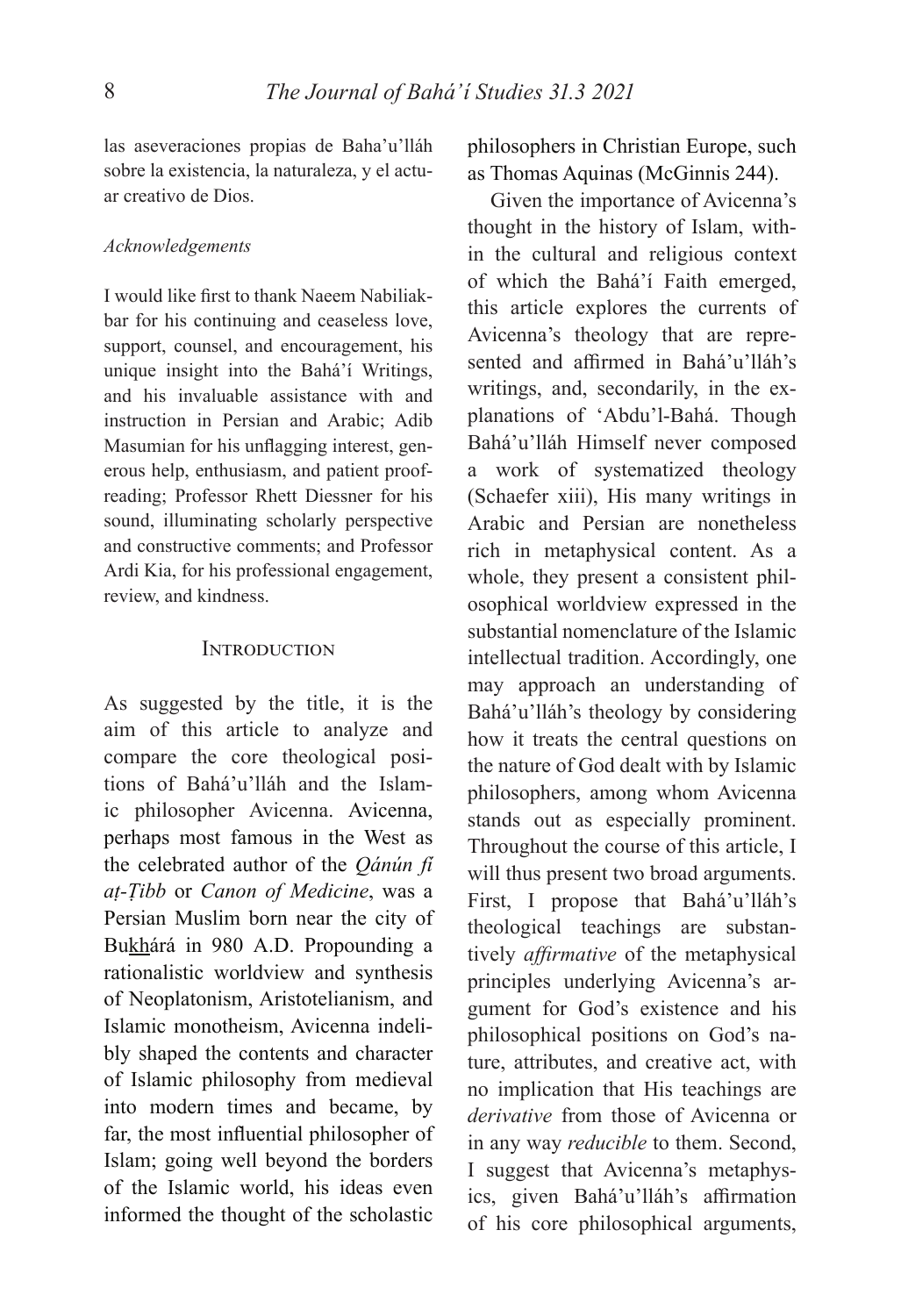provides a framework that clarifies and rationally elucidates the essential content, logical coherence, and philosophical integrity of Bahá'u'lláh's teachings on the existence and nature of God. Thus, examining the aspects of Avicenna's theology that Bahá'u'lláh affirms, far from being a merely academic exercise, will all the more reveal the implications, conceptual depth, and rational nature of Bahá'u'lláh's metaphysical and theological statements. Because Bahá'u'lláh and 'Abdu'l-Bahá so consistently affirm, as will be seen, both Avicenna's terminology and the philosophical substance underlying that terminology, and reject opposing views in the history of Islamic thought in favor of Avicenna's, the deep study of Avicennian thought is relevant to discerning and articulating the principles of Bahá'í theology—a scholarly endeavor requiring that we examine the historical frameworks that Bahá'u'lláh and 'Abdu'l-Bahá employ or forego in describing Their distinctive theology.

This article thus aims to contribute to a discourse in scholarship on the Bahá'í Faith that deals with the relationship between Bahá'u'lláh's teachings and Avicenna's theological philosophy. Scholars have gestured before at the philosophical commonalities between Bahá'u'lláh's teachings and Avicenna's thought, even if Avicennian metaphysics has not been their primary subject of concern. William Hatcher, in his admirable book *Minimalism*, put forth an argument in formal logic for God's existence that consciously draws from Avicenna's

insights, though he does not explicate in detail Avicenna's original argument. Juan Cole, in his monograph "The Concept of Manifestation in the Bahá'í Writings," significantly states that Bahá'u'lláh "affirmed Avicenna's solution to the problem of the co-eternity of the universe with God," though it was beyond the aims of that work to treat Avicenna primarily. Ian Kluge likewise has warmly referenced Avicenna in a number of his outstanding essays on Bahá'í philosophy, stressing the commonality of Avicenna's rationalist and broadly Aristotelian worldview with the Bahá'í Faith's own philosophical presuppositions.

Keven Brown, similarly, has discussed some of Avicenna's views, along with those of other Islamic philosophers, in his papers "Abdu'l-Bahá's Response to Darwinism: Its Historical and Philosophical Context" and "'Abdu'l-Bahá's Response to the Doctrine of the Unity of Existence," even if Avicenna was not the primary philosopher under discussion. Vahid Rafati in "Lawḥ-i-Ḥikmat: The Two Agents and the Two Patients" makes a useful reference to how Avicenna's account of the four elements relate to Bahá'u'lláh's *Lawḥ-i-Ḥikmat*. Nader Saiedi likewise references the cosmology of Avicenna in his book *Gate of the Heart*, as does Moojan Momen in his paper "Relativism: A Basis for Bahá'í Metaphysics." Interestingly, however, Momen does not mention Avicenna in his article "The God of Bahá'u'lláh," favoring instead the Sufi Andalusian thinker Ibn 'Arabí.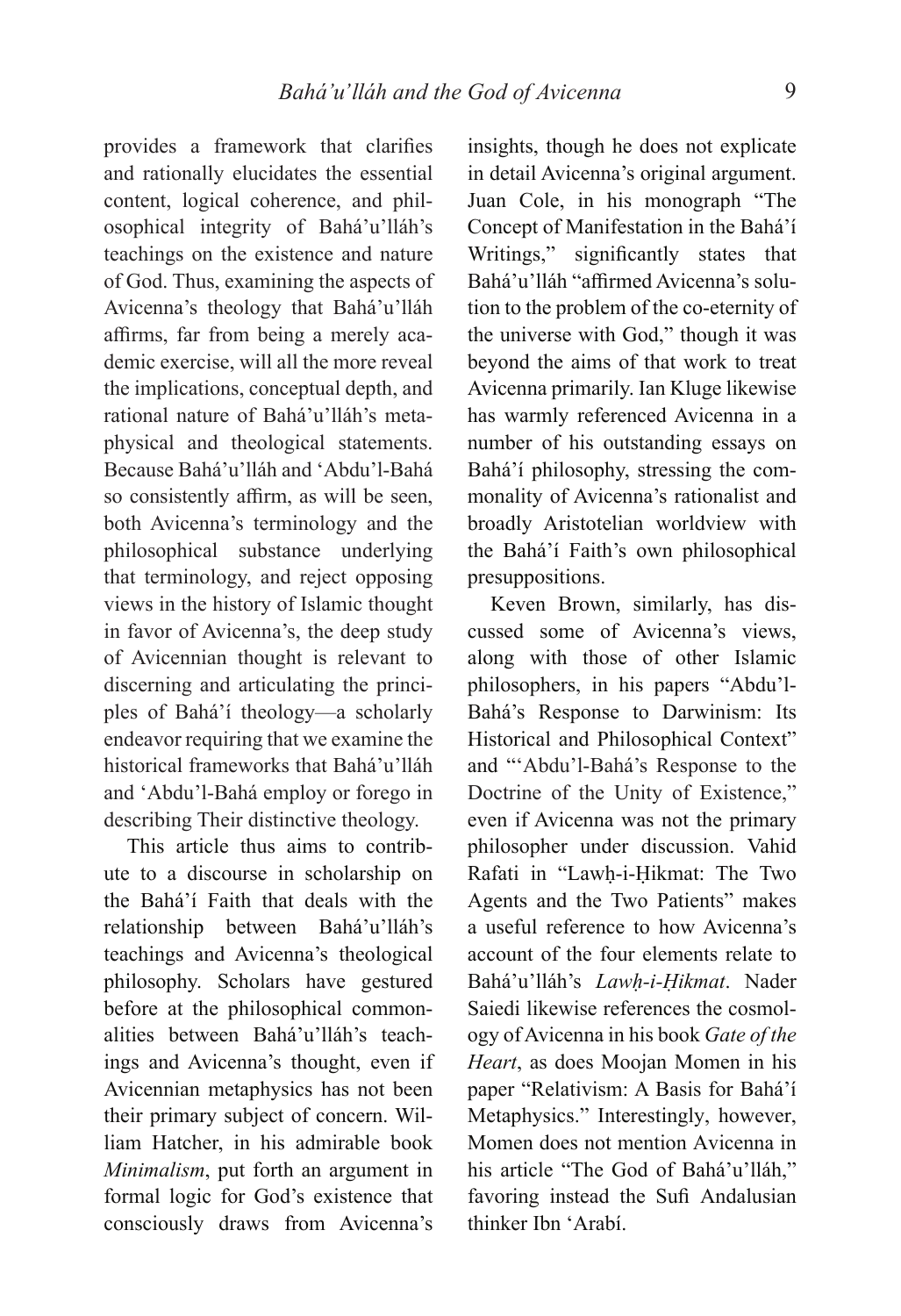This article therefore aims to contribute to this body of Bahá'í scholarship by investigating the elements of Avicenna's thought affirmed in the Bahá'í Faith, specifically engaging Avicenna's and Bahá'u'lláh's theological positions and analyzing their respective thought in three discrete parts. Part One, accordingly, treats Avicenna's argument for the existence of God as the *vájib al-vujúd* or "the Necessarily Existent," and seeks to demonstrate that Bahá'u'lláh affirms the basic metaphysical principles underlying Avicenna's argument for God's existence, validates his logical procedure, and corroborates his concept of God as an existentially or ontologically independent and transcendent first cause. Part Two then discusses Avicenna's deductive arguments for why such a first cause must be divine, successively treats each important attribute Avicenna ascribes to God, and argues that Bahá'u'lláh confirms Avicenna's account of respective divine attributes. Lastly, Part Three establishes that Bahá'u'lláh and Avicenna, being in harmony with respect to their views on God's creative act and the eternal nature of the world, have central cosmological positions in common, and that Bahá'u'lláh consequently affirms characteristically Avicennian positions on God's relation to the world. The conclusion will sum up our findings, treat several possible objections, and likewise explain how the Avicennian ideas demonstrated to have been affirmed by Bahá'u'lláh are indeed meaningfully characteristic of Avicenna, and are not purely general

features of Islamic thought—and that Avicenna, while certainly not being the only philosopher relevant to understanding the metaphysics treated in the Bahá'í Writings, is particularly important to Bahá'í studies because of his significant place in this history of philosophy and of Islamic thought, as well as the extensive degree to which his principles and arguments are represented in the Bahá'í Writings and help elucidate their metaphysical content.

These subjects will be addressed through analysis of the primary sources. These include a selection of Bahá'u'lláh's discrete epistolary works in Arabic and Persian, called *alváḥ* (tablets), such as his *Lawḥ-i-Basíṭ al-Ḥaqíqat* and *Lawḥ-i-Ḥikmat*, as well as the metaphysics (*iláhíyyát*) sections within two of Avicenna's philosophical compendia, the Arabic *ash-Shifá* and the Persian *Dánishnámiy-i-'Alá'í*, with occasional reference to Avicenna's Arabic *an-Naját*. Passages from the writings of 'Abdu'l-Bahá, meanwhile, will be analyzed in conjunction with those of Bahá'u'lláh as indispensable interpretative aids.1 Though official trans-

<sup>1 &#</sup>x27;Abdu'l-Bahá's interpretations of Bahá'u'lláh's theology are vital when analyzing Bahá'u'lláh's own views, insofar as 'Abdu'l-Bahá was specifically appointed by Bahá'u'lláh to explicate His teachings and preserve Bahá'ís from disagreement, as seen in the *Kitáb-i-Aqdas, Kitáb-i-'Ahd, Súriy-i-Ghuṣn,* and *Lawḥi-'Arḍ-i-Bá.* Even from a secular point of view, therefore, 'Abdu'l-Bahá's interpretations represent authoritative explanations of Bahá'u'lláh's theology, and must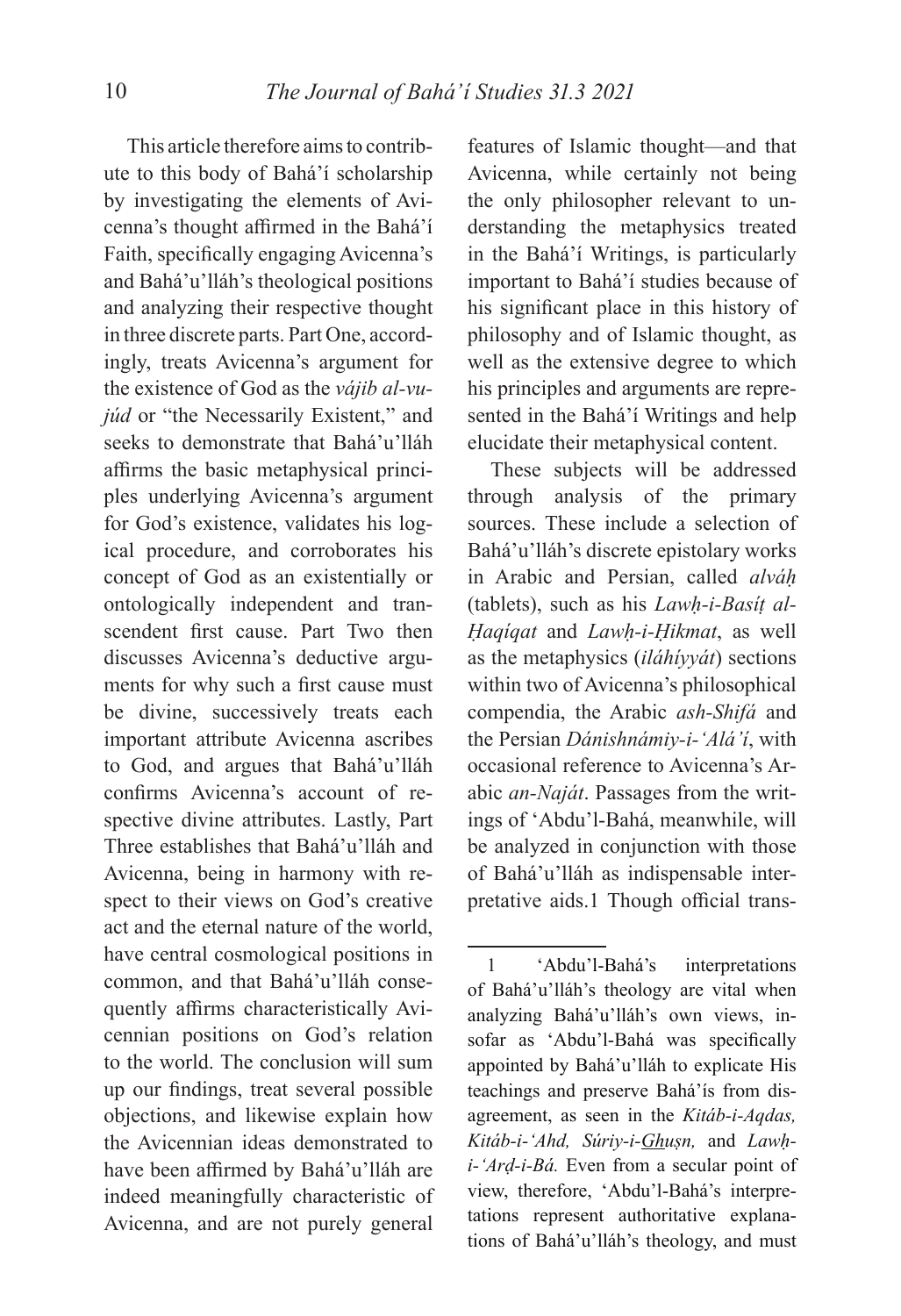lations of the Bahá'í Writings will be used when available, extensive attention will be given, either in footnotes or the body of the text, to the precise wording of the Arabic or Persian original and the exact philosophical significance of particular words. All passages from Avicenna, however, are my own renderings, though they have benefited from reference to the pioneering translations published by Parviz Morewedge and Michael Marmura of the *Dánishnámih* and *ash-Shifá*, respectively. Marmura's bilingual publication of ash-Shifá's "Metaphysics" has been especially useful as an edited source of Avicenna's original Arabic.

In what follows, we shall begin by considering how Bahá'u'lláh and Avicenna each argue for God's existence, a necessary point of departure before establishing the other areas of conceptual convergence.

## GOD AS THE NECESSARILY EXISTENT

# AVICENNA'S ARGUMENT FOR THE NECESSARILY EXISTENT

The primary difference between theism and atheism lies perhaps in differing views of nature. According to the theist, there is a reality beyond and transcendent above the material universe and its phenomena—a *supernatural* and absolute reality that ultimately grounds the existence of the world, while remaining utterly sanctified from

it. The atheist, conversely, believes that there is no supernatural reality, and asserts that nature is simply the whole of existence, and that any legitimate explanation of a thing must necessarily be a natural and not supernatural one. It follows on atheism, then, that the existence of nature itself can have no cause, grounds, or explanation. This is because one cannot explain the whole of nature and its existence through something that is itself part of nature and a natural phenomenon, bounded by space, time, and the limitations of matter. One can only explain, via antecedent physical causes, subsequent physical conditions, but not why the whole of nature should exist at all or, ultimately, anything whatsoever for which nonexistence is logically and metaphysically possible. Therefore, if nature is all there is, nature itself must be inexplicable, even if individual phenomena within it allow for proximate, but of course never ultimate, causes and explanations.

Bahá'u'lláh and Avicenna both explicitly reject such naturalism, and insist that there is a transcendent and supernatural reality—God—which grounds the existence of the world. Bahá'u'lláh, in the *Lawḥ-i Ḥikmat*, writes on this theme:

Those who have rejected God and firmly cling to Nature as it is in itself are, verily, bereft of knowledge and wisdom. They are truly of them that are far astray. They have failed to attain the lofty summit and have fallen short of the

be considered in any thorough analysis of Bahá'u'lláh's writings.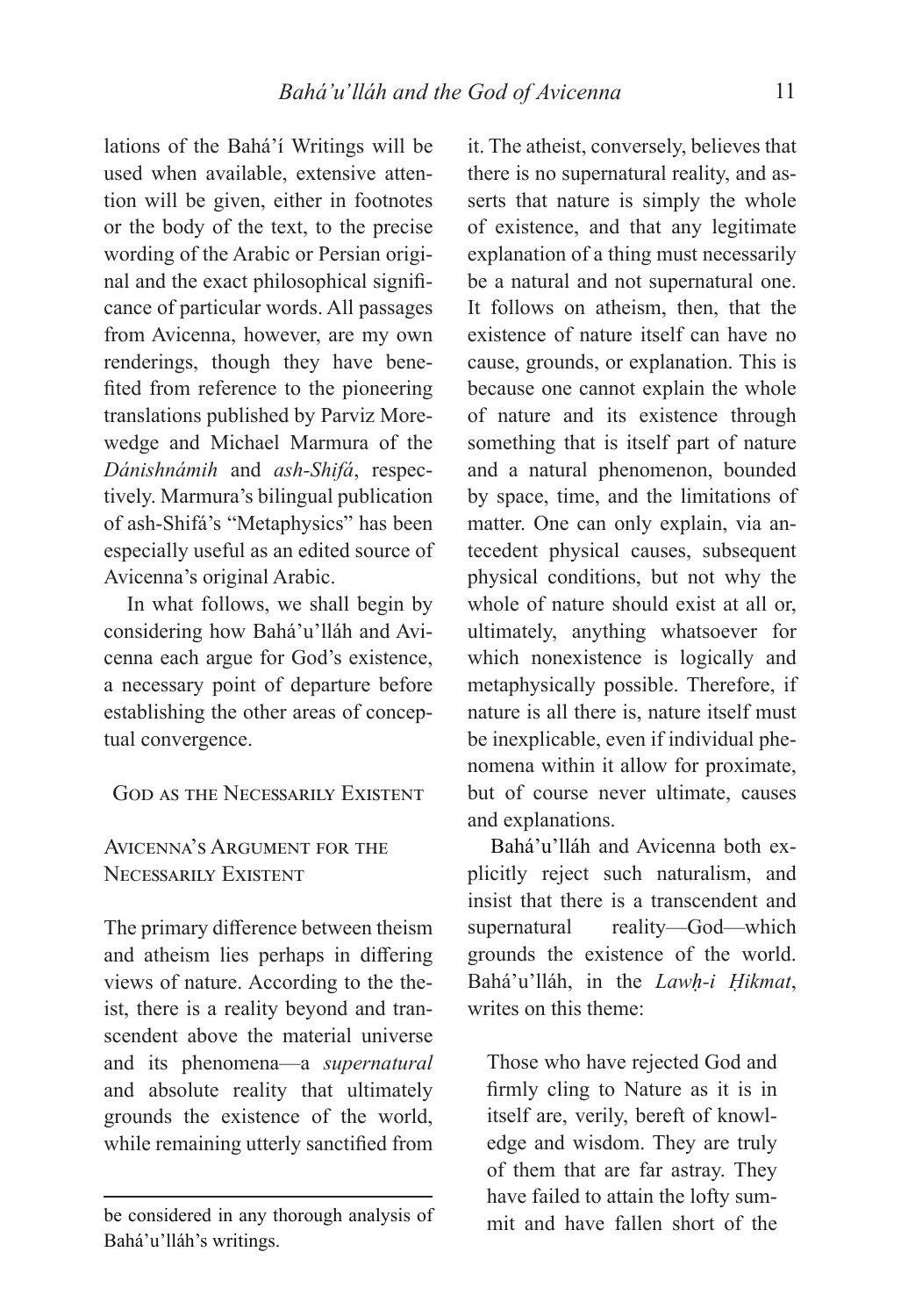ultimate purpose; therefore their eyes were shut and their thoughts differed, while the leaders among them have believed in God and in His invincible sovereignty . . . When the eyes of the people of the East were captivated by the arts and wonders of the West, they roved distraught in the wilderness of material causes, oblivious of the One Who is the Causer of Causes, and the Sustainer thereof . . . . (*Tablets*  143–44; *Maj'mú'iy-i-Alváḥ ba'd az Kitáb-i-Aqdas* 85)

And Avicenna, for his part in *ash-Shifá*, distinguishes between the natural and supernatural or divine orders of causality:

The theistic philosophers do not mean by the term "efficient cause" what is merely the source and principle of a physical change, as the naturalists assert. Rather, they regard the efficient cause as that which is the source of a thing's existence and what imparts existence to it, even as God imparts existence absolutely to the world (and does not merely fashion it from pre-existing matter). (195)

Both Bahá'u'lláh and Avicenna assert, therefore, the existence of some reality that is not contained in the natural order, and they will thus argue that nature itself is not a metaphysical ultimate. But why do they suppose that there is anything beyond the phenomenal world of nature? Avicenna, for

his part, proposes an argument for the existence of God as just this sort of transcendental reality in the metaphysics section of his comprehensive philosophical compendium, *ash-Shifá*, specifically in the first chapter of Book Eight of the "Metaphysics." Some of the premises of the argument, however, find their grounding in other parts of the "Metaphysics," which will thus be referenced in giving a whole account of his argument.

Avicenna begins his reasoning by noting that there are some concepts which are "impressed in the soul in a primary way" (*ash-Shifá* 22). That is to say, there are certain ideas which are themselves so basic and self-evident that they cannot be proven or demonstrated, insofar as they are the fundamental ideas by which all other concepts might be demonstrated or defined. An example is the idea of *existence*. Avicenna points out that everyone, no matter the language spoken, understands in a basic way the meaning of the term *existence*. But any attempt to define *existence* itself or to demonstrate that there is such a thing as *existence* would fail, because one would have to assume the existence of something beforehand in order to use it subsequently to define or demonstrate the idea of existence. Any definition or demonstration would accordingly be circular and therefore invalid. We thus understand existence in itself as a primary idea, and not as something apprehended secondarily from other things.

Avicenna then states that the terms *necessary*, *possible*, and *impossible*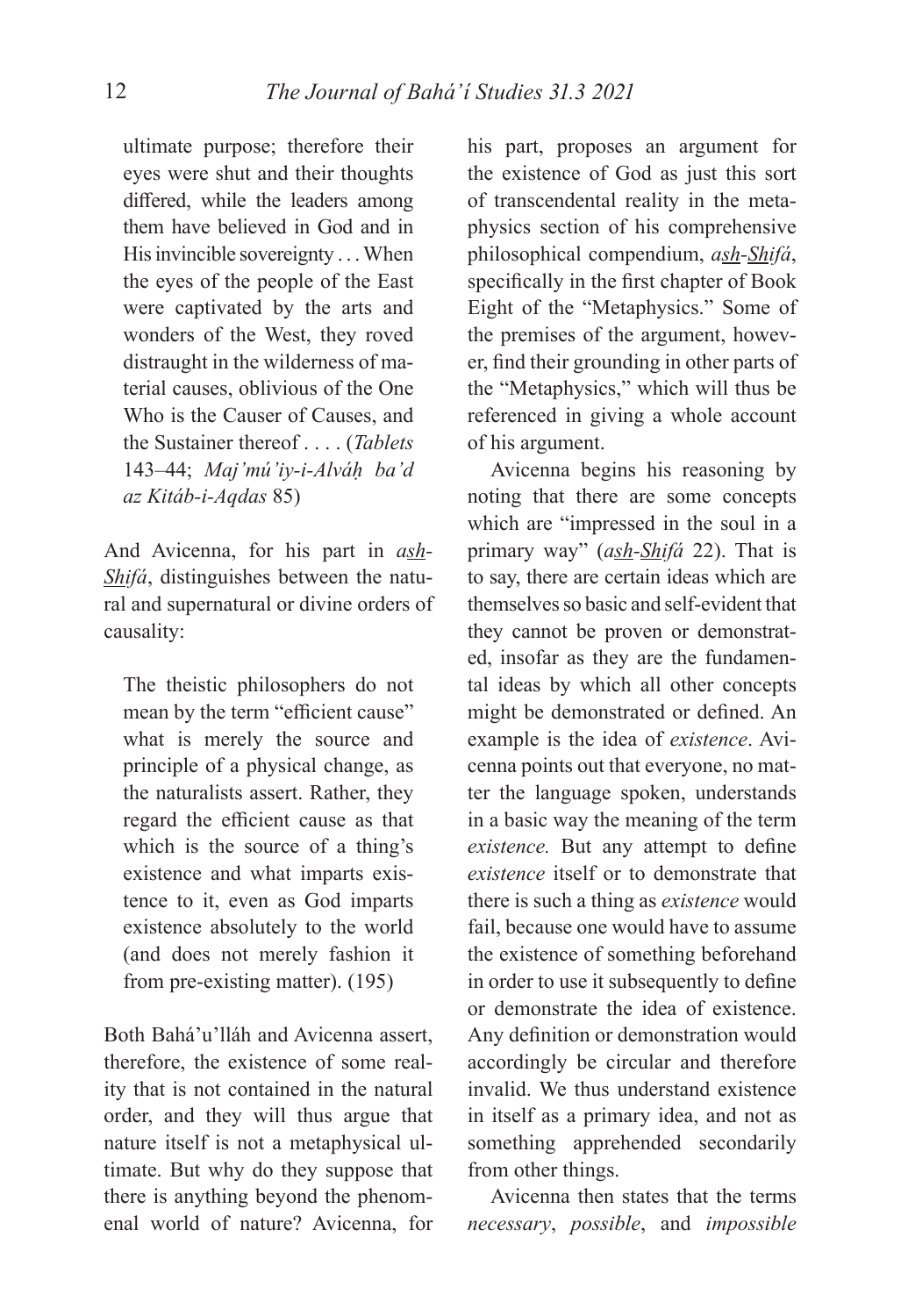are likewise understood by the mind in a primary way—as basic concepts known intuitively and comprehended immediately. This is because any attempt to define the necessary, possible, and impossible falls prey to circularity just like trying to define existence does, for the definition of any one of these terms is inescapably made in reference to one or both of the other two. In defining what is *possible*, for instance, one might say that it is something that is neither *necessary*, such that it must be and cannot not be, while at the same time it is not something that is *impossible* in itself, such that it could never be, just as a four-sided triangle could never be. To define what is *necessary*, however, one must either say that "it is not possible to suppose its nonexistence, or that it is impossible to suppose it being any other way than it already is" (*ash-Shifá* 28).

In this way, Avicenna shows that the concepts of existence, necessity, possibility, and impossibility have self-evident and fundamental meanings that must be apprehended directly by the mind, for the only definitions they can accommodate are mutually referential. It is important for Avicenna to give an account of these terms at this juncture, since they will be central to his argument for God's existence, and also since his very subject here is metaphysics, which he defines as that branch of philosophy which studies being insofar as it is being. Accordingly, he must give an account of the basic terms he uses to describe existence.

Having done so, Avicenna can then

proceed to analyze the different modes in which things exist, as he does in chapter six of Book One in *ash-Shifá*. Conceptually, existence can be divided into what is possible or contingent (*mumkin*) and what is necessary (*vá* $jib$ ). What is inherently impossible<sup>2</sup> clearly does not and never shall exist, and thus existence can only be said of what is either necessary or possible. If the existence of a thing is possible, it may just as well exist as not exist, when considered in itself.3 If it does exist, however, then its existence is, in some way, made actual or necessary by virtue of something else, that is through a cause. To use a favored example of Avicenna, a house, considered in itself, might just as well exist as not exist, and its existence is thus only possible in itself. But if a carpenter should assemble the proper materials and construct it, the house that was merely *possibly* or potentially existent would become *necessarily* existent and actual.

Avicenna makes an important point here. The house, once it exists in

<sup>2</sup> As, for example, something that involves an essential contradiction or misuse of terms, such as an *unmarried bachelor* or a *round square*.

<sup>3</sup> That is, considering something merely in terms of *what* it is. For example, the existence of a bachelor is not impossible, nor is it strictly necessary; there could be no bachelors. Simply given what a bachelor is, considered *in itself*, it is equally possible for there to be one or not to be one. For either of these two states of affairs to obtain, therefore, external causes are necessary.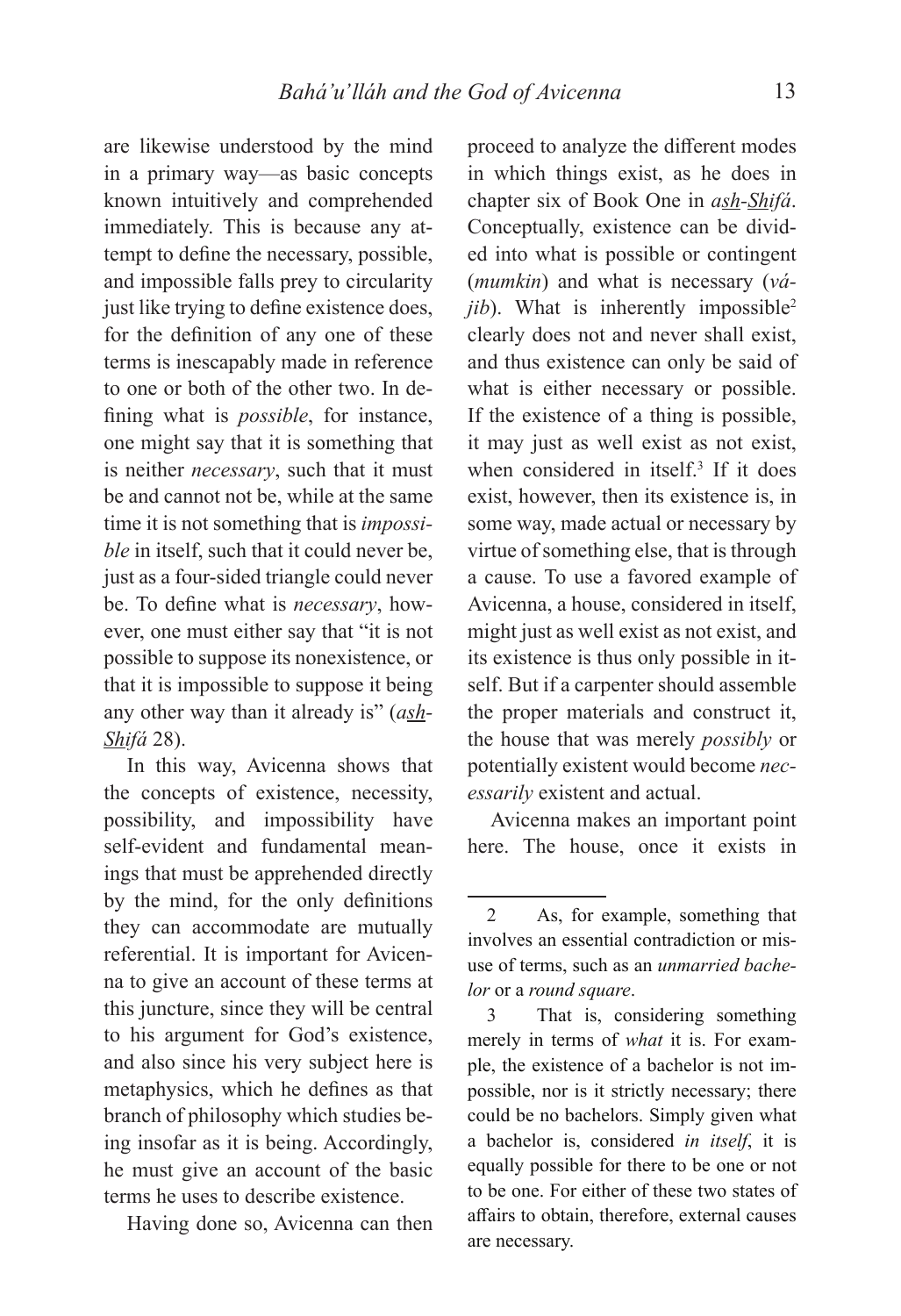actuality, is still only possibly or contingently existent in itself, insofar as it requires a cause for its existence. Thus, according to Avicenna, it is *necessarily existent through another* (*vájib al-vujúd bi-ghayrihi*) but only *possibly* or *contingently existent in itself* (*mumkin al-vujúd*). This is because the house, as a particular arrangement of matter, does not merely depend on its materials having been assembled by an agent at some point of time in the past; it also depends on the cohesion of its respective elements in the here and now—for without the cohesion of these parts, it could not exist. A water molecule may be presented as a contemporary example. Before any two hydrogen atoms and single oxygen atom cohere in a covalent bond, the existence of a certain water molecule is merely *possible*, its existence being contingent on the junction and cohesion of those atoms. But once the bond is established, the existence of that water molecule becomes actual and *necessary*—though its existence remains only possible or contingent in itself—insofar as the molecule was originated by a cause, depends in the present on the covalent bond, and may well cease to exist as a water molecule should the bond be broken. Consequently, the inevitable and intrinsic features of a contingently existent being are, first, its being originated, and second, its continuing dependence in the present on composition of some kind. Thus the water molecule does not, in itself, exist necessarily, but only contingently, though its existence is rendered necessary once its causes are present.

At this point in the trajectory of his thought, Avicenna is confident that there are things that exist, and that there are things whose existence is possible or contingent in itself and which may be made necessary and actual through a cause. Another theoretical division of being remains, however. If there are things that are *contingently* existent in themselves, could there be something that is *necessarily* existent not through another but in itself? Avicenna does not attempt to prove that there *is* something necessarily existent in itself (*vájib al-vujúd bi nafsihi*) until Book Eight of the "Metaphysics" in *ash-Shifá*. However, because the idea of the Necessarily Existent in Itself is central to Avicenna's theological vision, he thoroughly teases out the basic implications of such a reality early in *ash-Shifá* and also in the *Dánishnámih*, even before he formally attempts to demonstrate that the Necessarily Existent does in fact exist.

First, Avicenna makes it clear that the existence of what is contingently existent in itself, (*mumkin al-vujúd*), is not in itself necessary or impossible it is thus possible. But it is clear that for the contingently existent actually to exist, and for its existence to be rendered necessary, it requires a cause. Avicenna justifies this claim in the *Dánishnámih*, chapter nineteen of the "Metaphysics," when he writes:

 As to whatever is contingent and only possible, its existence, considered in itself, has no preponderance over its non-existence.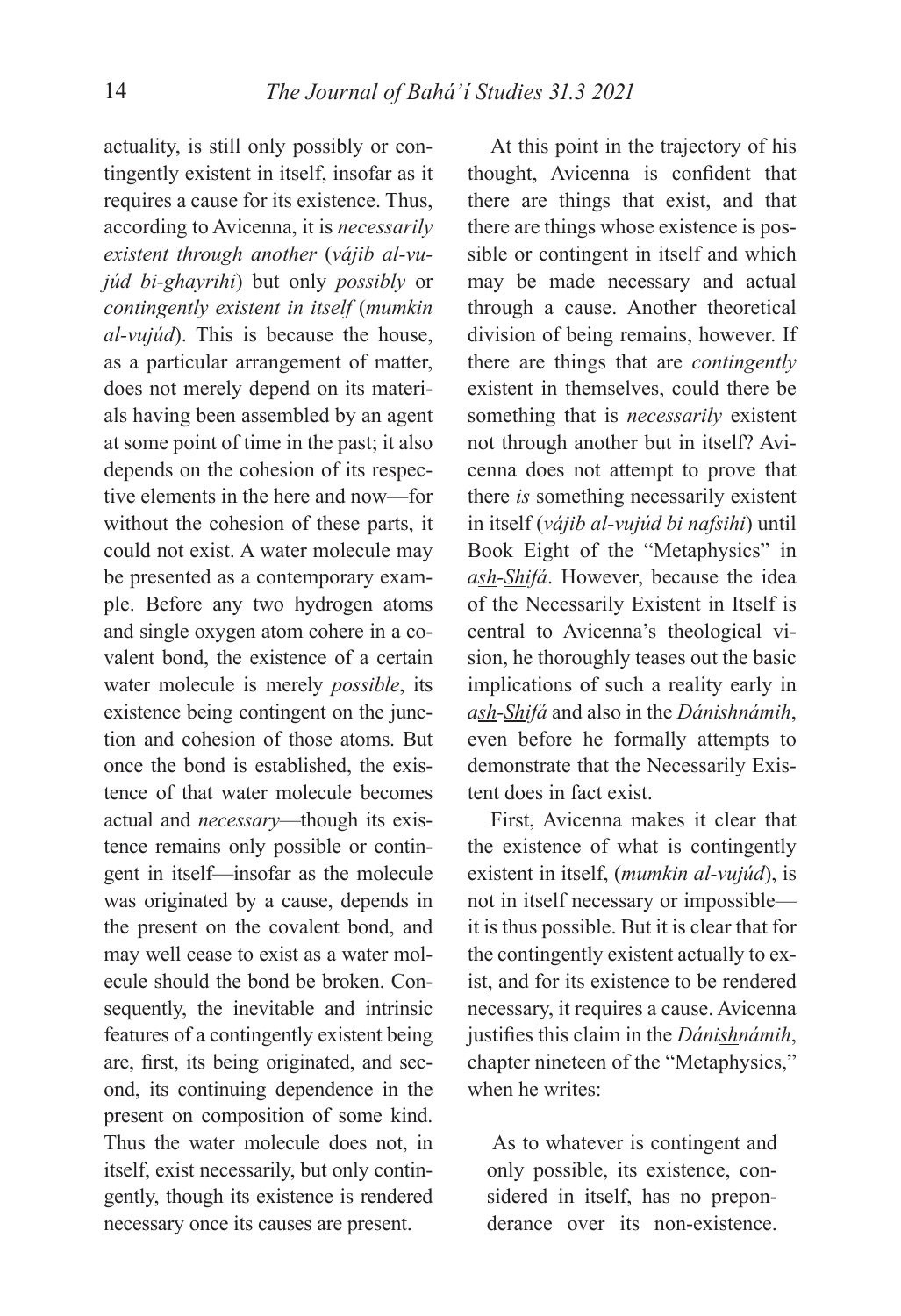Its existence is therefore due to the existence of its cause, and its non-existence would be due to the non-existence of the cause. If it existed of itself without a cause, its existence would be necessary not possible—in itself. Therefore, whatever is contingent and possible in itself requires a cause for its existence, and that cause is prior to it essentially (that is, not necessarily prior in time). (369)

Avicenna's point here is that the existence of something possible is logically equivalent to its non-existence: in itself, it could just as well exist as not exist. If it exists in actuality, therefore, its existence logically must have proceeded to it from another, something that acts as the determinative of its existence: a cause.4

If, then, what is possibly existent in itself requires a cause to exist in

actuality, it is clear that what is necessarily existent in itself would not require a cause to exist. This is because its existence would not be logically equivalent to its non-existence, insofar as the necessarily existent in itself is not merely possible. If there is something that is truly necessary in itself, its actual existence would be necessary and essential to it and its non-existence impossible, in contrast to the contingently existent being whose existence and non-existence are both similarly possible. This, of course, does not yet show that there is such a thing as exists necessarily in itself; it merely shows that what is necessarily existent in itself would require no cause.

Yet the relevance of the concept of the Necessarily Existent, the *vájib al-vujúd*, might now be becoming clear in regard to its theological implications: if God exists, and if He is the creator of all things—a reality on which all other beings depend—it is clear that He Himself could not require a cause for His existence. If He did, He would not be God, but simply another *creature*, or created thing, among many. What Avicenna must now do is show that there is a first cause that does not itself have a cause, for such a thing would be identical to the Necessarily Existent. His formal argument for the existence of a first cause can be found in several places throughout his works, but significantly in Book Eight, chapters one to three of *ash-Shifá*, even as Daniel De Haan has noted, with a variation in *an-Naját*. The sketch of the argument below thus draws from

<sup>4</sup> Avicenna's premise here should not be misconstrued as being an example of inductive reasoning, and criticized on that ground. He is not drawing a general rule by observing that contingent things in his experience do in fact have causes, and then concluding that this stands for *all* contingent beings. He is rather concluding *deductively* that if the innate possibility of a thing's existence is equal to the possibility of its non-existence, there must be something external to that thing to account for its existence, should it actually exist: a cause or sequence of causes. For Avicenna, the presence of the cause is a matter of logical necessity and is not, by any means, a generalized observation.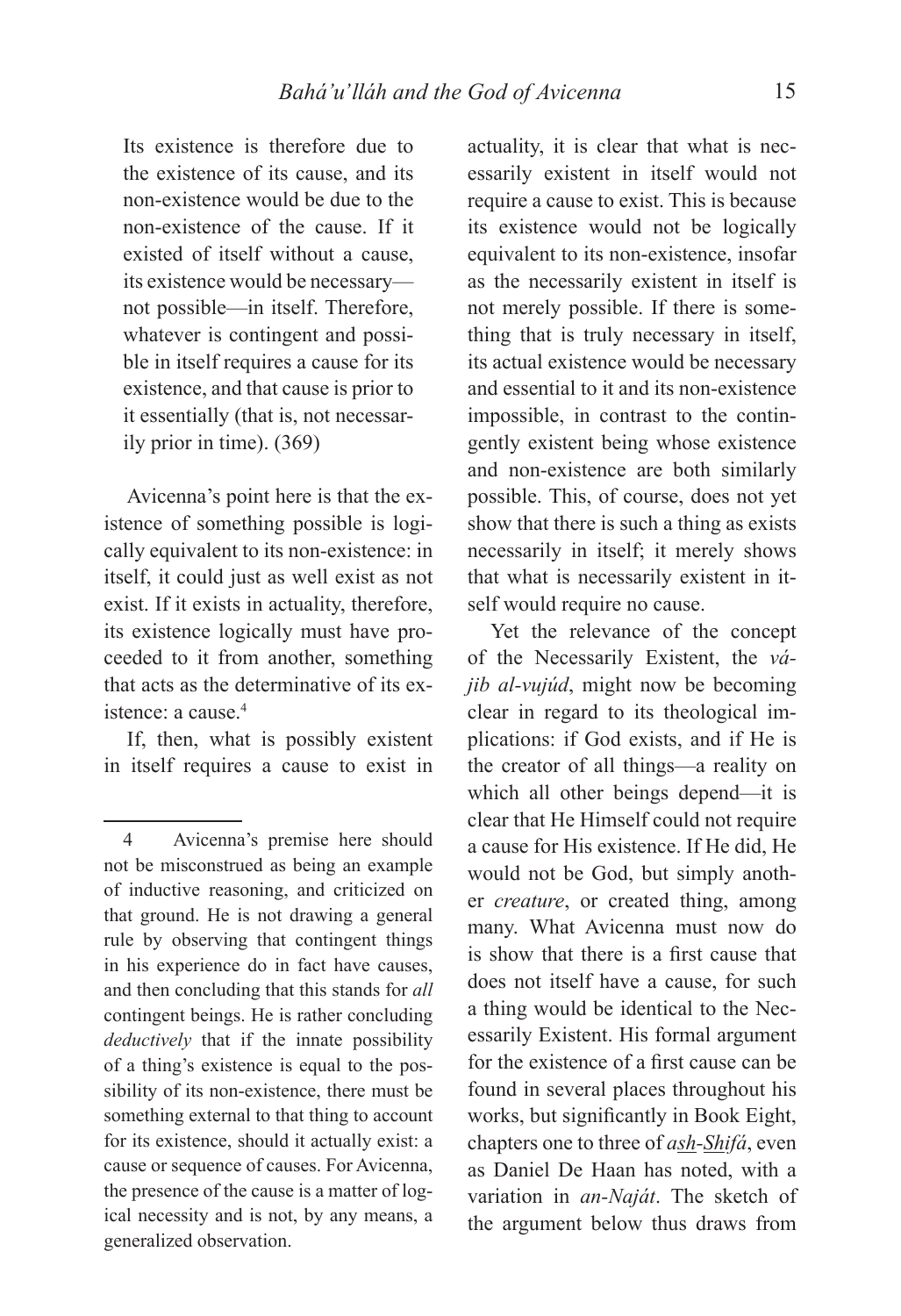## *ash-Shifá* as well as the *Dánishnámih*.

One important point before explaining Avicenna's argument for the Necessarily Existent as the first cause, however, is to clarify the ways in which, according to him, a cause may be said to be prior to an effect. A cause, of course, can be prior to an effect in time, even as the father must exist prior to his son in time. But in Avicenna's terminology, the father is not prior to his son as a cause essentially, (*muqaddam bi dh*átihi) but only temporally (*bi zamán*). This is because the son, whether as a child or a man, does not depend on the father for his continued existence, or his subsistence. The son, therefore, does not depend essentially on his father, for causal dependence on his father is not an essential or necessary property of the son. If the father dies, the son will continue to exist. This is because, according to Avicenna, the father is not actually the cause of the son's subsistence, but rather only of a certain aspect of the son's temporal origination, "the motion of the seed" (*ash-Shifá* 201). Thus, for Avicenna, the activity of a true cause is always concurrent with its effect (201).

A cause is essentially prior to its effect when they are concurrent, and the effect could not possibly exist without the sustaining activity of the cause. Avicenna states:

When there are two things and the existence of the first does not derive from the second, then the first thing is prior in existence to the second thing. This holds true when the first thing has its existence either in itself or from a third thing, whereas the existence of the second derives from the first. Moreover, the existence of the second thing, in this scenario, is necessitated by the first, the second not being necessary in its essence, insofar as in itself it is only possible. Furthermore, this is allowing that the first thing, so long as it exists, necessitates the existence of the second thing. (*ash-Shifá* 126)

Avicenna then clarifies this rather technical explanation through an illustration. If Zayd is holding a key and his hand moves, the motion of the hand is clearly the cause of the motion of the key, while the motion of the key is clearly not the cause of the hand's motion. The motion of the hand is thus prior to that of the key essentially, even though the motion of each one is simultaneous with the other. The motion of the key is necessitated by, and essentially dependent on, the motion of the hand, while the hand's motion is neither necessitated by nor dependent on the key's motion. What is more, so long as the motion of the hand exists, so will that of the key.

In the *Dánishnámih*, Avicenna explains this idea of essential causal priority through the example of a house, which I used as an illustration earlier:

The generality of people suppose that the cause of a thing is that which brings about its existence and once it has done so, the thing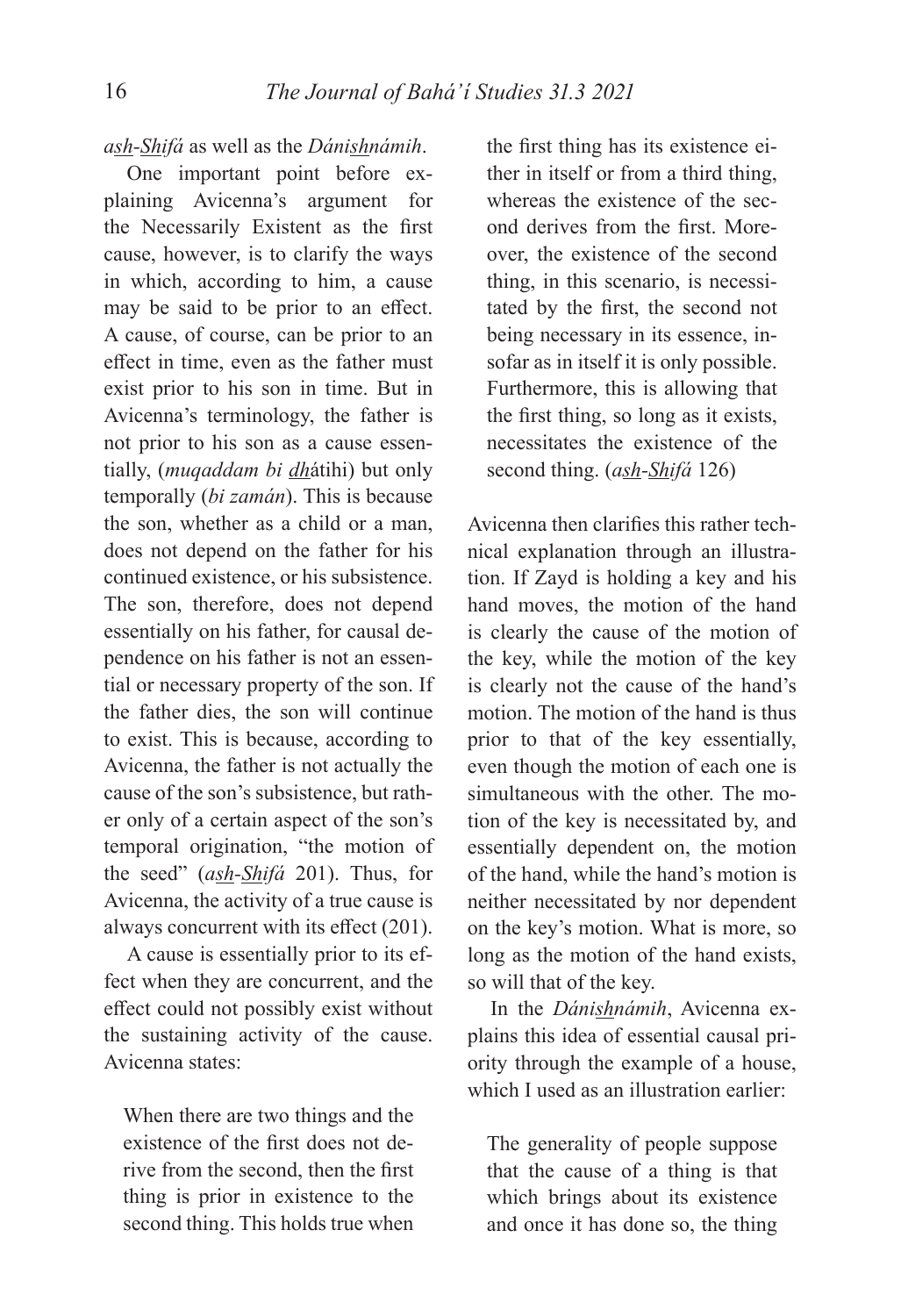has no need of a cause. But they have put forth an empty proof and have been pleased with a misleading analogy. They argue that "whatever had begun to exist subsequently does not depend upon its cause, insofar as one does not make again what is already made." Their analogy is this: should someone make a house, it is not in need of another maker once it has been constructed. But this is their mistake: no one suggested that what is made needs to be made again. Rather, we say that what is made requires something to support and sustain it. But their analogy of the house betrays an evident error, for the carpenter is not the cause of the existence of the house, but is rather the cause of the motion of the wood and clay to a certain location, and that is precisely the meaning of *carpenter* and *constructor*. But the cause of the form of the house is the cohesion of its elements, and the nature of those elements that necessitates the persistence of the house in the form it has. (370)

If the true cause is always concurrent with its actual effect, then, any contingent being—anything that is only possibly existent in itself—depends upon a cause or causes in the here and now, and not merely upon a certain cause in the past that was part of its temporal origination. Thus, examples of causes that are essentially prior and effects essentially posterior include the Sun

and the emission of light, fire and the emanation of heat, a sequence of movers and things moved (such as a series of gears), and the force that coheres the parts of a thing and the thing composed. Now, in these cases, the cause or source of the effect is in its essence independent of the effect, while the effect is essentially dependent on such a cause.

This is not merely a technical point that lacks wider relevance. This understanding of what the efficient cause consists in is vital to Avicenna's argument for a first cause that is necessarily existent, an argument in which the question of time is completely irrelevant. For when Avicenna then argues that there is indeed a first cause, he will be speaking solely in terms of efficient causes that are concurrent with their eff ects, and are ordered (*murattab*) in a sequence such that the causes are essentially—not temporally—prior to their effects, and the effects are essentially—not temporally—posterior to their causes. It is thus that he stresses, as Book Eight of the "Metaphysics" of *ash-Shifá* opens, that "the cause of a thing's existence is concurrent with it."

What, then, is Avicenna's argument for a first cause, itself independent of any cause and necessarily existent in itself? As we have seen, Avicenna first establishes that everything is either necessary or contingent in itself, and shows that all contingent beings since they are merely possibly existent in themselves—require concurrent causes to exist in actuality. Avicenna then concludes that there must be a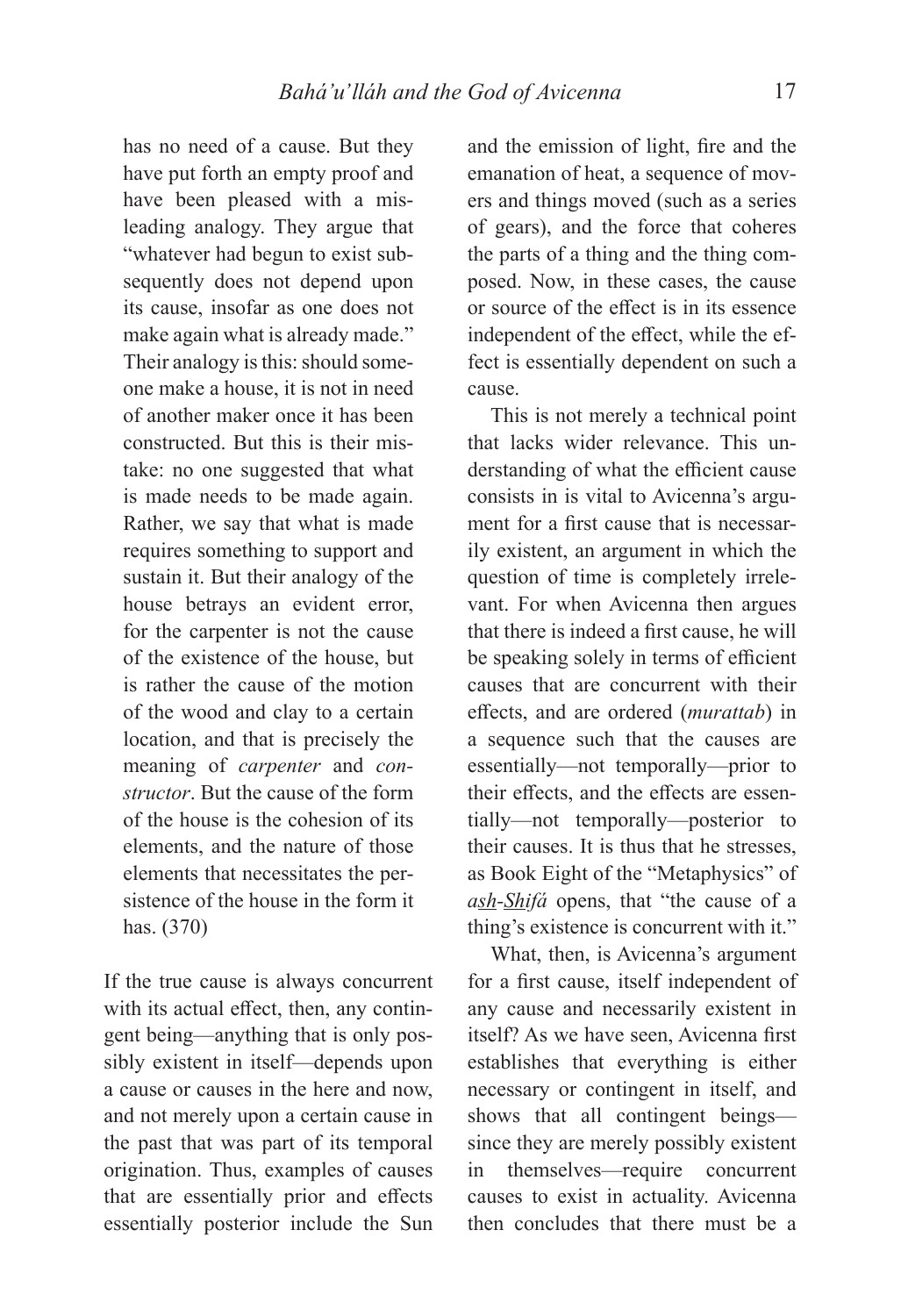necessarily existent being, since there cannot be an infinite series of concurrent contingent causes; any causal chain must therefore terminate in a necessarily existent being, on which the entire causal sequence depends, and which itself depends on no cause. He thus writes that if one "supposes an effect and its cause, and for that cause a cause, there cannot be for every cause yet another cause *ad infinitum*" (ash-*Shifá* 258).

Avicenna justifies this claim, in *ash*-*Shifá*, by having the reader meditate on a theoretical sequence of essentially ordered causes simultaneous in time (258). If, for example, *a* is the cause of *b*, and *b* is the cause of *c*, then *a* is the absolute cause of the effects  $b$  and  $c$ , while *b* acts as an intermediate cause between the extreme cause *a* and the extreme effect  $c$ . Each member in this sequence would have a special characteristic, *a* as absolute cause of the succeeding members of the sequence, *b* as intermediate cause, and *c* as ultimate effect. Now, no matter how many more members are added between the absolute cause and the ultimate effect, the characteristic of intermediacy is still a feature of the causes succeeding *a* and preceding *c*. Thus, if the ultimate effect is not *c* but *z,* such that the sequence is now  $a, b, c, d, \ldots z$ , the mere addition of more causes does not exempt them, as a sum, from the characteristic of intermediacy. The important point here is that all intermediate contingent causes, precisely because they are intermediate, will essentially depend and be contingent on an absolute cause, no matter

how many more intermediate causes are added to the sequence. If there were no absolute cause, the sum of intermediate causes would lack the concurrent cause that it, due its contingency, requires. This absolute cause, however, cannot itself be contingent; if it were, it would itself have a cause, and would therefore be yet another intermediate cause added to the sum, and not the absolute cause that the sum requires. One consequently must conclude, as Avicenna writes, that "[t]here cannot be a sum of causes without there being a causeless cause, a first cause" (ash-*Shifá* 258). This first cause is therefore not contingent, but necessarily existent of itself, and there thus exists a necessarily existent being.

In *an-Naját*, meanwhile, Avicenna defends the need for a necessarily existent cause in slightly simpler terms (300). There, Avicenna points out that the causal sequence of concurrent contingent causes is a composite, and since composites are contingent, any sum of concurrent contingent causes itself requires a cause in order to exist. It depends on its parts to exist, and those parts are themselves contingently existent; the sum is therefore contingent—an argument mirrored in *ash-Shifá* when he writes, "whatever is dependent on what is caused is also caused" (*ash-Shifá* 258). The cause of the sum of concurrent contingent causes cannot itself be contingent, however. If it were, it would just be part of the sum itself and the cause of its own existence—an impossibility. There must be a cause, therefore, that is *external*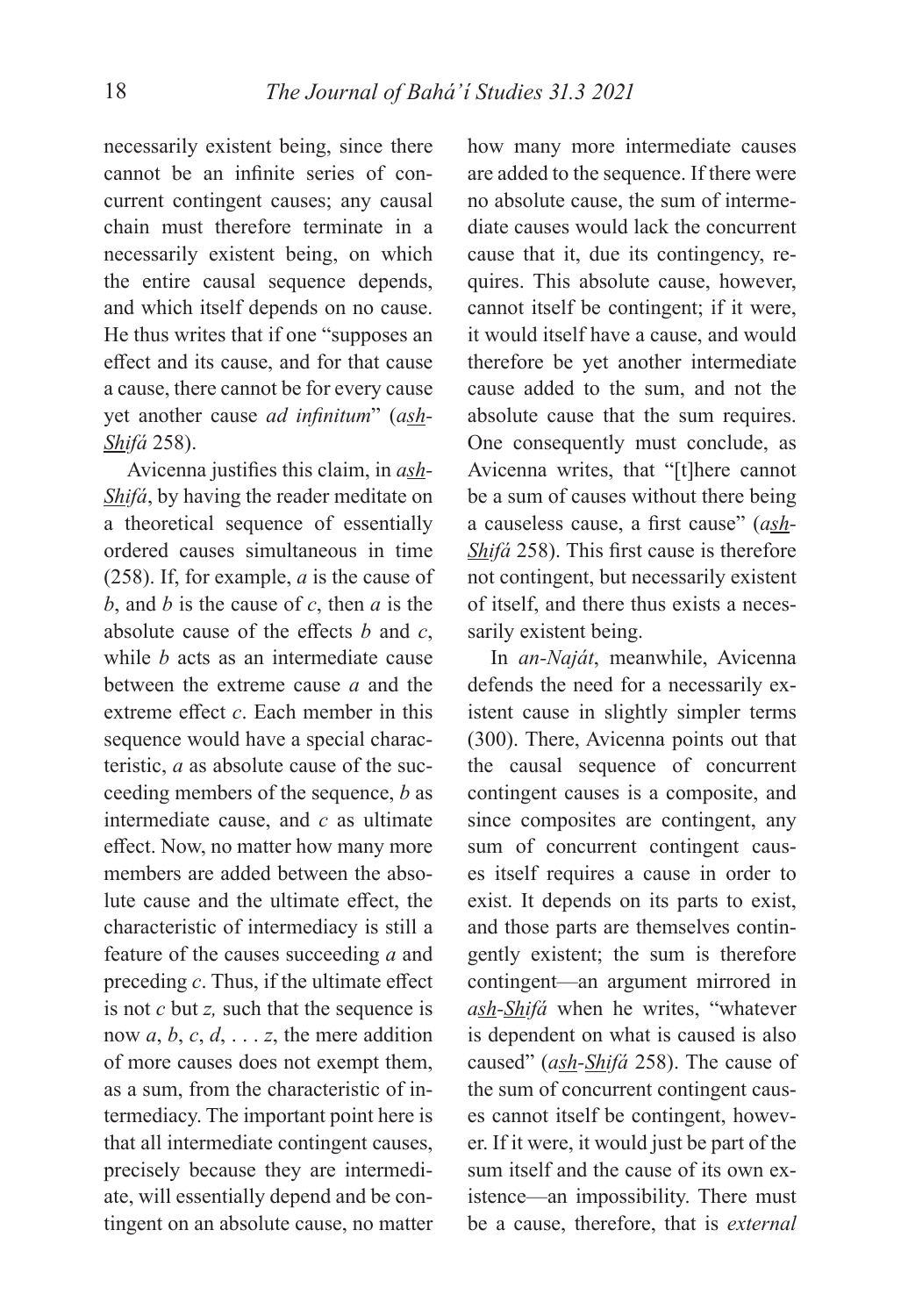to the sum of contingent causes, and which is therefore not contingent at all, but necessarily existent in itself. "Contingent beings thus terminate," so Avicenna writes, "in a cause that is necessarily existent. There is not, therefore, for every contingent being a contingent cause *ad infinitum*" (*an-Naját* 301). It is this reality, then—the Necessarily Existent—that causes, and bestows existence on, the whole of contingent being at every moment. Importantly, if one were to counter that, given infinite time, an infinite sequence of contingent causes is possible, the objection would have no bearing on Avicenna's argument. This is because Avicenna is discussing *concurrent* causes, as we have seen, and is thus answering the question of how any contingent being or the whole of contingent being can exist in the here and now, given its intrinsically dependent and non-necessary reality. To this question, Avicenna answers that such contingent being exists because it is ceaselessly caused and sustained by a necessarily existent and independent reality.

Though this argument, in either of the two forms, may seem complex from the foregoing pages, this is merely because Avicenna's basic premises required a thorough explanation. In summary, the argument may be presented as follows with nine premises, themselves supported by the arguments above, leading to a final conclusion. (For brevity, "necessary" and "contingent" will be used in place of the more technical "necessary" or "contingent *in itself*").

- 1. Whatever exists is either necessary or contingent.
- 2. Whatever is contingent has a concurrent cause of its existence.
- 3. Whatever is necessary exists independent of any cause.
- 4. A causal sum of concurrent contingent causes is itself contingent.
- 5. Therefore, such a causal sum has a concurrent cause of its existence (from 2, 4).
- 6. The concurrent cause of such a causal sum is either necessary or contingent (from 1).
- 7. If a causal sum has no necessary cause, it will have contingent concurrent causes *ad infinitum.*
- 8. A causal sum cannot have contingent concurrent causes *ad infinitum.*
- 9. Consequently, the causal sum does have a necessary cause (from 7, 8).
- 10. Therefore, there is something necessary and independent of any cause (from 3, 9).

# THE NECESSARILY EXISTENT IN BAHÁ'U'LLÁH'S WRITINGS

Avicenna thus demonstrates the existence of something necessarily existent in itself. His proposition that a sum of concurrent members subsists by virtue of those members and thus only contingently is almost self-evident. It appears, therefore, that his strongest claim is found in premise two: "whatever is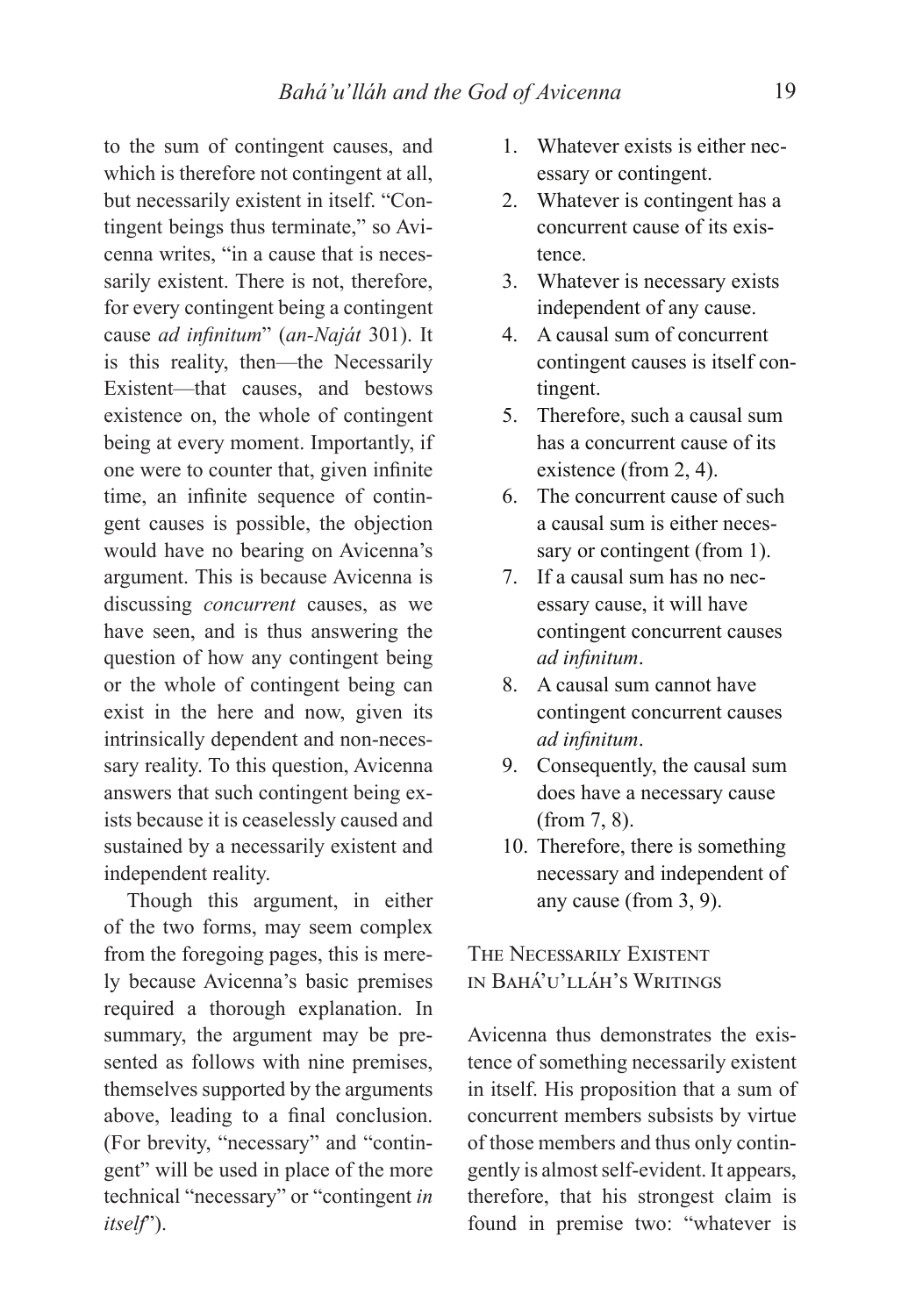contingent requires a concurrent cause for its existence." We have previously seen the logical problems in supposing otherwise, and as such Avicenna's argument represents a remarkably elegant and powerful logical argument proceeding from an analysis of existence itself into model categories—for something necessarily existent. I will not address here, however, all possible objections to Avicenna's argument, insofar as my larger purpose is to show that Bahá'u'lláh affirms his concept of the divine.<sup>5</sup>

The question before us now concerns the theological implications of Avicenna's proof and how it relates to Bahá'u'lláh's teachings about God. First of all, essential to the idea of God is that He is the creator of all things, something metaphysically ultimate on which the existence of all other things depends, and who Himself depends on nothing for His existence—God is something beyond and independent of the phenomenal and contingent order of nature. The central idea of God, as Avicenna's analysis shows, is that He is something necessarily existent in Himself. This—as will be demonstrated through quoted passages—is precisely what Bahá'u'lláh says regarding God. In this vein, Bahá'u'lláh explicitly terms God *vájib*, necessarily existent, in a short but comprehensive Persian tablet (*Majmú*ʻ*iy-i-Alváḥ-i-Mubárakih* 338–42), in which He likewise refers

to creation as consisting of *mumkinát*, contingent beings, only possibly existent in themselves. This tablet is partially translated in *Gleanings* by Shoghi Effendi, and since he variously translated the term *mumkinát*, I will indicate it below with parentheses. Bahá'u'lláh states in the beginning of the tablet:

All praise to the unity of God, and all honor to Him, the sovereign Lord, the incomparable and all-glorious Ruler of the universe, Who, out of utter nothingness, hath created the reality of all things (*mumkinát*) . . . and Who, rescuing His creatures from the abasement of remoteness and the perils of ultimate extinction, hath received them into His kingdom of incorruptible glory. Nothing short of His all-encompassing grace, His all-pervading mercy, could have possibly achieved it. How could it, otherwise, have been possible for sheer nothingness to have acquired by itself the worthiness and capacity to emerge from its state of non-existence into the realm of being?

Having created the world and all that liveth and moveth therein (*kull-i-mumkinát*) . . . . (64–65)

Here Bahá'u'lláh identifies creation with what is contingently existent, using precisely the same Arabic-Persian term—*mumkinát* or contingent beings—as Avicenna. Bahá'u'lláh literally states that it is by God that *all* 

<sup>5</sup> For a similar, though distinct, appraisal of which of Avicenna's premises are the most ontologically robust, see Mc-Ginnis, 166.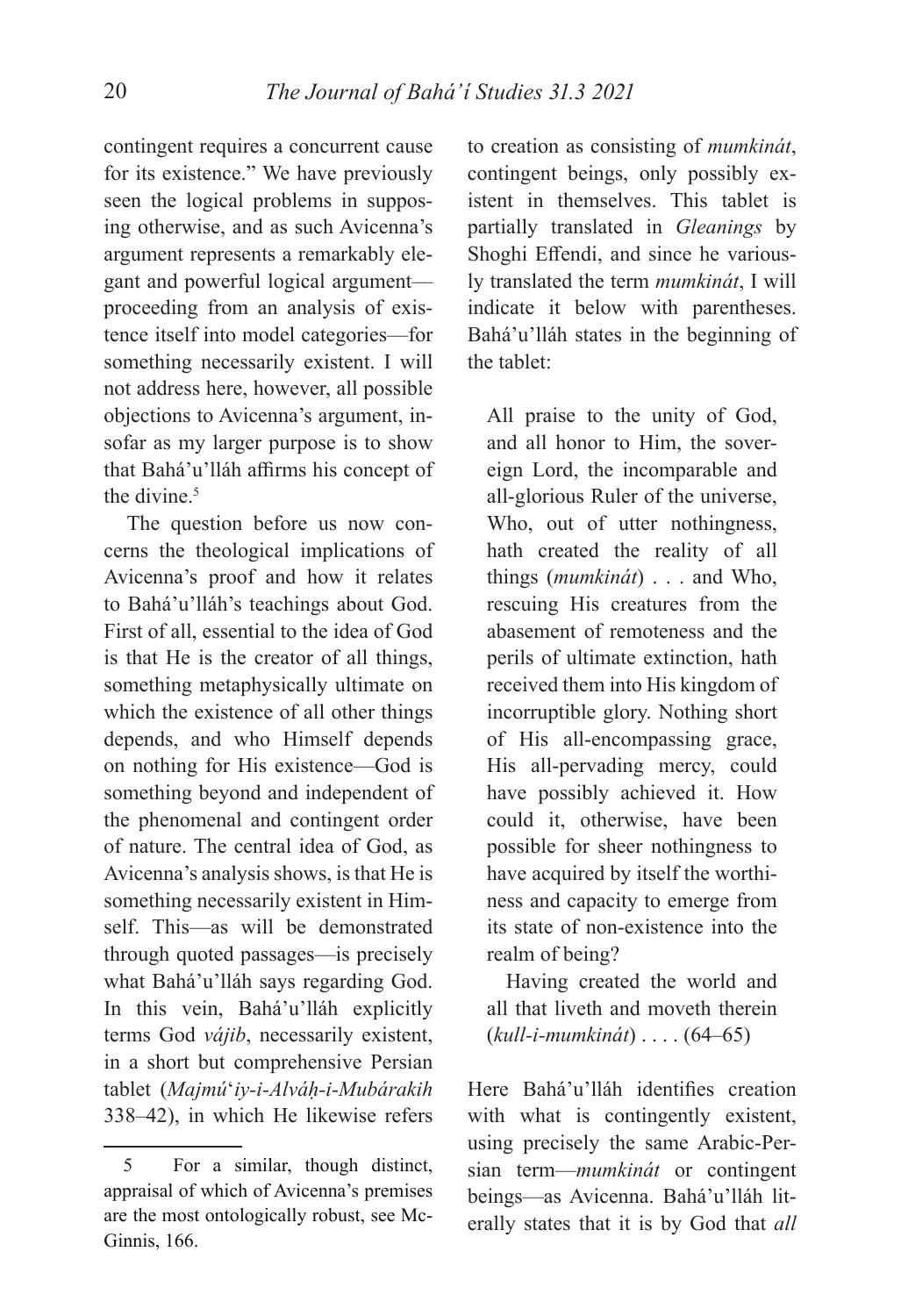contingent beings (*kull-i-mumkinát*) have their existence, even as it is the Necessarily Existent, for Avicenna, that sustains the existence of any contingent being in the here and now. Bahá'u'lláh implies here that God must exist, insofar as contingent reality could only derive from something that is ontologically superior to it; there must be something existentially superior to the world of contingent beings to ground it and to cause its existence something that is, by implication, necessarily existent.

For Bahá'u'lláh, it is evident that contingent beings could not precede from "sheer nothingness," and in themselves do not even have "the capacity to exist." They must depend, therefore, on what is not contingent but necessary. In itself, contingent being is characterized only by "the abasement of remoteness and the perils of ultimate extinction," and accordingly must be "rescued" by a transcendent reality in order to subsist at all. Here we see, implicit in Bahá'u'lláh's account, the vital distinction between what is necessarily and what is only contingently existent, for it is by the former that the latter has its being, while the former in itself is independent of all else. Accordingly and significantly, in this same Tablet Bahá'u'lláh soon identifies God explicitly with what is necessarily existent, using the term *vájib*, technically meaning "necessary," just as Avicenna did. Bahá'u'lláh states that "there can be no tie of direct intercourse to bind the one true God with His creation, and no resemblance whatever can exist between

the transient (*ḥádith*) and the Eternal (*qadím*), the contingent (*mumkin*) and the Absolute (*vájib*)" (*Gleanings* 66; *Majmú*ʻ*iy-i-Alváḥ-i-Mubárakih* 28). Bahá'u'lláh thus confirms the same metaphysical principles, the distinction between contingent and necessary existence, and the need to appeal to the latter to explain the former, that Avicenna employed to demonstrate God's reality as the Necessarily Existent.

This language distinguishing between the necessary and the contingent in reference respectively to God and His creation is central to this work of Bahá'u'lláh, and its centrality to Bahá'u'lláh's theological vision in general is clearly realized as soon as one notes that the term *imkán*, literally signifying the realm of contingent existence, is used in reference to creation ubiquitously in Bahá'u'lláh's writings, even as mention of *mumkinát* contingent beings—is unavoidable in most any prayer, tablet, or epistle from Him. As such, the *Lawḥ-i Ḥikmat* opens with: "This is an Epistle which the All-Merciful hath sent down from the Kingdom of Utterance. It is truly a breath of life unto those who dwell in the realm of creation (*imkán*). Glorified be the Lord of all worlds!" (*Tablets* 137; *Majmúʻiy-i-Alváḥ ba'd az Kitáb-i-Aqdas* 80). Likewise, the Long Obligatory Prayer enjoined by Bahá'u'lláh states: "Thou seest me turning toward Thee, and rid of all attachment to anyone save Thee, and clinging to Thy cord, through whose movement the whole creation (*mumkinát*) hath been stirred up" (*Prayers*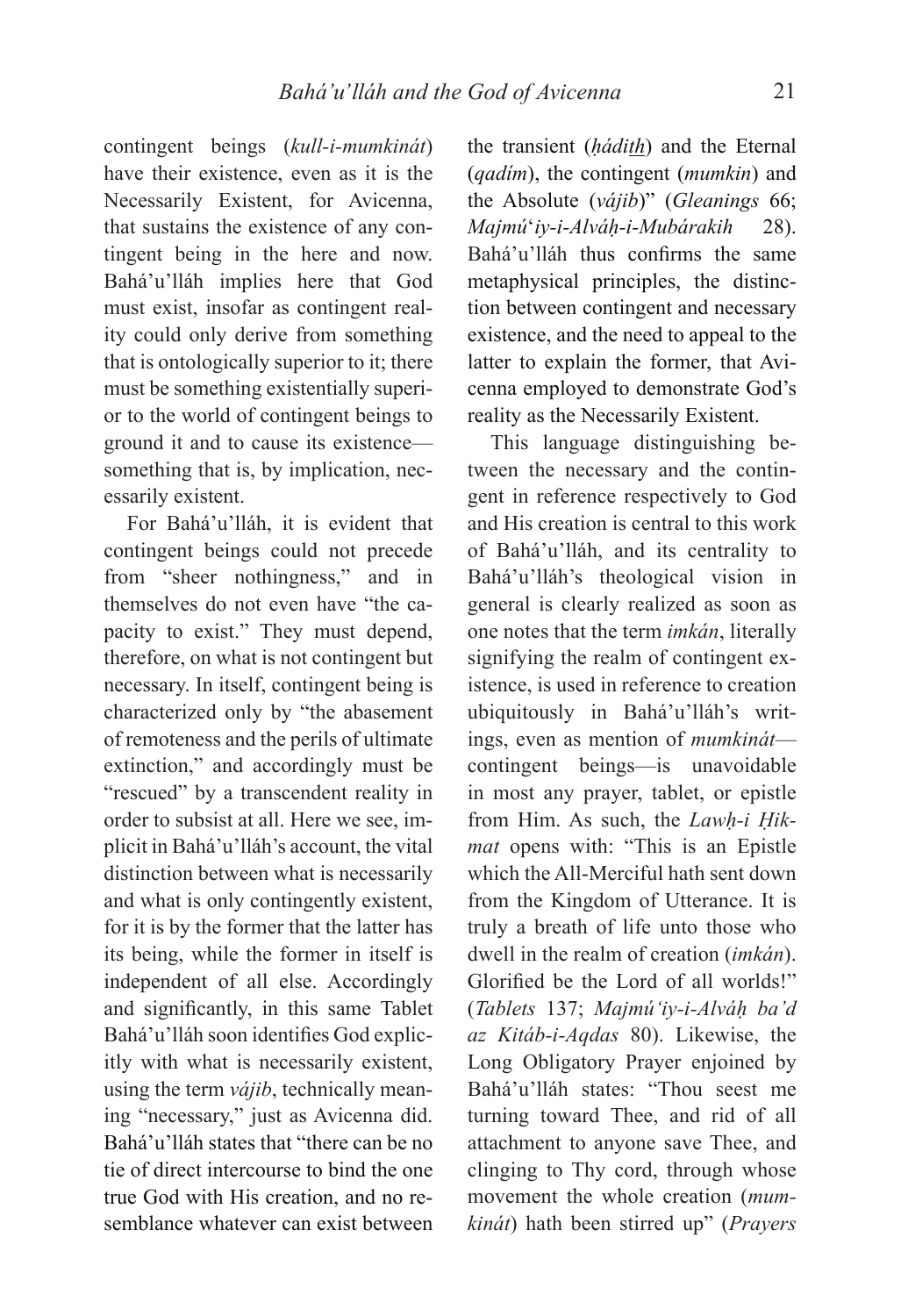# *and Meditations* 317; *Ad'*íy*yiy-i-Ḥaḍrat-i-Maḥbúb* 65).

These are but two examples among myriad of Bahá'u'lláh's identification of creation with contingent being, with its implied attribution of necessity to God. We may further consider, for instance, Bahá'u'lláh's statement in the Kitáb-i-Íqán in which He stresses God's ontological distinction from *mumkinát* or contingent beings, insofar as they have an intrinsic dependence upon Him: "No tie of direct intercourse can possibly bind Him to His creatures (*mumkinát*) . . . inasmuch as by a word of His command all that are in heaven and on earth have come to exist, and by His wish, which is the Primal Will itself, all have stepped out of utter nothingness into the realm of being, the world of the visible" (63).

In yet another work, Bahá'u'lláh again stresses, using precise metaphysical language, that God utterly transcends contingent existence. He thus explicitly validates, beyond any mere coincidence of terminology, the content of Avicenna's central distinction between that which is necessarily existent in itself, being God, and what exists within the constraint of contingent being, namely, the creation. Bahá'u'lláh thus asserts: "the habitation wherein the Divine Being dwelleth is far above the reach and ken of anyone besides Him. Whatsoever in the contingent world can either be expressed or apprehended, can never transgress the limits which, by its inherent nature, have been imposed upon it. God, alone, transcendeth

such limitations" (*Gleanings* 150–51; *Iqtidárát* 72–73). Here, "whatsoever in the contingent world can either be expressed or apprehended" translates the Persian *ánchih dar maqám-i-mumkin*, literally "whatsoever is in the station of the contingent (*mumkin*)"; such a thing, Bahá'u'lláh says, is *maḥd*ú*d*, or limited, by *ḥudúdát-i-imkán*í*yyih*, the limitations pertaining to the contingent realm, or the constraints of contingency. According to Bahá'u'lláh, God alone transcends such limitations. As such, Bahá'u'lláh here explicates the ontological gulf between God and His creation in the Persian text by explicitly characterizing creation as being "in the station of the contingent," while He implicitly affirms the necessary existence of God by saying that He alone transcends such constraints of contingency.

This language of necessity and contingency with its accompanying logic continues through the writings of 'Abdu'l-Bahá, Who even repeats a kind of argument from contingency in which reasoning similar to Avicenna's appears in the eloquent brevity of a single sentence: "So long as the contingent world is characterized by dependency, and so long as this dependency is one of its essential requirements, there must be One Who in His own Essence is independent of all things" (*Some Answered Questions* 6; *Mufávaḍát* 4). That 'Abdu'l-Bahá appeals to the contingent nature of the world to argue for God's existence, as an ontologically independent reality, shows that He validates the basic metaphysical principles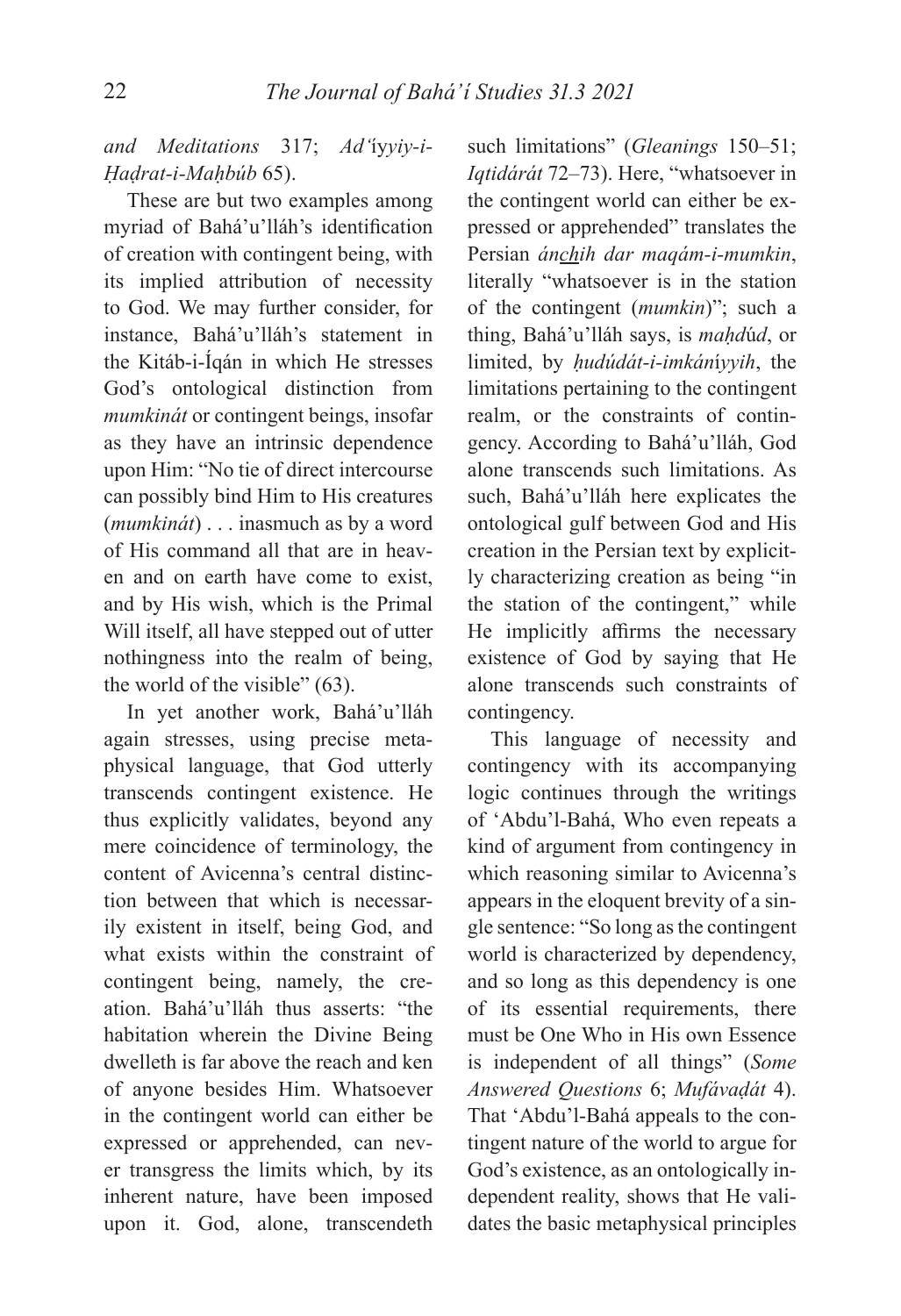underlying Avicenna's argument for God, and that His use of a term like "contingent" is likewise no mere coincidence of terminology, but rather a substantive affirmation of the concept of creation's inherent contingency and God's ontological necessity.

'Abdu'l-Bahá furthermore uses the very term necessarily existent (*vujúb*) in explicit reference to God, such as when He says that God is absolutely one and indivisible insofar as the divine reality "admits of no division, for division and multiplicity are among the characteristics of created and hence contingent things, and not accidents impinging upon the Necessary Being (*vujúb*)" (*Some Answered Questions*  127; *Mufávaḍát* 27). Similarly, 'Abdu'l-Bahá states that such things as "we affirm for creation to be among the requirements of origination we deny in God; for to be sanctified and exalted above all imperfections is one of the characteristics of the Necessary Being (*vujúb*)" (*Some Answered Questions*  339; *Mufávaḍát* 204). He asserts, moreover, that "whatever is originated, in respect to its existence and conditions, requires the effluence of being that emanates from the Necessarily Existent" (*Khitábát* 2:6, provisional translation).6

Clearly, Avicenna's modal metaphysics is not merely incidental to these passages from Bahá'u'lláh and 'Abdu'l-Bahá. The significance of calling creation "the contingent world," of calling created things "contingent beings," of referring to God as "necessary" and "One Who in His own Essence is independent of all things" the significance of such expressions is utterly lost without an understanding of that metaphysical world-picture rationally argued for by Avicenna and an appreciation of its attendant terms of contingency and necessity. This fact illustrates the relevance of analyzing the Avicennian positions affirmed in the Bahá'í Writings to understand the theological teachings contained in them.

Another example of this point can be seen when, right next to the terms *necessary* and *contingent*, Bahá'u'lláh calls God *qadím* and creation *ḥádith*: "there can be no tie of direct intercourse to bind the one true God with His creation, and no resemblance whatever can exist between the transient (*ḥádith*) and the Eternal (*qadím*), the contingent (*mumkin*) and the Absolute (*vájib*)" (*Gleanings* 66; *Majmú*ʻ*iy-i-Alváḥ-i-Mubárakih* 340).Though *qadím*  is generally and rightly translated as *eternal*, it alludes to those philosophical points about causation that we considered in the first section of this paper. In this connection, *qadím* comes from the same root as *muqaddam*, which signifies "being prior," whether in time or in essential independence, from the *hádith*, an effect or phenomenon (translated as "transient" above). It is accordingly in the full sense of a cause's essential priority to its effect, as Avicenna explains, that Bahá'u'lláh here employs the term *qadím* in reference to God and *ḥádith* with respect to created

<sup>6</sup> All provisional translations in this article are by the author.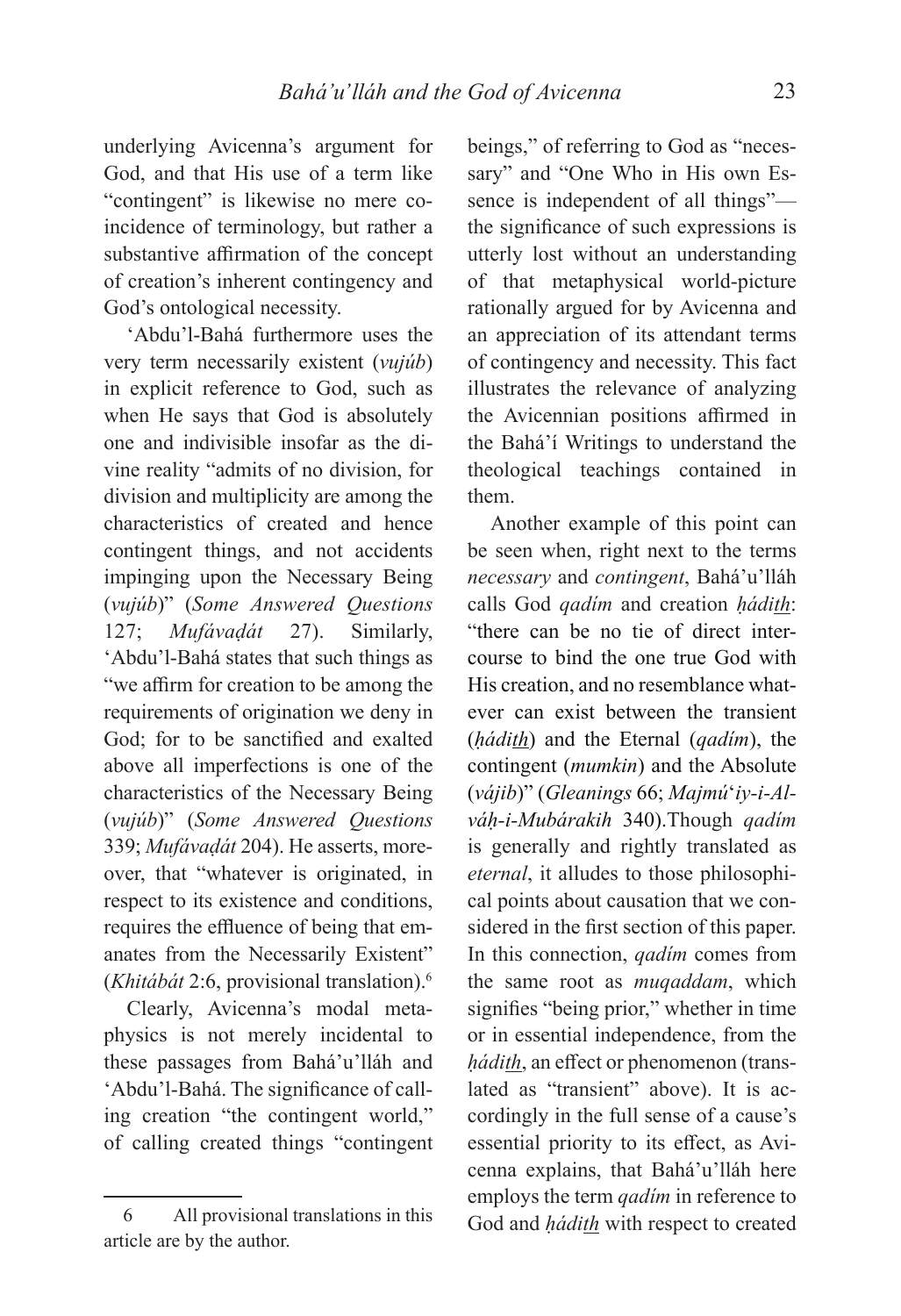things, insofar as according to both Avicenna and Bahá'u'lláh creation is co-eternal with God but essentially and ceaselessly dependent on Him—as will be explored in Part Three of this article. Thus, Bahá'u'lláh not only stresses the necessary existence of God and the contingency of His creatures, but also alludes to His being essentially prior to them, as the ultimate and unconditioned cause of all other things at all times, as Avicenna argued.

Moreover, 'Abdu'l-Bahá, in chapter eighty of *Mufávaḍát* or *Some Answered Questions*, Himself provides a detailed presentation of essential and temporal priority, as well as the dependent and originated nature of an effect (*hudúth*), that precisely mirrors Avicenna's own explanations; this again indicates His support for the metaphysical account of causation underlying Avicenna's argument for God. In this light, Bahá'u'lláh likewise uses the term *ḥudúth* to refer to created things' essential contingency and their fundamental insignificance when compared with God's necessary and unconditioned existence: "how utterly contemptible must every contingent (*ḥudúth*) and perishable thing appear when brought face to face with the uncreated, the unspeakable glory of the Eternal" (*Gleanings* 187–88; qtd. in Dávúdí 131).

Even when Bahá'u'lláh uses terms other than *vájib* in reference to the nature of God's existence, the evident meaning remains that God is necessarily existent in Himself and essentially independent—an indication that He not only uses the terminology of

Avicenna, but also affirms the meaning underlying it. "That primal Essence," Bahá'u'lláh assures us in the *Lawḥi-Tawḥíd*, "subsists (*qá'im*) by virtue of its own self" (*Majmú*ʻ*iy-i-Alváḥ-i-Mubárakih* 313, provisional translation). Similarly, in the Short Obligatory prayer enjoined by Bahá'u'lláh, one reads: "I testify, at this moment, to my powerlessness and to Thy might, to my poverty and to Thy wealth. There is none other God but Thee, the Help in Peril, *the Self-Subsisting* (*al-qayyúm*)" (*Prayers and Meditations* 314; *Ad'íyyiy-i-Ḥaḍrat-i-Maḥbúb* 74). In addition, when explaining the immortality of the human soul, Bahá'u'lláh distinguishes between the everlasting existence of the soul, which is nonetheless contingent, temporal and thus dependent on a cause, and the eternal existence of God, which is necessary, absolute, unconditioned and essential to Him, and thus in need of no cause. He states:

When the soul attaineth the Presence of God, it will assume the form that best befitteth its immortality and is worthy of its celestial habitation. Such an existence is a contingent and not an absolute existence, inasmuch as the former is preceded by a cause, whilst the latter is independent thereof. Absolute existence is strictly confined to God, exalted be His glory. (*Gleanings* 157; *Majmúʻiyi-Alváḥ-i-Mubárakih* 164–65)

The term translated as "absolute existence" is *baqáy-i-dhát*í, which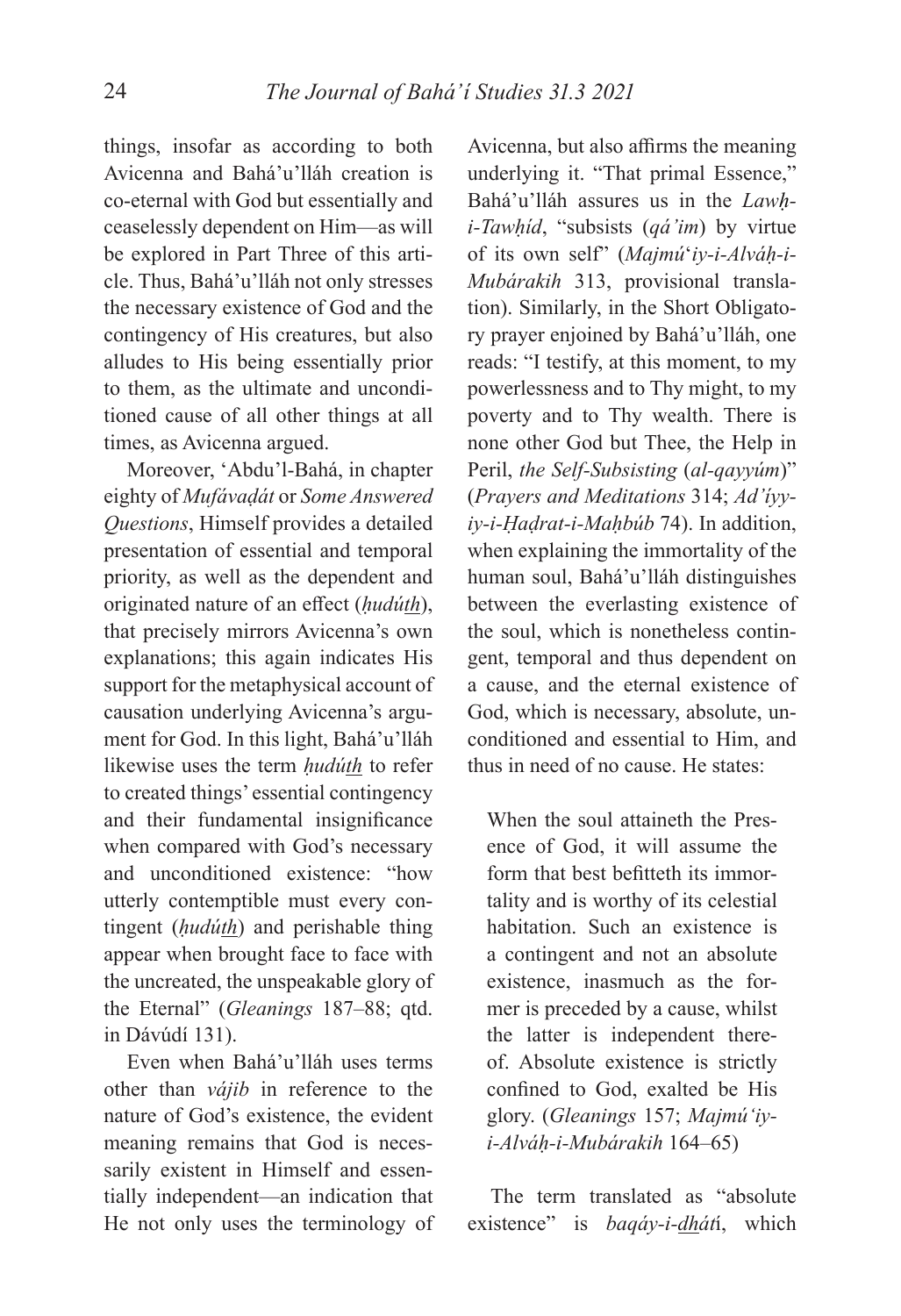literally signifies *essential existence*. Because God exists necessarily of Himself without need of anything external to Him, His existence is essential to His nature, and is accordingly *absolute*, as Shoghi Effendi perceptively translated, insofar as it is not contingent on, or conditioned by, anything whatsoever. Since this "essential existence" is not preceded by or dependent on a cause whereas non-essential existence is— Bahá'u'lláh is clearly distinguishing between existence which is essential to something and thus necessary, and existence which is incidental, derived from a cause, and thus contingent to a thing. As such, it is this necessary existence, not dependent on a cause, which He says is "strictly confined to God."

In this passage, therefore, Bahá'u'lláh carefully explicates the metaphysical notions of contingent and necessary being, and what they entail for the nature of God and His creatures, and consequently affirms the conceptual core of Avicenna's argument for God and subsequent conception of the Divine in its essential form. Similarly, 'Abdu'l-Bahá makes a precise distinction, like Avicenna, between the conditional and hence contingent existence of creatures and the necessary existence of God, when He explicitly states in one place that existence is "of two kinds," that of God and that of *khalq* or creation. While the existence of God, He explains, is preceded by and dependent on no cause whatsoever, being absolute and eternally and independently subsistent, the kind of existence creatures possess is radically different

in being causally dependent and conditioned (*Muntakhabátí* 1:58–59). From the above points, therefore, we may safely conclude that Bahá'u'lláh, along with 'Abdu'l-Bahá, recognizes and affirms the Avicennian distinction between contingent and necessary existence, and identifies God with the Necessarily Existent. The above points also showcase how an understanding of the metaphysical principles Avicenna uses in his argument for God's existence illuminate the meaning of Bahá'u'lláh and 'Abdu'l-Bahá's statements—Their own arguments in favor of God's existence and clarifications of His nature.

Nevertheless, the concept of the Necessarily Existent that Avicenna proposes may initially seem too conceptually bare to be easily identified with God, particularly the full and lively God of Bahá'u'lláh. Though the concept of God presented by Bahá'u'lláh clearly entails that He exists necessarily and not merely contingently, we have yet to see the full rational justification for why, in Avicenna's metaphysics, something necessarily existent in itself should be recognized as divine and as the single reality worthy of the term *divinity*. The object of the following part of this paper, therefore, is to explore how a rich theological picture emerges from the idea of absolute necessity, and how the attributes of divinity can be logically deduced therefrom in Avicenna's system. We will see, meanwhile, an even greater convergence between Avicenna's arguments and Bahá'u'lláh's statements, as well as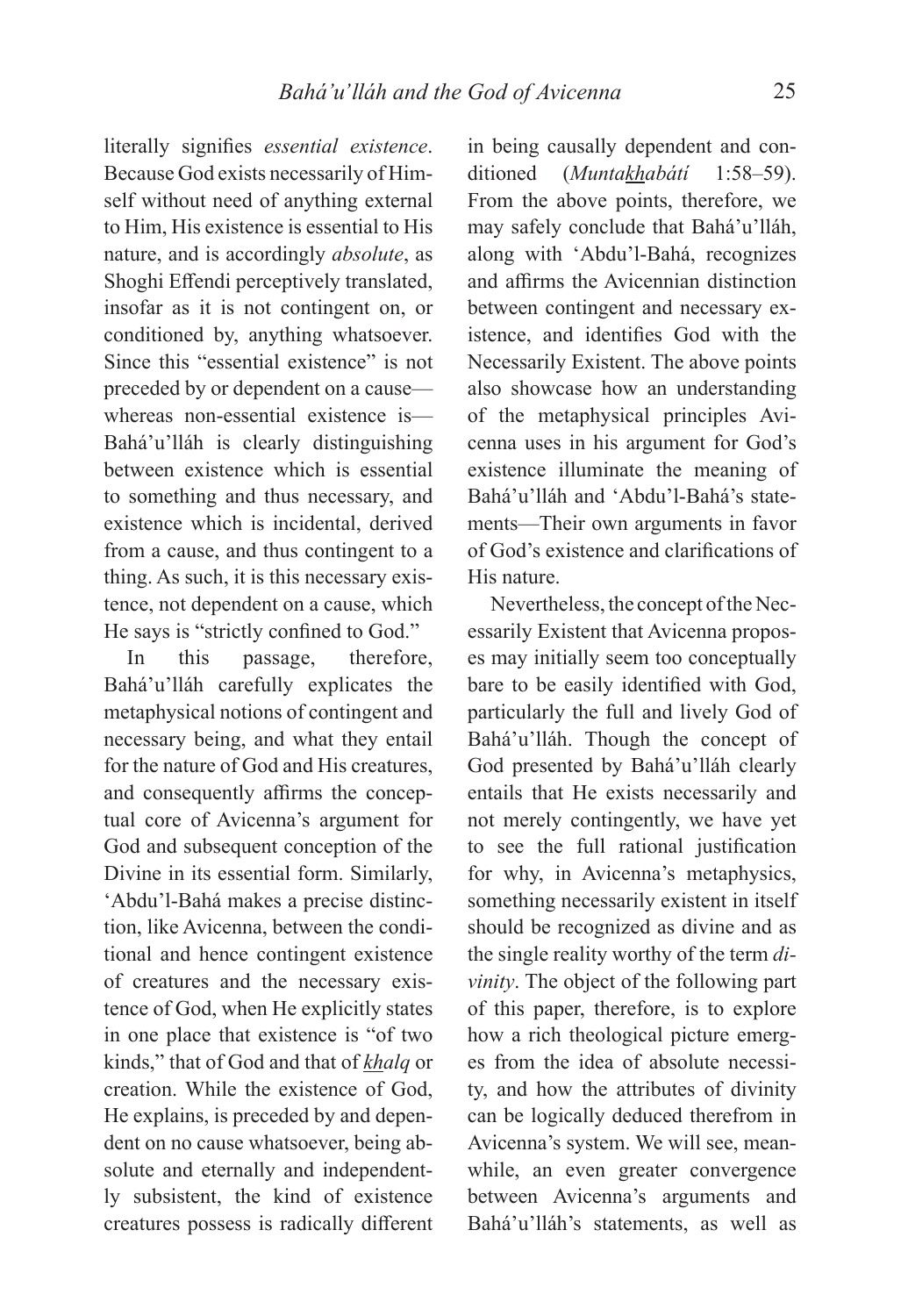the explanations of the latter's son and successor, 'Abdu'l-Bahá.

## THE DIVINE ATTRIBUTES

In the foregoing pages, we reviewed Avicenna's argument for God as the Necessarily Existent, and demonstrated that in Bahá'u'lláh's view God, as Avicenna stresses, is indeed characterized by necessary existence. What remains to be shown, therefore, is twofold. First, we must elucidate the rationale behind Avicenna's assertion that the Necessarily Existent is indeed God by explaining how he deduces further divine attributes from the idea of necessary existence. We will do this by considering the divine attributes of *simplicity*, *singleness*, *immutability*, *eternality*, *perfection*, *goodness*, *intellect*, *will*, and *infinitude*, each of which is significant in Bahá'u'lláh's revelation and Avicenna's thought. Second, we must ascertain whether Bahá'u'lláh accepts Avicenna's account of the divine attributes, in order to determine further how Bahá'u'lláh affirms Avicennian principles and how understanding those Avicennian principles illuminates the nature, and rational character, of Bahá'u'lláh's own teachings on the nature of God. Such, then, is the object of the second part of this paper.

In order to contextualize the discussion of divine attributes that follows, we can note at the outset that a conceptual analysis of the Necessarily Existent shows the stark disparity and categorical distinction between it and

contingent beings. The prime method of establishing God's attributes, therefore, in both the Bahá'í Writings and Avicenna's work, is the apophatic approach of negative theology, by which properties that are characteristic of created and contingent beings as such are *negated* from God. In this light, God is the one reality that transcends the conditioned, contingent, caused, and mutable order of nature, and is thus absolute and sanctified from the multiplicity of attributes that are distinctive of contingent beings. By this method of negation, a fuller understanding emerges of what necessary existence logically entails, and what it must preclude, with the result that one comes to know God by virtue of what He is not, such as when one asserts that He is eternal (not in time), necessary (not contingent), one (not multiple), and so on.

A related principle to bear in mind—one whose justification will become evident once the concept of *simplicity* has been discussed—is that for Bahá'u'lláh and Avicenna the divine attributes treated in this part are not discrete and separate properties that characterize God. Each one, rather, is a different construal of His necessary existence. We saw, for instance, in this article's first part that the Necessarily Existent has no cause. If it needed a cause to exist, it would not be necessarily existent in itself. Insofar as we conclude that there is a first causeless cause, we can determine that it is identical to the Necessarily Existent, for it would require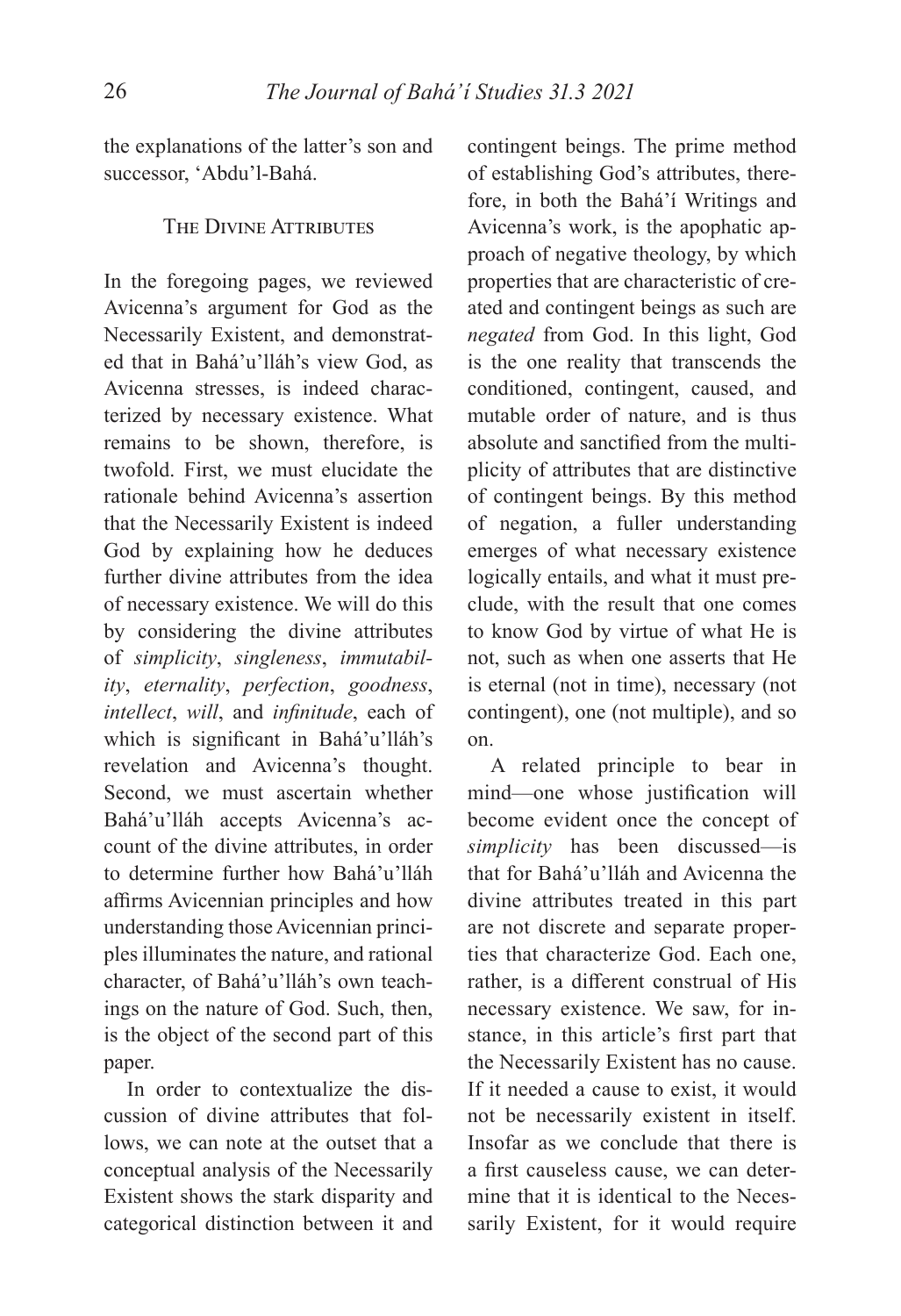a cause if it were merely possible in itself. And yet, although being necessarily existent and being independent of any cause are distinct propositions, the reality they point to is the same, as each predication is fully identical to, or convertible into, the other. Similarly, each of the attributes spoken of will not constitute a discrete entity in God, but will serve as a way of deducing the logical consequences of *necessary existence*. This is by way of *negating* from the Necessarily Existent the attributes peculiar to contingent beings, as described above, rather than affirming of it a plurality of discrete properties, as Avicenna stresses:

God has attributes whose meaning is negative, such that when we say that God is "one," for example, we mean that His reality is such that He has no peer, or that He is not composed of parts. Similarly, when we say He is eternal, we mean that His existence has no beginning, but these two attributes—oneness and eternity—do not bring about any multiplicity in His essence. (*Dánishnámih* 381)

It is in this light that 'Abdu'l-Bahá says, as seen earlier, that such things as "we affirm for creation to be among the requirements of origination we deny in God; for to be sanctified and exalted above all imperfections is one of the characteristics of the Necessary Being (*vujúb*)" (*Some Answered Questions* 339; *Mufávaḍát* 204).

## **SIMPLICITY**

The above point—that in God there is no multiplicity—is especially apparent from an understanding of the attribute of simplicity. It is discussed first because it is arguably the most vital to comprehend in order for one to understand the God of Avicenna and, likewise, the God of Bahá'u'lláh. In sum, simplicity means that the Necessarily Existent is incomposite and absolutely one in its essence—it has no component parts. Simplicity stands in contrast to complexity, which entails the composition of multiple parts as well as a variety of real ontological disjunctions and various internal aspects cohering within an entity. But, as Avicenna explains (*Dánishnámih* 368–69 and 374–75), the Necessarily Existent must be simple because it has no cause for its existence, nor for its being the way that it is. For if the Necessarily Existent were composed of different parts, then it would depend on those parts, and on some principle by which they would cohere, in order to exist. In such a case, its existence would be contingent and not necessary—contingent, that is, on a range of parts and on something to cause them to come together so as to sustain the subsistence of the complex entity. If this were so, then it would only be possibly existent in itself and not necessary. It would not be something metaphysically ultimate, for anything that depends on composition is definitionally not the absolute terminus of causal explanation, insofar as it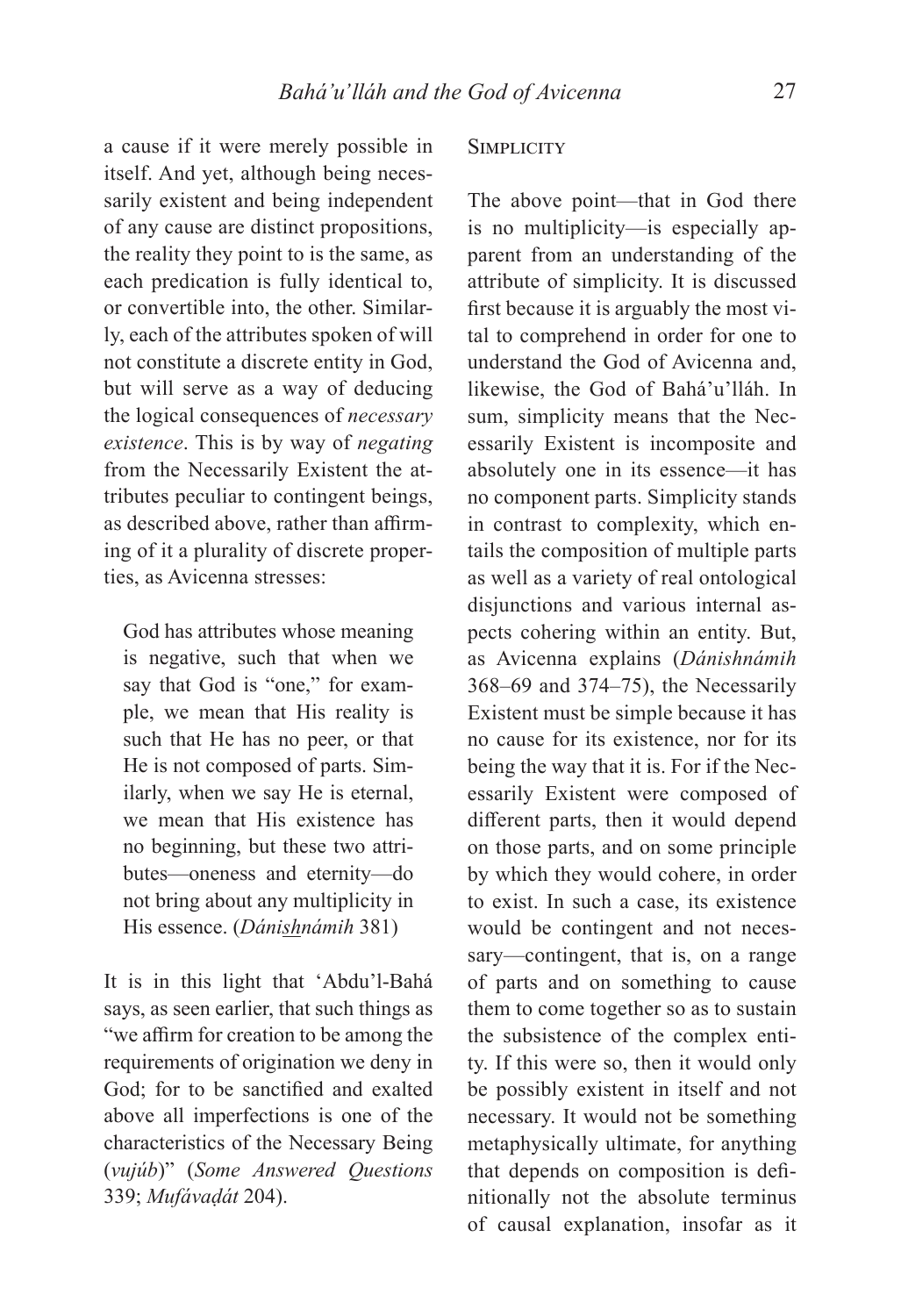depends on ontologically more fundamental elements.<sup>7</sup>

Another way to reason out the simplicity of the Necessarily Existent is this: if the Necessarily Existent did have parts, would those parts be necessarily existent in themselves? If they were not necessarily existent in themselves, then what they would compose clearly could not be necessarily existent, for "what is dependent on what is caused is also caused" (*ash-Shifá* 258). But if we did conceive these parts each as necessarily existent, there would still have to be a cause or principle by means of which they would join together and form the Necessarily Existent being whose existence we initially deduced. But such a complex being would not be necessarily existent, for it would still be dependent for its existence on the composition of separate elements as well as some external principle to unite those elements; it thus would not be fundamental and necessary in itself. Consequently, something cannot be composed of necessary entities and remain necessarily existent in  $itself<sup>8</sup>$ 

Avicenna's demonstration that in principle there could only be one necessarily existent reality is discussed in the

Thus, the Necessarily Existent cannot have any parts, nor can it entail any composition. Consequently, there could be no discrete physical parts in the Necessarily Existent, and it could not be something extended in three dimensions. For Avicenna, however, there are deeper, metaphysical ways in which something could be a composite in contrast to being a simple entity. Namely, something could be a composite of *actuality* and *potentiality*, *matter* and *form*, *essence* and *existence*. We will thus successively explore the significance of each of these pairs in Avicenna's thought.

First, with regard to actuality and potentiality, Avicenna accepts Aristotle's fundamental postulate, articulated in Book Nine of his *Metaphysics*, that something is either actual or potential, and that causation, change or origination involves the actualization of a potential. In fact, Avicenna assimilates this Aristotelian insight into his division of existence into the modalities of necessity and possibility. For Avicenna, whatever can possibly exist must be said to exist in some way or other, whether in actuality or in potentiality, even as he expresses in the *Dánishnámih*: "When it is possible for something to exist but it still does not exist, the possibility of its existence while it is nonexistent is called potentiality" (363). When a possibly existent thing comes into existence, it passes from potentiality into actuality. However, such a thing does not have actuality in

section "Singleness."

<sup>7</sup> This same logic, as we discussed earlier, showed us that composition is a feature strictly confined to contingent beings. Composition entails the existence of something prior to the composed thing, something more basic which supports, causes, and sustains its existence. The Necessarily Existent, then, must be entirely void of such composition.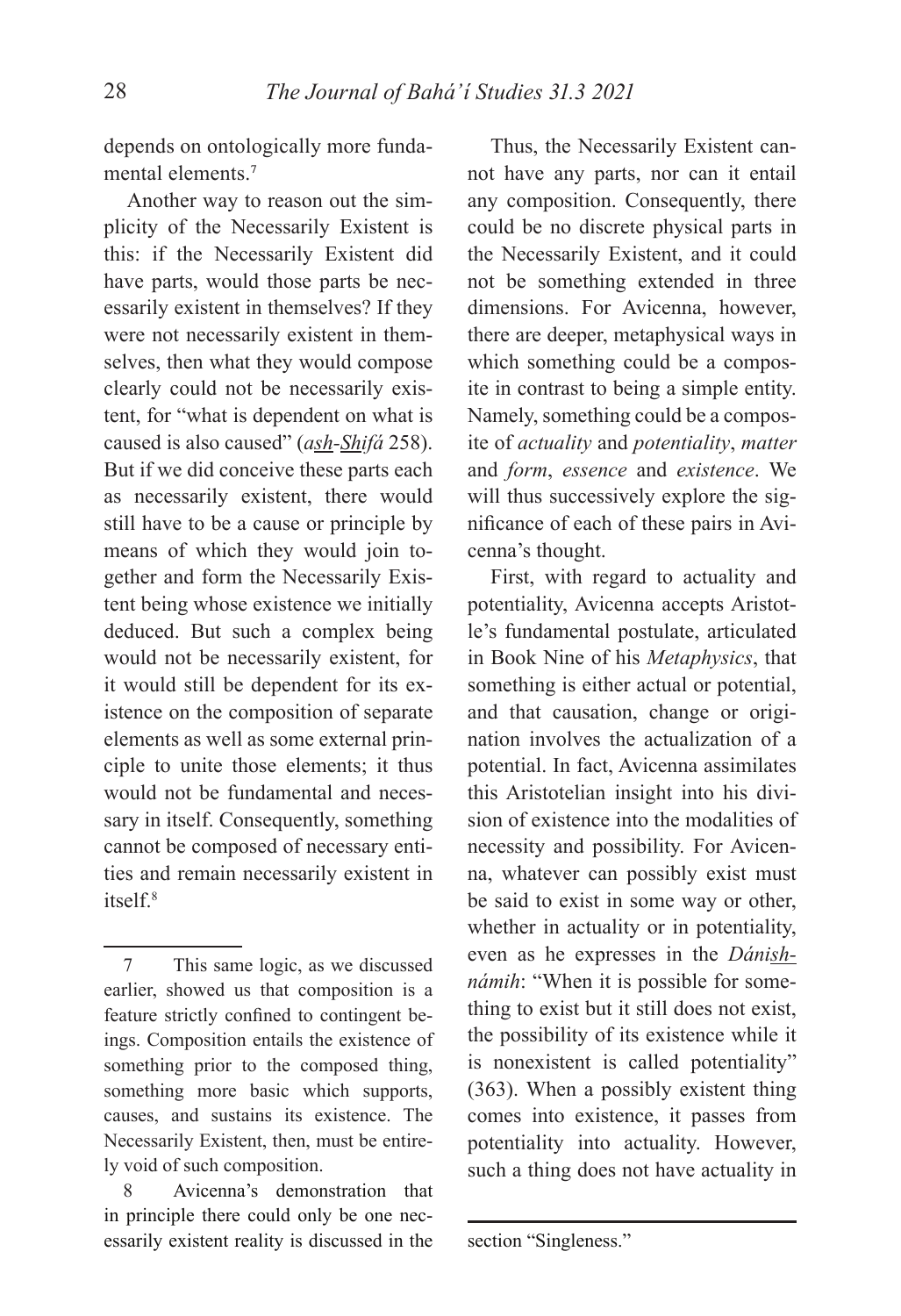itself but must be actualized by a cause; insofar, then, as a contingent being can change or revert to nonexistence, it is not pure, self-subsistent actuality, but rather is partly actual (as actualized by its cause or causes) and partly potential due to its inherent contingency.

Consequently, things that are caused or mutable are composites of actuality and potentiality, actual and potential existence. That is, a contingent being, say a tree, is *actually* one way and *potentially* another. Part of a tree's contingency entails that it has potentiality—it can potentially exist or not exist; it can potentially be fertile green or withered brown; it can potentially grow or diminish. Conversely, it actually is one way or another at any particular time, and that current actuality is made actual, or necessary, by some cause or other. The tree, accordingly, is not purely actual or necessary in itself, but is subject to causes and has potentials that may or may not become actualized. Metaphysically, therefore, the tree is a composite of actual and potential existence: existence as necessitated by its causes and existence as merely possible in itself.

But Avicenna writes in *ash-Shifá*, "Whatever is necessarily existent by its own essence is necessarily existent in every aspect" (30). This is because if the Necessarily Existent had any potentiality, if any *part* of its existence were not already fully actual and necessary but potential and contingent, it would not be necessarily existent in itself. In itself, that part would only be possibly existent and would require

a cause to become actually existent. If that potential in it were actualized by a cause, then the being of the Necessarily Existent would not be fully necessary in itself but necessitated by a cause. This, of course, is a contradiction. Alternatively, if one part of its existence were actual in itself, and another part potential, the former would have no need of the latter to exist. That former would then be the true Necessarily Existent, in which case it could not be subject to an external cause to join it to something only potentially existent, nor would it make sense to say that what is necessary in itself depends on a part that is only possibly existent in itself<sup>9</sup>

Hence, the Necessarily Existent is no composite of actuality and potentiality, but fully actual and necessarily so—not upon the condition of anything else; it is thus wholly unconditioned, absolute, and free of any metaphysical composition. The simplicity of its existence inevitably entails that it is one thing and one thing only, in complete actuality and necessity—pure actuality with no potentiality. In classical terms, it is pure *act* with no *potency*.

Similarly, Avicenna explains that the Necessarily Existent could not be a composite of *matter* and *form*:

<sup>9</sup> Likewise, and stated more simply, the Necessarily Existent can have no potentiality, for then it would have an actual part and a potential part, and then it would not be fundamentally irreducible and independent of the composition of more basic elements.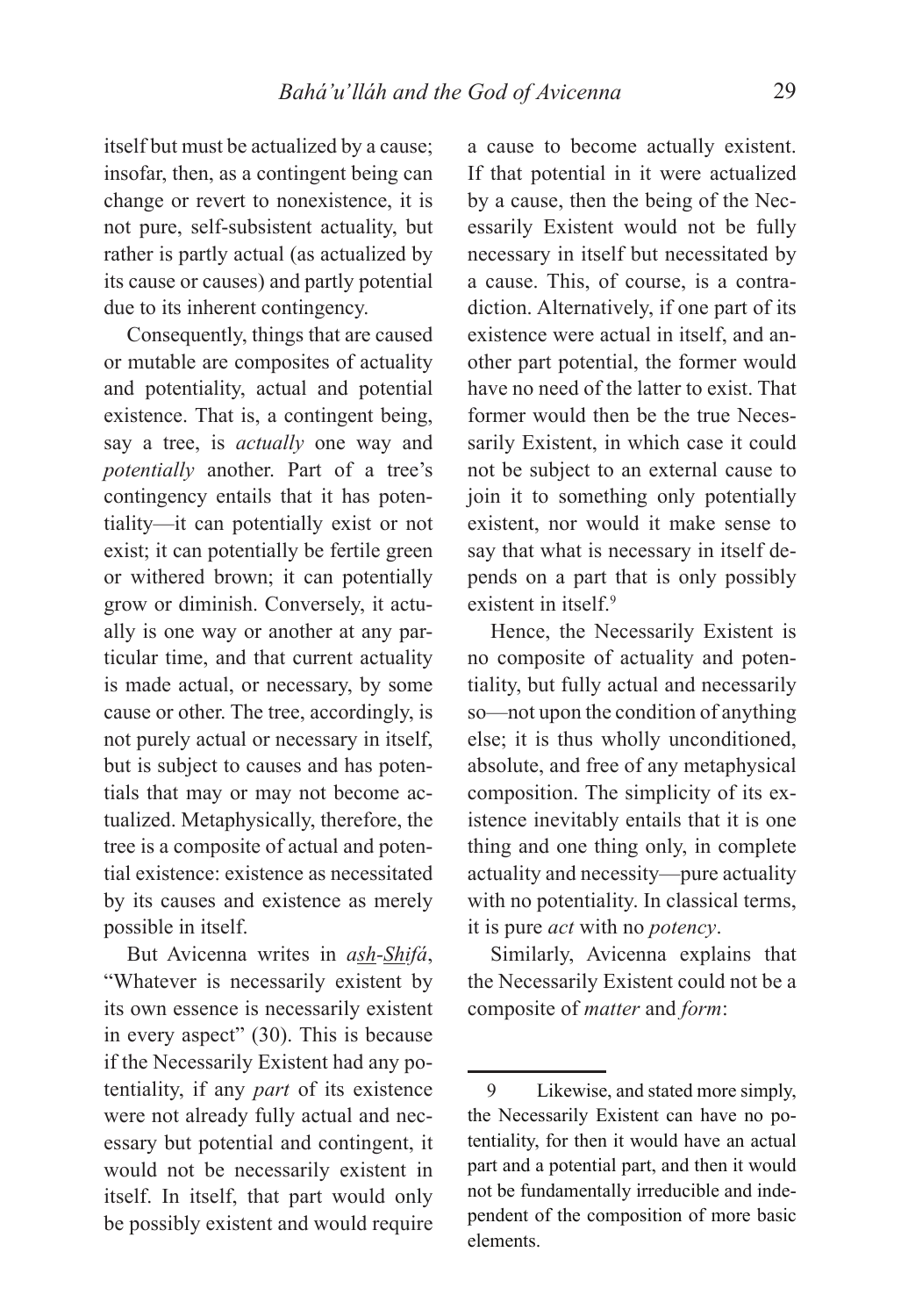There cannot be any multiplicity in the Necessarily Existent, such that its existence becomes actualized due to a multiplicity of things, even as the body of man is. Nor can things be divisions within it, each part subsisting in its own right, like the wood and clay of a house. Nor can there be divisions within it that are conceptually separate though not in essence, even as matter and form are conceptually separate in natural bodies, for in that case the essence of the Necessarily Existent would be a composite and admit of association with causes, as has been shown. (*Dánishnámih* 374)

The full significance of the Necessarily Existent's not being a composite of matter and form similarly depends on some understanding of Aristotelian metaphysics and its view of causation, the basic structure of which Avicenna adopts and defends. In brief, the Aristotelian account presents four kinds of cause: the efficient, the formal, the material, and the final. The efficient cause is already familiar from the discussions in Part One; it is the agent, the source of a change in a thing (such as when a stove imparts heat to water) or the existence of a thing (as when the motion of the hand creates the motion of the key being held). The formal cause, however, is the essential form and nature or functional organization of a thing, which makes it actually the thing that it is. Conversely, the material cause is the matter, the raw potentiality,

that receives the form and is actualized by it, as wax receives the impression of the seal. Lastly, the final cause is the purpose of a thing, or its *end*, the state that it is directed towards by virtue of its particular nature, the realization of which constitutes its good.<sup>10</sup>

The Necessarily Existent, in not depending upon causes, clearly does not have an existence that is realized by virtue of any one of these four causes. As such, the Necessarily Existent could have neither a material nor formal cause: it could not be comprised of matter, some basic stuff with the potentiality of being actualized in a particular form. If this were the case, it would not be necessarily, but only possibly, existent. Accordingly, even as it is not a composite of discernible discrete parts, or of actuality and potentiality, the Necessarily Existent cannot be a composite of matter and form. It follows logically, then, that it must be immaterial, for, otherwise, it would be a contingent entity composed of two metaphysical parts: matter and form. Matter would represent its potentiality, form its actuality, and it, as a being whose existence has been realized, would be dependent on those causes, the material cause and the formal cause, as well as some agent, the efficient cause, to actualize the substrate of matter into some concrete form. This, of course, is impossible for the Necessarily Existent, for it is dependent on no cause whatsoever.

<sup>10</sup> Significantly, 'Abdu'l-Bahá likewise validates the Aristotelian theory of the four causes; see chapter eighty of *Mufávaḍát*.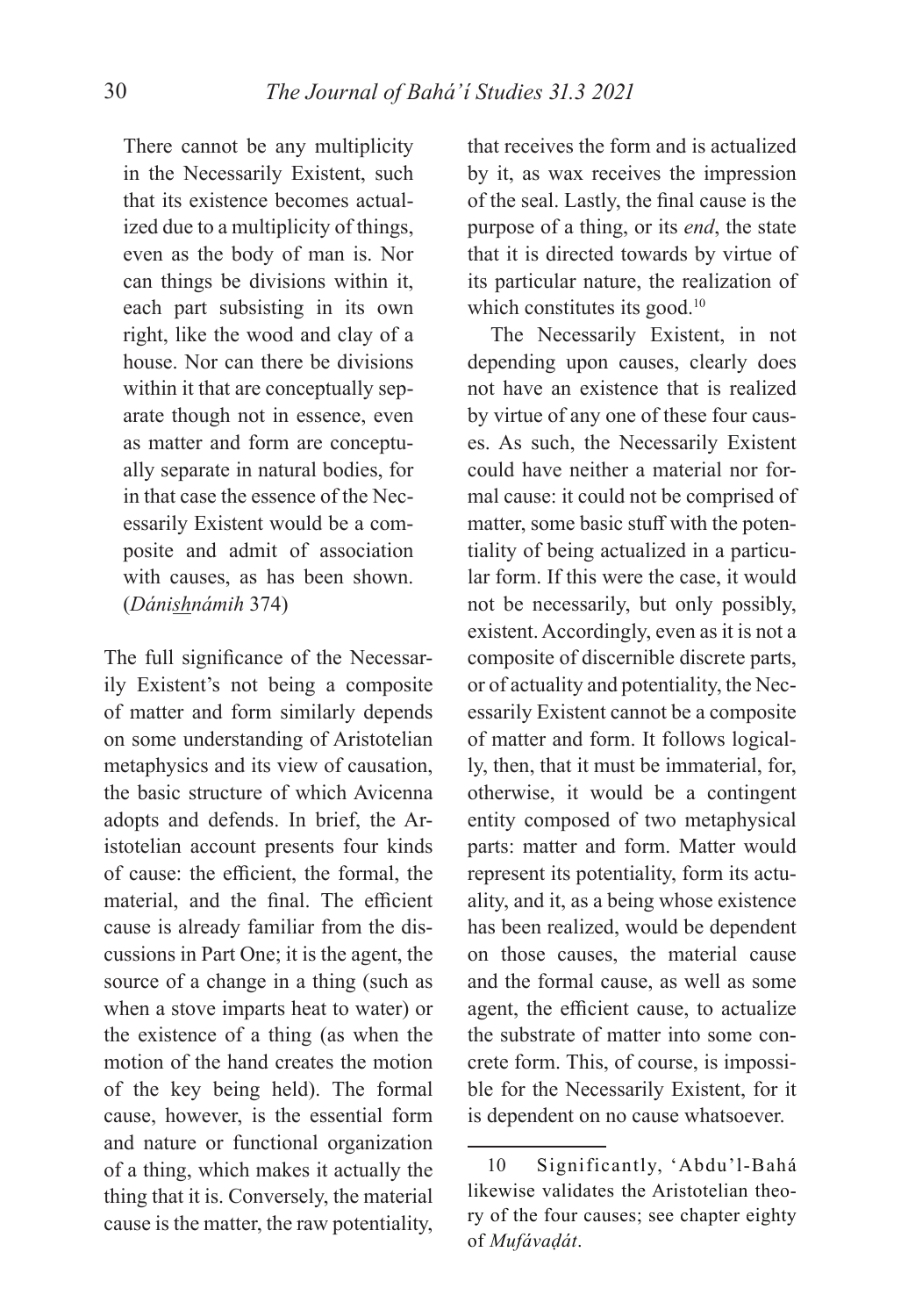Given, therefore, that the Necessarily Existent is immaterial, it cannot even be conceived as a uniform and homogeneous substance existing in three-dimensional space; rather, it is something that altogether transcends space and the material world. Consequently, it is void of all the incidental attributes particular to material entities, which include subsisting in space; being situated in three dimensions; exhibiting weight, mass, position, and locomotion; and so forth. Immateriality is thus a logical consequence both of necessary existence and simplicity.

There remains, however, yet another and even more fundamental level at which the Necessarily Existent is properly understood as absolutely simple. This involves Avicenna's famous distinction between *essence* and *existence*. For Avicenna, contingent beings are composed of *essence* and *existence*, and their essence is conceptually and metaphysically distinct from their existence. In other words, for Avicenna, the fact *that something is* distinct from *what* something is. The essence of a thing is its quiddity, its *máhíyyat*, the *whatness* that defines it. An essence is what makes an entity the thing it is and not some other thing. For example, the essence of a triangle—triangularity determines that any triangle has three sides and three sides only, internal angles whose sum is 180 degrees, and so forth. A triangle is not a square; the two shapes are *essentially* different. To use a more concrete example, the *essence* of water could be construed as that reality by which it manifests the

attributes peculiar to water: its inherent nature. Water, as  $H_2O$ , has properties that neither of its elements, hydrogen and oxygen, has alone, and its attributes are not a mere sum of hydrogen's and oxygen's discrete properties. Water has a unique set of properties, such as being capable of existing in gas, liquid, and solid states in a narrow range of temperatures. Water is thus essentially or intrinsically different from other elements.

The important point is that Avicenna recognizes that, for any contingent being, whether it exists must be a distinct consideration from what definitionally constitutes what it is. This is because there is nothing entailed by the essence of any contingent being that will demonstrate to someone that it exists in actuality. The essence of a human being, for example, may be defined, as it was classically at least since Aristotle, as a *rational animal*. If the essence of the human being, then, is to be a rational animal, it is clear that this remains a fact even if all human beings become extinct. Likewise, even if humans had never emerged, that would not have changed the fact that the human essence is to be a rational animal. One cannot know whether any human exists simply by investigating what constitutes the human essence; instead, one must empirically determine whether humans exist in the present, or deduce their existence indirectly from their effects, insofar as their existence is not logically necessary but contingent and incidental to their essence.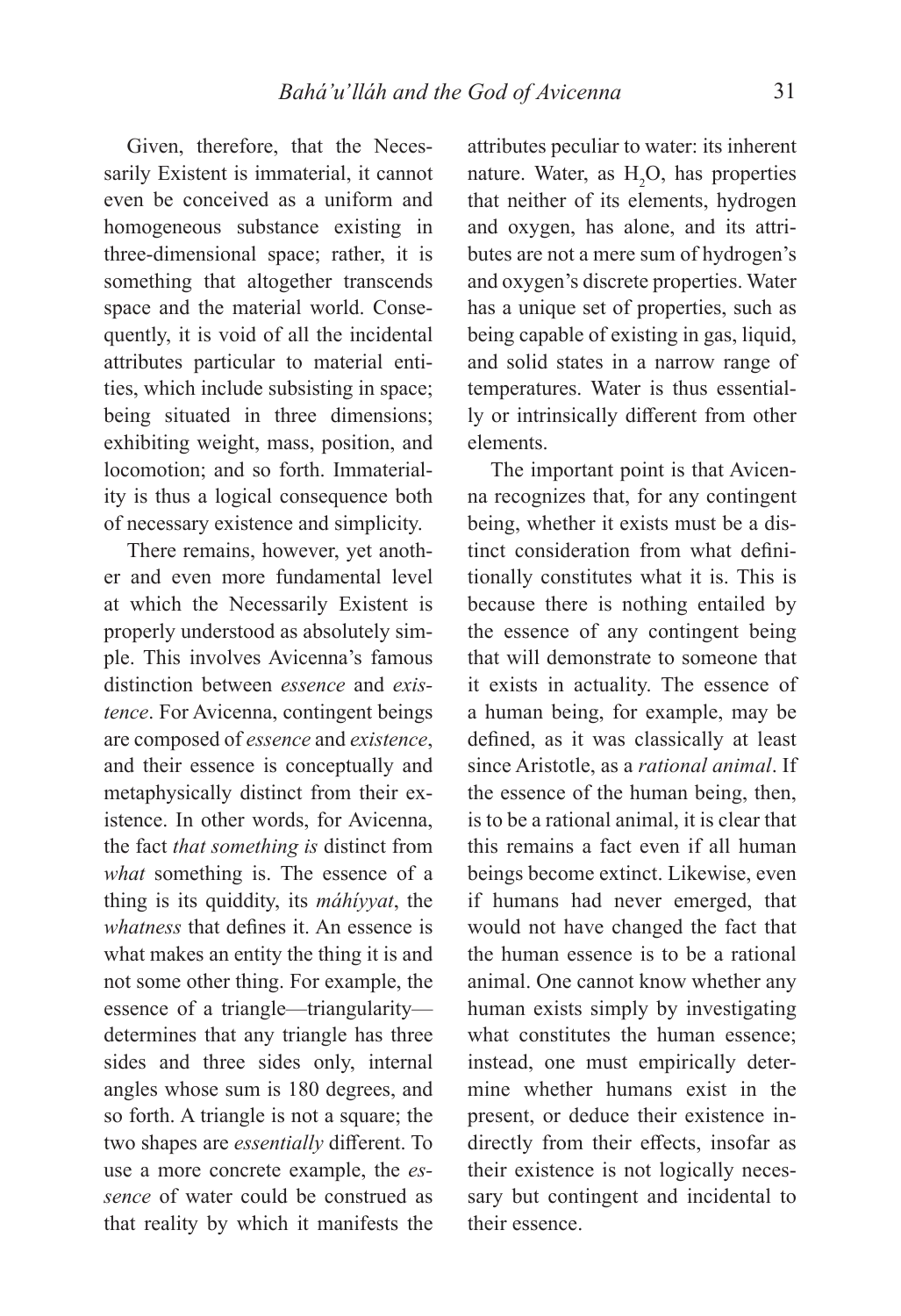Avicenna, in addition, has a briefer proof of the distinction between essence and existence in *ash-Shifá*. His proof rests on the idea that, if essence and existence were not distinct, then even some of the simplest propositions would revert to bare tautologies. He explains:

It is evident that for everything there is a reality particular to it, and this is what constitutes its essence. Likewise, it is clear that the reality particular to each thing is distinct from its existence. This is because it is intelligible to say that the reality of something does exist in a concrete way, or as apprehended in the mind, or absolutely as common to both. But it is vain and useless to say that the reality of something is the reality of something, or that the reality of something is a reality.(24)

Though Avicenna continues with his explanation, his main point is that, while a statement such as "the essence of man exists (either concretely or as conceived by a mind)" is meaningful in that the predicate reveals something more about the subject, to say "the essence of man is the essence of man" or "the essence of man is an essence" is a mere restatement. The predicate, in that case, reveals nothing more about the subject. This shows, for Avicenna, that there is a distinction between essence and existence. Otherwise, to say that a particular essence *exists* would not convey anything more about that

essence. It is thus that saying "the essence is an existent" differs from saying "the essence is an essence."

This distinction between essence and existence moreover clarifies why a contingent being is only possibly existent in itself. Because of the distinction between essence and existence, a contingent being cannot derive existence from its own essence; it therefore does not have existence in and of itself, that is, from its own nature and essence. It must therefore receive existence from something other than its essence, from something beyond itself: an external cause. As a case in point, although *triangularity* is the essence of a triangle, and although no triangle can exist without that essence, what Avicenna would call the *formal cause*, no concrete triangle can exist without an efficient cause, some external factor imparting existence to it, say, the geometrician who draws it and creates it as a particular triangle. Because contingent beings evince, in this way, a real distinction between essence and existence, they are only possibly and not necessarily existent, insofar as they do not exist simply given what they are. Accordingly, every existent contingent being evinces a fundamental composition, a composition that immediately points to the conditional, dependent, and derivative nature of its being: the composition of essence and existence. A composite of essence and existence is not metaphysically fundamental and self-sufficient, but rather relies on something else for its being and origination.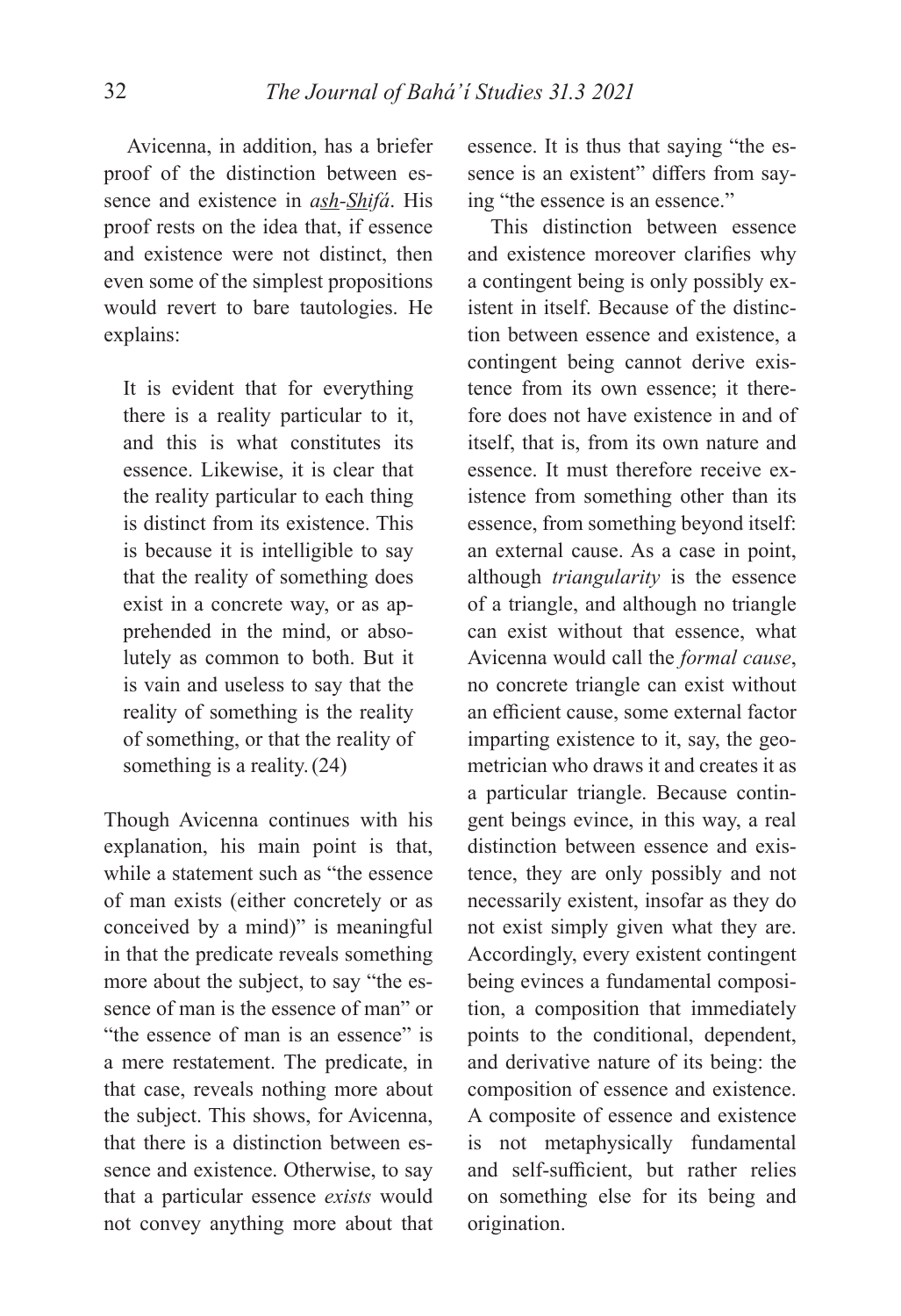It then follows that, unlike each member of the totality of contingently existent beings, the Necessarily Existent could not be such a composite of essence and existence. As Avicenna deftly argues in the *Dánishnámih*: "Whatever has an essence other than its own existence is not necessarily existent. For if the essence of a thing is not its own existence, its existence would have the characteristic of being an incidental, and not essential, feature to it. Any incidental feature, moreover, has a cause" (377). The Necessarily Existent is thus nothing other than necessary existence, nothing other than absolute being. Therefore, it has no essence distinct from its existence, and in this sense one may say that the Necessarily Existent has no essence, insofar as it does not have an essence distinct from its act of existence. In this connection Avicenna writes: "The Necessarily Existent has no essence; it is rather from Him that existence emanates onto those things that have essences. It is pure being from which all privation and description is negated" (*ash-Shifá* 276). Yet Avicenna also writes that, in another sense, the Necessarily Existent's essence *is* its existence: "The Necessarily Existent has no essence apart from its existence" (*ash-Shifá*  274). In the Necessarily Existent, then, there is no distinction between *what* it is and the fact *that* it is; what it is *is* its existence. It is therefore absolute and unconditioned Being. Thus, to say "the Necessarily Existent exists" is equivalent to saying "the Necessarily Existent is necessarily existent"; the subject here is simply identical to the predicate in a way that would not hold for any contingent being.

 In this connection, one may recall, as discussed earlier, how Bahá'u'lláh implicitly confirms this Avicennian proposition by restricting "essential existence" to God; because God's essence *is* His existence, His existence is essential to Him. Contingent beings, in contrast, have a merely accidental or incidental existence, as Avicenna explains: "Whatever is necessarily existent of itself has no essence except existence, and . . . whatever is not necessarily existent of itself has existence, therefore, only incidentally" (*Dánishnámih* 409). 'Abdu'l-Bahá, in validation of this point, thus states that "[t] his common existence (of contingent beings) . . . is only one accident among others that enter upon the realities of created things" (*Some Answered Questions* 337–38; *Mufávaḍát* 203). In this sense, the essential is associated with the necessary, and the contingent with the accidental, which here refers to that which is incidental, and not essential or inherent, to a thing. Such contingent beings do not have existence of themselves or essentially, their existence is "accidental" or incidental to them, as 'Abdu'l-Bahá and Avicenna both explain.

Since the essence of the Necessarily Existent is its very incomposite existence, it follows that it could not have a plurality of essential attributes. Contrary to contingent things such as a human being—which is a composite of the essential attributes of *rationality*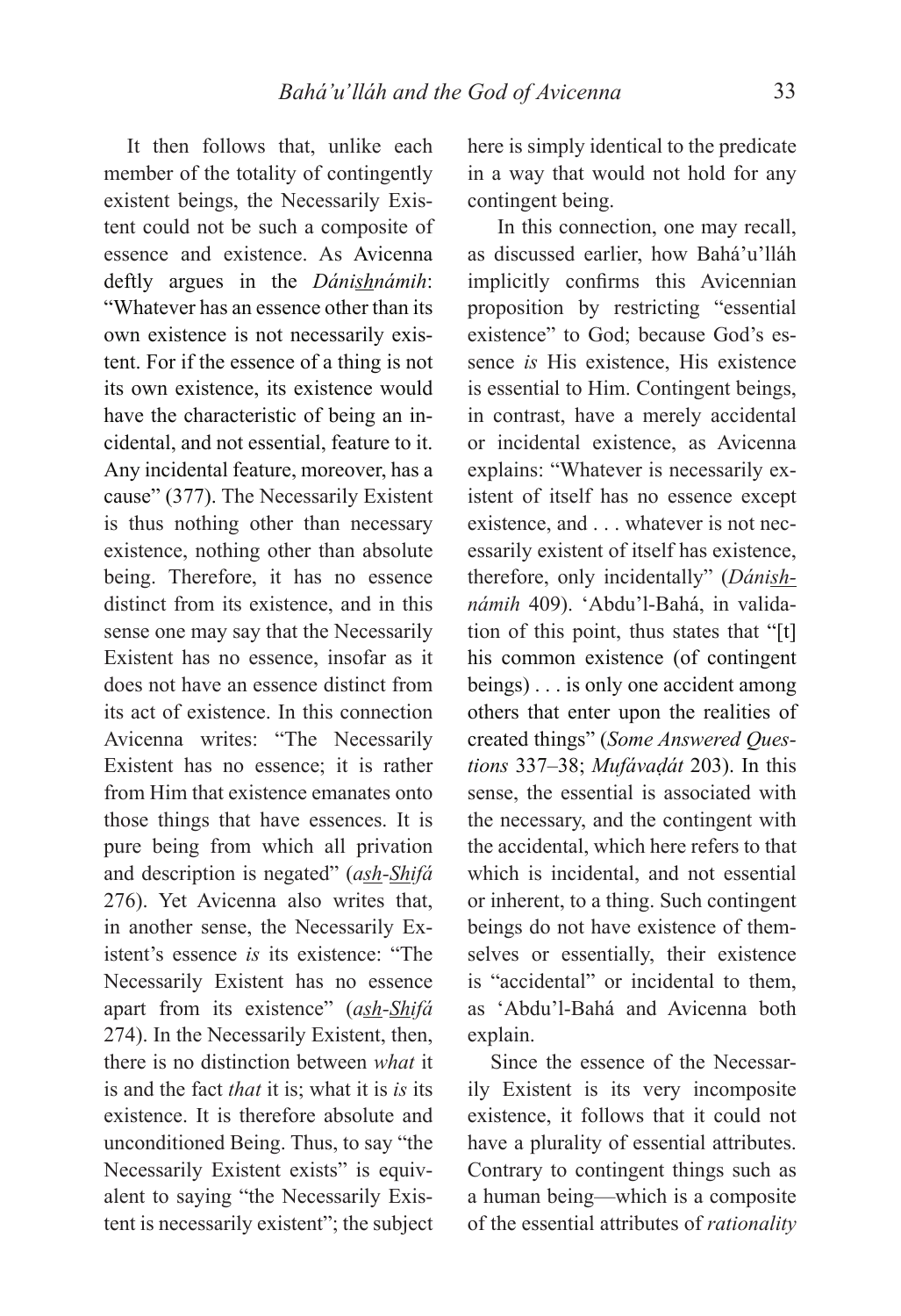and *animality* by virtue of the intellect and the body, respectively—the essence of the Necessarily Existent could not be a composite of different metaphysical parts or attributes, for then that essence would be something other than the single and incomposite reality of necessary existence. As Avicenna explains (*Dánishnámih* 374), if the Necessarily Existent did have multiple discrete attributes, its essence would be actualized by virtue of those attributes, and that essence would thus be dependent on those parts, and a cause to unite those parts. And this, as we have seen, is impossible for the Necessarily Existent. Its essence, therefore, is simply or non-compositely necessary existence, and whatever attribute is properly ascribed to it is in fact identical to that necessary existence and does not indicate an actual multiplicity within it.

It follows, then, that in the Necessarily Existent there is no distinction or composition of essence and attributes. Its attributes are either identical to its essence, or it transcends attributes altogether, at least in the sense that contingent beings have attributes. Consequently, given that the Necessarily Existent is "necessary in all aspects," it likewise cannot admit of any incidental or non-essential attributes or features. As Avicenna asserts, any incidental feature would require that an external cause had actualized something contingent in the Necessarily Existent, since no incidental feature is essential to the being of its possessor. But we have seen that it is "necessary in every aspect" and fully actual, and thus there

can be nothing in it that is actualized by any external cause.

The essential simplicity of the Necessarily Existent thus entails that it is nothing else than the absolute act of being. In it there is no junction of physical parts, no admixture of actuality and potentiality, no combination of discrete attributes, no cohesion of form and matter, no union of essence and existence. It is instead something absolutely one and indivisible, simple and uncomposed. Accordingly, there is nothing more fundamental, more basic, more ultimate to reality than the simple reality that the Necessarily Existent is. It is categorically and essentially unlike any contingent being by virtue of its inherent necessity, simplicity, and absolute oneness, and it is due to its utterly simple essence that it is something truly ultimate. Consequently, the Necessarily Existent is not just one being among beings, for in that case it would merely be a limited and contingent instantiation of existence, superior only in relative degree to other beings. Rather, its simplicity entails that the Necessarily Existent is not something that has or instantiates existence as *beings* do, but instead is Being itself, subsisting of itself, dependent on no other. It is thus wholly unlike all other things and unique—an attribute that will have its full discussion under the coming subsection, "Singleness."

This, then, is how Avicenna deduces the simplicity of the Necessarily Existent, and hence of God. But how does Bahá'u'lláh affirm God's simplicity in addition to His necessity? There are,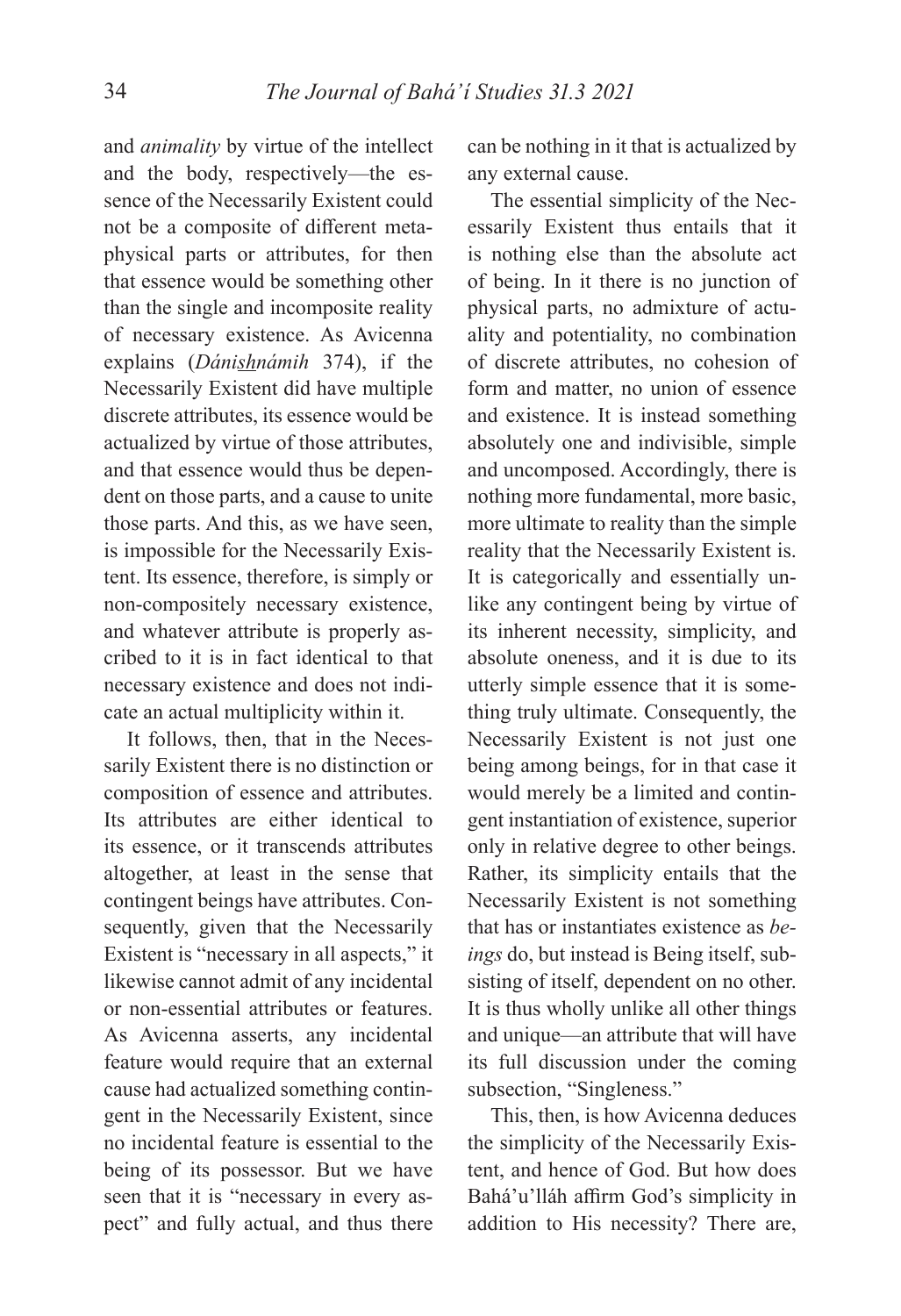indeed, many instances in His writings and those of 'Abdu'l-Bahá in which divine simplicity is either implicitly—as mentioned above—or explicitly confirmed. In one of His tablets, for example, Bahá'u'lláh firmly asserts that God "in truth, hath, throughout eternity, been one in His Essence, one in His attributes, one in His works" (*Gleanings*  193; *Muntakhbátí* 77). More tellingly, Bahá'u'lláh writes the following in the *Lawḥ-i-Madíniy-i-Tawḥíd* or the Tablet of the City of Divine Unity: "Thou art then witness that God is one in His attributes, and that [multiple] attributes are debarred from entry into the court of His sanctity . . . Recognize, moreover, that the multiplicity of various designations and attributes shall never be joined unto His essence, for His attributes are verily His essence itself" (*Má'idiy-i-Ásmání* 4: 329–13, provisional translation).

In these passages, Bahá'u'lláh asserts that God is one and does not have plurality of attributes, for whatever attribute may be properly ascribed to Him is identical to His single essence. Consequently, it seems His intent in these passages is not merely to stress that there is only one God. As we saw with Avicenna, the intent behind emphatically stating that God is one in essence, attributes, and acts seems rather to disallow any notion that there is any multiplicity in God at all. His essence is one; His attributes are one; His acts are one. Therefore, in God there are not multiple attributes and discrete properties; there is only His essential being, which for Bahá'u'lláh is His existence,

insofar as His existence, as seen above, is essential to Him. Bahá'u'lláh furthermore suggests, in affirming that God is "one in his works" (*váḥidan fí af'álihi*) that God does not engage in a multiplicity of actions or works, as contingent beings do, and thus does not admit of the multiplicity of potentially enacting one thing and then actually enacting it, of potentially being one way and actually another. This in accord with Avicenna's position that God enacts, and is identical to, His single and absolute act of existence, and that He is thus exempt from a multiplicity of contingent actions, which would involve the actualization of potentiality in Him.11 Bahá'u'lláh therefore clearly affirms that God does not have various parts or composition, discrete properties or separate qualities, and confirms that He is one absolutely and categorically. In this way, Bahá'u'lláh affirms the notion of God's simplicity in addition to His necessity.

Furthermore, if each of God's attributes is identical with His essence, as Bahá'u'lláh states, then logically each one of them is identical with, or *convertible* to, any of the others. It follows, then, that for Bahá'u'lláh God has no attributes distinct from His essential and utterly indivisible being, just as for Avicenna. Moreover, Bahá'u'lláh's statement that God is "one in His acts" is fully intelligible from the notion of

<sup>11</sup> The section "Creation and Cosmology" will explore the question of how the Necessarily Existent performs the creative act according to Bahá'u'lláh and Avicenna.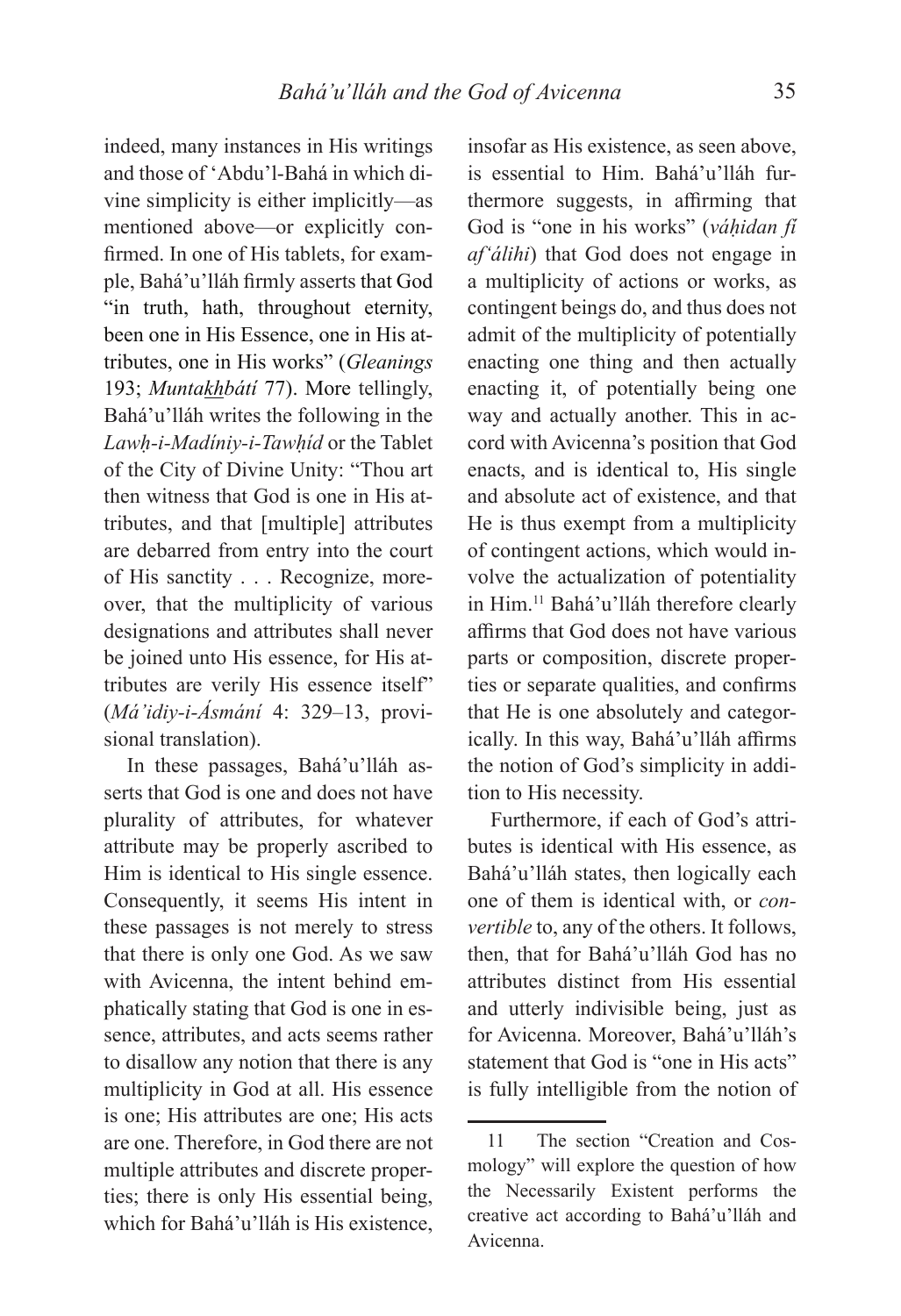God's being complete actuality, sheer necessary being without any addition of potentiality or contingency or any composition therewith. God is, in other words, pure act insofar as He is necessary existence, the very act of absolute being. If God is truly one, His essence could be no more distinct from His existence than His action could be distinct from either His essence or existence. He is at once necessary existence and the act of being, insofar as His reality as the Necessarily Existent means that His essence is *to be*. Bahá'u'lláh's statements are therefore manifest expressions of the idea of divine simplicity, as is clear after considering an account of Avicenna's explanations for why the Necessarily Existent must be simple. Understanding Avicenna's logical analysis of necessary existence and simplicity thus illuminates the philosophical context and content of Bahá'u'lláh's own statements.

Even if the logical consequences of these passages failed to prove definitively that Bahá'u'lláh affirms God's simplicity, His remarks on this theme in His *Lawḥ-i-Basíṭ al-Ḥaqíqat* or *Tablet on the Simple Reality* would be sufficient to show that He in fact so strongly supports the doctrine of divine simplicity as to take it as a given. Moreover, Bahá'u'lláh stresses in that Tablet that divine simplicity should not be construed as entailing any kind of pantheism or monism, a view in which the distinction between the necessary and the contingent collapses, and God becomes identical with the creation that proceeds from Him. In this too,

both He and Avicenna are in perfect concord, as shall be shown.

The context of this Tablet indicates that Bahá'u'lláh was asked about the meaning of the following saying, originating with Plotinus in the *Enneads* (5.2.1): "The Simple Reality is all things," which was affirmed by the prominent early modern Persian philosopher Mullá Ṣadrá. That the Simple Reality (*Basíṭ al-Ḥaqíqat*) is clearly understood to refer to God is assumed throughout the Tablet, and Bahá'u'lláh, incidentally, even refers to God quite explicitly as the Necessarily Existent in this work. Bahá'u'lláh's aim, however, is to explicate Plotinus' original statement and Mullá Ṣadrá's views in a way that precludes any pantheistic reading. In His interpretation, Bahá'u'lláh explicitly affirms God's simplicity and denies that He has any parts or participates in the multiplicity of contingent things. Rather, God is the fullness of existence itself with all its perfection, from Whom the existence of His creatures proceeds, while He Himself remains one and undivided among other things or in Himself. Bahá'u'lláh thus states:

 Thou hast written that an inquirer hath asked for an explanation of the statement of the philosophers, "the Simple Reality is all things." Say: Know that the meaning of "things" in this connection is nothing else but existence and the perfections of existence *qua*  existence, while the meaning of "all" is the possessor thereof. This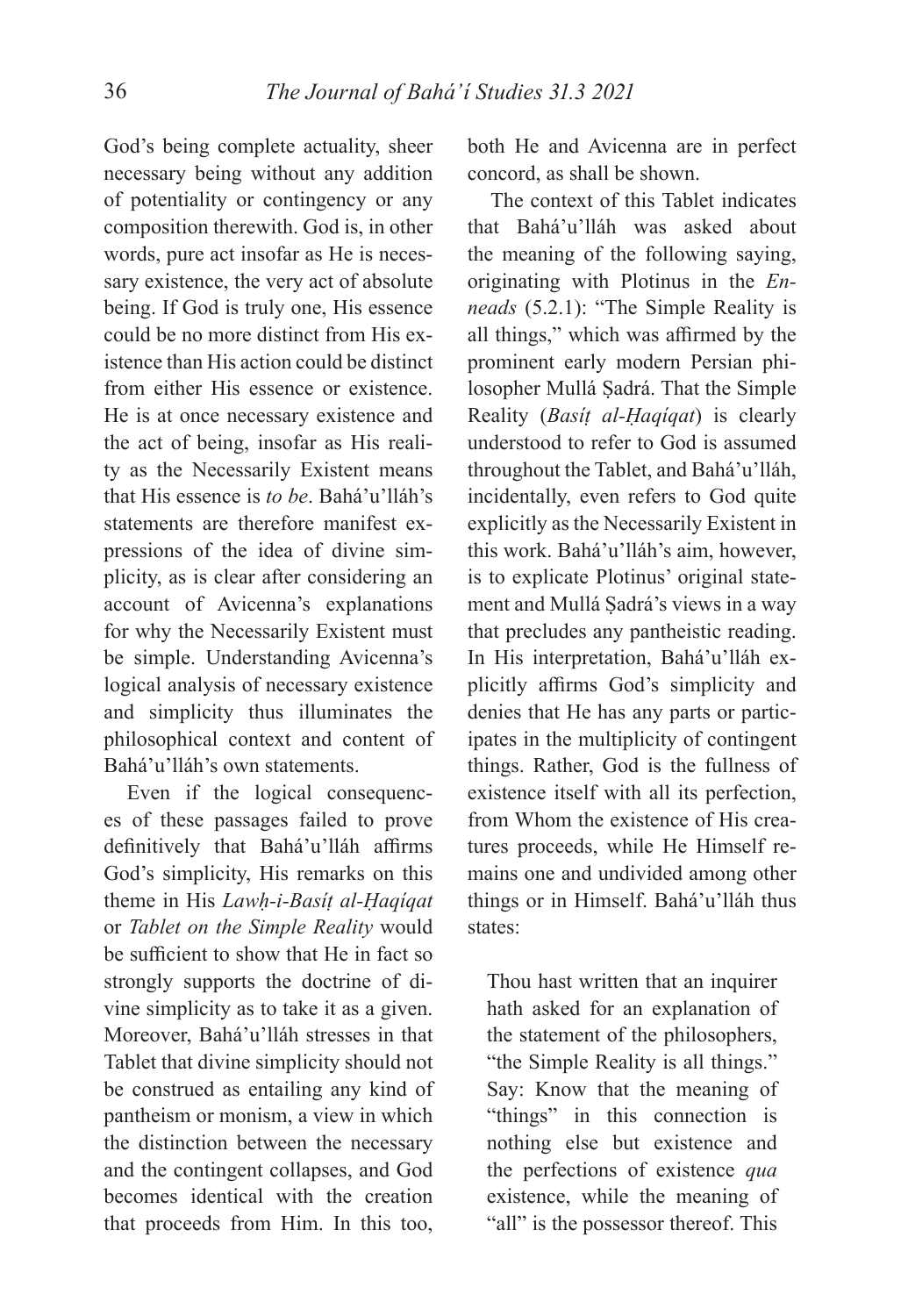"all" admits of no division and of no parts. Thus, the Simple Reality, because it is simple in all aspects, is the possessor and totality of all limitless perfections, as it hath been said, "there is no limit to His handiwork."

In the Persian tongue, $12$  it may be said that the intent of the philosopher in the above passage in regard to "things" is the perfections of existence insofar as it is existence, and his intent as to "all" is a possessor, that is, the One who is the possessor and totality of all limitless perfections in a simple manner. They have put forth similar statements on the themes of divine simplicity and on the "potency" and "intensity" of existence.<sup>13</sup> Here, the philosopher's intent was not that the Necessarily Existent hath permeated or is divided among limitless entities. Exalted is He above that! Rather, it is as the philosophers have stated: "The Simple Reality is all things, and not any single one of them," and in another place, "The splendors of the Simple Reality can be perceived in all things." This perception is conditioned by the

vision of the seer. Insightful eyes behold, in all things, the signs of the One, for in all things are the divine names manifest, while God Himself hath ever been, and shall forever be, sanctified from ascent, descent, and limitation, as well as connection and association [with any other thing]. All other things, in contrast, abide in the sphere of their specific limitations. (*Má'idiy-i-Ásmání* 7:140–41, provisional translation)

In Bahá'u'lláh's interpretation, "the Simple Reality is all things" means that God, the Simple Reality, is the possessor of existence and its perfections insofar as it is absolute existence independent of any of the incidental attributes of being found diversely in contingent entities (such as place, position, quantity, temperature, texture, etc.). For Bahá'u'lláh, the simple and non-composite nature of God is absolute; God is not the basic stuff out of which other things are literally made, and His reality is never a part of, or a substratum to, the contingent order. This would require that God's simplicity become intermixed with limitless complexity, and that He be something basically material and composite which could take part in the material and composite world. This would certainly contradict the absolute reality of God's necessary existence and thus His simplicity, for we have seen how the Necessarily Existent must be wholly actual being with no potentials and no aspects receptive to being or becoming contingent on external causes.

<sup>12</sup> Here, Bahá'u'lláh switches from Arabic to Persian, and largely reiterates the same point.

<sup>13</sup> This is a reference to Mullá Sadrá, for his philosophy made use of the ideas of the relative intensity (*tashdíd*), as well as the differentiation (*tashkik*), of existence as beings proceed from the absolute existence of God.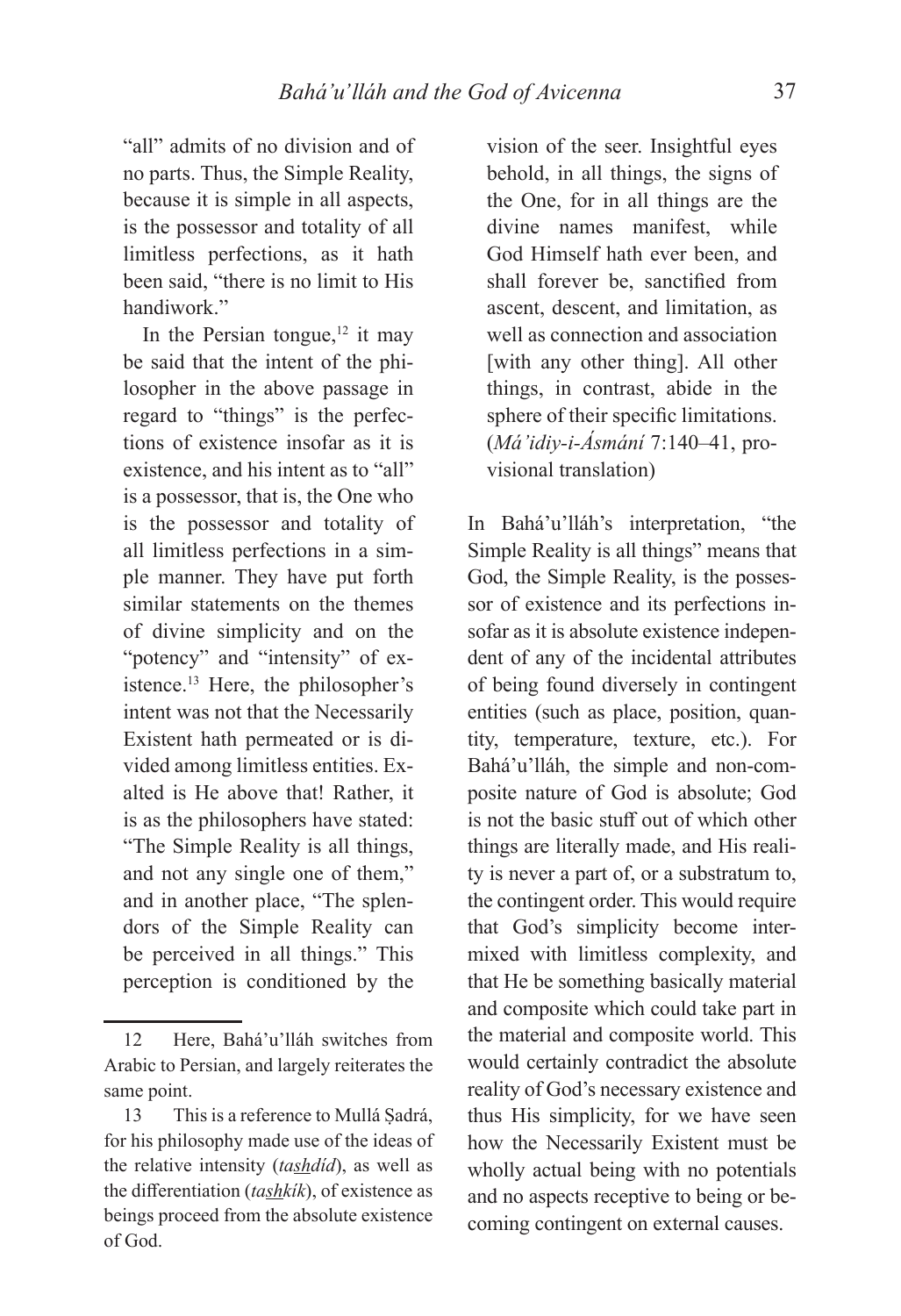Indeed, for Bahá'u'lláh and Avicenna, God is something fully one and complete in His necessary being, absolutely simple and non-composite, from Whom the existence of other things proceeds, while He Himself remains absolute, simple, and indivisible. And so Avicenna writes in this connection: "Everything is from Him, and He is not like anything which proceeds from Him. He is the source of everything, and is not any one of the things that are posterior to Him" (*ash-Shifá* 283).

'Abdu'l-Bahá, too, elucidates Bahá'u'lláh's teachings on the simplicity of God. Reiterating Bahá'u'lláh's assertion that in God there is no plurality of attributes, and that each of His attributes is consequently identical with His essence, He writes that "the essential names and attributes of God are identical with His Essence, and His Essence is sanctified above all understanding" (*Some Answered Questions* 168; *Mufávaḍát* 105). Elsewhere, as we saw earlier, He asserts that the Godhead "admits of no division, for division and multiplicity are among the characteristics of created and hence contingent things, and not accidents impinging upon the Necessary Being" (*Some Answered Questions* 127; *Mufávaḍát* 27). The Bahá'í Writings, therefore, confirm Avicenna's notion of the simplicity of God. Logically, what is necessarily existent of itself cannot have parts of any kind, physical or metaphysical, and Bahá'u'lláh and 'Abdu'l-Bahá accordingly affirm God's essential and absolute oneness, in addition to Their explicit references to God as the Necessarily Existent.

However much simplicity may seem to be a rather abstract attribute of God, it is the most fundamental of the attributes that we shall discuss, for two reasons. The first is that it enables one to understand precisely why God as the Necessarily Existent is the absolute terminus of explanation: there is simply nothing more basic and fundamental than He is Himself, and there is thus nothing—even theoretically upon which He could depend. Because there is no distinction whatsoever between His essence and His attributes, or His essence and His existence, we have no need to ask why He is one way and not another, or whether He could exist or not exist, insofar as He is necessarily existent in Himself. The second reason to devote so much attention to simplicity is that it enables one to deduce additional attributes of God, and also to understand that these seemingly additional attributes are not separate properties but merely represent different ways of considering what the same reality, termed the Necessarily Existent, logically entails. Simplicity, then, enables one to understand how God's attributes could be identical to His essence and to one another, as Bahá'u'lláh and Avicenna state, and are not a collection of distinct properties in actuality.

But before we proceed to what Bahá'u'lláh and Avicenna have to say about God's attribute of *singleness*, it should be noted that there are some statements from Avicenna on God's simplicity that may not be explicitly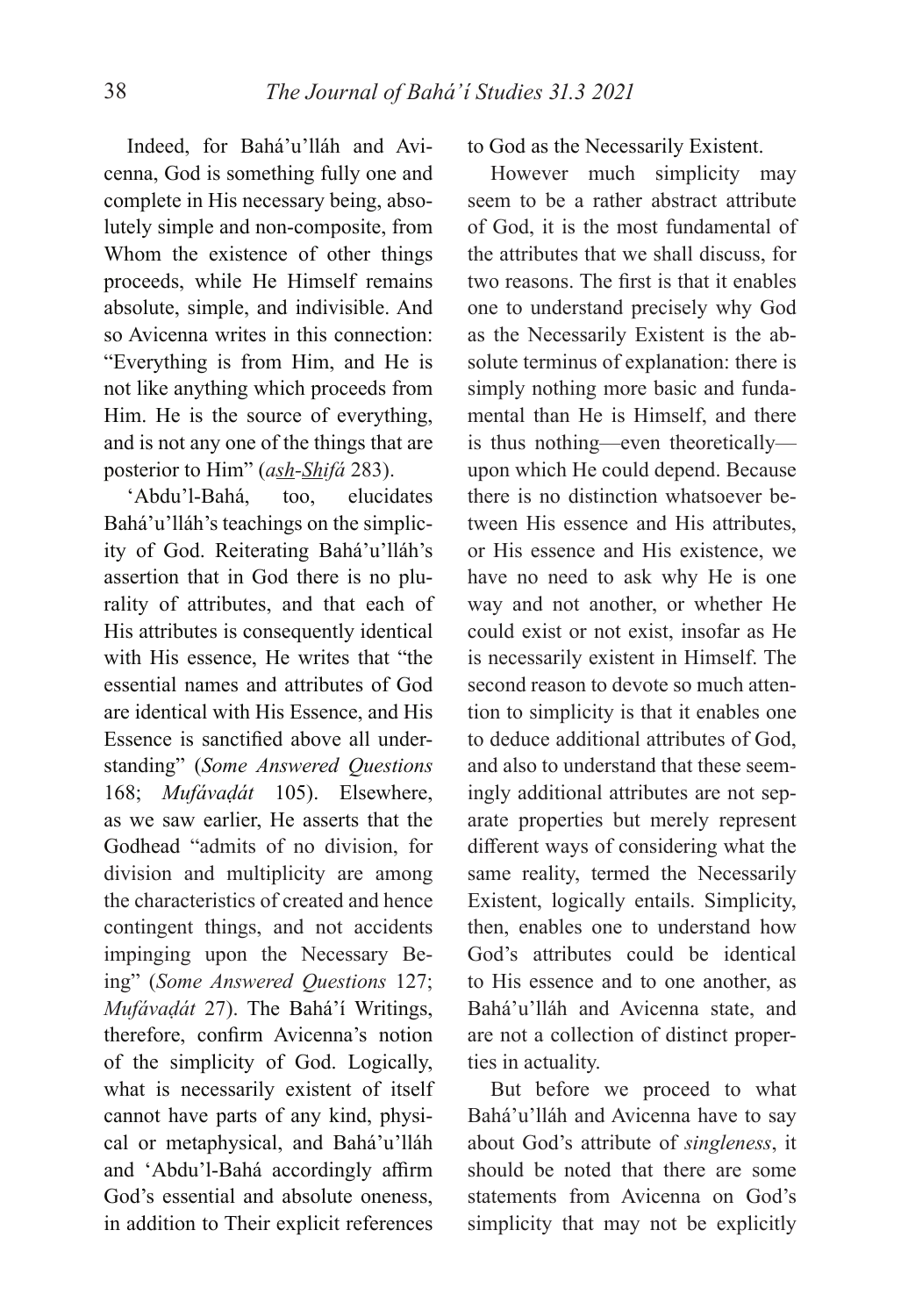mentioned by Bahá'u'lláh or 'Abdu'l-Bahá. These include Avicenna's deduction that in God there can be no distinction between His essence and His existence—that He just is His being. What Bahá'u'lláh and 'Abdu'l-Bahá do state unequivocally is that God is the Necessarily Existent and absolutely one and simple, there being in Him no multiplicity and division, and that His attributes are one with His essence. The potential absence of an explicit statement on such matters as the identity of God's essence with His existence does not imply, however, that They do not uphold its truth, for it follows logically from what Bahá'u'lláh says of God's necessity, essential existence, and simplicity, His oneness in essence and attributes. As discussed above, to be necessarily existent logically implies being incomposite and simple at the deepest level, that of having a complete unity of essence and existence. It is thus that Bahá'u'lláh uses the term "essential permanence or existence" (*baqáy-idhátí*) with reference to God. In sum, if this existence is essential to God and thus an essential attribute, and if God's attributes are identical to His simple essence, it follows that Bahá'u'lláh upholds Avicenna's position that God is the Necessarily Existent whose essence is His existence. If God's essence were not His existence, His existence would not be essential to Him and would therefore proceed from an external cause—making Him a contingent being. Avicenna's argument, therefore, illuminates the importance of the statements on divine simplicity throughout the Bahá'í Writings.

But a question remains. Clearly, there can be no multiplicity within the Necessarily Existent, but has it been shown there is one thing, and one thing *only*, that is necessarily existent of itself? This, of course, is a vital question for the monotheism of Avicenna and Bahá'u'lláh, and it is hence to the attribute of *singleness* that we must now turn.

## **SINGLENESS**

The *singleness* of the Necessarily Existent means that there is not, and cannot be, more than one necessarily existent being, and that it is unique and completely without like or peer. Avicenna's demonstration that the Necessarily Existent is *single* in this sense follows from its necessity and simplicity. We have seen that the Necessarily Existent is nothing other than its own necessary existence, without parts, various discrete attributes, incidental features, or potentiality of any kind. How then could there be more than one? For Avicenna reasons in chapter twenty-two of the *Dánishnámih*'s "Metaphysics" that if there were more than one being with the attribute of necessary existence say two—then each one would have to have some additional characteristic that the other did not have. There would have to be something that distinguished one from the other, so they could be considered multiple instantiations of the same nature; otherwise, they would be identical. For example, two human beings are distinguished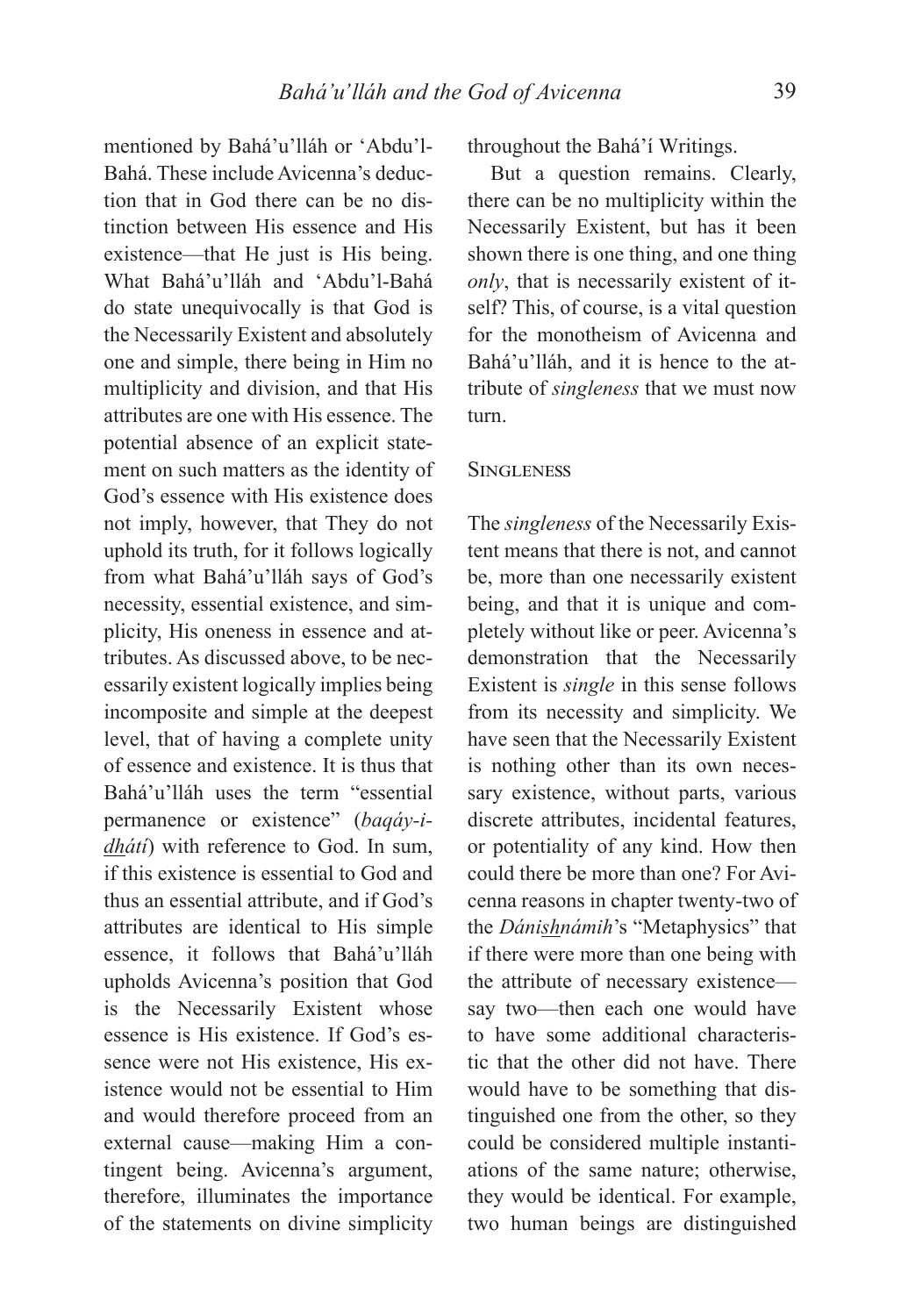from each other by virtue of the fact that each one is capable of evincing a plurality of attributes, qualities, and incidental features. One is standing in position *a*, the other in position *b*; one is six feet tall, the other is five feet; and so on. Although each person has the same human nature, each one represents a separate and distinct instantiation of that nature. Existence, in other words, is imparted to the same human essence in two discrete instances.

But because the Necessarily Existent is absolutely simple and necessary in all aspects, one necessarily existent being would be identical to another in every respect; one would have no essential attribute the other did not itself possess. Each would be immaterial, as was shown in the previous section, so neither could occupy a different position in space. Both would be wholly actual, so one could not have a potential feature the other did not have. And since no necessarily existent being can be a composite of multiple attributes, neither could possess an attribute besides necessary existence the other did not possess. As a result, there can be only one necessarily existent being.

And since, as shown in the previous section, the Necessarily Existent is necessary in every aspect and is sheer actuality with no potentials, it is impossible for it to have any incidental or contingent attribute (such as place, position, quantity, quality, or time) by which it could be distinguished from another necessarily existent being. For such an incidental attribute, in order to arise, would require a cause external to

the Necessarily Existent, and the Necessarily Existent would thus have to be a composite of actual and potential existence—existence as it is in itself and existence as caused by another. In this case, it would be a composite being, and any composite being is only contingently existent, in being dependent on parts, as has been shown. Thus, as Avicenna points out in chapter seven of Book One in *ash-Shifá*, there is simply nothing by virtue of which one necessarily existent being could be different from another—each, being only simple existence, would be perfectly indistinguishable and thus identical. Therefore, it is simply incoherent to say there could be more than one necessarily existent entity.

Moreover, since the essence of the Necessarily Existent just is its existence, it follows that same essence could not have more than one instantiation of existence. Since the essence of a contingent being is not its existence, it can be made existent in more than one instance, just as there are many human beings, water molecules, trees, and so forth. But the Necessarily Existent does not have an essence distinct from its own existence, and so the single essence could only have one existence, for it is identical to that existence. On account of these and other reasons, there can only be one necessarily existent being.

Therefore, when Avicenna speaks of the sum of contingent causes needing an external, necessarily existent cause, it could not be objected that there could, even in principle, be a number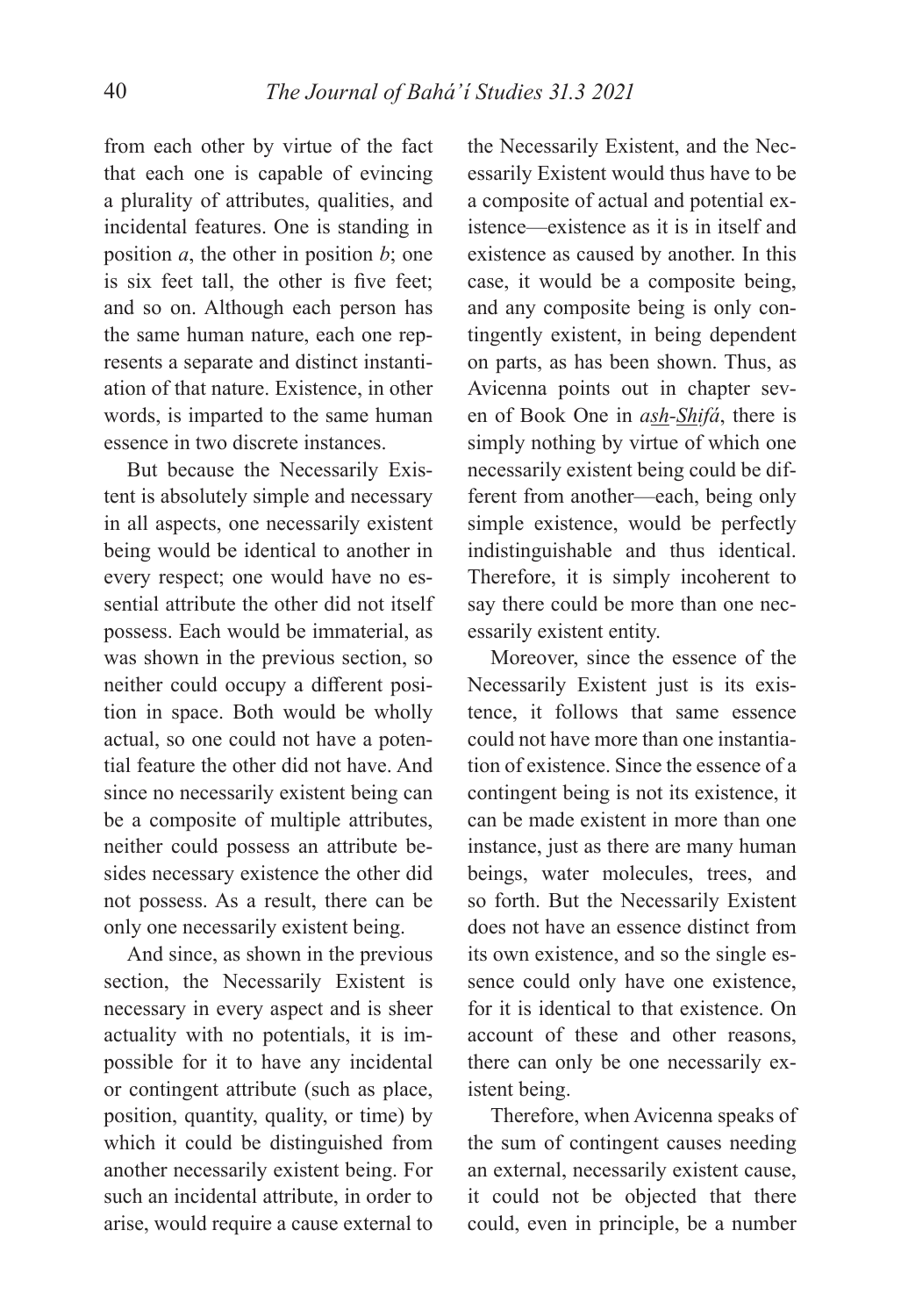of necessarily existent beings sustaining the contingent world. There is but one absolute reality, then, which concurrently sustains the entire contingent structure of being, and which imparts existence to it absolutely and inexhaustibly. It is as though there is but one spring from which all the waters of being flow, or but one root by which all the branches of existence are sustained. The oneness and singleness of the Necessarily Existent is accordingly a logical consequence of its necessity, its simplicity and the identity of its essence and its existence. There is nothing like it, for all other things are contingently existent and have being only derivatively, and thus are much more like one another than they could ever resemble that absolute source of all being. Avicenna, through this means, is able not only to infer the existence of that divine reality transcendent above nature, but also to affirm that such an ultimate reality must be absolutely one and single, unique and matchless. The central claim of all monotheistic faiths is thus rigorously upheld by the rational philosophy of Avicenna—that there is only one God, incomparable, single, and peerless.

This claim, too, is central to the Faith of Bahá'u'lláh. There is hardly any work by Him that does not stress, with the unshakable conviction of certitude, the oneness of God and the incomparable, the transcendent nature of His being. Bahá'u'lláh thus affirms, in a representative instance, the singleness of God as a natural concomitant of His divine nature:

He is, and hath from everlasting been, one and alone, without peer or equal, eternal in the past, eternal in the future, detached from all things, ever-abiding, unchangeable, and self-subsisting. He hath assigned no associate unto Himself in His Kingdom, no counselor to counsel Him, none to compare unto Him, none to rival His glory. To this every atom of the universe beareth witness, and beyond it the inmates of the realms on high, they that occupy the most exalted seats, and whose names are remembered before the Throne of Glory.

Bear thou witness in thine inmost heart unto this testimony which God hath Himself and for Himself pronounced, that there is none other God but Him, that all else besides Him have been created by His behest, have been fashioned by His leave, are subject to His law, are as a thing forgotten when compared to the glorious evidences of His oneness, and are as nothing when brought face to face with the mighty revelations of His unity. (*Gleanings* 192–93; *Muntakhabátí* 75–76)

And what Bahá'u'lláh declares in the poetic strains of the prophet, Avicenna reiterates in the sober tones of the philosopher:

It has thus been established for you that there is something necessarily existent. Likewise, it has been shown that the Necessarily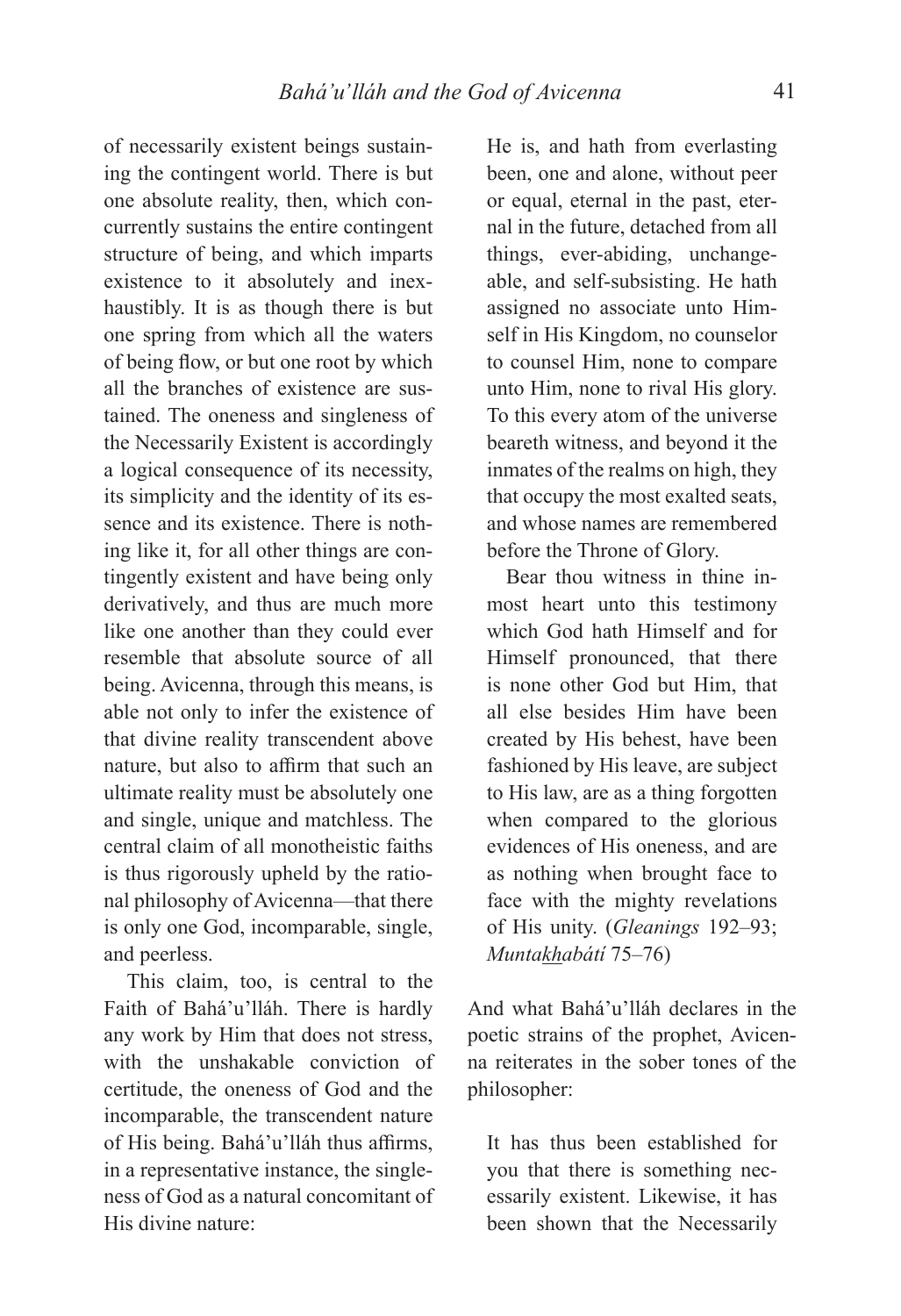Existent is one. He is thus single; nothing shares with Him His station, and nothing else is necessarily existent. He alone, therefore, is the principle by which the existence of all other things is necessitated, whether directly or through an intermediary cause. And since the existence of all other things proceeds from Him, He is the First. By "first" we do not mean an attribute additional to His necessity, such that the necessity of His existence becomes multiple. Rather, we mean that He is the First in the sense of how all other things stand in relation to Him. (*ash-Shifá* 274)

## **IMMUTABILITY**

The simplicity and singleness of the Necessarily Existent distinguishes it as utterly unlike any contingent being and transcendent above the entire order of the contingent realm. And among the attributes and inherent conditions of contingent beings is change and alteration, becoming and perishing. But since the Necessarily Existent has no likeness to contingent beings and contingent attributes, it cannot admit of any alteration, or be receptive to any change.

Avicenna's proof for the immutability of the Necessarily Existent in the *Dánishnámih* is remarkably brief, but since he has previously established its necessity and simplicity, its immutability need only be shown to be logically entailed by those two notions. Since

the Necessarily Existent is simply necessary existence and actual being, with no other part existing contingently or potentially, or in any way involving contingency or potentiality, and since any change involves the actualization of a potential or the realization of a contingency through some agent, it follows that there could be no change in the Necessarily Existent. Any such change would require an external cause conditioning some potential aspect or part of the Necessarily Existent. Its complete necessity and simplicity, however, make this strictly impossible. Avicenna writes:

Whatever admits of change must also admit of having a cause, of being in one condition by virtue of a certain cause, or lacking that condition by virtue of another cause. The being of such a thing is not clear of association with those two causes, and its being would therefore make up a composite conditioned by causes. But we have previously shown that the Necessarily Existent is not a composite being of any kind in association with causes. Therefore, it is not capable of any change. (*Dánishnámih* 376)

That is, in order for the Necessarily Existent to change, there would have to be some aspect or part of its reality that was not necessary in itself but rather contingent upon being actualized by some external cause. Such a being, however, would not be the Necessarily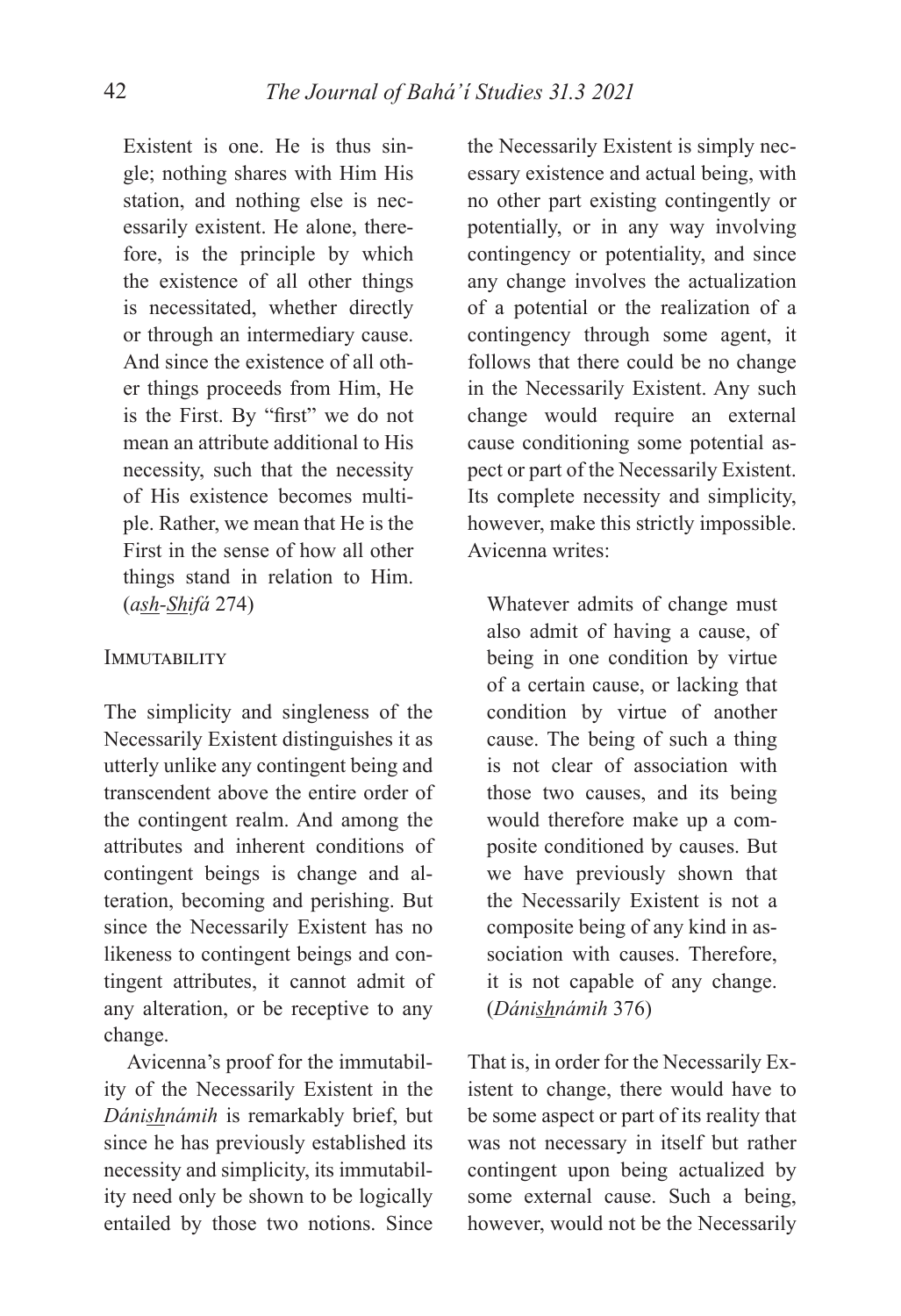Existent, which is absolutely simple and not a composite of actual and potential existence. The Necessarily Existent is therefore immutable and unchanging.

The immutability of the Necessarily Existent, and hence of God, is likewise affirmed by Bahá'u'lláh and 'Abdu'l-Bahá. 'Abdu'l-Bahá states explicitly and decisively:

For the essence of the Godhead there is no ascent or descent, no entrance or egress. It is sanctified from time and place. It is ever in the apex of sanctity, for change and alteration are impossible for the reality of the Godhead. Change and alteration and motion from one condition to another are incidents particular to contingent and originated phenomena. (*Khiṭábát-i-*ʻ*Abdu'l-Bahá* 2:131–32, provisional translation)

Indeed, change is a fundamental feature of the contingent world, the realm of becoming, and thus is far removed from the Necessarily Existent, which is absolute being without any aspect of becoming. Any change, moreover, is dependent on what already is, and therefore only absolute, immutable being could be the ultimate ground and support of the changing realm of contingent beings. The vital point here is that 'Abdu'l-Bahá not only asserts the immutable nature of God; He argues for God's immutability by noting that mutability is foreign to God precisely because it is characteristic of contingent beings and thus impossible for

that God whom He has affirmed to be necessarily existent. 'Abdu'l-Bahá thus validates the logical method underlying Avicenna's own conclusion. Avicenna's method, in turn, elucidates the rational structure of the Bahá'í theological claim—a trend observed throughout this paper.

Of course, to say that the Necessarily Existent is unchanging is not to imply that it is stagnant, lacking needed activity or dynamism. Rather, it is itself the sheer act of being, and thus of unbounded vitality and life. For there to be any alteration in the Necessarily Existent, therefore, would mean for it to quit its station as the ultimate reality, the ground for all dynamism in the contingent realm. And it is only because it is the unchanging and absolute ground of being that it can sustain the changing realm of contingent becoming. The Necessarily Existent is not stagnant, then, but rather *constant*, and in that constancy any change would constitute no added virtue, but would rather signify a deficiency commensurate with that of the realm which it sustains and supports.

Bahá'u'lláh accordingly proclaims: "Praise be to God, the Eternal that perisheth not, the Everlasting that declineth not, the Self-Subsisting that altereth not (*Al-Báqí bi lá faná', ad-Dá'im bi lá zavál, al-Qá'im bi lá intiqál*)" (*Epistle* 1; *Lawḥ-i-ibn-i-Dhi'b*  1). He is *báqí* and thus abides forever, *bi lá faná'*, without death. He is *dá'im*  and thus perpetual and constant, *bi lá zavál*, without decline, corruption, or extinction. He is *qá'im* and thus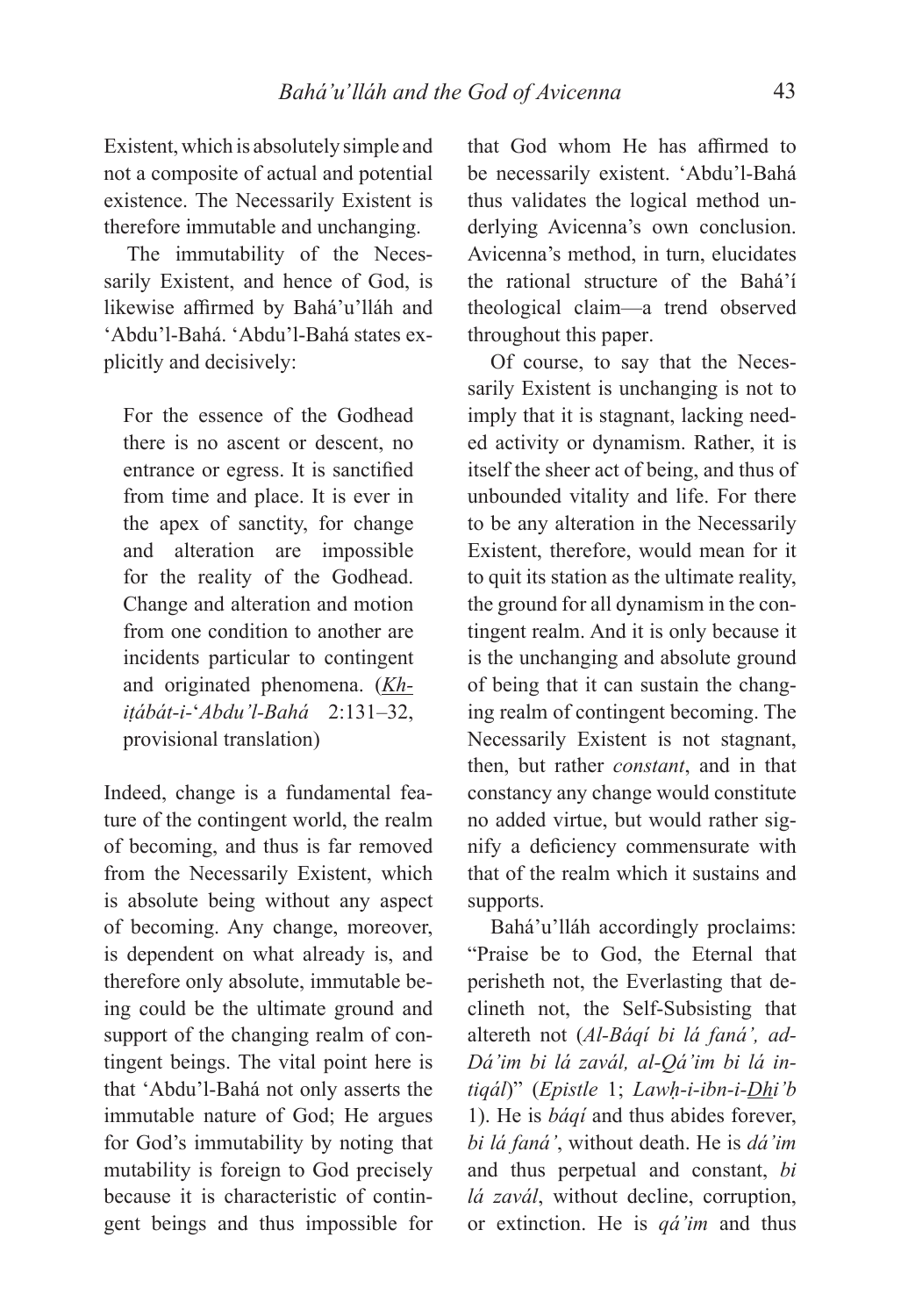subsists dependent on no other, *bi lá intiqál*, without change or alteration.

### **ETERNALITY**

The Necessarily Existent is thus immutable. However, it is also commonly understood that God is eternal, and this is asserted by Bahá'u'lláh without reservation. Indeed, when we consider the Necessarily Existent, we see that *eternality* is entailed in the very concept of necessary existence. For whatever exists necessarily of itself, and is immutable, must also exist without beginning or end, and is not subject to the passage of time, being beyond any measure of motion and change. The Necessarily Existent never began to exist, and it can never fail to exist. Moreover, there can be no change in the condition of its existence, and time thus has no hold or power over its unchangeable reality. There is no motion for the Necessarily Existent, and so within it there can be no difference between the past, the present, and the future. No alteration or finality awaits it, just as no origination or beginning precedes it.

In it there is rather an everlasting present of the fullness of its existence. The present that belongs to it is one of constancy, permanence, unceasing actuality, and absolute being; it is a present that consists in a timeless and immutable act of existence, a present that has no likeness to the temporal order of the contingent realm. Eternality, then, in a word sums up the necessary existence, the transcendent

being, the immutability, the constancy of what is truly God. As such, eternal is one of the various senses of the word *qadím* that Avicenna applies to the Necessarily Existent. In the *Dánishnámih* he explains that the Necessarily Existent alone has the full possession of *qidam*, eternality; for anything that exists through the sustaining power of something beyond itself, even if it had always contingently existed in this manner, is in the realm of origination, of *ḥudúth* (382–83). Accordingly, the Necessarily Existent, dependent on no other, alone has what the sixth-century philosopher Boethius eloquently defined eternality as: "the possession of endless life whole and perfect at a single moment" (Book 5, ch. 6).

As to Bahá'u'lláh, He repeatedly affirms the eternality of God, in one place writing: "One and indivisible, He hath ever subsisted within His station sanctified from all time and place" (*Má'idiy-i-Ásmání* 7:8, provisional translation). To say that the Necessarily Existent is sanctified from place, it being immaterial and thus not extended in three dimensions (since that would require it to be composite), likewise affirms one of Avicenna's theological arguments, but what is important here is Bahá'u'lláh's affirmation that God is sanctified from *zamán*, or time. He is thus eternal, entirely unbound by the temporal-spatial conditions of contingent beings. Though Bahá'u'lláh's references to God's eternality are too numerous to quote adequately here, we may again consider His statement that "there can be no tie of direct intercourse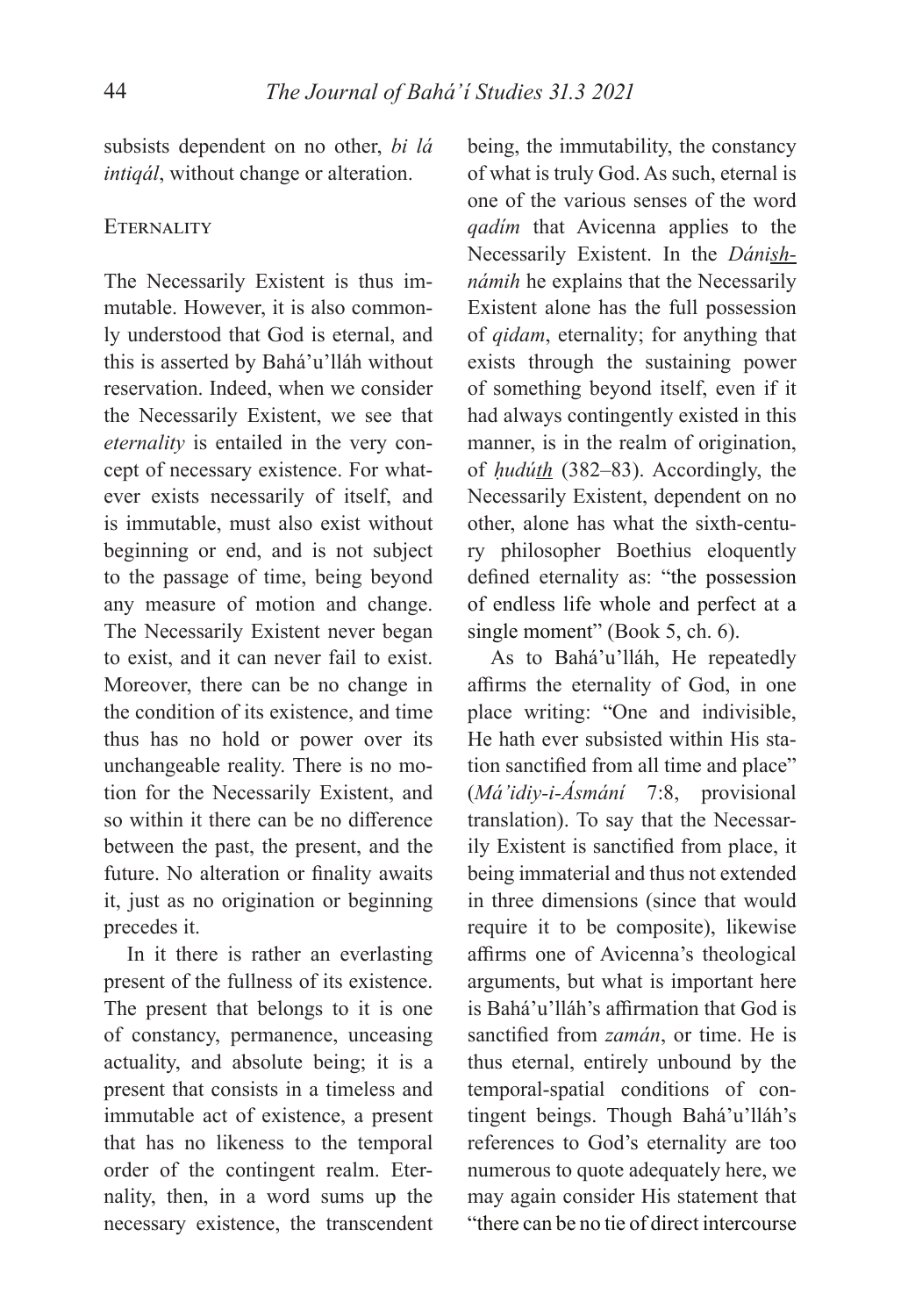to bind the one true God with His creation, and no resemblance whatever can exist between the transient (*ḥádith*) and the Eternal (*qadím*), the contingent (*mumkin*) and the Absolute (*vájib*)" (*Gleanings* 66; *Majmú*ʻ*iy-i-Alváḥ-i-Mubárakih* 340).

### PERFECTION

In the foregoing pages, we have seen that the Necessarily Existent must be simple, single, immutable, and eternal. By logical extension, then, it is ultimate, incomparable, absolute, unchangeable, everlasting, and the source of all other reality. Such attributes alone and in themselves distinguish it above all other things. Through an understanding of what necessary existence logically entails, therefore, we see that divinity may well be rightly ascribed to the Necessarily Existent. But its divine character will be much more evident once its subsequent attributes, starting with *perfection*, are established.

Avicenna states, in chapter six of Book Eight of *ash-Shifá's* "Metaphysics," that the Necessarily Existent is perfect, and that perfection follows from its necessary being. Not only is it perfect; its perfection transcends the kind achievable by any contingent being. For Avicenna, perfection (*kamál*  or *tamám*) refers to completeness and actuality, as opposed to deficiency and unrealized potentiality. For something to be perfect, then, means that it is complete and free from deficiency in respect to what it is and what is proper to its existence.

A human being, to use Avicenna's example, admits of imperfection, "for many things," he writes, "among the perfections of his existence are deficient in him" (*ash-Shifá* 283). That is, there are many things requisite for the complete flourishing of a human being that exist only potentially and not actually or necessarily, and their actualization not only requires something outside that person but also may simply fail to occur, in which case he or she would suffer sheer imperfection and deficiency. Such things as soundness of health, prosperity, education, virtue, and love are needed for human life and existence to be complete, or *perfect* in the relevant sense. But a human being depends on external causes for these things or may altogether fail to achieve them, and furthermore may lose them in time. No human being, nor any other contingent being, can be perfect in any essential sense, for in and of themselves human beings do not even have existence, this having been acquired through external causes, and thus they are deficient and imperfect in themselves.

But the Necessarily Existent, being in itself pure existence and fully actual without any potential remaining to be actualized, is *támm al-vujúd*, "complete and perfect in its existence." It needs nothing and depends on nothing in order to enjoy that fullness of being, and there is no higher state of actuality which it might attain. Therefore, in it there can be no lack or deficiency, no unrealized potential or possibility, for that would assume that there is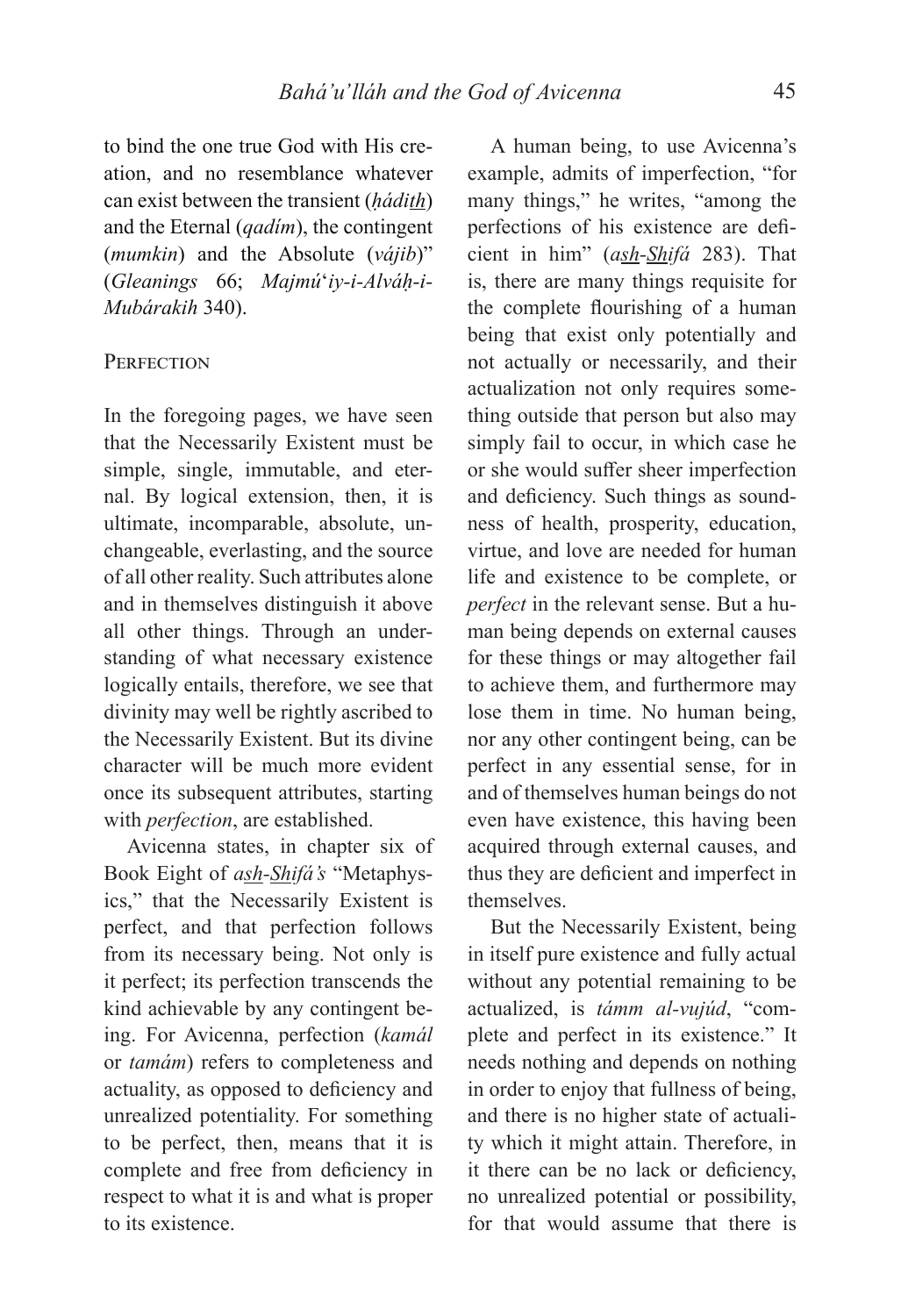something proper to it and needed by it that it does not already have by itself and necessarily of itself. Such cannot be said of the Necessarily Existent, which is itself independent, subsistent being, single and without parts. But not only is it perfect in itself; it is, in a certain sense, *fawq at-tamám*, "above perfection." "For not only does He possess His own being," writes Avicenna, "but the existence of every being itself flows from the abundance of His being, belongs to Him, and emanates from Him" (*ash-Shifá* 283).

The Necessarily Existent, therefore, has a transcendental perfection, for by it is the being of all other things created and sustained, and their own contingent perfection realized and made manifest. There can be no limit or deficiency to its being, and thus it is perfect and the source of all perfections in the realm of contingent existence. In addition, insofar as it is immutable, the Necessarily Existent could never become something less than it is, and could thus never suffer, even theoretically, any deficiency or lack. Its perfection, therefore, is inviolable, supreme, and truly necessary, while that of a contingent being is quite naturally only possibly existent, corruptible, and conditioned. *Perfection* in the full sense of the word, then, not only applies to the Necessarily Existent but is also more truly said of it than anything else, for it is, in a meaningful sense, perfection itself.

Such, at least, is the basic sense in which Avicenna regards the Necessarily Existent as perfect, and this concept is explicitly affirmed by Bahá'u'lláh

and 'Abdu'l-Bahá. We may recall, in this connection, Bahá'u'lláh's statements in the *Lawḥ-i-Basíṭ al-Ḥaqíqat*, which was discussed in the section on "Simplicity." In that work, Bahá'u'lláh mirrors Avicenna's own phrases, such as "the perfections of being," when the latter writes that the Necessarily Existent is "complete and perfect in His existence, for there is nothing deficient in Him in respect to His being and the perfections of His being." Bahá'u'lláh states:

Thou hast written that an inquirer hath asked for an explanation of the statement of the philosophers, "the Simple Reality is all things." Say: Know that the meaning of 'things' in this connection is nothing else but existence and the perfections of existence qua existence, while the meaning of 'all' is the possessor thereof. This 'all' admits of no division and of no parts. Thus, the Simple Reality, because it is simple in all aspects, is the possessor and totality of all limitless perfections, as it hath been said, "there is no limit to His handiwork." (*Má'idiy-i-Ásmání*  7:140)

Here we see how Bahá'u'lláh uses the phrase "perfections of being," as Avicenna himself does. This shared usage points to the fact that both Bahá'u'lláh and Avicenna are explaining a congruent concept of God, a God of absolute and necessary being, who is transcendental perfection, and the indivisible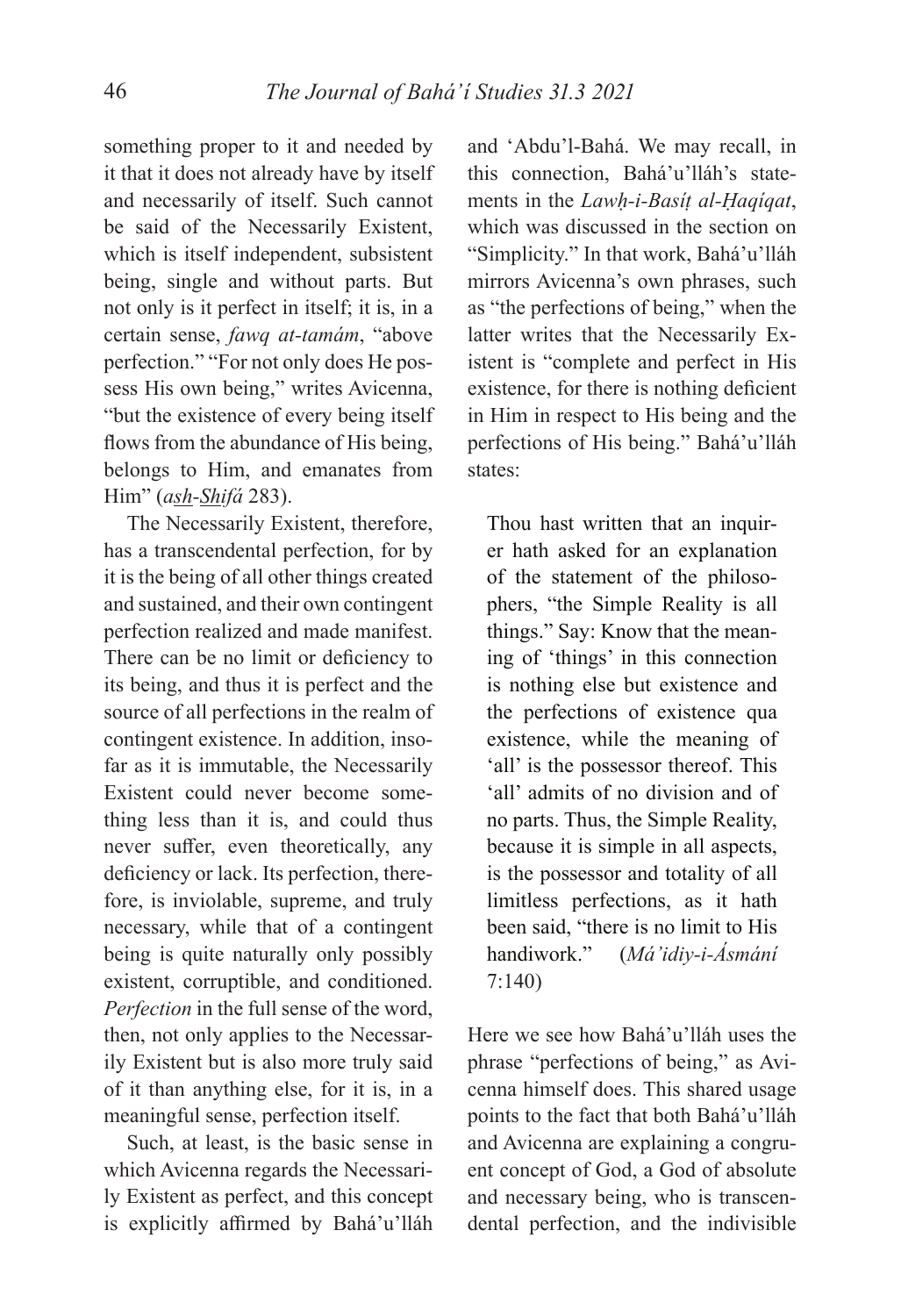source of all perfections in His creation. His perfection is His being, and His being His perfection.

'Abdu'l-Bahá, too, affirms the perfection of God and even God's identity with his perfection. In chapter twenty-seven of *Mufávaḍát* or *Some Answered Ouestions*, He states definitively that "God is pure perfection and the creation is absolute imperfection," God being, in other words, *kamál-i-maḥḍ* or absolute perfection, and the contingent world *nuqsán-i-sirf* or sheer deficiency. Moreover, He remarks there that "the contingent world is the source of deficiencies and God is the source of perfection. The very deficiencies of the contingent world testify to God's perfections."

From these passages, it is evident that the Bahá'í Writings affirm the rational basis of Avicenna's insistence that God, since He is unconditioned being, must also be absolute perfection. The Necessarily Existent is perfect, and it is, in a sense, perfection itself by virtue of its absolute and incorruptible being.

### GOODNESS

Goodness is no less a divine attribute than perfection, however, and so we must consider whether the Necessarily Existent is good, insofar as the good is linked with the monotheistic conception of God. Yet since the good is such an equivocal term, applied in different ways to different things, an exhaustive treatment of the good in Avicenna's philosophy, and its correspondence

with the theology of Bahá'u'lláh, is not possible here. Nonetheless, we can analyze the basic reasoning behind Avicenna's ascription of goodness to the Necessarily Existent, and consider how this further aligns his theological vision with that of the Bahá'í Writings.

Since Avicenna works within the Aristotelian philosophical tradition and accepts its basic postulates (such as the role of actuality and potentiality, form and matter, the four causes, etc.), Aristotle's account of the good is indispensable in illuminating Avicenna's own position. In the *Nicomachean Ethics*, Aristotle, after having rejected the Platonic account, considers how the good is said of many things, and that it thus does not have a single, or univocal, meaning. A man is good, a horse is good, a meal is good, and so on, but the respective goodness of each is not identical in meaning, but of a different character. Nonetheless, there is an analogous relationship among these respective goods. The good, in every case, is what is sought. However, among goods there are those that are desirable in themselves, and those sought rather as a means to other things. So the goodness of a meal is as a means to nourishment and also by virtue of the pleasure it affords. But Aristotle singles out *eudaimonia* happiness, flourishing, or living well as that which is desirable in itself for human beings; it is sought as an end and not as a means to other goods, and is thus the highest good of human life. From this point, Aristotle proceeds to analyze what constitutes *eudaimonia*,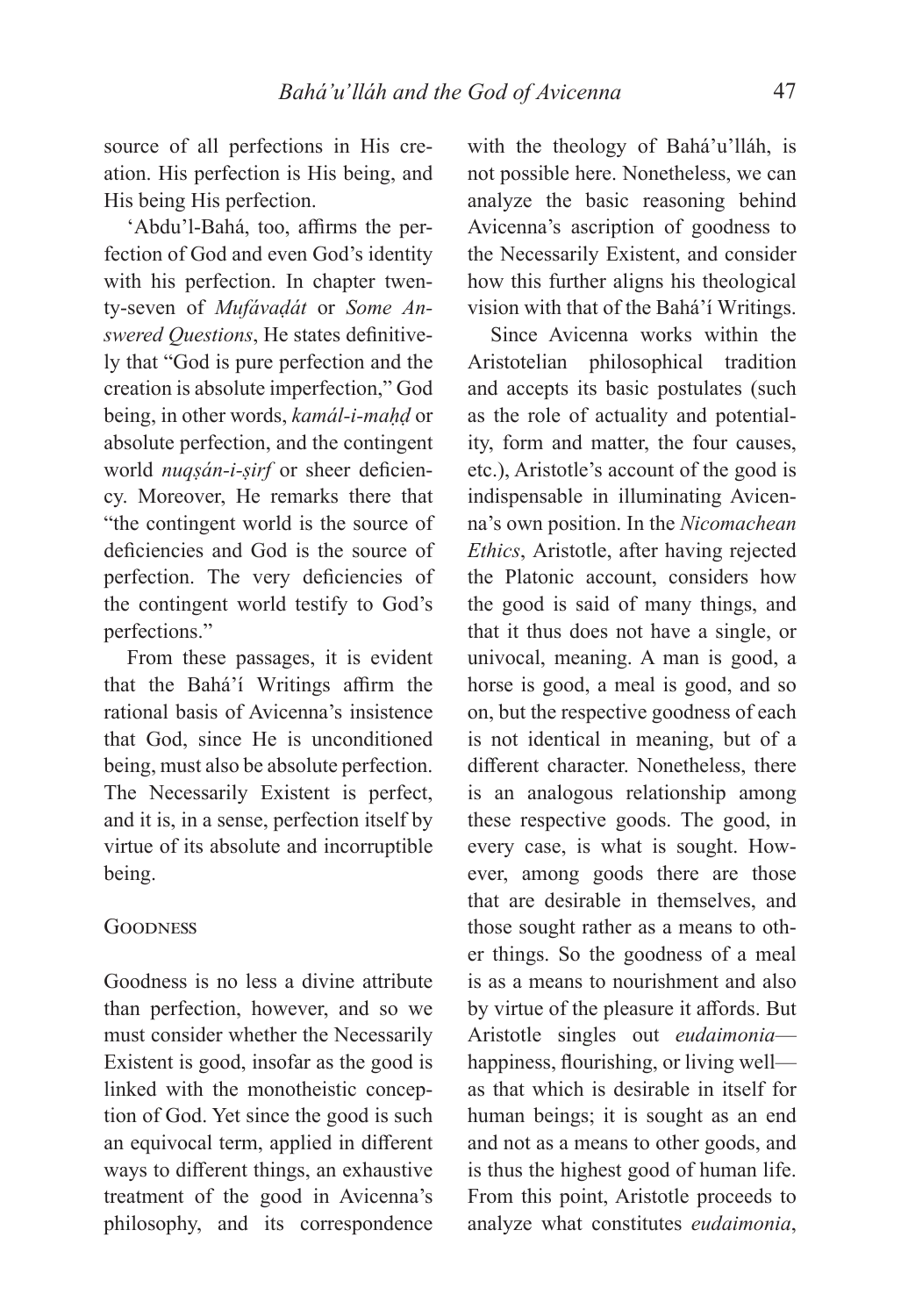and settles on a life lived in accord with reason that evinces fundamental virtues. The human good, therefore, is a manner of life that actualizes or perfects the inherent potentials of human existence.

This is not the place to explicate Aristotle's ethical theory. What is vital for our purposes is his notion that something that is sought may be termed good, especially that which is sought for its own sake, for every living thing has its fundamental end in the flourishing condition of its own being. In addition to this notion, in Avicenna's writing we find affirmed the Neoplatonic idea that evil does not in itself have any positive existence but, rather, it is lack and deficiency—the privation of being and of its perfections, even as blindness is a privation in the eye, as Plotinus explains in the *Enneads* (1.8.9). The good is thus the eminent presence of something, of being and perfection, insofar as the latter are desired for their own sake. With these two notions in mind, we can consider what Avicenna writes in *ash-Shifá* regarding the goodness of the Necessarily Existent:

The Necessarily Existent, in its essence, is pure good. For the good, in general, is that which all things desire, and that which all things desire is being, or that perfection of being which accords with the manner of a thing's existence. Nothing desires privation as such, but only insofar as the nonexistence of a certain thing is conducive to being and the perfection of being. Thus, being, in fact, is what is sought. Being, therefore, is pure good and absolute perfection. To wit, the good, in general, is that which everything seeks within its own limit, and that by which its existence is made complete. Evil, conversely, has no definite essence. It is rather the privation of a substance, or the privation of a substance's wholeness and integrity. Being, accordingly, is goodness, and the perfection of being is the goodness of being. And that Being which is untouched by privation, neither the privation of substance nor that of something belonging to substance, but which is rather perpetually in actuality—that Being is pure good. A contingent being in its essence is not pure good, because its essence, simply by virtue of itself, does not have existence. Its essence, therefore, is subject to privation, and that which is subject to privation in a certain sense is not clear in every aspect from evil and deficiency. Therefore, absolute good is nothing other than the Necessarily Existent in its essence. (283–84)

Thus, for Avicenna, the Necessarily Existent is pure good in itself, insofar as it is pure being and absolute perfection, which is precisely what is sought as the good by every being, insofar as every being seeks its own flourishing, and for its potentials of life to be actualized in ever greater stages of perfection. Furthermore, the Necessarily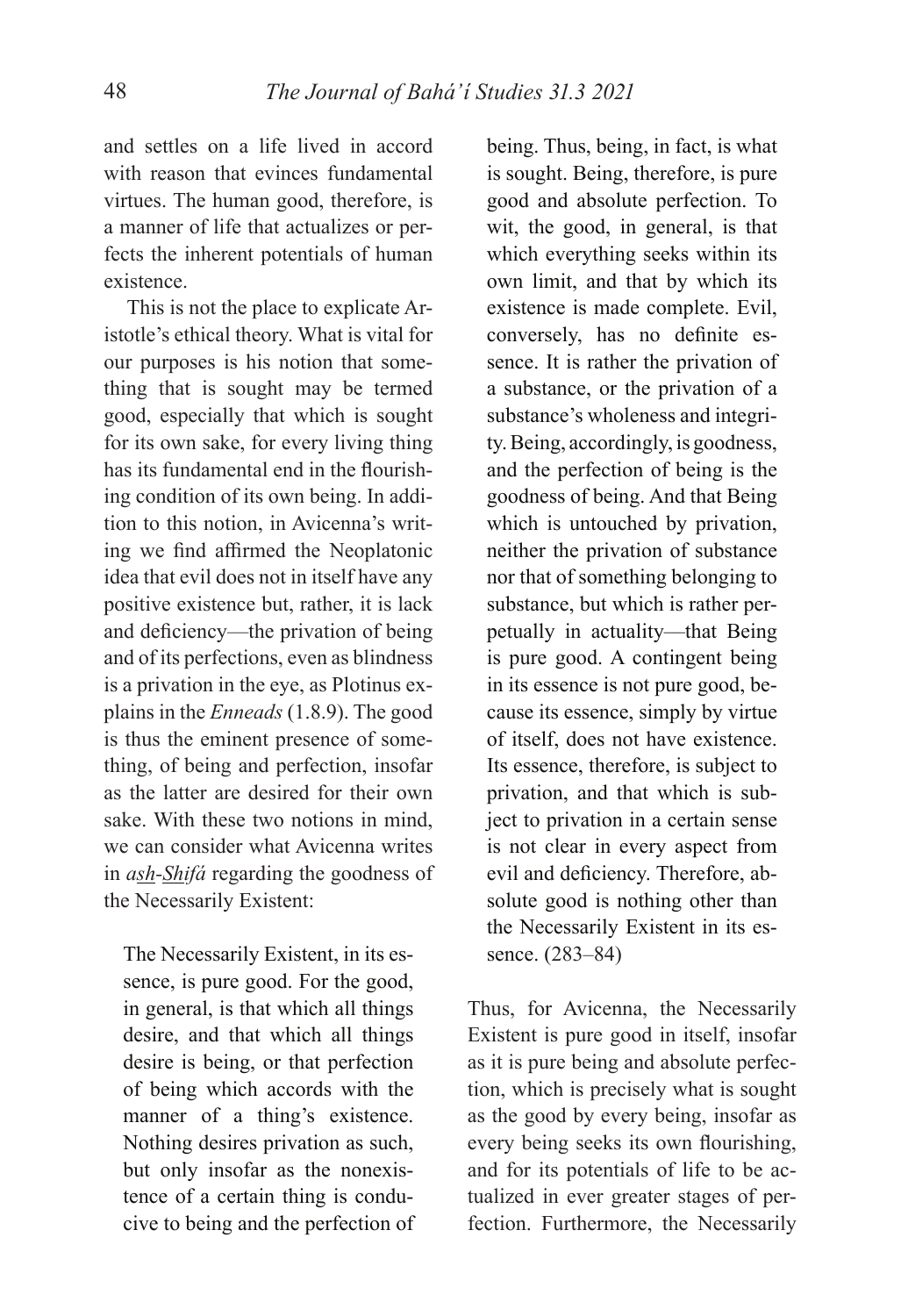Existent is pure good insofar as in it there is no privation or deficiency, and thus in it there can be no evil, which is the privation of the good.

But the Necessarily Existent is also good in the sense that all other good proceeds from it. It is good, therefore, not only when considered in itself, but also in its effects. Avicenna writes:

Good is also said of that which bestows the perfections of things and their virtues. Now, it is evident that the Necessarily Existent must be, by its very essence, that which bestows existence onto all things, and that by which the perfection of anything is realized. It is good, therefore, in this aspect as well, even as within it there is no deficiency or lack. (ash-Shifá 284)

In Avicenna's view, if good is properly said of being and its perfection, then the Necessarily Existent is supremely good insofar as it, in its essence, is pure being and sheer perfection. Furthermore, it is by the Necessarily Existent that any other thing has existence, and it is by it that the existence of any thing is made complete, such as when an acorn grows into an oak tree, or an infant into an adult. In it there is no evil, no deficiency, no lack, no imperfection. Evil, similarly, does not proceed from it. Evil, instead, is something without any positive existence or essence. It operates as the privation of being and imperfection in a thing, such as when decomposition results in the death of an organic being. But this evil is merely

an inevitable feature of anything that exists contingently, for such a being does not, in itself, have existence, and thus is necessarily subject to the privation of being and imperfection.<sup>14</sup>

Regrettably, it is outside the scope of this essay to give the full Avicennian answer to the so-called problem of evil. It is sufficient to describe, in sum, how Avicenna affirms the goodness of God: first, by identifying the good with being and perfection; second, by showing that the Necessarily Existent is absolute being and perfection, and hence pure good; and third, by demonstrating that it is the cause and source of all other being and perfection, and hence only the cause of good, insofar as evil is not a created thing but merely the inevitable privation of existence inherent to any contingently existent being.

Significantly, these notions of the good are readily affirmed by Bahá'u'lláh and 'Abdu'l-Bahá. In *Mufávaḍát* (184) or *Some Answered Questions* (304), 'Abdu'l-Bahá gives His full support to the Neoplatonic account of evil as privation and, after giving a summation and defense of its central premise, concludes:

Whatsoever God has created, He has created good. Evil consists

<sup>14</sup> In this connection, moral as opposed to natural evil may be analyzed as a corruption or imperfection of the will contrary to the objective good and flourishing of human nature. Though there are evil actions, they spring from corruptions or imperfections of human nature and result from having a damaged or disordered character.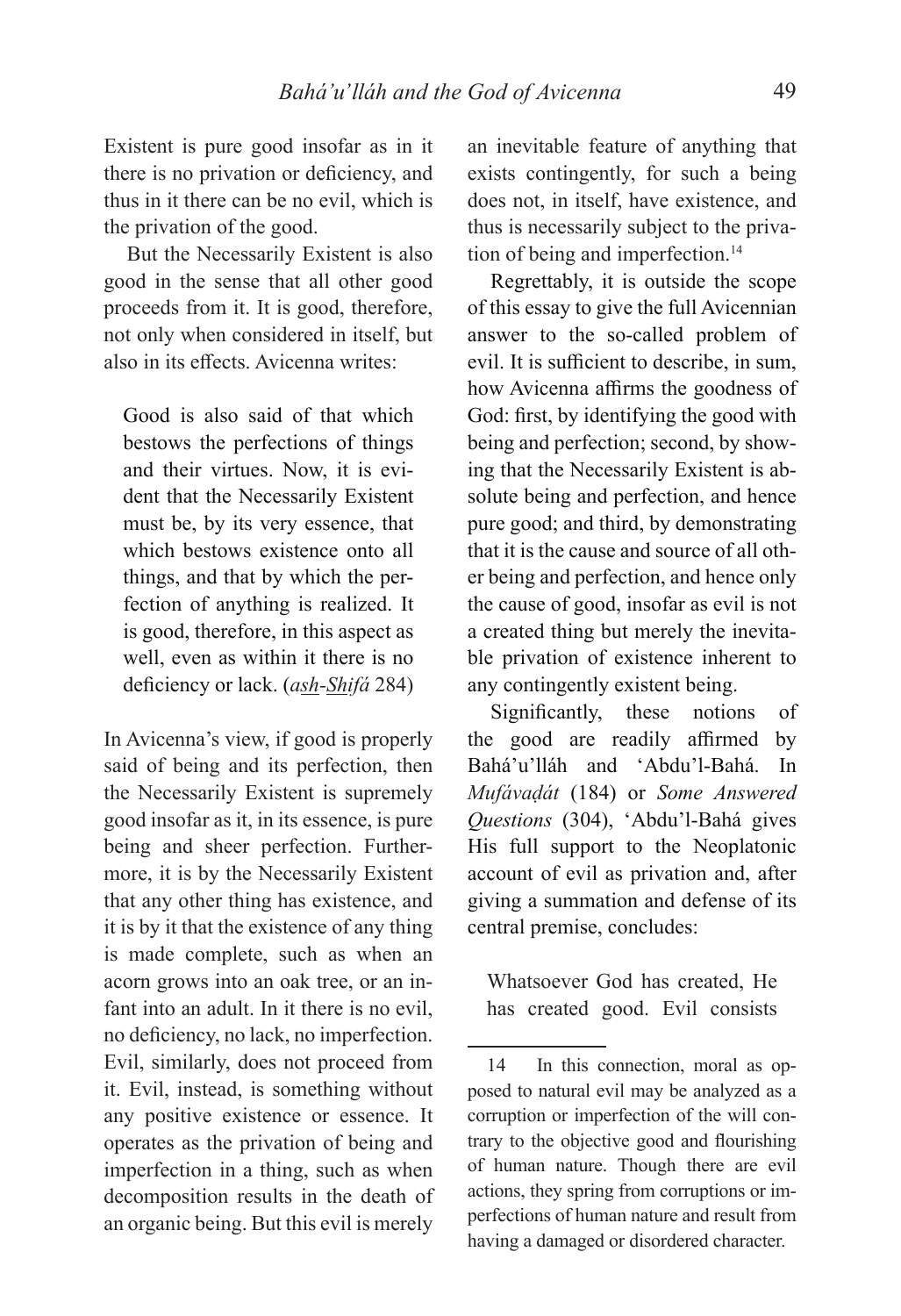merely in non-existence. For example, death is the absence of life: When man is no longer sustained by the power of life, he dies. Darkness is the absence of light: When light is no more, darkness reigns. Light is a positively existing thing, but darkness has no positive existence; it is merely its absence. Likewise, wealth is a positively existing thing but poverty is merely its absence.

It is thus evident that all evil is mere non-existence. Good has a positive existence; evil is merely its absence.

'Abdu'l-Bahá, here and in the surrounding context of the passage, affirms the Avicennian account of goodness as convertible with being and perfection, and agrees that evil consists merely in its privation. Since evil is an 'adam, an absence or privation of good, it has no positive ontological reality in itself; it consequently is present in the world only as an instance of non-being, deficiency, imperfection, corruption, or decline. It follows, then, that God as the ultimate positive ontological reality and as perfect being is pure good, from Whom only good proceeds: "Whatsoever God has created, He has created good."15

15 Incidentally, neither Avicenna's nor 'Abdu'l-Bahá's statements on evil entail that there is "no such thing" as evil. Although metaphysically evil is non-being and imperfection, it is a feature in the world in the same sense that there *are* such things as blindness, darkness, death, as so

In any case, it is implicit in Bahá'u'lláh's presentation of God that God is wholly good. The goodness of God, consisting in His perfect and inexhaustible being, is expressed in personal terms, even as Bahá'u'lláh repeatedly emphasizes the utter transcendence of God. On this latter theme, He writes:

In truth, no praise or mention of God—how exalted is His majesty, how universal is His grace—can ever befit Him. For the way is barred that leadeth to His unapproachable sanctuary; the path is obstructed that endeth in that inaccessible Secret, that Mystery of mysteries. What is the concourse of the visible set against the sanctum of that invisible Essence? What way can reach Him or road attain to Him? If ever the infinitesimal ant could make mention of Him who is the Aim and Desire of all things, perhaps then the pen could mark down some word relating of the Eternal. And if ever the mote of dust could impart any notion of the blinding splendor of the Sun, if ever the meanest drop could even suggest the full immensity of the ocean, perhaps then human tongue could advance some praise of the Best Beloved of the worlds . . . but thou knowest full well that the invisible Essence is sanctified of, transcendent above, and removed

on. Though these things are not substances, they can be meaningfully referred to.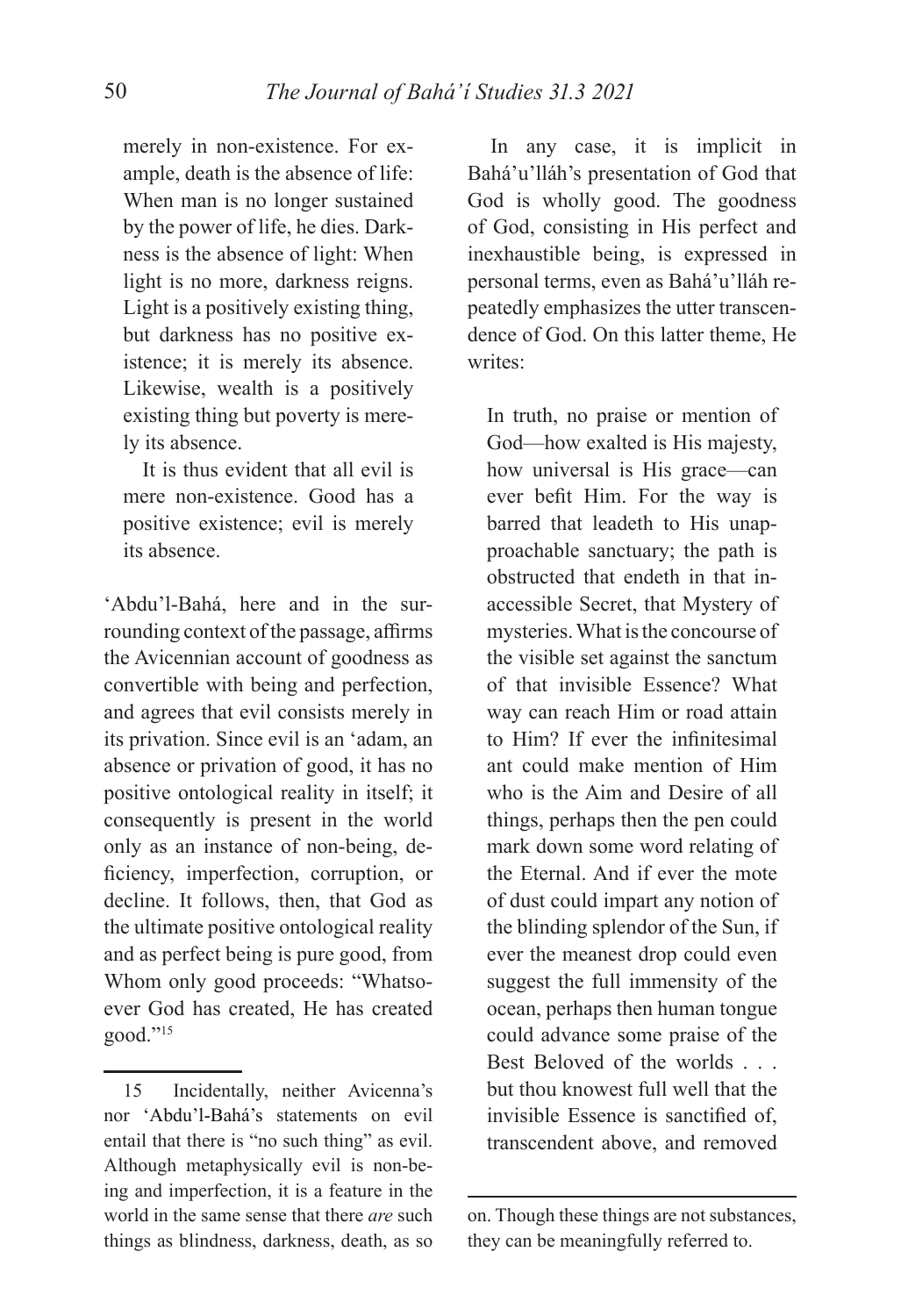from all in the realm of the visible. (qtd. in Dávúdí 85, provisional translation)

But even as God, according to Bahá'u'lláh, ultimately transcends the knowledge and descriptions of His creation, He nonetheless is the "Aim and Desire of all things" and the "Best Beloved of the worlds," and thus the ultimate object of desire and love the highest good. For as pure being itself, He is Himself that paradigm of perfection for which all things long, and as the source of all existence, He is that inexhaustible wellspring from which all conceivable good proceeds. Since God is the source of all being and therefore of all good, Bahá'u'lláh stresses His loving kindness, His mercy, and His providence, and it is in these personal terms that He expresses the supreme goodness that is God. He writes, as quoted earlier, that God "rescuing" all things "from the abasement of remoteness and the perils of ultimate extinction . . . hath received them into His kingdom of incorruptible glory. Nothing short of His all-encompassing grace, His all-pervading mercy, could have possibly achieved it. How could it, otherwise, have been possible for sheer nothingness to have acquired by itself the worthiness and capacity to emerge from its state of non-existence into the realm of being?" (*Gleanings*  64; *Majmú*ʻ*iy-i-Alváḥ-i-Mubárakih*  338).

But if God's goodness is spoken of in terms of generosity, munificence, mercy and love, then He cannot be a

mindless principle, devoid of consciousness. Avicenna, like Bahá'u'lláh, describes the Necessarily Existent as having munificence and supreme generosity; for Avicenna, He is indeed *javvád*, all-bountiful and munificent. This characterizes the goodness of the Necessarily Existent, which consists in how it bestows existence onto all things, as an intelligent and voluntary act, done not for the sake of itself but for the good of created things. It is, furthermore, difficult to conceive something as God that itself is devoid of any knowledge. Therefore, if the Necessarily Existent is to be regarded as divine, it must have intellect and volition, and a goodness consonant therewith. We will thus consider how Avicenna deduces the intellectual nature of the Necessarily Existent, and further correlate his views with the teachings of Bahá'u'lláh.

### **INTELLECT**

Though the attribute of simplicity was paramount in showing the ultimate and incomparable nature of the God of Bahá'u'lláh and Avicenna, it is in the attribute of intellect and knowledge that the fullness of His divine nature is revealed. For without such a thing as intellect, the Necessarily Existent, however supreme, would seem to amount to some kind of force requisite for the existence of all things, but which itself could not be meaningfully regarded as God. If Avicenna's God were such as this, however, it could not be identical to the omniscient God of Bahá'u'lláh.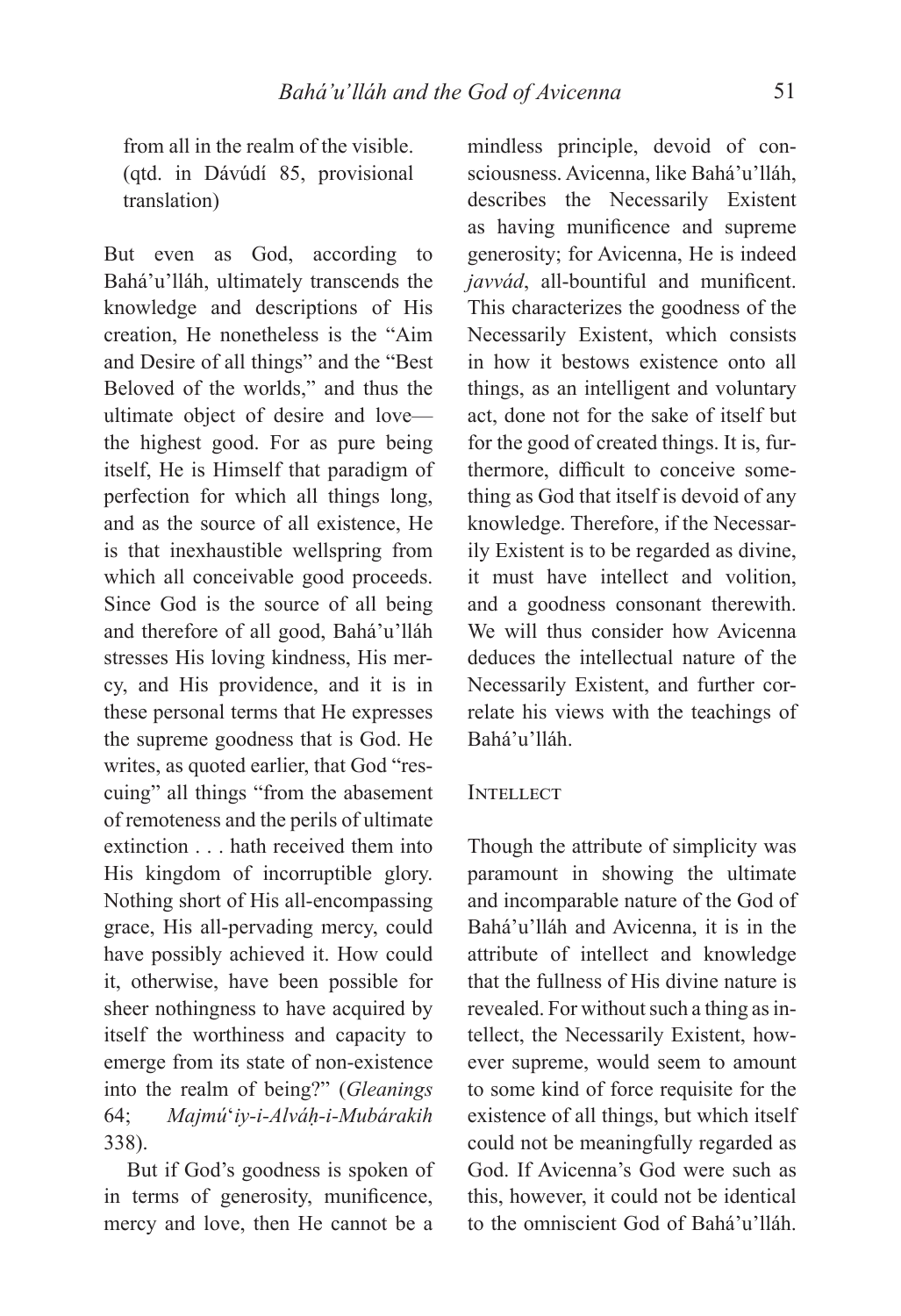To consider Avicenna's Necessarily Existent as void of consciousness, however, would be a grave mistake. The attributes of necessity, simplicity, singleness, immutability, eternality, perfection, and goodness all together point to a reality that is not unknowing and uncomprehending, but which in its very nature is all-knowing and all-encompassing in its comprehension, which is itself pure consciousness and intellect, and which consequently is eminently worthy of the term *divine*.

Avicenna's demonstration of the intellective nature of the Necessarily Existent is brief, but he bases his argument from prior principles in his theory of the faculties of the mind. In chapter six of Book Eight of *ash-Shifá's* "Metaphysics," he points out that the Necessarily Existent is wholly immaterial, and that its existence is disassociated from matter in every respect. We saw the reasons for this in the discussion of the earlier attributes, especially *simplicity*, for if the Necessarily Existent were a corporeal entity, it would be a substance extended in three dimensions. It consequently would be composed of matter and some form to actualize the potentiality of that matter into a realized kind and arrangement. This would characterize it as a contingent entity, however, which is impossible for the Necessarily Existent. A modern person, moreover, could not construe the Necessarily Existent as energy of some kind, for the concept of energy simply refers to the work or activity exhibited in and by physical systems, which are contingent entities. The

Necessarily Existent, however, is rather the transcendent cause of all physical systems and contingent entities and thus cannot be construed as something existent within such systems or as descriptive of them.

The Necessarily Existent, therefore, is not a body or any corporeal reality; it has no mass or dimension, location or position, shape or delimitation, nor is it the activity and operation of things exhibiting such attributes. Its being altogether transcends material realities, while being their ultimate cause. If, then, the Necessarily Existent is not matter, could it be mind? According to Avicenna, simply by virtue of transcending matter and all material attributes, it could be nothing else except *'aql-i-maḥḍ*, pure intellect. Although this might not seem immediately intuitive, to recognize the Necessarily Existent's nature as intellect is inevitable once its radical immateriality is considered in juxtaposition with its other essential attributes. Incidentally, that the Necessarily Existent is immaterial in itself has profound implications for one's worldview, for if the Necessarily Existent does exist, then materialism is false; if materialism is false, then explanations of reality, and especially mind, need not, and should not, be confined to what exists in matter.

If, then, the Necessarily Existent is immaterial, how should it be described? Among immaterial things, there are indeed concepts and abstractions that the human mind conceives after considering the universal essence of a thing, such as humanity, as distinct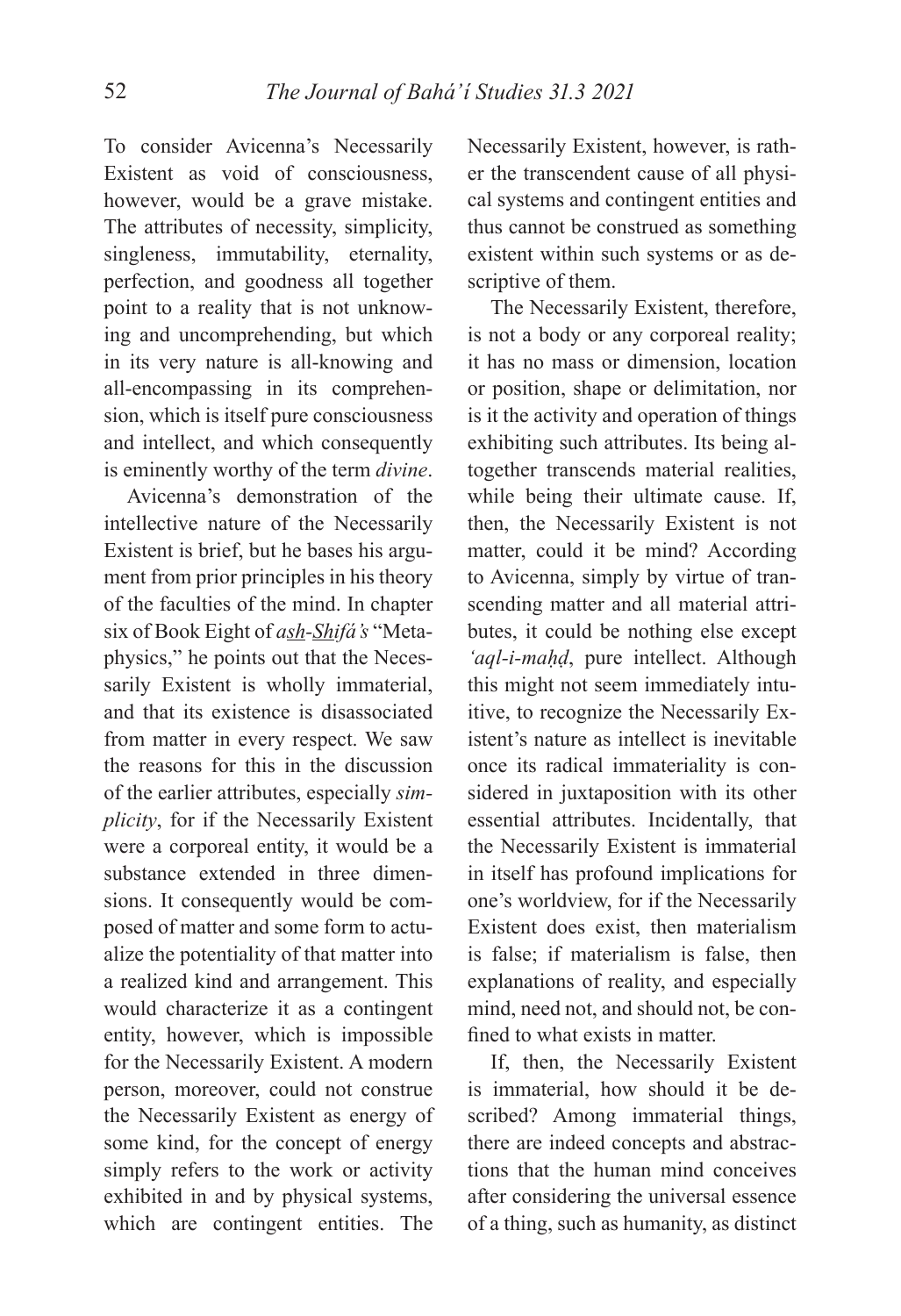from its instantiation in particular physical manifestations, such as individual human beings. Such concepts, for Avicenna, would constitute form that is not joined with matter, form which exists not concretely as a particular but in an intellect as a universal. But the Necessarily Existent cannot be a mere intelligible form conceived by a contingent mind, for then it could not be the ultimate cause of all existence. What is more, Avicenna rejects the Platonist notion that abstractions, such as "the Beautiful," "the True," and "the Equal," exist independently of concrete reality or any intellects to conceive of them, and any such thing, consequently, could not be the Necessarily Existent. It follows for Avicenna, then, that the Necessarily Existent, in being wholly immaterial, must be pure intellect. This follows because it could not be a mere *ma'qúl*, an intelligible reality, dependent on or subsisting within an intellect. The Necessarily Existent, therefore, must be a fully independent *'áqil* or agent of intellection and knowledge. It is, in the perfection of its immaterial being, a comprehending reality rather than a comprehended object.

 Avicenna's conclusion may be further defended by pointing out that immaterial realities could conceivably include either intelligible forms—universals and abstract objects—or minds and intellects. But things within the former category of immaterial reality seem causally inert: the number 100 does not put a hundred dollars in one's pocket; the idea of blue cannot paint a house; the intelligible form of a horse cannot win a race. The Necessarily Existent, however, is a cause in actuality and supremely so. It, therefore, cannot be some inert, immaterial idea. It must, then, be pure intellect, unbounded by the realm of contingent, material existence.16

In addition, the reader may recall from the section on "Simplicity" that the Necessarily Existent is not distinct from its act of being; it is pure actuality. Therefore, this *act* of the Necessarily Existent is one of immaterial being. What, then, is the actuality, the act and action, the mode of existence proper to a wholly immaterial reality? The only immaterial action conceivable is *intellection*, knowing and understanding as opposed to *sensing* and physically perceiving. If intellection is the only act proper to something immaterial, the Necessarily Existent must be pure intellect, insofar as there is nothing material in its being.

Furthermore, the Necessarily Existent is the creator and source of all things, which possesses all the "perfections of being" unitedly in a simple way. The infinite creative power that originates and sustains all contingent existence cannot be reduced to any one immaterial form that does not itself possess, in a higher way of pure unity, all the perfections present in the existence of the fathomlessly vast cosmos. But Divine Intellect conceivably could comprehend all the perfections of being

<sup>16</sup> A point familiar to some contemporary theistic philosophers; see Craig.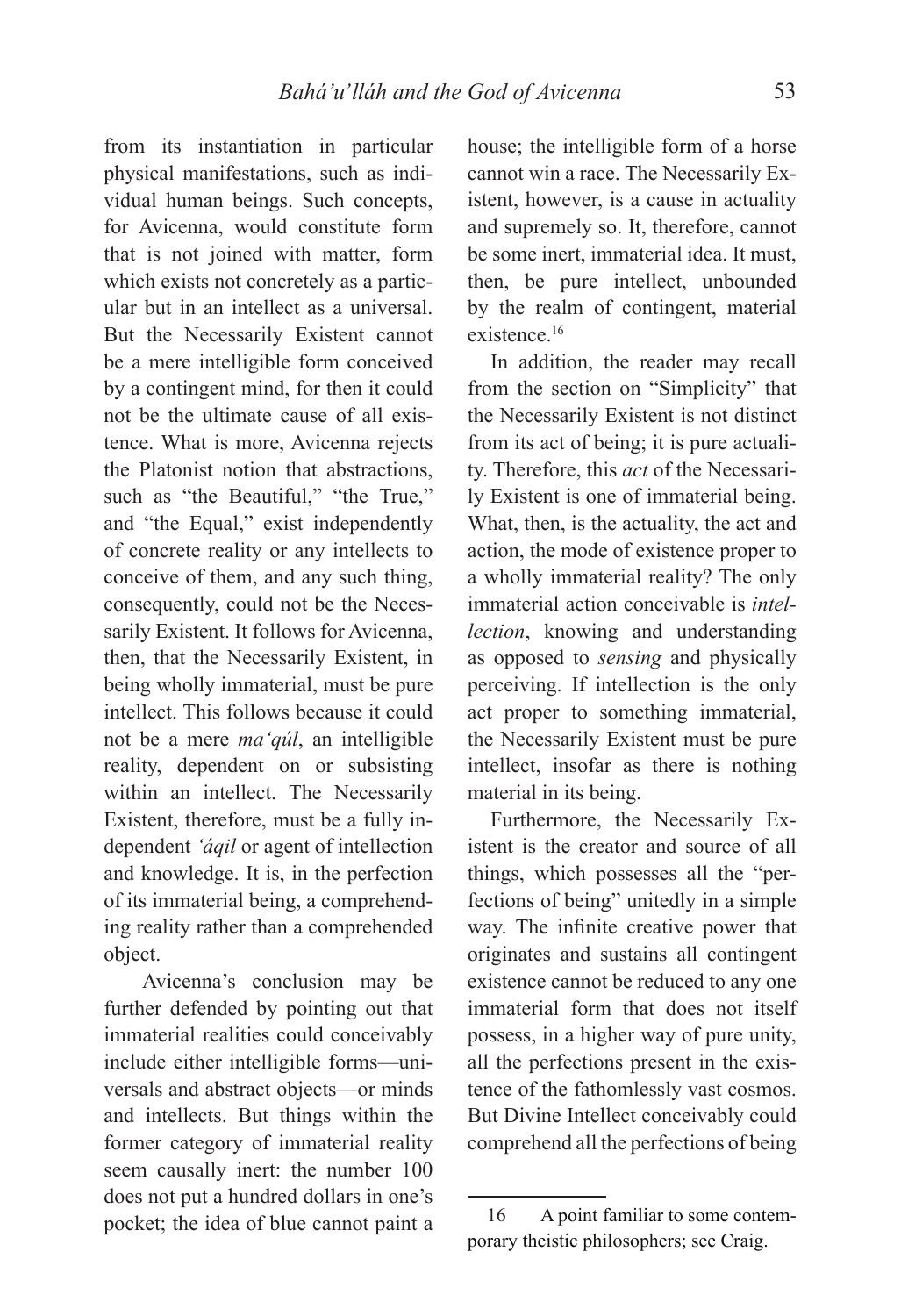immaterially, through an act of perfect intellection, and thus be the source of their realization in the contingent order of existence. The Necessarily Existent, therefore, could not be an immaterial reality, like a mathematical abstraction, which in itself is bereft of knowledge and consciousness, but must be pure intellect enacting perfect knowledge and comprehension.

Thus, by virtue of its absolute immateriality, Avicenna regards the Necessarily Existent as *'aql-i-maḥḍ*, pure intellect. At this stage, the justification for Avicenna's characterizing the Necessarily Existent as divine, as truly God, stands ever more revealed. For what, other than God, could the Necessarily Existent be—that supreme intellect which is the self-subsistent cause and creator of all things, that source which is absolutely one, incomparable, unique, eternal, immutable, perfect, and wholly good? One may question the actual existence of this reality, but one cannot question that it deserves the name *God*. For the Necessarily Existent, in being pure intellect, cannot be a mere *what*, but is properly a *who* in the fullest significance of that word. As such, for the sake of brevity, the Necessarily Existent will henceforth be called *God* interchangeably and referred to as *He*. Being immaterial, God, of course, is not a body and thus free of sex and gender; nonetheless, in being intellect, God cannot properly be referred to as an *it*, for that would imply He is void of mind.

But if God is pure intellect, what does He intellect? According to Avicenna,

God immediately knows Himself, and is thus conscious of Himself in the fullness of His being. As Avicenna states in chapter twenty-nine of the *Dánishnámih*'s "Metaphysics," what makes something intelligible, as opposed to sensible, is that it be abstracted from matter and its concomitants. When *form* actualizes *matter*, the resulting being exists materially and is perceivable by the senses; it is extended in three dimensions, and can be seen, felt, tasted, smelled, and heard. But when something is apprehended by the intellect, the form is considered separate from a material instantiation, and thus is intelligible, but not sensible. The concept, say, of food is not sensible; it can be thought of as an abstract concept, but it cannot be smelled or tasted. In order, then, for something to be grasped by the intellect, it must be removed from matter and considered as an abstracted form. An intellect, therefore, in being immaterial and removed from matter is immediately known to itself, for there is no impediment, no matter, that could obstruct direct self-apprehension.

Hence, God knows Himself. He is at once knower, *'*áqil, and the object of His knowledge, *ma'qúl*. Of course, God is absolutely simple, so God as the knower and as the known is identical; there is not one aspect of Him that knows and another that is known. In knowing Himself, the intellect that knows is identical to the intellect that is known. Furthermore, since God has no parts, His essential being cannot be distinct from His act of knowledge, so He is also the very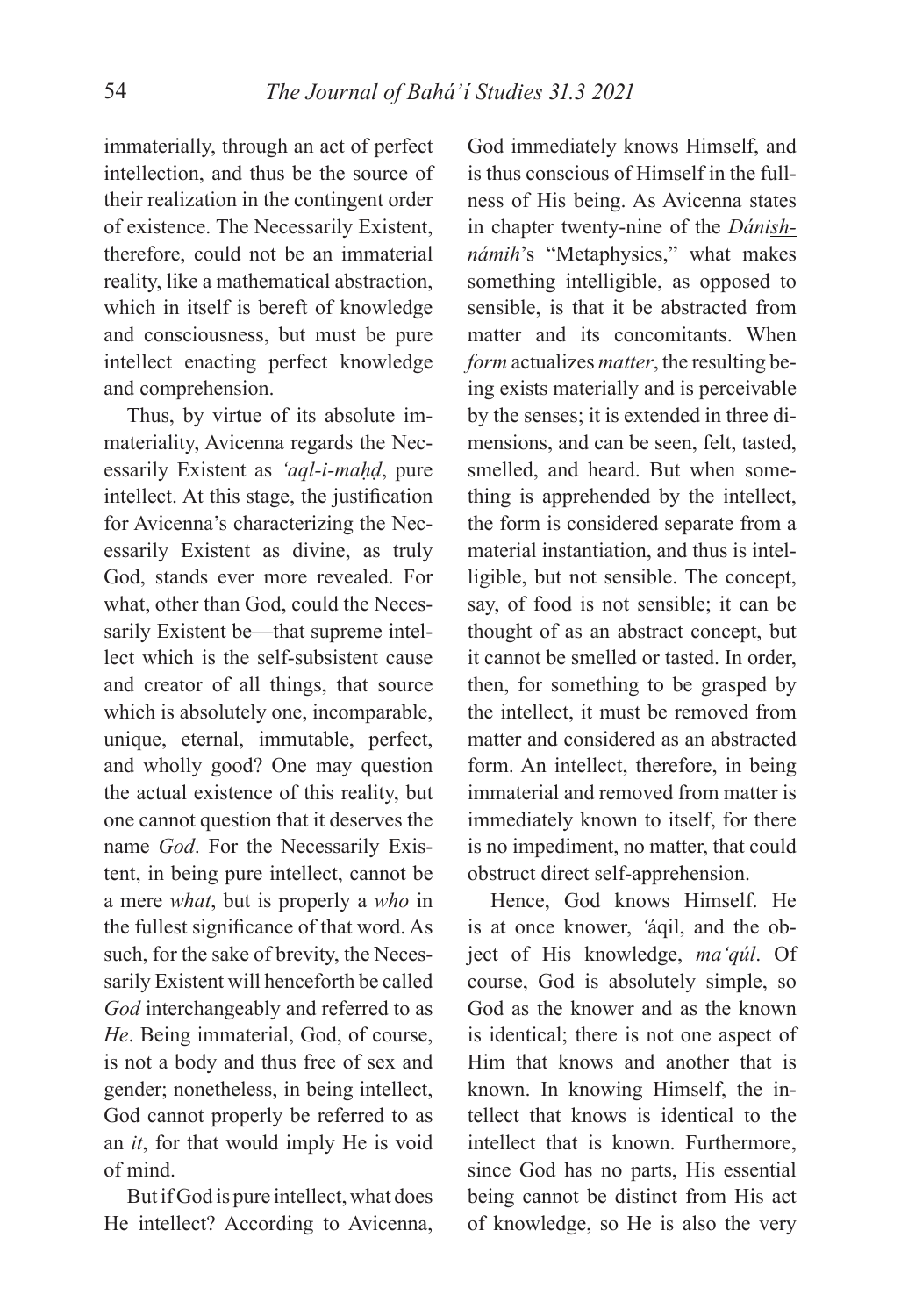act of self-apprehending intellection; He is knower, known, and knowing all at once and in perfect unity—intellect, intellection, and intelligible. So God, as pure and absolutely simple intellect, is His knowledge just as much as He is His necessary existence, His simplicity, His singleness, His immutability, His perfection, and so forth.

The nature of God's knowledge is explored to great depth in chapter six of *ash-Shifá*'s "Metaphysics," in which Avicenna analyzes the implications of God's knowledge. Since in God there is perfect unity, He must be identical to His act of intellection; He is His knowledge. His knowledge, therefore, must be as absolute, as necessary, as uncaused, and as immutable as He is in Himself. God, then, cannot come to know something, for that would necessitate a change in His essence, which is impossible. Nor could God contemplate a number of separate things in changing sequence, as human beings do, for that would degrade His simplicity. His knowledge, therefore, cannot be like human knowledge insofar as it utterly transcends contingency, mutability, and multiplicity. How, then, could God know anything other than Himself? In one sense, God only knows Himself, but in knowing Himself He knows Himself as the cause of all things, and He thus knows them in an eternal, universal way. In describing God's knowledge and omniscience, Avicenna writes:

Even as affirming a plurality of acts to the Necessarily Existent is

to attribute imperfection to Him, it is likewise improper to ascribe to Him multiple acts of intellection. Rather, the Necessarily Existent intellects all things in a universal fashion. And yet no particular escapes Him: "Not even the weight of an atom, in the heavens or on earth, escapes him"<sup>17</sup> . . . In regard to how this can be, when He apprehends His essence and apprehends Himself as the source of every existent thing, He apprehends the principles of all beings and what proceeds from them; nothing whatsoever exists except insofar as its existence is necessitated by Him through a cause—as we have shown. The confluence of these causes results in the origination of particular things. The First knows these causes and their interrelations; He thus knows the necessity of what results from them, the intervals of time between events, and their recurrences. For it is impossible that He should know the cause and not the necessary effect. He thus comprehends particular things insofar as they are universal. (*ash-Shifá* 288)

Thus, God knows things not by sense perception, but through His perfect intellectual knowledge of Himself as the ultimate cause of all particular things and their necessary interactions, in being the eternal source of their existence. His knowledge of all things, then, is

<sup>17</sup> A reference to the Qur'án, 34:3.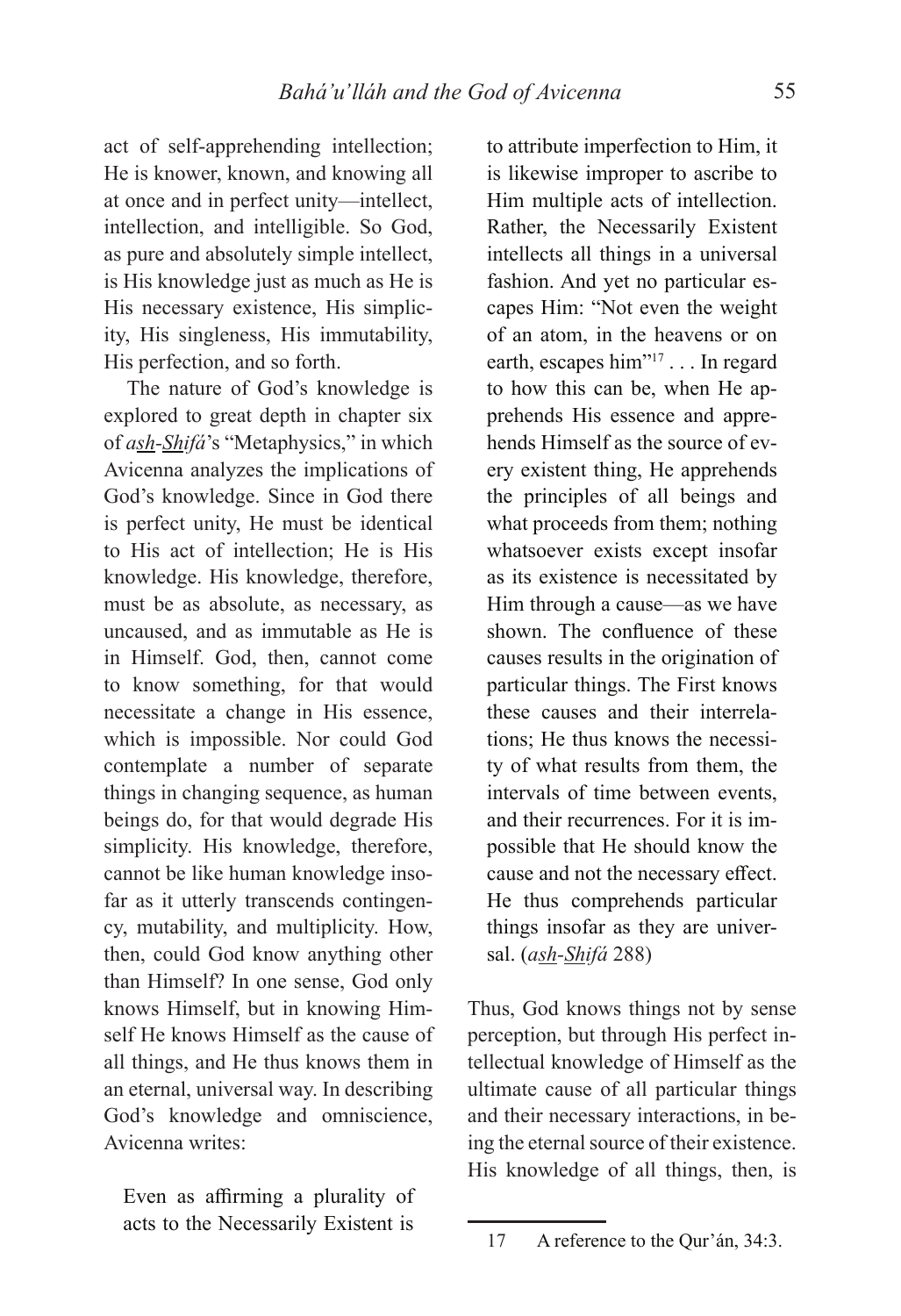universal and eternal, identical to His unchanging knowledge of Himself as the source of all things. He knows things by virtue of being their creator, even if through secondary causes, in a manner very roughly analogous to how a novelist knows, in a universal way, all the particulars of her novel, the actions of the characters, and the necessary effects of those actions in the plot, by virtue of being the ultimate creator of the novel. It is in this way that Avicenna affi rms the *omniscience* of God.

This is not the place, however, to explore the many implications of Avicenna's account of divine knowledge and omniscience, especially as God's knowledge relates to particular things. My purpose is rather to show that Avicenna demonstrates that the Necessarily Existent is God in the full sense of divinity, by establishing that the Necessarily Existent is pure intellect and omniscient intelligence. Had Avicenna rejected God's personal<sup>18</sup> and omniscient nature, the Necessarily Existent of his philosophy would not correlate with the God of Bahá'u'lláh. That Avicenna instead affirms this personal and omniscient nature of God yet again indicates the theological harmony that exists between Avicenna's thought and Bahá'u'lláh's teachings.

We saw earlier that Bahá'u'lláh validates the Avicennian position that God is simple and non-composite. As such, Bahá'u'lláh explicitly affirms that

God's attributes are identical to one another and to His essence—that He is absolute unity. Among the attributes that Bahá'u'lláh repeatedly affirms of God, of course, is His unbounded and all-encompassing knowledge, His complete and universal wisdom. He writes of God in the *Lawḥ-i-Madíniy-i-Tawḥíd*, saying: "He is the Ever-Abiding who perisheth not, from Whose knowledge nothing can escape, Whose grace encompasseth all contingent being, Who knoweth all the secrets of men's hearts and everything that proceeds from them" (*Má'idiy-i-Ásmání* 4:314, provisional translation). If knowledge is an attribute of God, and if God's attributes are, as we have seen, identical to His Essence, then His essence is not ontologically distinct from His knowledge or intellection any more than it is different from His perfection, goodness, or immutability. Therefore, if God essentially is His knowledge, it follows under Bahá'u'lláh's teachings that He is immaterial intellect, who alone fully comprehends His own being.

On this theme Bahá'u'lláh states in the same Tablet:

He is the Eternal from Whom nothing can depart, unto Whom nothing can be joined, Who is, in truth, the Exalted, the Omnipotent, the Supreme. Nothing but His own Essence can acknowledge His oneness, and nothing but His own Being can in truth recognize Him. All that hath been originated and called into existence in this world hath been created only at the word

<sup>18</sup> In the sense of having consciousness, knowledge, and intellect, not in the sense of being like a contingent human person.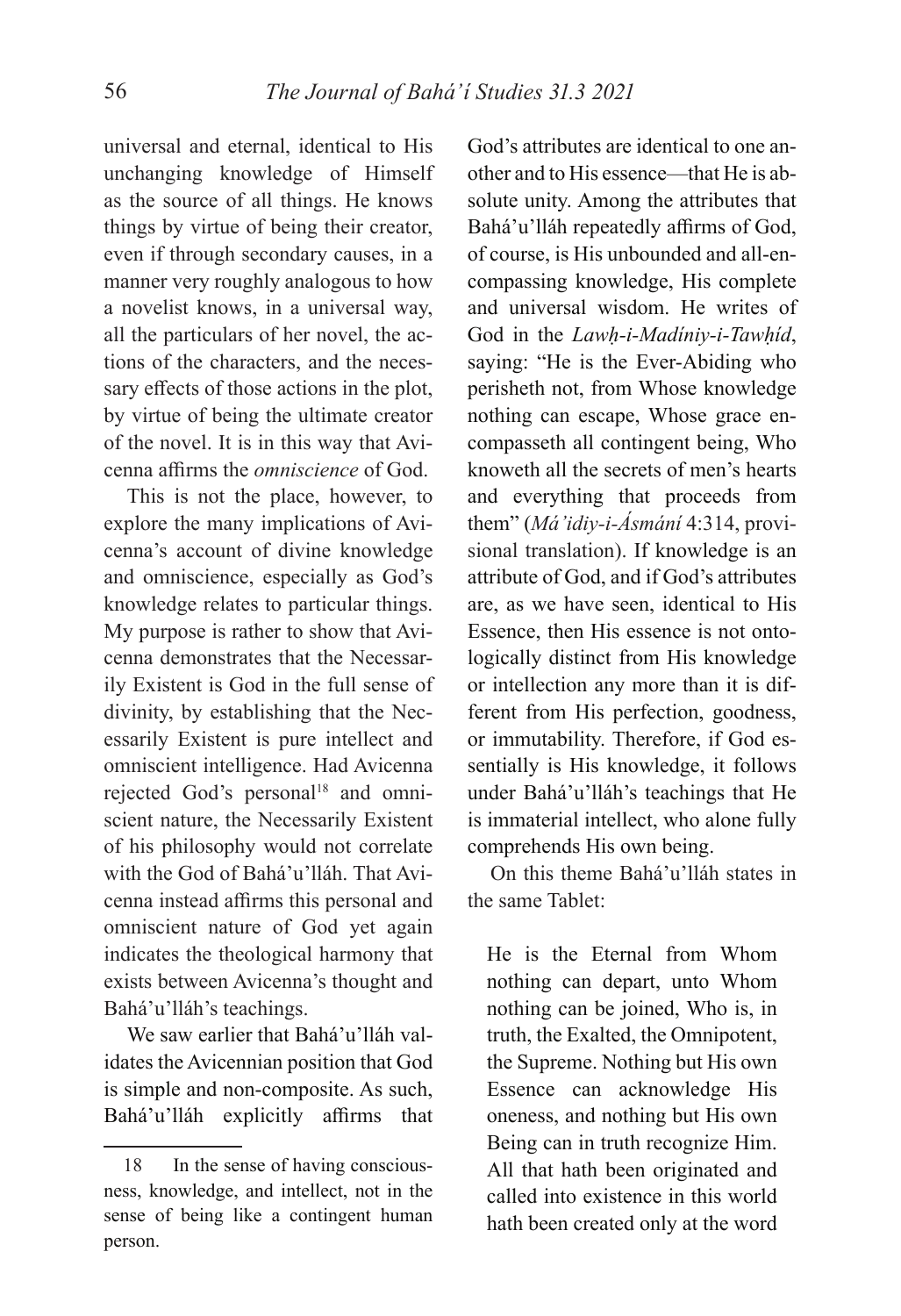of His behest. None other God is there but Him, the Almighty, the Munifi cent. (*Má'idiy-i-Ásmání*  4:314, provisional translation)

If, according to Bahá'u'lláh, God knows, is known to Himself, and is identical to that attribute of knowledge in perfect oneness and simplicity, it follows that Avicenna's analysis of God is correct, namely, that God is intellect, intelligible, and act of intellection, in absolute unity. Here we see that Bahá'u'lláh not only confirms the accuracy of Avicenna's view; Avicenna's analysis provides a framework by which one can understand the philosophical significance of Bahá'u'lláh's own statements, insofar as Bahá'u'lláh explicitly states that God's attributes are one and identical to His essence. This proposition from Bahá'u'lláh is intelligible if one accepts Avicenna's argument that to be necessarily existent *is* to be immaterial, that to be immaterial *is* to be intellect, and that to be intellect *is* to have knowledge. God thus remains one, His attributes being identical to His essence and to one another.

Furthermore, Avicenna's account of God's knowledge is in accord with, and even makes philosophical sense of, 'Abdu'l-Bahá's explanation in chapter eighty-two of *Some Answered Questions* that God's knowledge is not dependent on objects of knowledge. That is, 'Abdu'l-Bahá insists that, although God has knowledge, He is not dependent on anything external to Himself in order to have that knowledge. If He were thus dependent, then something

within Him, His essential attribute of knowledge, would be contingent on, and in need of, other things, which is impossible. But if God knows, as Avicenna argues, not through a contingent perception of any particular thing, but rather through a direct self-apprehension of Himself as absolute existence and as the universal cause and source of any kind of contingent being whatsoever, who encompasses within Himself and in utter unity all perfections, then 'Abdu'l-Bahá's statement is not only intelligible but theologically necessary, given Bahá'u'lláh's teachings on the independent and indivisible nature of God.

Reflecting back on the attribute of *goodness* examined in the previous section, we now see how one can indeed construe God's goodness in personal terms, as Bahá'u'lláh and Avicenna both do. This is because God's unchanging and absolute creation of all things, His bestowal of existence onto all things, is effected by Him insofar as He is intellect and self-apprehending consciousness—and thus in knowledge and not unwitting compulsion. Insofar, then, as God is pure good and sheer perfection, the source of all good and all perfections—and insofar as He is intellect—He may well be described as *all-bountiful* and *munificent*. These terms, of course, can only be applied to Him by analogy, for His bounty infinitely transcends the limitations of human generosity. A further discussion of this point, however, leads us necessarily to the attribute of *will*.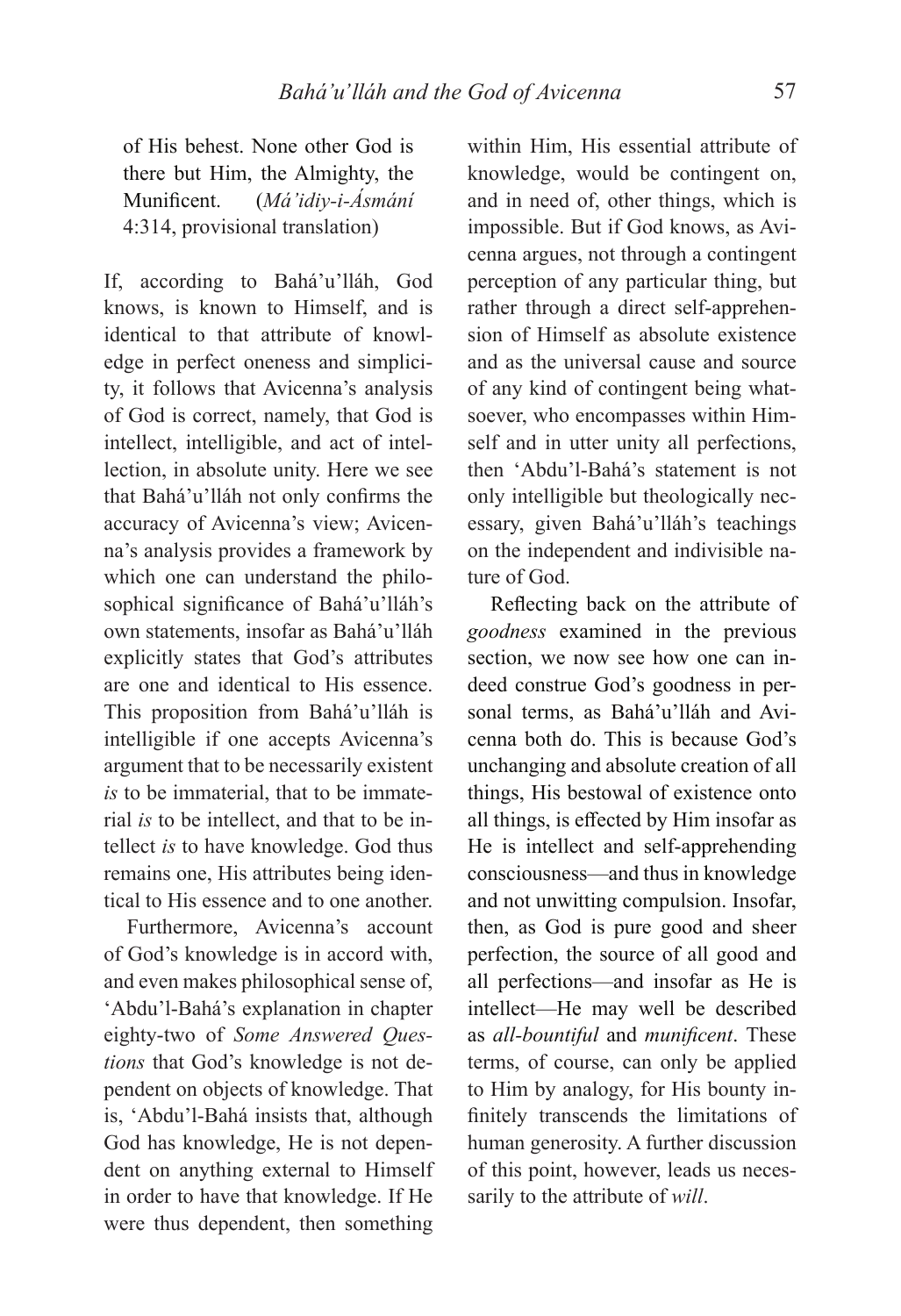# WILL

Throughout Bahá'u'lláh's writings, and indeed in each of the Abrahamic religions, there is much mention of God's will. It is indeed by virtue of God's having will that His creative act can be construed as generous, and it is by virtue of will that personal terms of devotion can be applied to Him. How, then, does Avicenna deduce the attribute of will, of volition, from the nature of the Necessarily Existent? In this connection, it must first be noted that for neither Bahá'u'lláh nor Avicenna can God's will be an attribute actually distinct from the others, on account of His simplicity. Therefore, even as God's necessity is His simplicity, which is His immateriality, which is His intellect and knowledge, so is God's will, for Avicenna, identical to His knowledge.

To understand this, one may consider how Avicenna makes clear in the *Dánishnámih*, specifically chapter thirty-three of its "Metaphysics," that will concerns the manner by which an agent acts. Avicenna immediately distinguishes between acts that are due to nature, due to will, or due to "accident," i.e. incidentally. Regarding acts due merely to nature, one could present the example of the Sun, which illumines the earth by the necessity of its inherent nature; we may well presume that the Sun does not choose to do so, nor does it understand what it is doing, nor does it understand itself as the agent of that effect. The Sun's action is therefore due to nature, and

not to will; and yet it is not incidental, for it is necessitated by its essential nature. As to incidental acts, these occur when there is neither intent, nor strict necessity, but some element of chance or an incidental confluence of causes and potentialities, or when persons are compelled to act by an external power or agent, and not according to their own nature or will.

When one acts *knowingly*, however—when one acts with an understanding of the act and oneself as the author of that act, non-accidentally and without compulsion—then such an act, says Avicenna, "is not devoid of will." Avicenna subsequently divides willful or voluntary actions into those done due to reason and knowledge, those done due to supposition (*gumán*), and those due to imagination (*takhayyul*), and it is the first that he will ascribe to God. A voluntary act done in accord with knowledge, Avicenna states, is like that of the physician or geometrician, who applies a treatment or draws a figure according to what they know intellectively.

In regard to God, His act cannot be incidental to Him, for He has no incidental attributes, as we saw in the sections "Simplicity" and "Singleness." He is purely His own essential being, and cannot be affected by anything whatsoever, for what He *is* is necessary and immutable. Therefore, His act cannot be incidental to Him or compelled or conditioned by another. Similarly, His act cannot mechanically be *merely* due to His nature, for that would imply that His act could be separate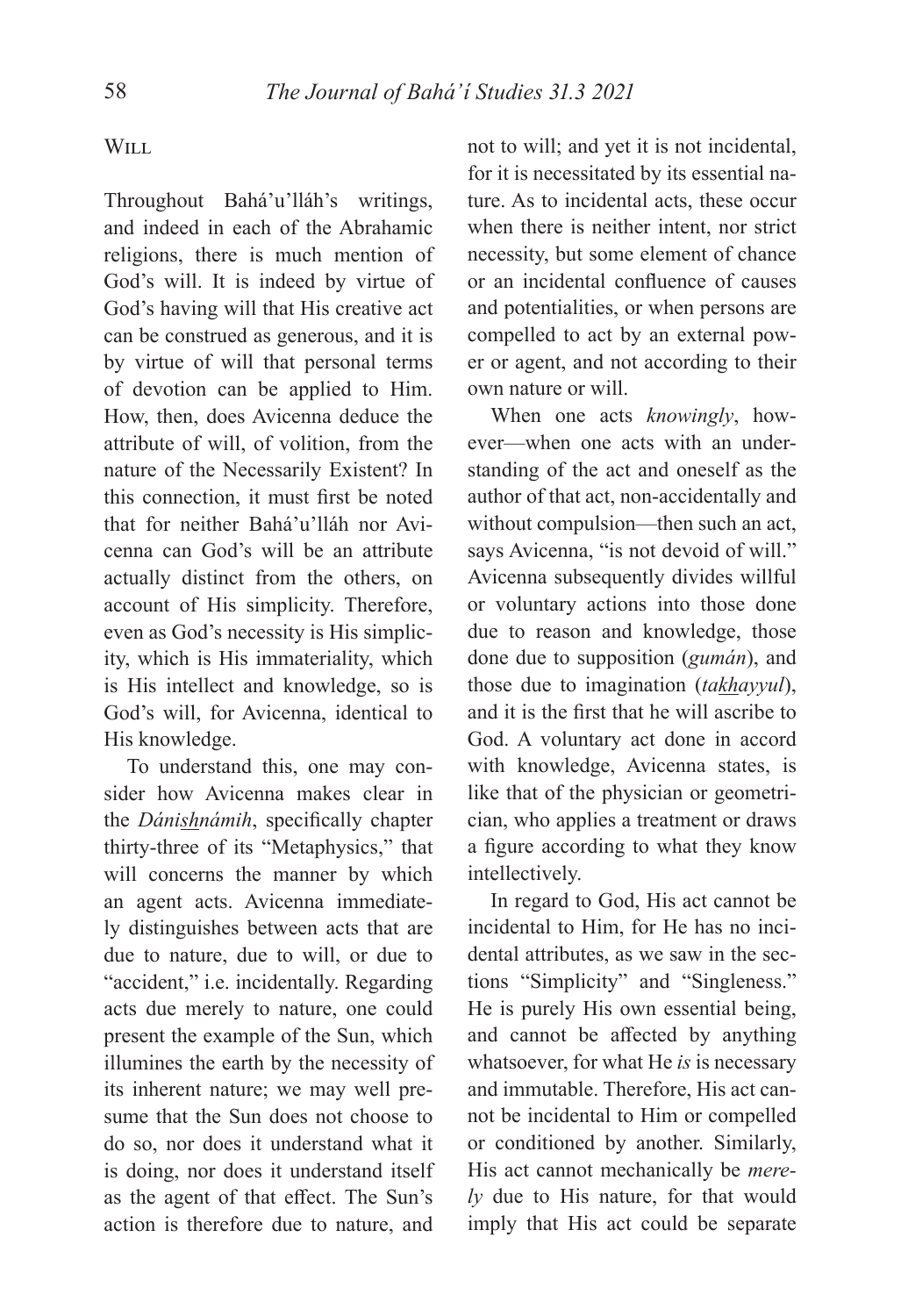or independent from His knowledge, which is impossible because of His simplicity. The act of God as the Necessarily Existent, therefore, must be done in knowledge, for He is Himself pure intellect and comprehends Himself in the fullness of His being. He thus knows that He creates all other realities, and that He ultimately causes and sustains their existence. Likewise, He knows His creative act, and Himself as the author of that act, and moreover acts without external compulsion. He therefore acts willfully and voluntarily. Consequently, since God perfectly knows and fully wills what Avicenna calls the "order of the good" (*niẓámi-khayr*) that proceeds from Him, the profound and fundamentally unmerited share of existence that all things receive of Him, He is the author of a voluntary action of boundless generosity and bounty. Since He understands this, the bestowal of being from God is a manifestation of His goodness, His bounty, and His providence. To state the matter again, God, in the supremacy of His being, is not compelled by anything outside of Him. The creation of the world, therefore, proceeds according to His volition from the superabundance of His self-subsistent existence.

Nonetheless, Avicenna is explicit in His affirmation that God's will should not be likened to human volition. Human beings have needs and entertain ends because they are not complete and perfect in their existence. They will something because they desire that thing, and the realization of an end is for their own sake. God, on the other

hand, has no needs or desires whatsoever. Avicenna writes:

We find that the Necessarily Existent, Who is perfect being, or Who rather transcends perfection, has no goal in His action, and it is likewise unbefitting of Him that He should know something as being of utility to Him, such that He should desire it. (*Dánishnámih* 394)

In other words, God is complete and perfect self-sufficient existence. He thus desires nothing, and has no goal or aim—in human terms—which He desires to be realized through the creative act. His will, therefore, is not equivalent to desire, for that would imply that there is something in God that could be actuated by a final cause, a purpose external to Him.

Avicenna further writes in the *Dánishnámih*:

The Divine will is nothing other than God's knowledge of how the order of the existence of all things must be, and His knowledge that their existence is good, though not for His sake, but rather for themselves, for the meaning of "goodness" is the existence of everything as it must be, and the providence of God consists in His knowledge of how things must be, such as the best ordering of the limbs of man and the motion of the heavens. (394–95)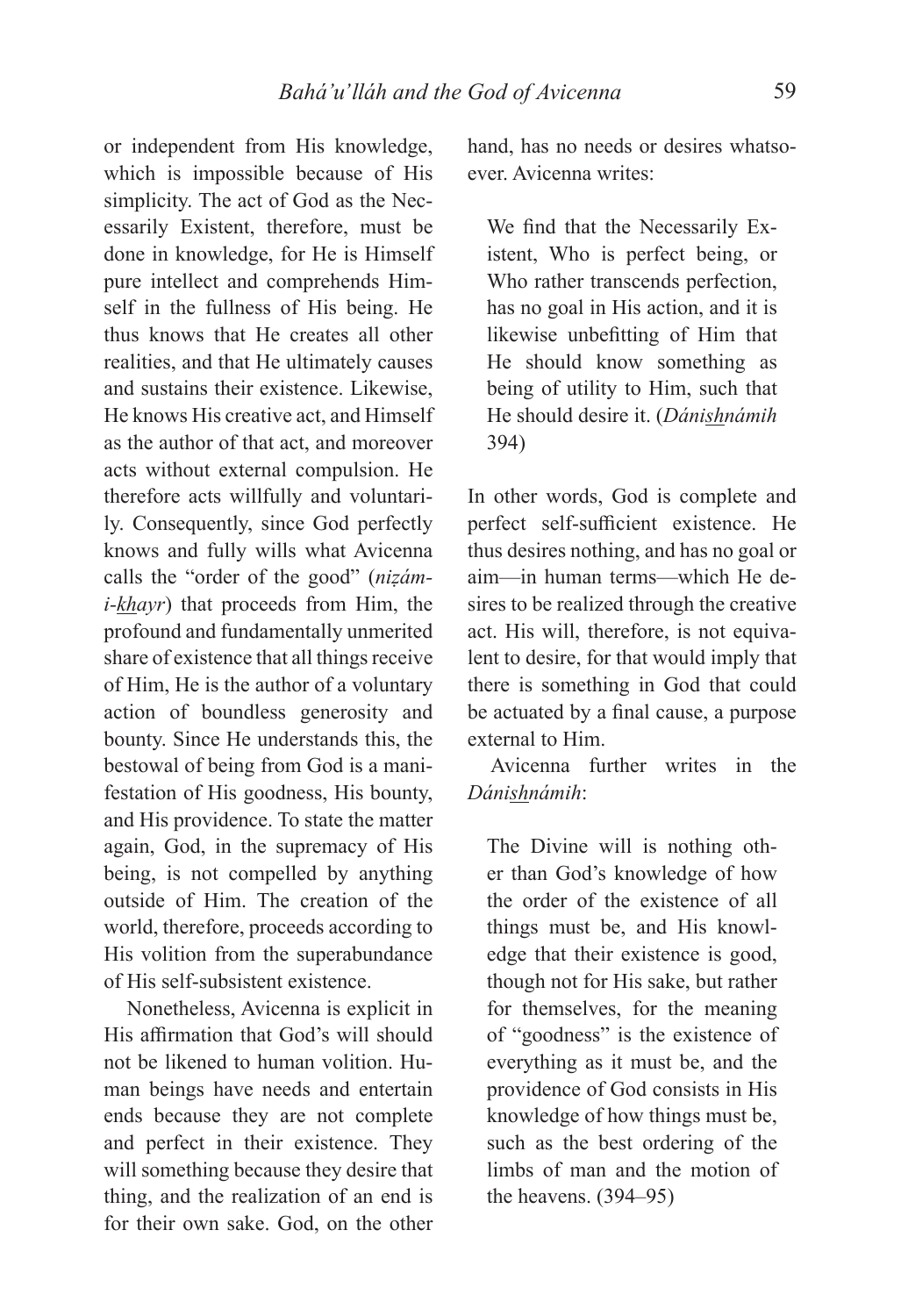The purpose of this passage is to state that, while in human beings intellect is something distinct from their will for the things they desire, in God there is a complete unity of attributes. Thus, His nature as pure intellect is identical with His being a voluntary agent of His action, which is nothing else but the perfect knowledge He has in His essence of the eternal procession of existence from Him according to the "order of the good." His will is His knowledge, and His knowing act is necessarily voluntary, even as there is nothing outside of Him that could compel Him, just as He has no desire or end He needs to realize that could somehow influence His action. His will, therefore, is as absolute and unconditioned as His knowledge and essential being.

Avicenna's account of Divine will while persuasive, coherent, and consistent with his account of God's other attributes, especially His *simplicity*—is subtle, even abstruse, and no doubt deserves a more comprehensive treatment of its own. The brief discussion above, however, should suffice to ground an exploration of the theological harmony between Bahá'u'lláh's and Avicenna's accounts of divine will.

First, both Avicenna and Bahá'u'lláh posit that it is proper to speak of God as having will, as demonstrated by Bahá'u'lláh's oft-repeated statement regarding God, "*yaf'alu má yashá*'" (He doeth whatsoever He willeth). Second, Avicenna's account conforms to Bahá'u'lláh's statement, discussed in the section on "Simplicity," that God is one in His essence, His attributes, and

His works; that is, Avicenna's account of God's will is in accordance with Bahá'u'lláh's commitment to divine simplicity. Avicenna is able to show how God's attribute of will is really identical to His knowledge, how God's knowledge consists in His intellectual being, which in turn is His very essence as the Necessarily Existent. Consequently, God is one in His attributes and essence. But if God must also be "one in His acts," He cannot will a number of particular things at particular times, as conditioned by changing circumstances. Therefore, as Avicenna says, He wills one primary act eternally—the very act of His self-subsistent and necessary existence—and from this voluntary and intellective act there proceeds, in a universal way as governed by His providence, a single effect: the cascading sequence of beings in the contingent world.<sup>19</sup> This universal and eternal creative act is thus one, and is identical to God's will and His knowledge. We see once again, therefore, how Avicenna's analysis illuminates the rational basis and philosophical content of Bahá'u'lláh's own statements.

Third, Bahá'u'lláh moreover affirms Avicenna's notion that God has no need or desire for things outside Himself, and thus He does not create the world for His own sake, out of *desire*. He creates for the good of the creature, and

<sup>19</sup> How the multiple entities of the world proceed from the simple being and unitary act of God shall be examined in the third and last part of this paper, "Creation and Cosmology."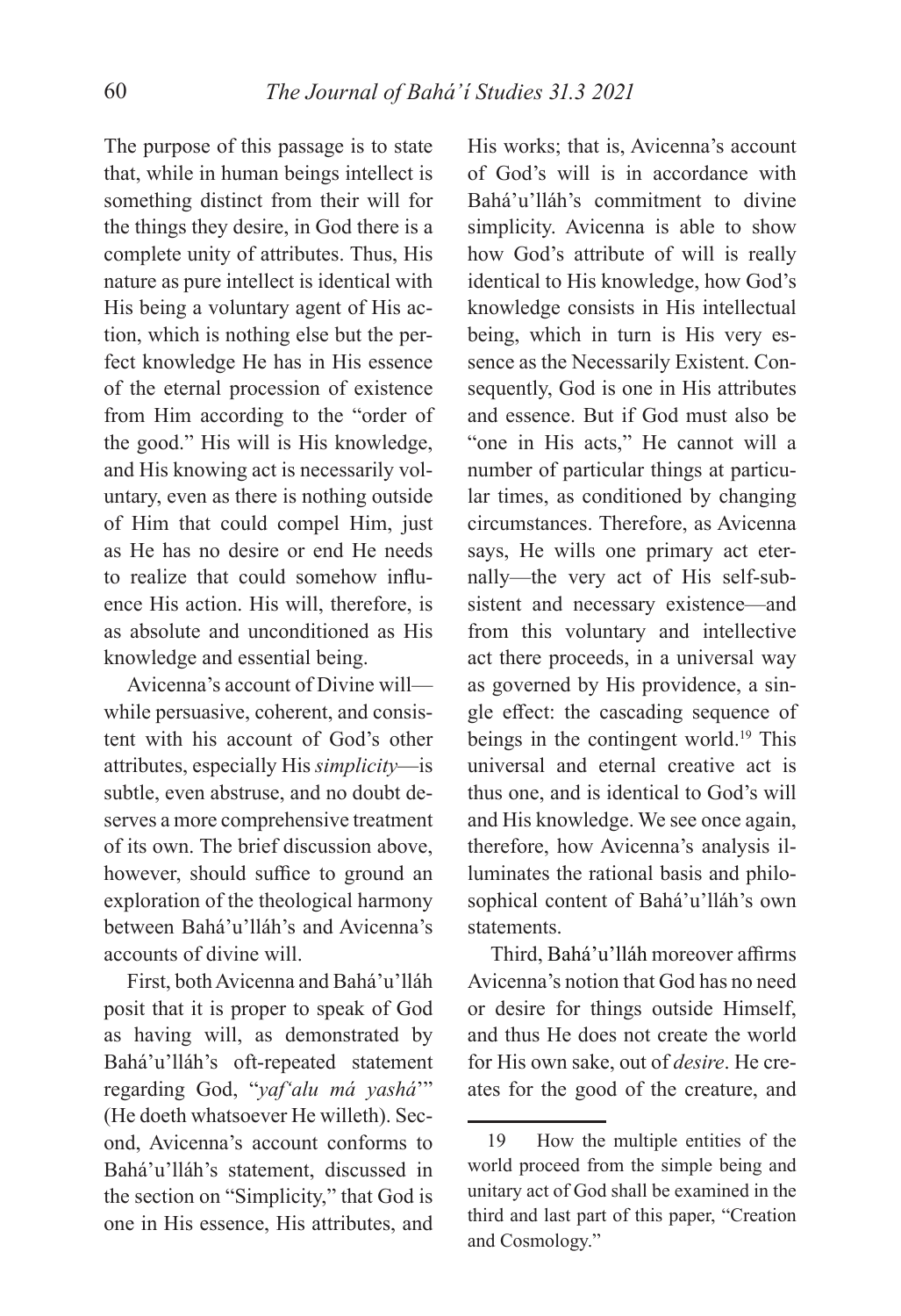out of His knowledge of the order of the good in the contingent realm. For God, as we have seen, is in Himself perfect being, and thus stands in need of nothing whatsoever. In the Kitáb-i-Aqdas, Bahá'u'lláh appeals to this fact when He says that people ought to accept the religion of God for their own benefit. and not because He has any need of worship. "This is the changeless Faith of God," Bahá'u'lláh says in reference to His own revelation, "eternal in the past, eternal in the future. Let him that seeketh, attain it; and as to him that hath refused to seek it—verily, God is Self-Sufficient, above any need of His creatures" (85–86, 173). Similarly, in the Kitáb-i-Íqán Bahá'u'lláh states: "that ideal King hath, throughout eternity, been in His Essence independent of the comprehension of all beings, and will continue, forever, in His own Being to be exalted above the adoration of every soul" (52–53, 34).

Thus for Bahá'u'lláh, as for Avicenna, God could not have willed the existence of the world through any need on His part, or any desire for something that would have made His existence more sound or complete. God already is perfection, or even above perfection, fawq at-tamám. God's creating is thus done not for Himself but for the sake of His creation and His knowledge of the order of the good that creation constitutes; hence, He is all-bountiful and supremely generous.<sup>20</sup> A fuller treat-

ment, however, of Bahá'u'lláh's and Avicenna's account of creation is to be found in the final part of this paper. Until then, we must consider the divine attribute that will close and complete our discussion of God's attributes.

### **INFINITUDE**

That which is infinite must be, by definition, not finite; it has no limitations. The classical monotheistic conception of God often stresses His infinity, His lack of any limit, whether imposed on His being, His knowledge, His power, or His goodness. The idea of each of the *omni-* attributes, whether omniscience, omnipotence, omnipresence, or omnibenevolence, thus follows from divine infinity. It is thus proper to speak of how the Necessarily Existent, according to Avicenna's positions, must be infinite, and how Bahá'u'lláh likewise supports God's infinitude. But here we should also consider how the infinite is, by extension, identical

to know and love God. Does this contradict Bahá'u'lláh's other statements and imply that God wanted or needed recognition or worship? That the human purpose lies in the knowledge and recognition of God does not entail, in fact, that this recognition benefits Him in any way whatsoever. Rather, the duty of recognizing God is solely for the good of the human being. Since a human being is a rational animal, the highest good of the intellect is to recognize God as the source of all being and as goodness itself. Though God is above worship, the knowledge of Him is the highest good of the beings that He created to be rational.

<sup>20</sup> A reader may here wonder about those instances in Bahá'u'lláh's writings, such as the Short Obligatory Prayer, in which He says that humanity was created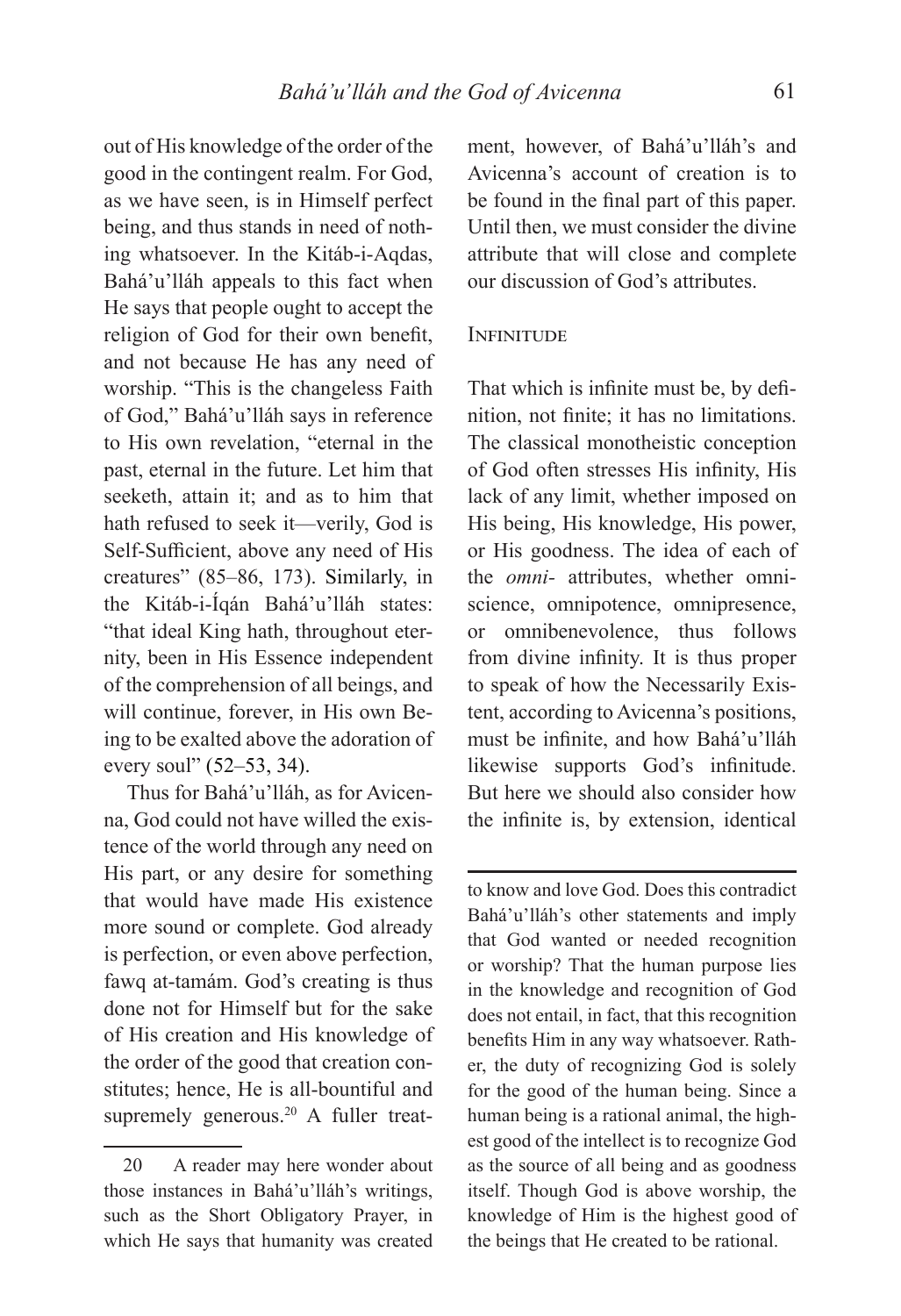with the supremely transcendent, for Bahá'u'lláh routinely emphasizes the incomprehensible transcendence of God, how He surpasses every category of contingent existence, and eludes any direct apprehension of His essence.

First, we should reflect on the inevitable conclusion that God, as the Necessarily Existent, submits to no physical limit. This is because He is not material and has no extension in three dimensions. As such, God cannot have any spatial delimitation. He cannot have a certain form, shape, or figure, imposing on Him the limitation of being materially present in a particular location in space. Nor could God, as discussed earlier, be physically extended throughout all material reality, enveloping and penetrating discrete objects. This would imply taking on the accidental qualities and limitations of mutable, contingent realities, changing with them and taking on their multiplicity. As the immaterial, simple, single, and necessarily existent cause of all contingent realities, God cannot be conceived of in this way. God accordingly is *omnipresent*  only if "presence" does not signify occupying or filling a point in space as a body does. Rather, since whatever exists has its being from God, there is no place where the supremely creative, ceaselessly sustaining, and boundless ontological power of God is not evident and intimately operative. He thus is everywhere in this sense, but not in the manner of occupying material space and having mass

and dimension.21

By the same argument, we realize there is no limit to God's power, for all power proceeds from Him, and He derives His power from no other. Indeed, a thing has power, or the ability to act in a certain way, by virtue first of existing and then of existing as the kind of thing it is. Both these facts, however, are contingent upon the creative act of God, His ceaseless bestowal of existence. God therefore has a power in Himself that knows no limitation, whereas the power of contingent beings is limited by their essential contingency and ontological poverty. We should not understand *omnipotence*, however, as meaning "the ability to do anything whatsoever," for that, taken literally, is not an attribute that could be ascribed to the Necessarily Existent. He cannot, for instance, cease to exist or choose to do so, since He *just is* necessary being, nor could He in any way descend into the conditions of the created order; as Bahá'u'lláh says, "the Unseen can in no wise incarnate His Essence and reveal it unto men" (*Gleanings* 49; *Muntakhabátí* 19). Nor

<sup>21</sup> I must here admit that Avicenna, as far as I can tell, does not specifically treat the idea of God's omnipresence in *ash-Shifá* or the *Dánishnámih*. But as it was illustrative of the idea of infinitude and immateriality, I here adapted one of Thomas Aquinas' arguments for God's omnipresence found in the *Summa Theologica* (1:8:1–2), an argument that is fully compatible with (perhaps even influenced by) Avicenna's account of the Necessarily Existent's attributes.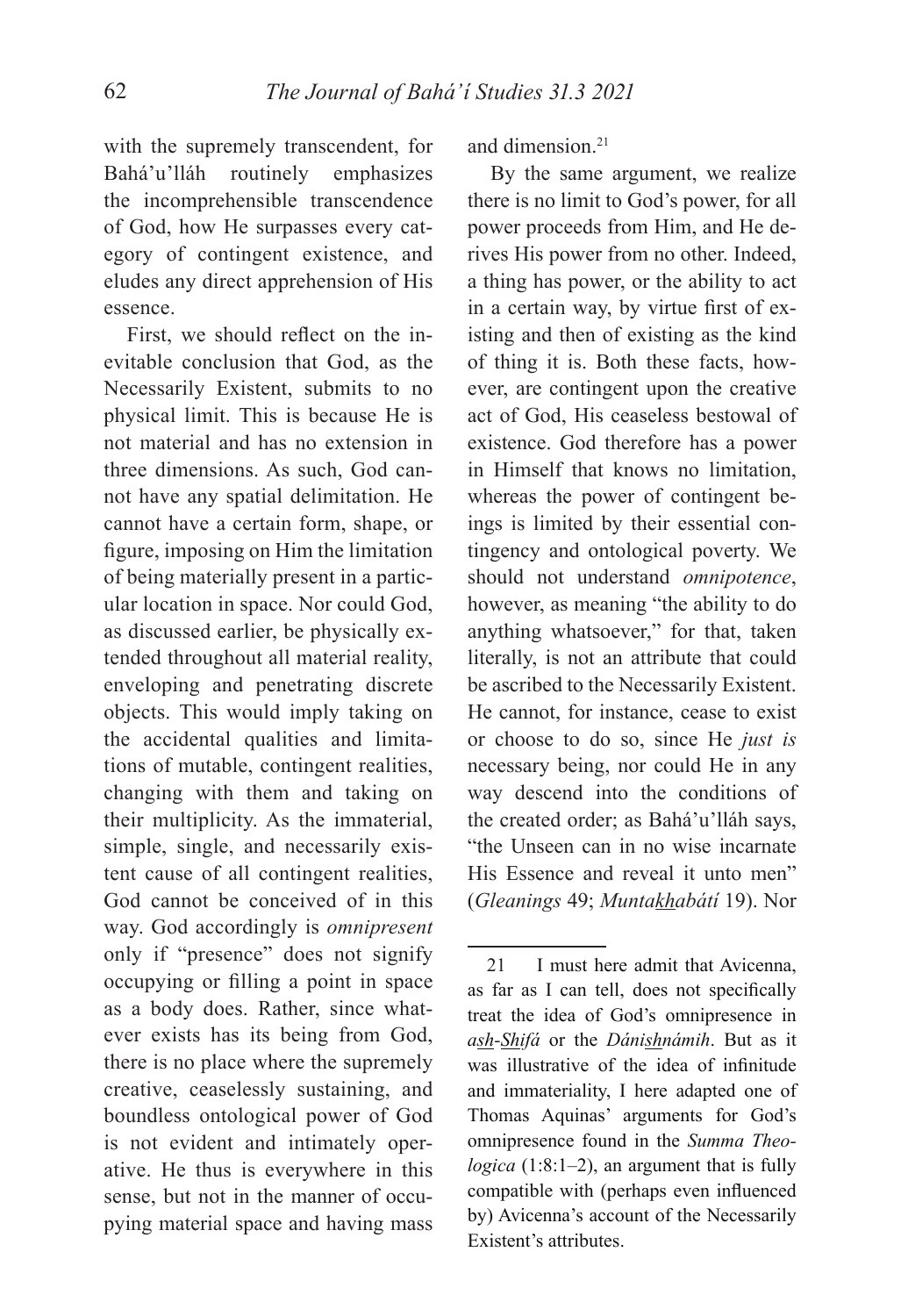should we expect that God can bring logical impossibilities into being, for an impossibility, in its proper sense, is merely semantic incoherence. As such, God cannot create four-sided triangles or married bachelors. Impossible things simply cannot exist; power is set over the possible, not the impossible, as Avicenna himself notes (Mc-Ginnis 187). God, therefore, is infinite in power, when power is understood coherently. He is thus *omnipotent*, as Bahá'u'lláh repeatedly proclaims.

God likewise is infinite in His knowledge. He knows all things by virtue of being their eternal and universal cause as pure intellect; His knowledge is therefore perfect and complete. There consequently is no limit to His knowledge, and He may well be called *omniscient*. Nor is there any limit to His goodness. For if evil is privation of being, He is absolute good in that He is absolute being. And insofar as all possible good proceeds from Him, and insofar as creation is a supremely bountiful act on His part, there is no limit to His goodness, and He is thus *omnibenevolent*.

But God's infinity can be expressed on an even deeper level, beyond omnipresence, omnipotence, omniscience, and omnibenevolence; it can be expressed at the level of being itself. A little reflection will show that there can be no limitation to the being of the Necessarily Existent. Perhaps we then should resurrect an admittedly obscure word, and term Him *omniëssent*, "all-being" or "all-existing," under the same paradigm by which one calls Him

omnipotent, omniscient, and so forth. The Necessarily Existent has, or rather is, the superabundance of perfect being. This is because, unlike contingent beings, He has no essence distinct from His existence. A contingent being, in contrast, has a particular essence, that which makes it what it is—that which necessarily defines, distinguishes, and limits it.

For example, the powers and functions of a rose bush, stemming from the irreducible fact of its essence, are necessarily limited—they are not those of a dog, a dolphin, or a human being. The rose bush's existence is limited due to the kind of thing it is; it can only exist according to the limitations, and inherent potentials, of what it is. It can only *act* in conformity with the limitations of what it *is*. Consequently, its existence as a rose bush cannot transcend the limitation of its "rose" essence. And since a rose's essence is distinct from its existence, it is astoundingly limited in its being, for it has no existence of itself; its essence requires an external bestowal of existence, and even when that essence is made existent, it is inherently limited in the operations it can perform.

But God has no essence distinct from His necessary existence. Hence, there is in Him no essence that only contingently exists; He therefore, as we have seen, exists of Himself. But more profoundly, His being is not limited, is not circumscribed or delimited, by any essence distinct from His existence. His being then has no limit, no limitation, no condition, no restriction.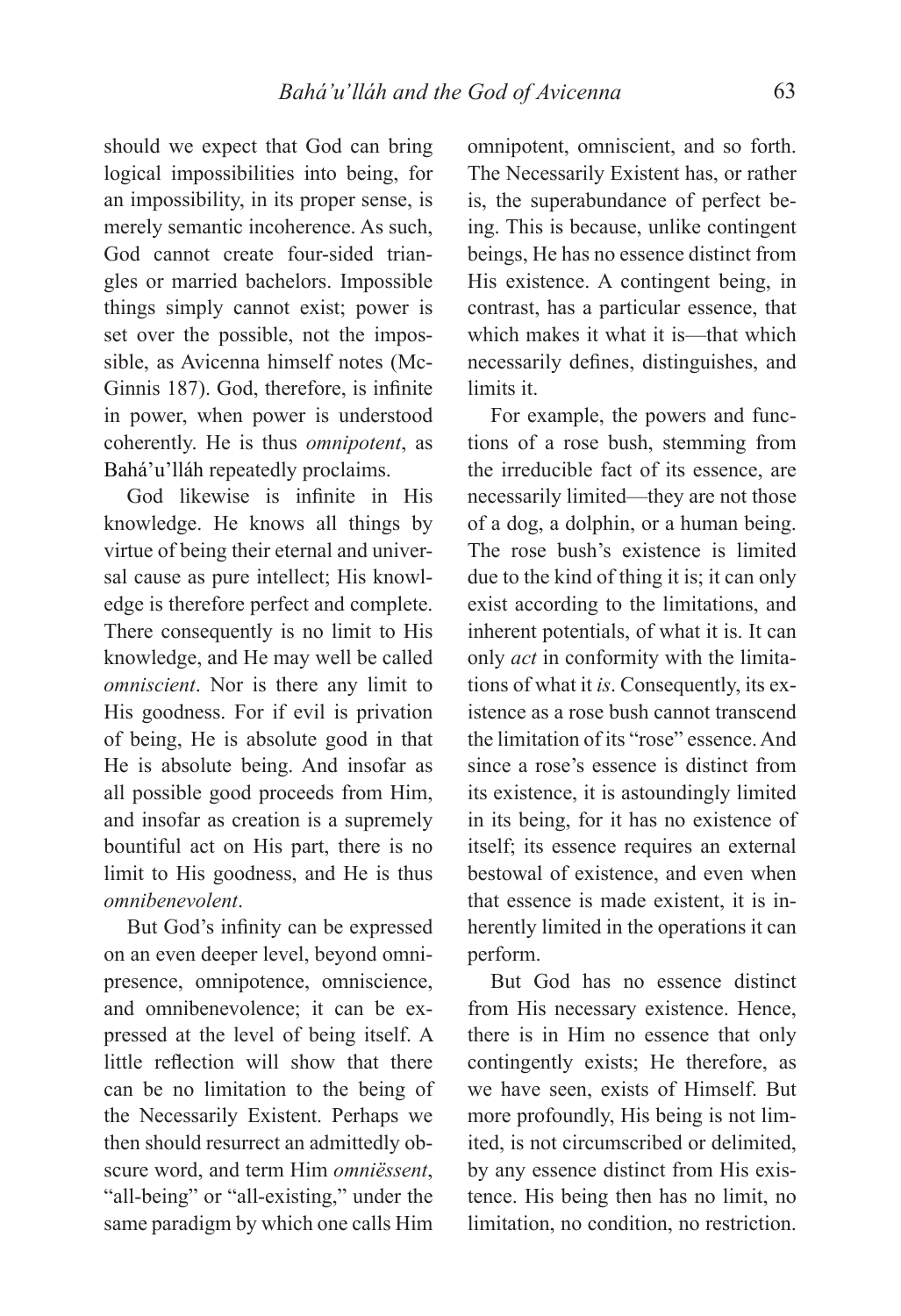Whereas every contingent being is a finite being, the Necessarily Existent is Himself infinite being. As infinite being, He naturally can act as the inexhaustible, the all-bountiful source of the existence of all that is brought forth into being, and all that is sustained in being.

By virtue of the identity of God's essence with His existence, He transcends all categories to which contingent beings belong. This follows because a contingent being, in having an essence that can be considered in isolation from its existence, has an essence that can be defined by the logical terms of *genus* and *differentia*—that is, what general category something belongs to and what distinguishes it within that category. For instance, a triangle belongs to the *genus* of "plane figure," and has the differentia of having three closed sides; a triangle is thus defined as a closed plane figure having three sides. The existence of any particular triangle is limited to and circumscribed by that definition. Being itself, however, does not have a logical genus-differentia definition.<sup>22</sup> Now, even if only one triangle existed in all concrete reality, it could still be defined as belonging to a general kind, and as distinguished by a specific differentia. But since God has no essence distinct from His existence, He has no limit in the sense of a standard definition. He is not even "one of a kind," but rather

transcends *kind* and *type* entirely. Avicenna accordingly writes: "It has thus been made clear that the First has no genus, no quiddity, no quality, no quantity, no spatial or temporal location, no equal, no partner, and no contrary—exalted and glorified is He—nor does He have any definition" (*ash-Shifá* 282). That is, the Necessarily Existent has no essence distinct from His existence that could be subject to a definition. This is yet another indication of God's infinitude—His being cannot be contained by kind and species, genus and differentia, nor can it be subject to any reductive analysis.

But insofar as the intellect comprehends a thing by considering its essence abstracted from a particular instance—the concept, say, of *animal* in contrast to any seen or imagined particular animal—the intellect comprehends a thing by separating that thing conceptually from its own particular existence. Likewise, the intellect comprehends an essence by defining it; by regarding it as belonging to a general type, a genus; and by recognizing it as distinguished within that genus by a differentia. But since God has no essence distinct from His particular existence, and accordingly does not belong to any genus or have any differentia, it follows from Avicenna's reasoning that He must uniquely transcend the power of the human intellect to comprehend His reality. Significantly, this is a central aspect of Bahá'u'lláh's theology—that God transcends all other things not only in the order of being, but also in the order of thought and

<sup>22</sup> Avicenna's idea that *existence* is an irreducible or basic concept is discussed in the first section of this article.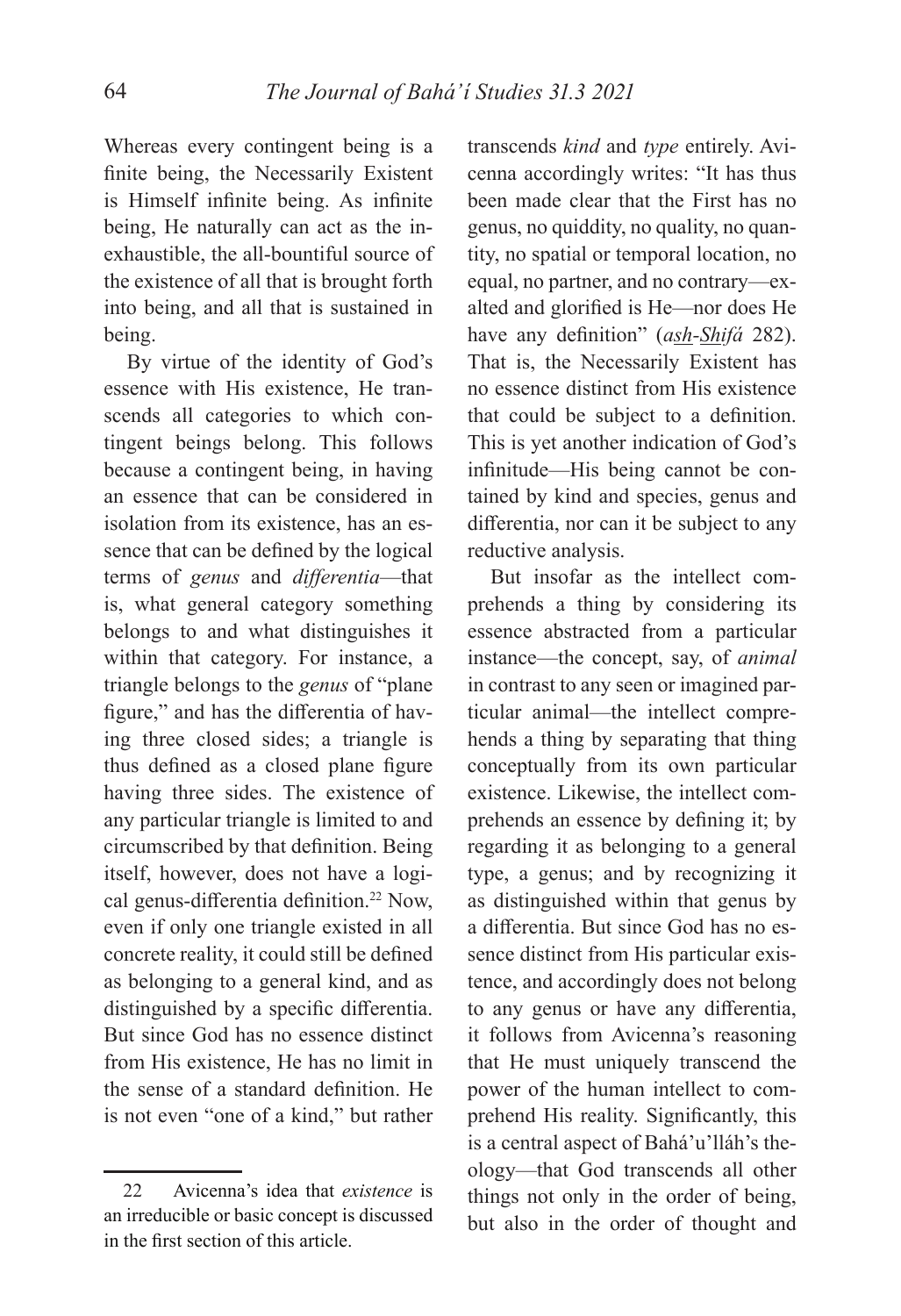intellective apprehension. One can come to the recognition of God's existence only indirectly, and not through actual perception or comprehension of His essence. This is well expressed by 'Abdu'l-Bahá when He writes in His address to Auguste Forel:

Now concerning the Essence of Divinity: in truth it is on no account determined by anything apart from its own nature, and can in no wise be comprehended. For whatsoever can be conceived by man is a reality that hath limitations and is not unlimited; it is circumscribed, not all-embracing. It can be comprehended by man, and is controlled by him . . . How then can the contingent conceive the Reality of the absolute?

. . . Thus man cannot grasp the Essence of Divinity, but can, by his reasoning power, by observation, by his intuitive faculties and the revealing power of his faith, believe in God, discover the bounties of His Grace. He becometh certain that though the Divine Essence is unseen of the eye, and the existence of the Deity is intangible, yet conclusive spiritual proofs assert the existence of that unseen Reality. (*Tablet* 15–16; *Min Makátíb Ḥaḍrat 'Abdu'l-Bahá*  $259)$ <sup>23</sup>

God defies comprehension because He transcends the limitations of finite reality. In this spirit, Avicenna writes that "when you recognize Him, He is described, after His individual existence, by the negation of similarities to Him" (*ash-Shifá* 283). That is to say, one can form a conception of God, not by direct comprehension of His transcendent essence, but by affirming that essence in its transcendent nature, by negating from it all the attributes of contingent things, and by recognizing that positive assertions about God are on the order of analogy. On this theme, 'Abdu'l-Bahá writes that

no soul has ever fathomed the reality of the Essence of the Divinity so as to be able to intimate, describe, praise, or glorify it . . . Yet we ascribe certain names and attributes to the reality of the Divinity and praise Him for His sight, His hearing, His power, His life and knowledge. We affirm these names and attributes not to affirm the perfections of

logical (*manṭiqíyyih*) principles." This statement indicates 'Abdu'l-Bahá's support, as likewise evidenced by chapter two of *Mufávaḍát* or *Some Answered Questions*, for philosophical arguments for the existence of God, such as Avicenna's. Rational recognition of God is, however, fully complimentary with an experiential and inward apprehension of the presence of the Divine, as indicated by 'Abdu'l-Bahá's mention here of "intuitive faculties" (*ṭulú*'*át-ifikríyyih*) and the "revealing power of his faith" (*inkisháfát-i-vijdáníyyih*).

<sup>23</sup> Here, 'Abdu'l-Bahá states in Persian that one can believe in God through *qavá'id-i-'aqlíyyih va naẓaríyyih va manṭiqíyyih*, literally through "rational (*'aqlíyyih*), theoretical (*naẓaríyyih*), and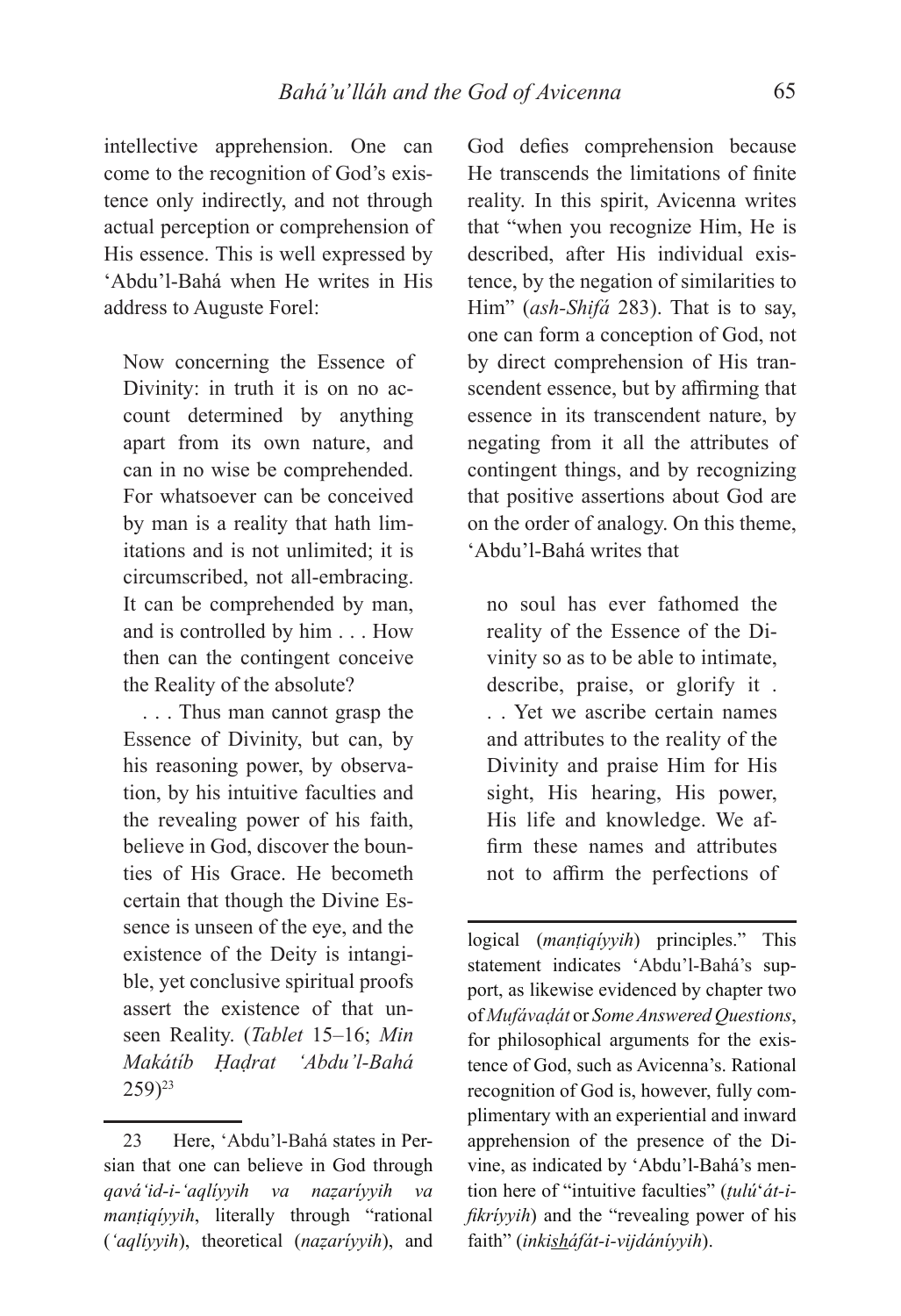God, but to deny that He has any imperfections.

When we observe the contingent world, we see that ignorance is imperfection and knowledge is perfection, and thus we say that the sanctified Essence of the Divinity is all-knowing. Weakness is imperfection and power is perfection, and thus we say that that sanctified and divine Essence is all-powerful. It is not that we can understand His knowledge, His sight, His hearing, His power, or His life as they are in themselves: This is assuredly beyond our comprehension, for the essential names and attributes of God are identical with His Essence, and His Essence is sanctified above all understanding. (*Some Answered Questions* 168; *Mufávaḍát* 105)

We see here that 'Abdu'l-Bahá is doing precisely what Avicenna has described: employing the *via negativa*  of apophatic theology—recognizing God through negating of Him what He is not, denying that He is at all similar to contingent reality. 'Abdu'l-Bahá first recognizes implicitly that God, as absolute being, is necessarily existent and not contingent and dependent. From that premise, He deduces divine attributes through a two-fold process of negation and analogy. He specifically negates from Him those deficiencies of contingent reality, and thus asserts God's perfection. Accordingly, to say God is simple is to assert that He is non-composite; to say He is one and single is to deny Him multiplicity; to say He is immutable is to negate from Him any change or motion; to say He is eternal is to assert that He does not exist in time and is not subject to alteration or decay; to say He is good is to understand that in Him there can be no privation of being such as contingent entities undergo; to say He is pure intellect is to clarify the implications of His immaterial being; lastly, to say He is infinite is the logical conclusion of negating from Him the deficiencies of contingent being, for whatever exists contingently is limited and finite—God must therefore be infinite. Even when one ascribes necessity to Him, one comes to this through the recognition that there must be a reality that is *not*  contingent.

Expressing this theme, Bahá'u'lláh Himself writes in the *Lawḥ-i-Basíṭ al-Ḥaqíqat*, with respect to God: "Exalted is He, and again exalted is He, above being incarnate in anything whatsoever, or bound by any limitation, or joined to anything in creation! He hath ever been sanctified from, and transcendent above, all else besides Himself" (*Iqtidárát* 108, provisional translation). No human conception, therefore, could be identical to God's infinite being, however much all things, in having received existence from Him, are signs of that transcendent reality, as Bahá'u'lláh explains in the *Kalimát-i-Firdawsíyyih*: "God is immeasurably exalted above all things. Every created being however revealeth His signs which are but emanations from Him and not His Own Self. All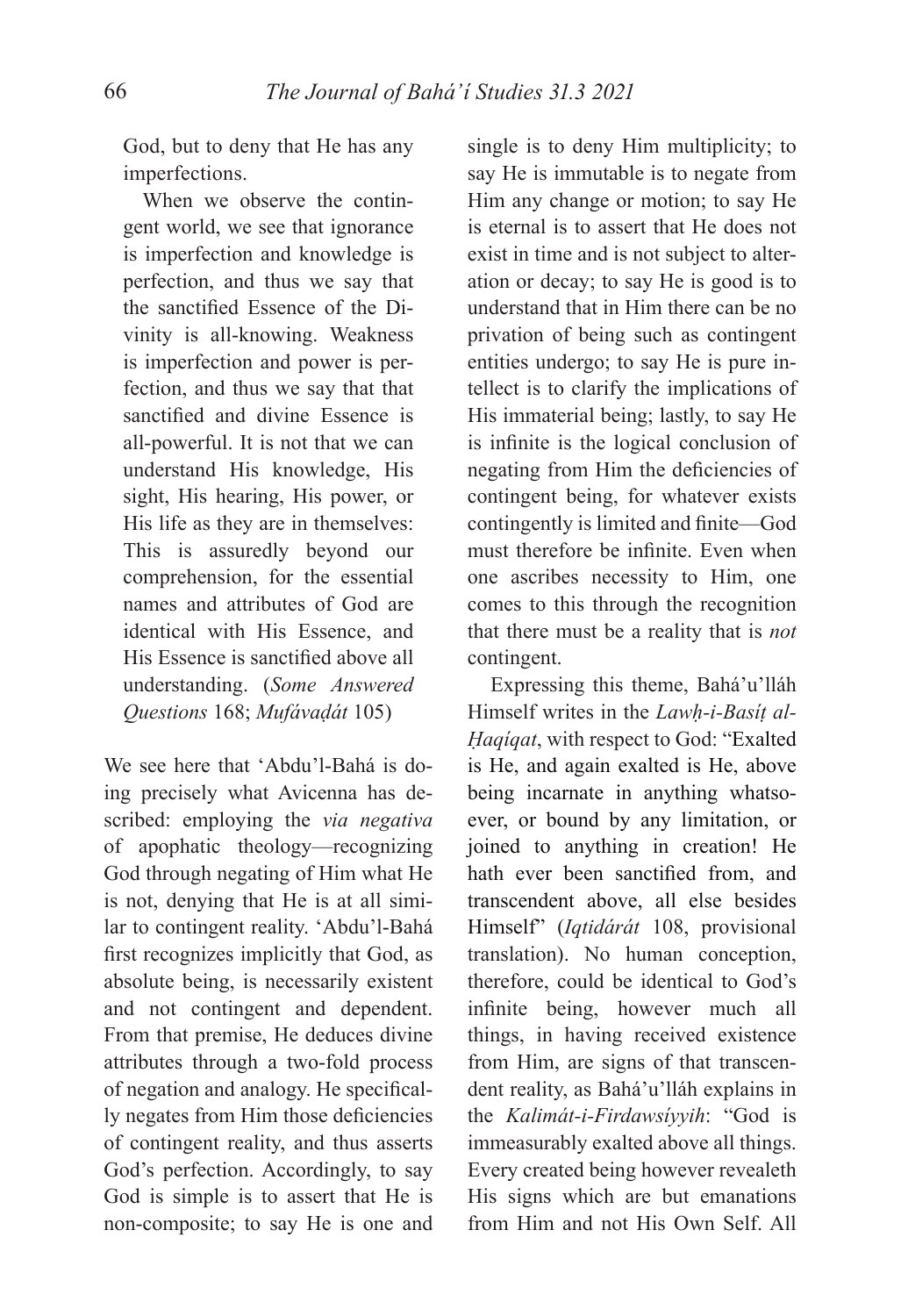these signs are reflected and can be seen in the book of existence, and the scrolls that depict the shape and pattern of the universe are indeed a most great book" (*Tablets* 60; *Ishráqát* 116). And in this connection Bahá'u'lláh further relates, again in the *Lawḥ-i-Basíṭ al-Ḥaqíqat*: "God Himself hath ever been, and shall forever be, sanctified from ascent, descent, and limitation, as well as connection and association [with any other thing]. All other things, in contrast, abide in the sphere of their specific limitations" (*Iqtidárát* 106, provisional translation).

In both Bahá'u'lláh and Avicenna, consequently, there is a wonder and an awe expressed before the impenetrable being of the Divine, the unfathomable infinitude of God, who is at once recognized as the illimitable source of all things, and as the ultimate, the unconditioned and transcendent reality. This wonder and awe experienced before the Infinite is further expressed in what could be termed the *epithets of praise*, those titles that particularly extol God's exaltation above all praise, His sublimity, His majesty, and His glory, as well as His all-arresting splendor and all-entrancing beauty. And here too is *light* often the chosen metaphor for expressing the fullness of God's perfect being, as set against the darkness of privation and deficiency. For Bahá'u'lláh, God's sublime majesty on the one hand—as the supreme reality—and His splendorous beauty on the other—as the object of all desire and perfect goodness and bounty—combine in His name *al-Abhá*, the

All-Glorious. Thus, for Bahá'u'lláh, God's majesty, His *jalál*, and His beauty, His *jamál*, are at once contained and exemplified precisely in God's glory-His *bahá*—which Stephen Lambden has perceptively glossed as "radiant 'glory', 'splendour', 'light', 'brilliancy', 'beauty', 'excellence', 'goodliness', 'divine majesty'" (13).

On God's majesty, Bahá'u'lláh exclaims in a supplication: "Thou art He to Whose power and to Whose dominion every tongue hath testified, and Whose majesty and Whose sovereignty every understanding heart hath acknowledged." And as to God's beauty, He implores: "Let the object of mine ardent quest be Thy most resplendent, Thine adorable, and ever-blessed Beauty." But it is alone God's glory, His *bahá*, from which the very title *Bahá'u'lláh*—the Glory of God—proceeds, and the name of the Bahá'í Faith originates. "Lauded be Thy name" thus proclaims Bahá'u'lláh, "O my God and the God of all things, my Glory and the Glory of all things" (*Prayers and Meditations* 248; 178; 59; *Munáját* 166; 121; 45).

Even here, in the *epithets of praise*, Avicenna is in harmony with Bahá'u'lláh, as the clear-eyed philosopher takes up the pen to compose an almost hymn-like conclusion to his analysis of the Divine. The heart is as moved, it seems, as the mind is awed, when it contemplates the Infinite. "There can be," he says, "no higher beauty or glory (*bahá*) than this, that the Divine Essence is sheer intellectual being, absolute good, free from every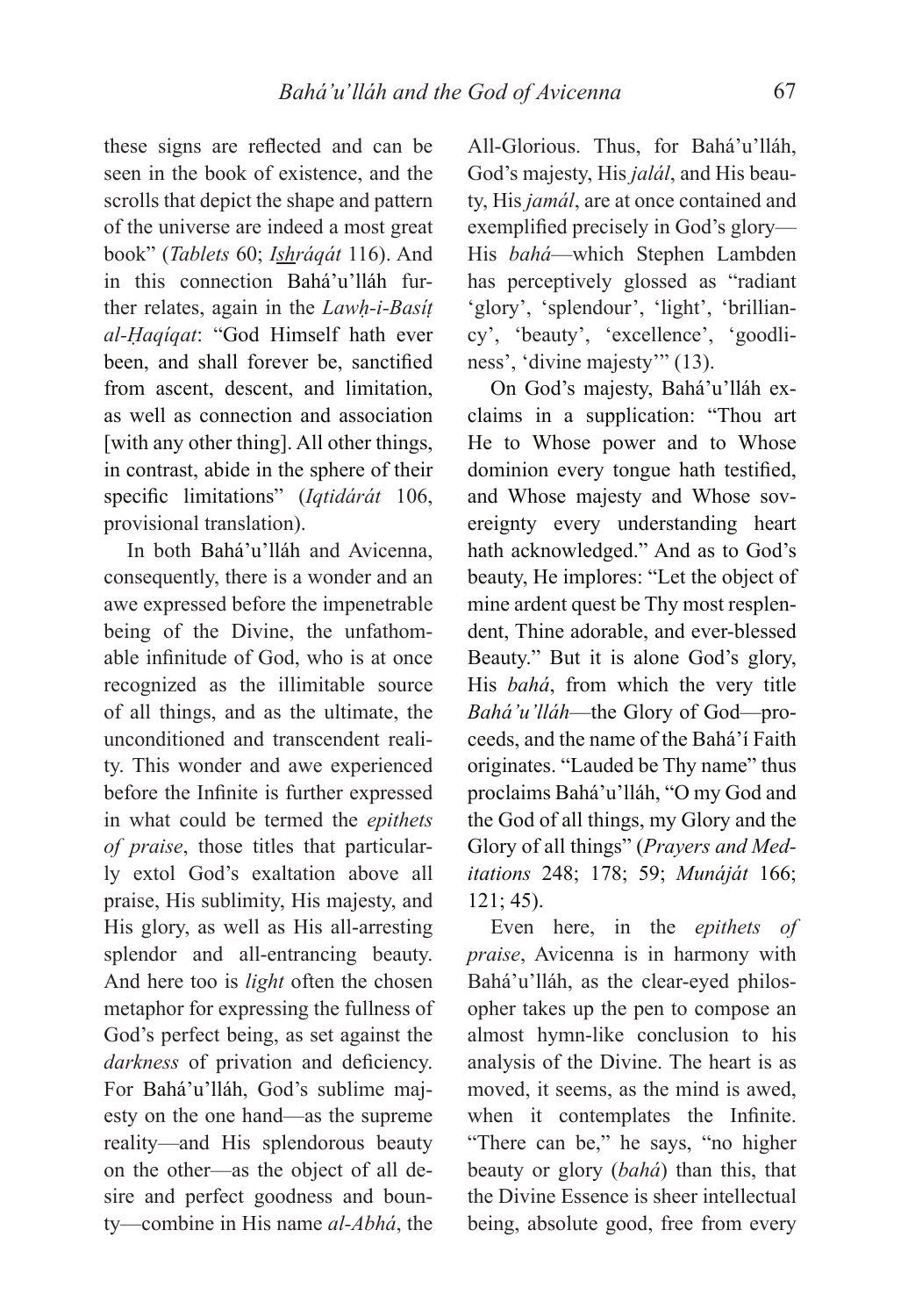manner of deficiency, and one in every aspect. Beauty and absolute glory belong to the Necessarily Existent, who is the source of the beauty of all things and their glory. And His glory consists in this, that He is precisely as He ought to be" (*ash-Shifá* 297).

### CREATION AND COSMOLOGY

In the preceding parts, we have seen the significant extent to which Bahá'u'lláh affirms Avicenna's theological positions, and likewise how much Avicenna's account of divine attributes accords with the explicit and implicit content of Bahá'u'lláh's statements. For Avicenna as well as Bahá'u'lláh, God is the Necessarily Existent, absolutely one in His attributes and essence, transcendent and metaphysically ultimate. In this part, we will treat yet another aspect of Avicenna's philosophical theology that Bahá'u'lláh affirms—namely, Avicenna's account of how God creates the universe, and his assertion that God's creation has no temporal beginning and is thus, in a sense, co-eternal with Him. We will therefore proceed by first considering Avicenna's notion of a creation that eternally emanates from God. Then, in the following section, we will explore how the writings of both Bahá'u'lláh and 'Abdu'l-Bahá affirm the core metaphysical elements of Avicenna's position, and how Avicennian thought, in turn, helps one understand the philosophical content of Bahá'u'lláh and 'Abdu'l-Bahá's statements on God's creative act.

# THE AVICENNIAN ACCOUNT OF CREATION

To understand Avicenna's view on God's creative act we must first recall the substance of his argument for God's existence in Part One of this article. Nowhere in his reasoning did Avicenna claim that there had to be a definite point in the past at which the universe came into being and that, consequently, God's existence must be invoked as a first cause in a temporal sense. Rather, in Avicenna's view, for anything whatsoever to exist, even in this moment, requires that existence emanate or proceed to it from the Necessarily Existent. In other words, any contingent being, in the here and now, is in need of an ultimate cause for its existence, and thus in need of the Necessarily Existent, because the totality of any causal structure, visualized as a chain, depends on a first cause, but in a purely atemporal sense. Even as the first gear of a series of gears imparts motion simultaneously with the movement of the subsequent gears, or even as light proceeds simultaneously with the inherent incandescence of the Sun, so does God impart being to the entire contingent order of reality. God thus creates everything, that is, gives existence to all things, as profoundly now as He ever did in the past or will continue to do in the future.

Accordingly, for Avicenna, at any moment in the contingent world, God is imparting existence to it. He Himself, in being pure existence, is alone possessed of that infinite creative power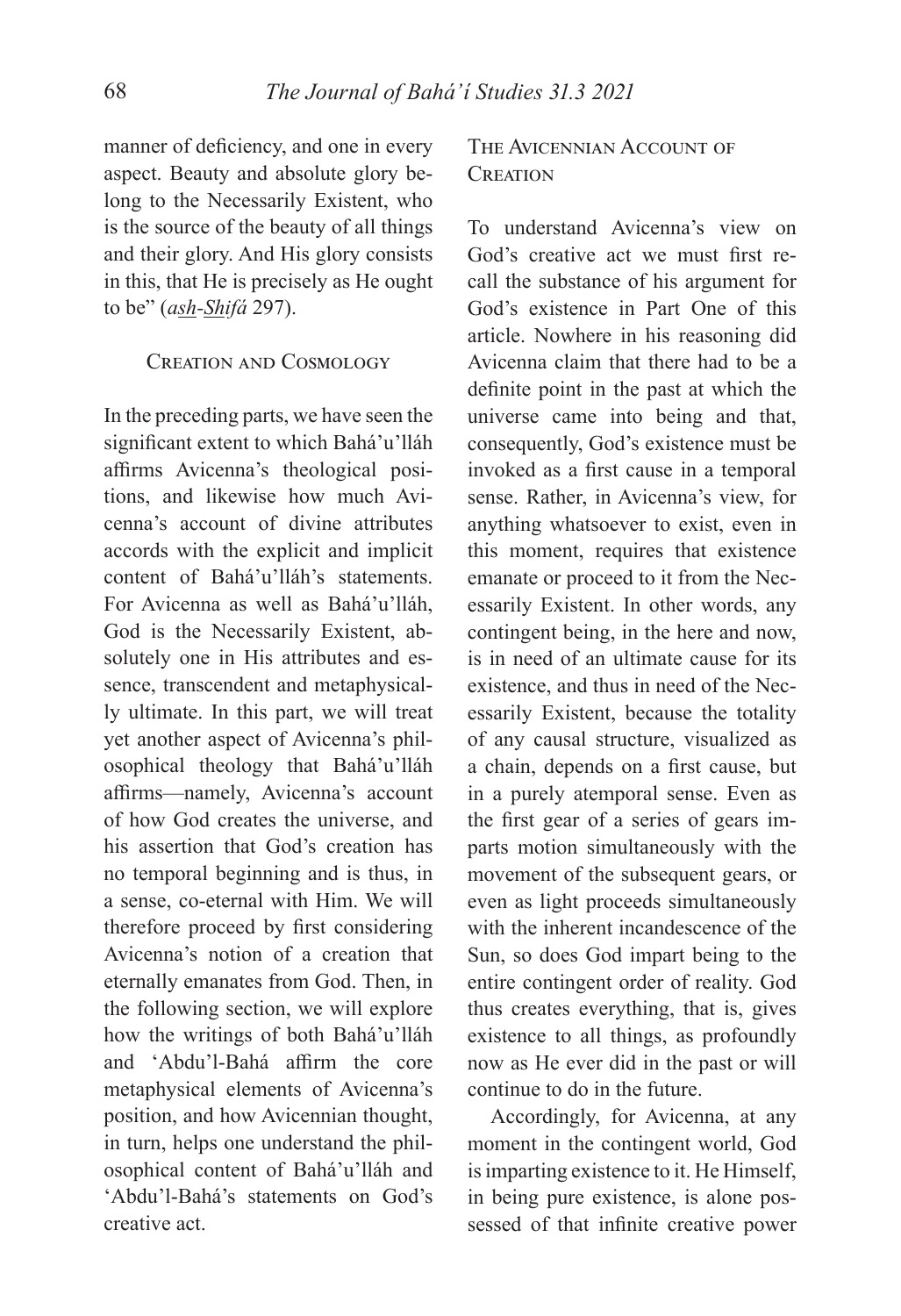to bestow existence. This universe, in contrast, is only contingently existent and depends on God to have any existence whatsoever. In this sense, therefore, God's creative act does not refer exclusively, or even primarily, to any past state of the universe. He creates all things and sustains their being, as an ultimate cause, even in the present. The question that remains, therefore, is whether the universe has a beginning—whether, in other words, God's creation had a beginning, or if it, like Him, is everlasting into the past and future. Avicenna's position, as mentioned several times before, is that there can be no beginning to God's creative act.

The core to one of Avicenna's several arguments on this theme, as found in Book Nine, chapter one of *ash-Shifá*'s "Metaphysics," is that God himself is unchanging and eternal. Since He Himself is immutable, and since His creative act cannot be conditioned by any external stimuli, it follows that God would neither change His will to create nor could something affect His will. Here we may recall that God's will and creative act are no different from His knowledge or intellection; His intellection of things from eternity *is* the cause of their origination, even as the knowledge and apprehension of a book in the author's mind is its cause. But since God knows and wills immutably and eternally, it follows, for Avicenna, that God likewise creates the world immutably and eternally. Consequently, His creative act has no beginning, and the world is accordingly co-eternal with him, even as the rays exist simultaneously with the Sun, though they are dependent on it.

Simply stated, if God at one point were not creating, and then His creative act had a beginning, He Himself would have undergone a change, which is impossible. It follows, then, that He has always created and that the existence of things has always proceeded from Him. Avicenna thus states that, since God is immutable, if He at one point were not creating, even now there would be no creation. Avicenna concludes, therefore, that there could not have been any point during which God was not creating, nor could there be a moment when He commenced creation. Accordingly, Avicenna writes in *ash-Shifá*:

A sound intellect, which has not been prejudiced, will admit that if the Divine essence has never changed in any respect, then even now nothing would proceed from it, if formally nothing had done so. If nothing was proceeding from it, and subsequently something were to do so, then there would have had to have been some new occurrence in the Divine essence, whether an intention, a volition, a disposition, an ability, a potency, or the like, which had not existed before. (303)

Naturally, it is precisely Avicenna's point that no new occurrence, of any kind whatsoever, is possible within God. He thus has always created.

Avicenna argues further that given the presence of the cause, there must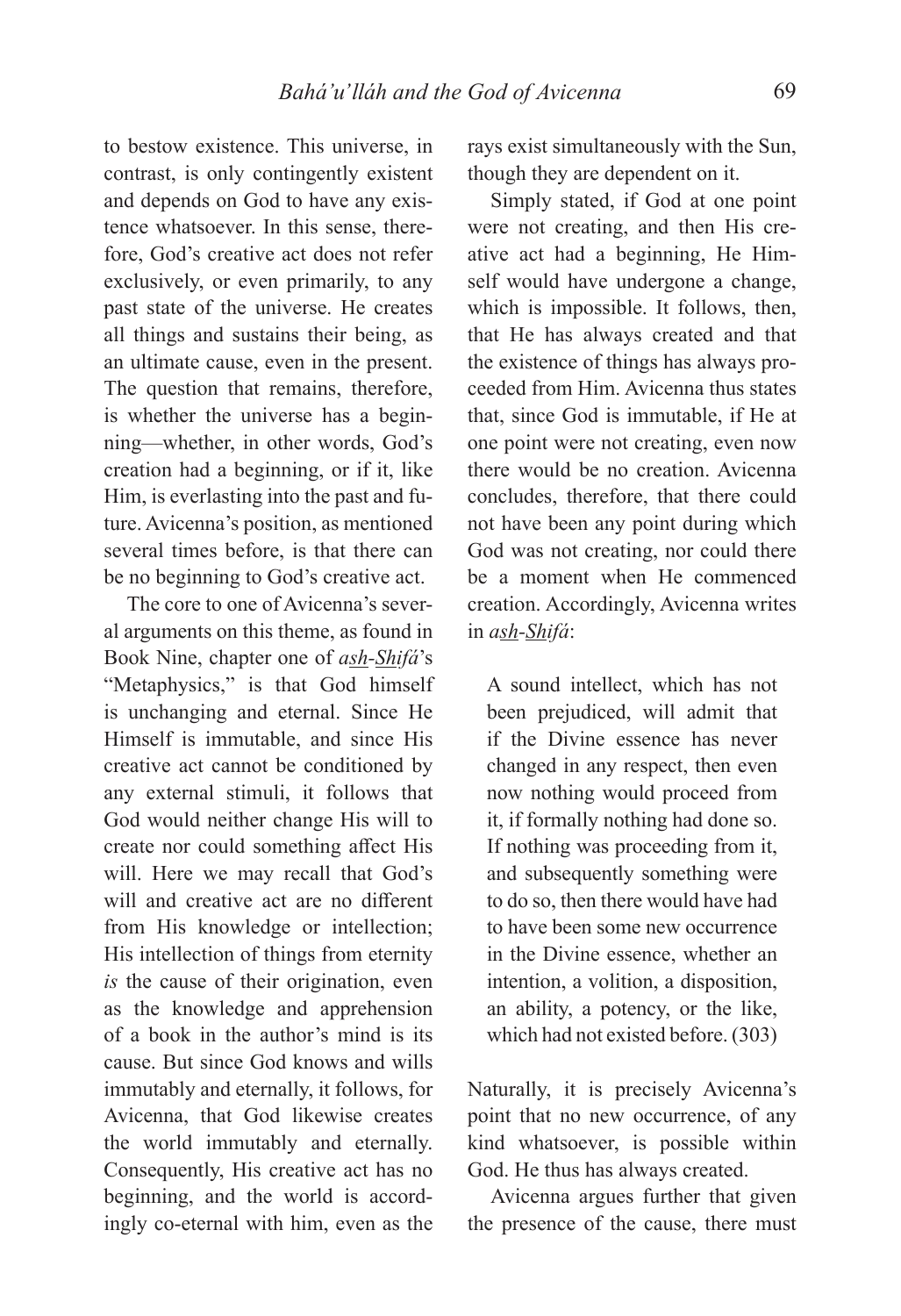issue forth a concurrent effect. If, then, the cause is present without that effect, but then later does produce that effect, there would have to be some change either in the cause itself or something external to it which affected its operation. Since, regarding God, there is nothing internal to Him that could change, nor is there some external incident which could affect Him, Avicenna concludes that God's creation can have no beginning—nor, we may add, can it have an end. In other words, given the fact of God's eternal, unchanging will, such an eternally existent cause will necessarily result in an eternally present, concurrent effect that proceeds from it. The term that Avicenna uses for this kind of creation, which entails the absolute imparting of existence, is *fayaḍán* or emanation, insofar as he conceives of contingent beings as eternally emanating from their ultimate source in God, which process might be compared, analogously, to how certain effects emanate from their concurrent causes in the world, such as heat from fire or illumination from the Sun.

The above two arguments for an eternal creation, though carefully put forth in *ash-Shifá*, do not at all exhaust Avicenna's reasoning behind his belief in the eternity of God's creation and, hence, the world. Avicenna puts forth several distinctly premised arguments in defense of the eternity of the cosmos and they are explained in detail by Mc-Ginnis (182–202). It is not the object of this article, however, to provide a detailed analysis of all of Avicenna's arguments on this theme, involving as it

does abstruse discussions of time. Similarly, it is beyond the aim of this paper to defend Avicenna's view against any possible objections. What is vital here is that Avicenna's basic logic in the argument above, as we will see in the next section, is routinely validated in Bahá'u'lláh's and 'Abdu'l-Bahá's writings. In the meantime, then, we will consider another important aspect of Avicenna's views on creation in addressing the question of just how the world emanates from God.

To frame this question, we may first consider something of a dilemma. It has been stressed throughout this paper that God, as understood by Avicenna and Bahá'u'lláh, is fundamentally different from the contingent world which depends on Him. Whereas He is necessarily existent, immutable, immaterial, single, and simple, the world is contingent, mutable, material, and is, furthermore, subject both to multiplicity and to composition. How, then, do the many created things proceed from the absolute oneness of God? Avicenna's answer to this question, as a development of a core idea in Neoplatonic philosophy, is that "from the one, insofar as it is one, only one can proceed" (*ash-Shifá* 330). That is to say, since God is one and simple, multiple things cannot directly emanate from Him. Avicenna argues that if different things, such as form and matter, were to proceed from God, insofar as they differ in kind, they would have to proceed from different aspects in Him; there are, however, no different aspects existing in God, Who is absolute unity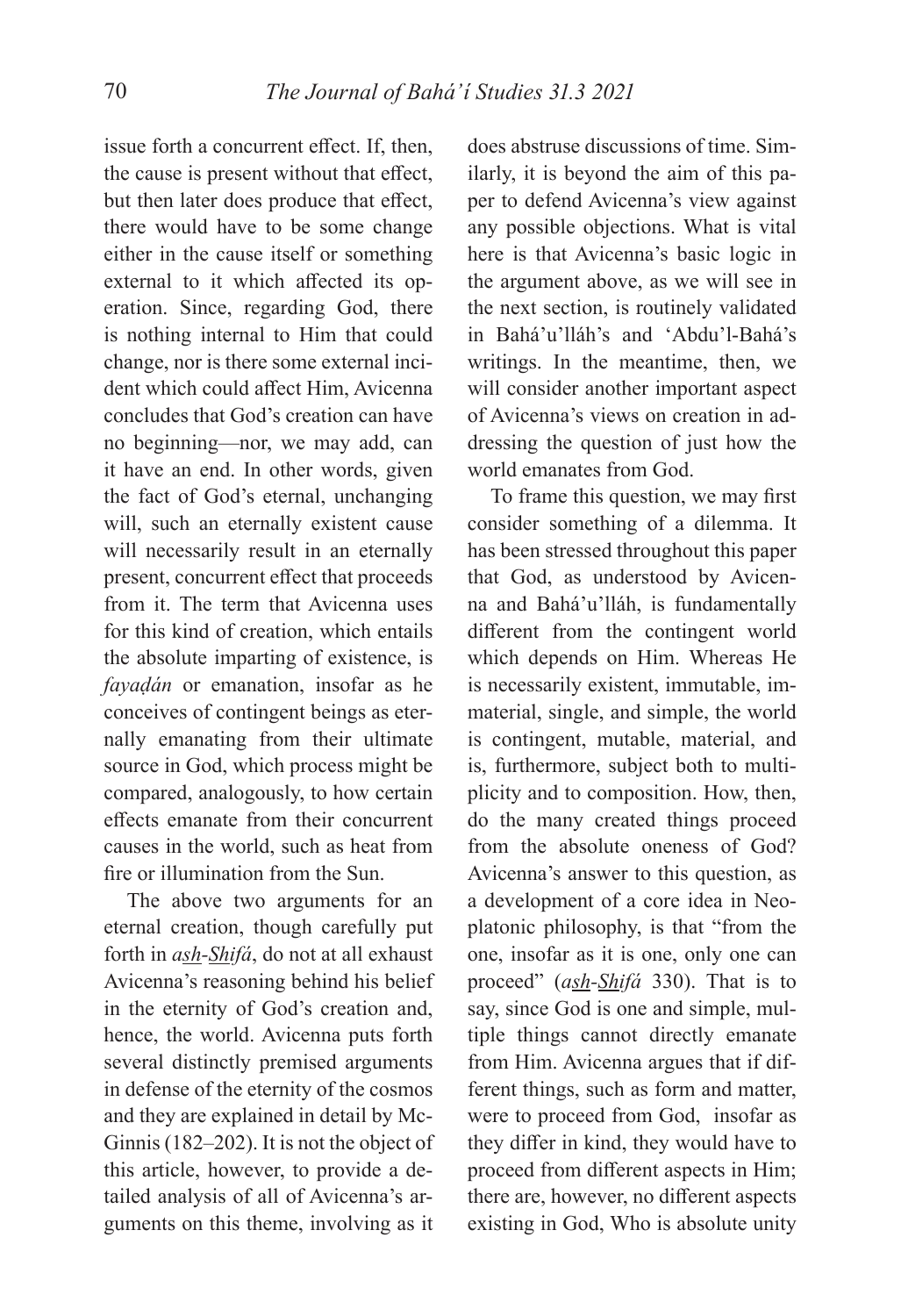and simplicity. It thus follows that only one thing can directly proceed from Him, a single effect of the absolute act of His existence, something that is not a physical composite of form and matter (*ash-Shifá* 328). For Avicenna, therefore, what immediately proceeds from God is only one being, a *fayḍ*, an effluence or emanation which is immaterial like Him and accordingly an intellect, for the same reasons outlined in the earlier section on this very subject. This intellect, then, is the first being or created entity to emanate from God, *first* not in the sense of time but of ontological rank. Given that it is an intellect and the first created entity, it is naturally known as the First Intellect, or '*aql-i-avval* in Persian.

Though the First Intellect is one and immaterial, it is nonetheless not absolute unity, as God is Himself. As Avicenna explains in the thirty-eighth chapter of the "Metaphysics" in the *Dánishnámih*, the First Intellect has two aspects. In one aspect, it understands itself as a contingent entity, insofar as, in itself, it need not exist and is thus only contingently existent. In another aspect, however, it is necessarily existent insofar as it is directly caused by or emanated from God. As a result, there is a kind of multiplicity in the First Intellect, for it is admittedly a composite of essence and existence, which God, as the Necessarily Existent in Himself, is not, as we saw in the section on "Simplicity." On this theme, and of the concomitant distinction between essence and existence, Avicenna writes:

Whatever is necessarily existent of itself has no essence except existence, and . . . whatever is not necessarily existent of itself has existence, therefore, only incidentally. But since this existence is incidental to something, there must be an essence to which this existence is incidental, such that an entity is contingently existent in respect to its essence, necessarily existent in respect to its cause, and unable to exist without that cause. Therefore, since the contingently existent receives existence from the Necessarily Existent, it is one thing insofar as it has existence from its cause, another thing in respect to itself . . . if this thing should be an intellect, it possesses one aspect insofar as it knows God as the First Cause, another aspect insofar as it knows itself. (*Dánishnámih* 409–10)

In other words, an intellect can comprehend its own essence and therefore its contingency, but it can also contemplate its existence and thus its derivative or conferred necessity as caused by another. Such an intellect, therefore, has some multiplicity; even though it is not a composite of matter and form, it is a composite of essence and existence. As Avicenna explains in the rest of the chapter, it *is* true that only one thing proceeds from God, who is absolute oneness: the First Intellect. It is subsequently from the First Intellect, however, that the rest of creation proceeds, in increasing orders of contingency and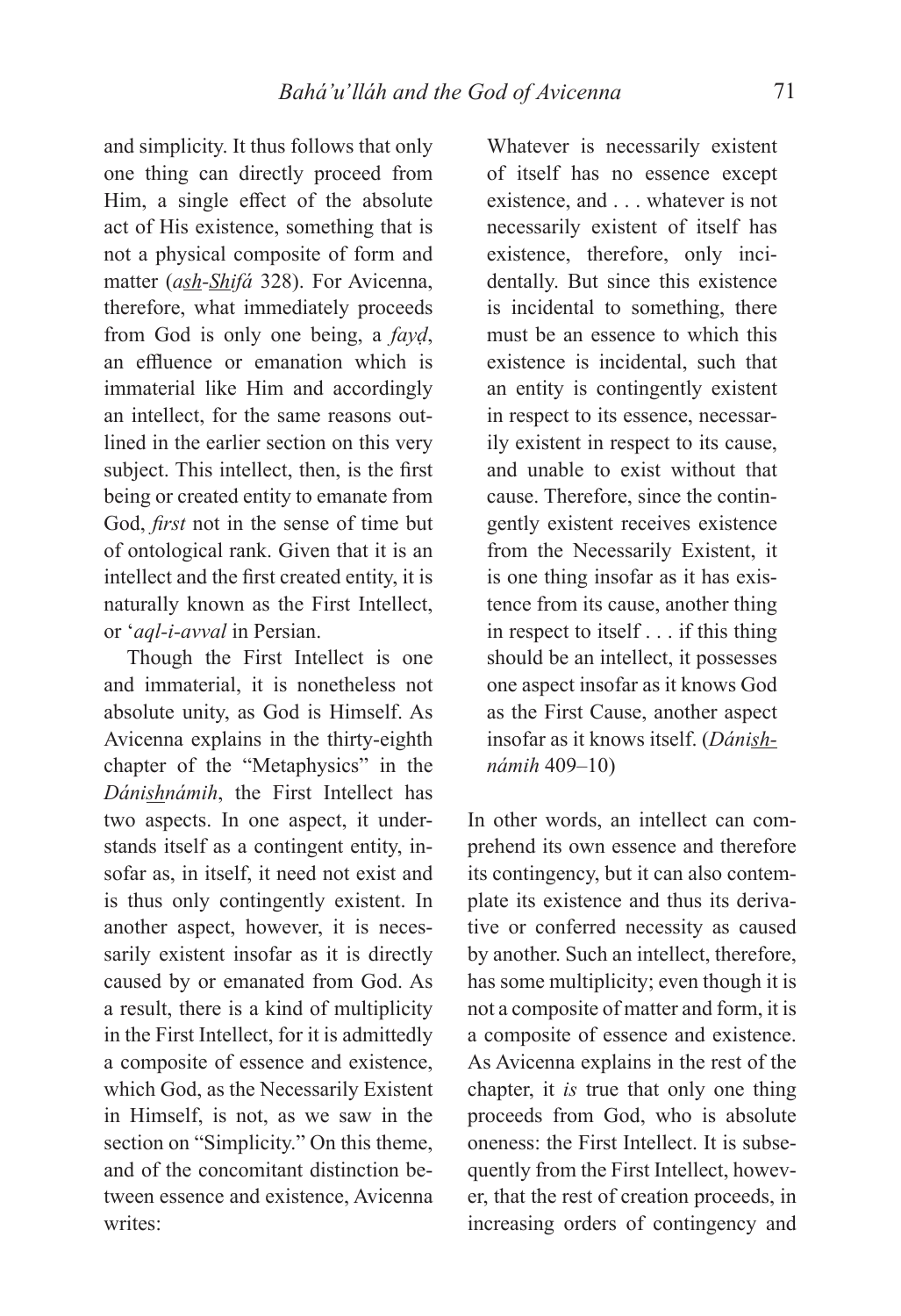multiplicity, insofar as the contingency and multiplicity begins in the one entity of the First Intellect, and then compounds in the beings that emanate consecutively therefrom.

The multiplicity of the contingent world, in this case, does not emanate directly from the unity and simplicity of God. Instead, Avicenna envisions a hierarchy of being, in which different levels of being are established as the procession of existence descends from God. Consequently, material creation, which is subject to multiplicity, emanates from God only through a series of intermediaries, of which the First Intellect is the prime member. God is thus the ultimate ontological cause of the world but not its *proximate*, or immediate, efficient cause. Finally terminating in the material world, the levels of existence that descend further from the First Intellect become progressively more contingent, deficient, and imperfect, insofar as they have more privation of existence and being, while those closer in existential rank to the First Intellect and thus to God are more perfect and enduring, even immaterial.

In this connection, one could suggest an analogy in which God Himself is thought of as a pure white, single, immutable light source, while the First Intellect is the emanated light that proceeds from Him; the lower levels of existence with all their multiplicity, meanwhile, are the refracted, polychromatic rays produced by the "prism" of increasing contingency and privation. Such, then, is the essence of Avicenna's emanative scheme of

eternal creation: God, Himself pure unity and absolute being, enjoys such a superfluity of existence that it emanates or "overflows" from Him as an eternal, constant act of creative grace and providence; this *fayḍ* or emanation then proceeds through the First Intellect ultimately to create the lower realms in their multiplicity, diversity, and materiality.24

Before we consider the harmonies between his cosmology and that of Bahá'u'lláh, however, I will note that Avicenna's view, in its metaphysical aspects, should be of interest for any theist, insofar as he elegantly reconciles the dilemma of how a realm of temporal existence and multiplicity could ever be created by or proceed from an ultimate reality that is eternal and absolutely one: through an intermediary principle that reflects something of the nature of both realties. Nevertheless, Avicenna did correlate the considerations above with since-outdated theories on the scheme of the physical universe. Namely, Avicenna, not having the benefit of early modern telescope technology, upheld the geocentric theory of Aristotle, who thought that the Sun, Moon, and planets revolved around the earth, each in

<sup>24</sup> Accordingly, the single act of God, which is identical to Him, is His act of self-subsistent existence, as described in the section "Simplicity." However, through this same act of existence there eternally emanates a voluntary effect: the procession of the First Intellect and then, through it, the sequence of beings in the contingent realm.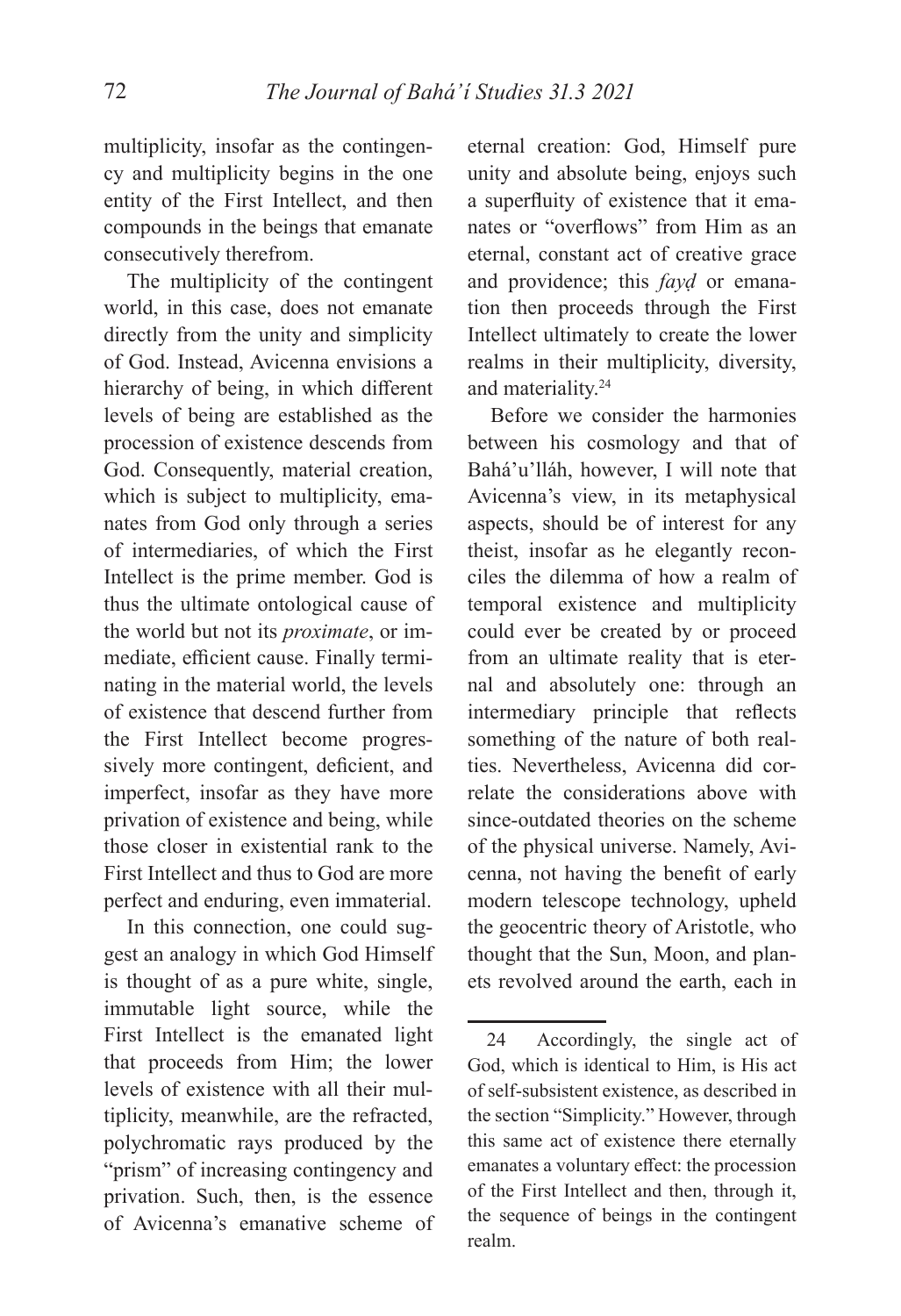its own "sphere" (*falak* in Persian and Arabic), while an outermost sphere compassed the cosmic frame. Accordingly, Avicenna thought that nine additional intellects proceeded after the First Intellect, each one producing a particular sphere, until the emanation of the last, sublunar sphere. The intellect associated with this lowest sphere, the *'Aql-i-Fá'il* or Active Intellect, then would produce all the multiplicity of the earthly realm and, most importantly, would actualize the many forms or essences of things in the potentiality of matter (McGinnis 205).

Given the explicit rejection of geocentrism in the Bahá'í Writings, ('Abdu'l-Bahá*, Some Answered Questions*, 28; *Mufávaḍát* 18–19) in agreement with modern astronomy, as well as Bahá'u'lláh's affirmation that "every fixed star hath its own planets" (*Gleanings* 163; *Muntakhabátí* 65), it is of course apparent that the astronomical content of Avicenna's positions is not confirmed by Bahá'u'lláh. Nonetheless, the purely metaphysical content of Avicenna's view remains pertinent—namely, the core proposition that God creates the contingent world through an eternal emanation of existence from Himself through the intermediary of the First Intellect. Accordingly, we will consider in the last and final section of this paper the Avicennian principles confirmed in Bahá'u'lláh's own cosmology.

# BAHÁ'U'LLÁH'S ACCOUNT OF CREATION

The two essential elements of Avicenna's view on creation, as seen above, are first that God's creative act is eternal and that therefore the world is co-eternal with Him while being ceaselessly dependent upon Him, and second that God creates via an emanation of existence in a hierarchy of being through some intermediary principle. Both of these propositions find explicit support not only in Bahá'u'lláh's writings but also repeatedly in those of 'Abdu'l-Bahá. First, with regard to the eternity of the world, Bahá'u'lláh explains:

Know assuredly that God's creation hath existed from eternity, and will continue to exist forever. Its beginning hath had no beginning, and its end knoweth no end. His name, the Creator, presupposeth a creation, even as His title, the Lord of Men, must involve the existence of a servant.

As to those sayings, attributed to the Prophets of old, such as, "In the beginning was God; there was no creature to know Him," and "The Lord was alone; with no one to adore Him," the meaning of these and similar sayings is clear and evident, and should at no time be misapprehended. To this same truth bear witness these words which He hath revealed: "God was alone; there was none else besides Him. He will always remain what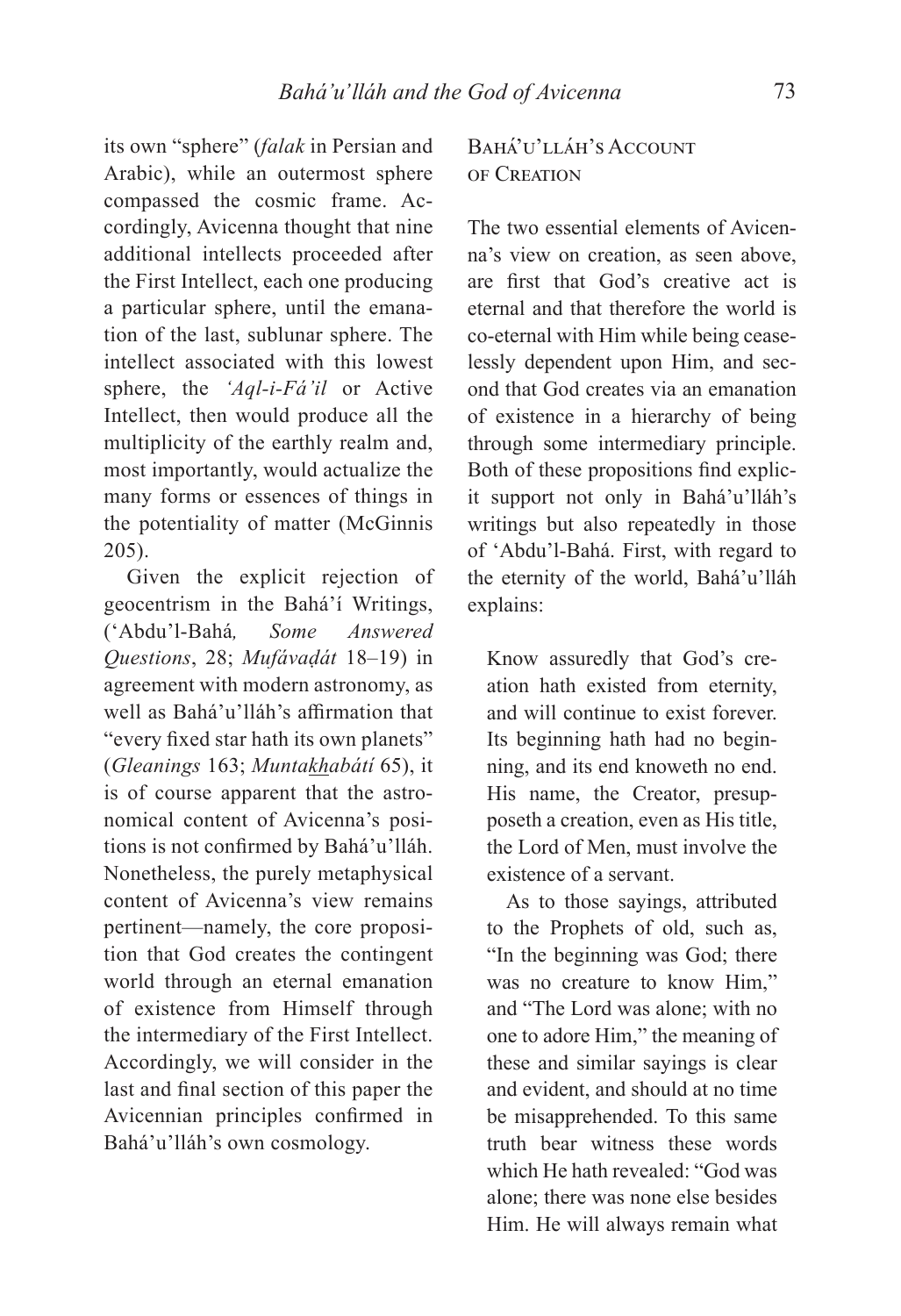He hath ever been." Every discerning eye will readily perceive that the Lord is now manifest, yet there is none to recognize His glory. By this is meant that the habitation wherein the Divine Being dwelleth is far above the reach and ken of anyone besides Him. Whatsoever in the contingent world can either be expressed or apprehended, can never transgress the limits which, by its inherent nature, have been imposed upon it (*ḥudúdát-i-imkáníyyih*). God, alone, transcendeth such limitations. (*Gleanings* 150–51; *Iqtidárát* 72–73)

In the first sentence of the above paragraph, Bahá'u'lláh unequivocally asserts the perpetual duration of God's creation, and subsequently connects God's nature as Lord and Creator with the notion that an everlasting and beginningless creation is a necessary effect of His own unchanging will and causal status; this logic is unmistakably similar in character to Avicenna's arguments for the eternity of the world from the immutability of God.

The second sentence, however, is paradoxical at first blush: how can the cosmos have a beginningless beginning or an endless end? The apparent ambiguity of Bahá'u'lláh's statement may be resolved if we consider the precise wording of the original Persian, as well as the implications of the preceding sentence. The Persian text literally states that there is no *bidáyat* or beginning to creation's *avval*, its start or fi rstness, and no *niháyat* or termination of its *ákhir*, its end or extremity. Given that Bahá'u'lláh states this immediately after confirming the limitless duration of the world into the past and future, this sentence may be understood as asserting that there is no *temporal*  beginning to the world's generation, just as there is no *temporal* end to its progression or continuation. Hence, it is possible to render that sentence as follows: "There is neither a beginning to the world's generation nor any end to its progression."

The important point, however, is that creation does have a "start" or *avval* in terms of its being absolutely dependent on God, who remains its concurrent cause; God is prior to the totality of the world or His creation in terms of ontological rank, even if not in time (recall the discussion in the first two sections of how a cause can be concurrent with its effect, and thus "prior" to it in essence, though not in time). In this connection, Bahá'u'lláh affirms the essential dependence of the world on God, and thus its atemporal posteriority to Him, when He states in another place that "there can be no doubt whatever that if for one moment the tide of His mercy and grace (*fayḍ*) were to be withheld from the world, it would completely perish" (*Gleanings* 68; *Majmúʻiy-i-Alváḥ-i-Mubárakih* 342). Here, it is significant that Bahá'u'lláh uses the term *fayḍ*, or literally emanation—as we saw with Avicenna—such that He states that without the emanation (of grace or existence) from God, the world would at once be rendered *ma*'*dúm*, nonexistent.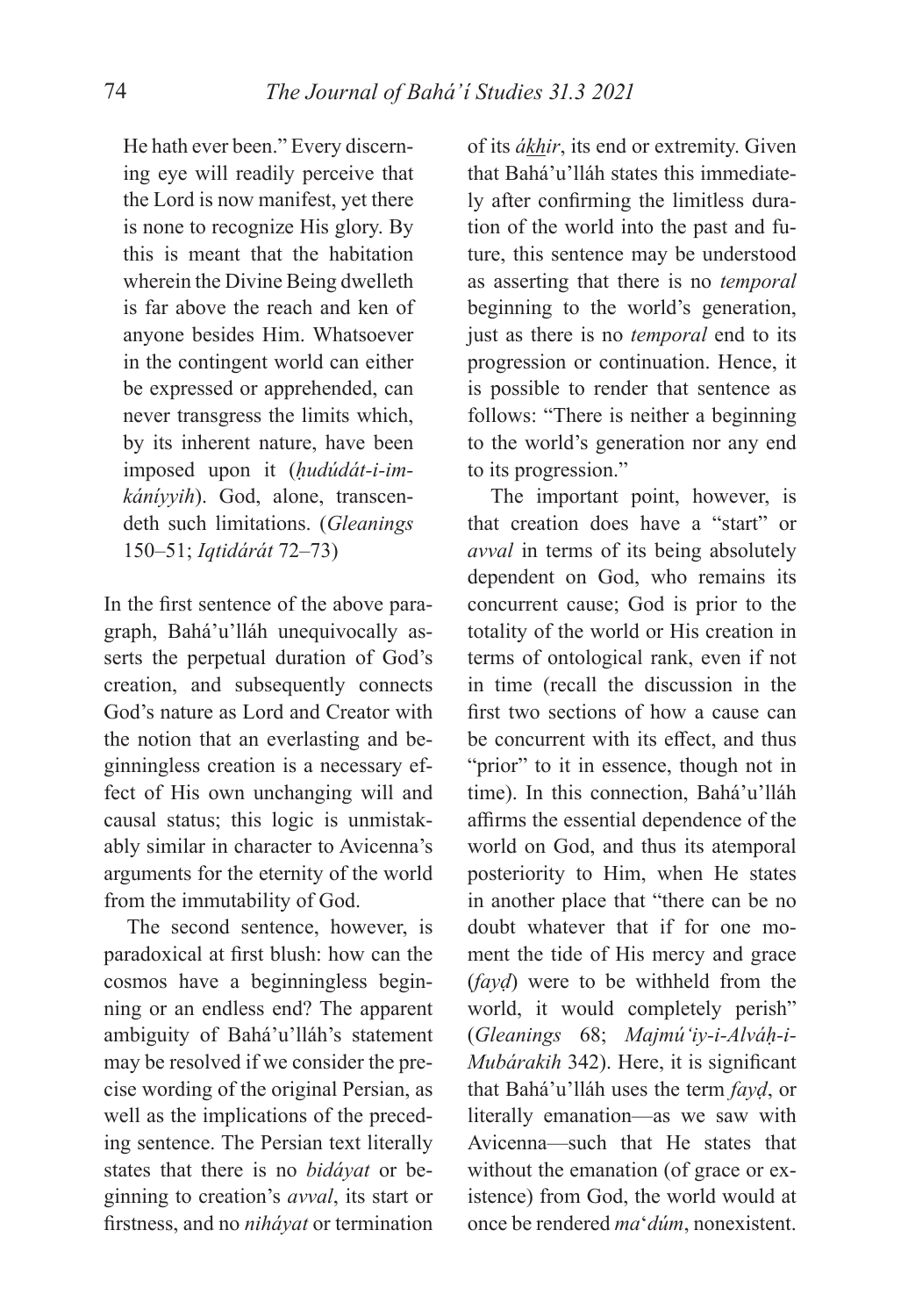With an appreciation of this point the unceasing dependence of the created world on God—we can understand Bahá'u'lláh's statement in the large excerpt quoted above that while God is existent now, His creation is void of existence or *mafqúd*. Bahá'u'lláh immediately qualifies this statement by clarifying that God transcends all the *ḥudúdát-i-imkáníyyih*, literally all the limitations of contingency. Since the world exists only contingently and dependently, in relation to God, who exists necessarily and independently, it is as though it were nonexistent; God is alone, in the specific sense that He is without peer or match in the manner of His being and existence. 'Abdu'l-Bahá reiterates this position when He confirms that "although the contingent world exists, in relation to the existence of God it is non-existence and nothingness" (*Some Answered Questions* 324; *Mufávaḍát* 196).

From the above points, we may conclude that Bahá'u'lláh affirms Avicenna's metaphysical position that the created world is beginningless and perpetual, but that it is always dependent, for its existence, on God, Who is its ultimate, unchanging and eternal cause. How, then, does Bahá'u'lláh additionally confirm the idea of creation as emanation? In this regard, the *Lawḥ-i-Ḥikmat* is relevant, for in that work Bahá'u'lláh not only affirms the co-eternity of the world with God, Who ceaselessly sustains it, but He also establishes the Word of God or Logos as an intermediary reality that emanates from the Godhead and

creates the physical world. First, as to the world's co-eternity, Bahá'u'lláh is careful to note that, though the world may be without beginning or end in time, it nonetheless is "preceded" by the causal power of God. He explains:

As regards thine assertions about the beginning of creation, this is a matter on which conceptions vary by reason of the divergences in men's thoughts and opinions. Wert thou to assert that it hath ever existed and shall continue to exist, it would be true; or wert thou to affirm the same concept as is mentioned in the sacred Scriptures, no doubt would there be about it, for it hath been revealed by God, the Lord of the worlds . . . God was, and His creation had ever existed beneath His shelter from the beginning that hath no beginning, apart from its being preceded by a Firstness which cannot be regarded as firstness . . . (*Tablets* 140; *Majmú'iy-i-Alváḥ ba'd az Kitábi-Aqdas* 82)

Given the context of Bahá'u'lláh's other statements, it is clear that in the above passage He affirms that the world is eternal; He nonetheless endorses the creation account in the scriptures because He supports the underlying truth they uphold, namely, that the world *is*  created by God and is *not* eternal in the sense of transcending the bounds of mutability and being necessarily existent in itself and immutable, for it is fundamentally contingent and could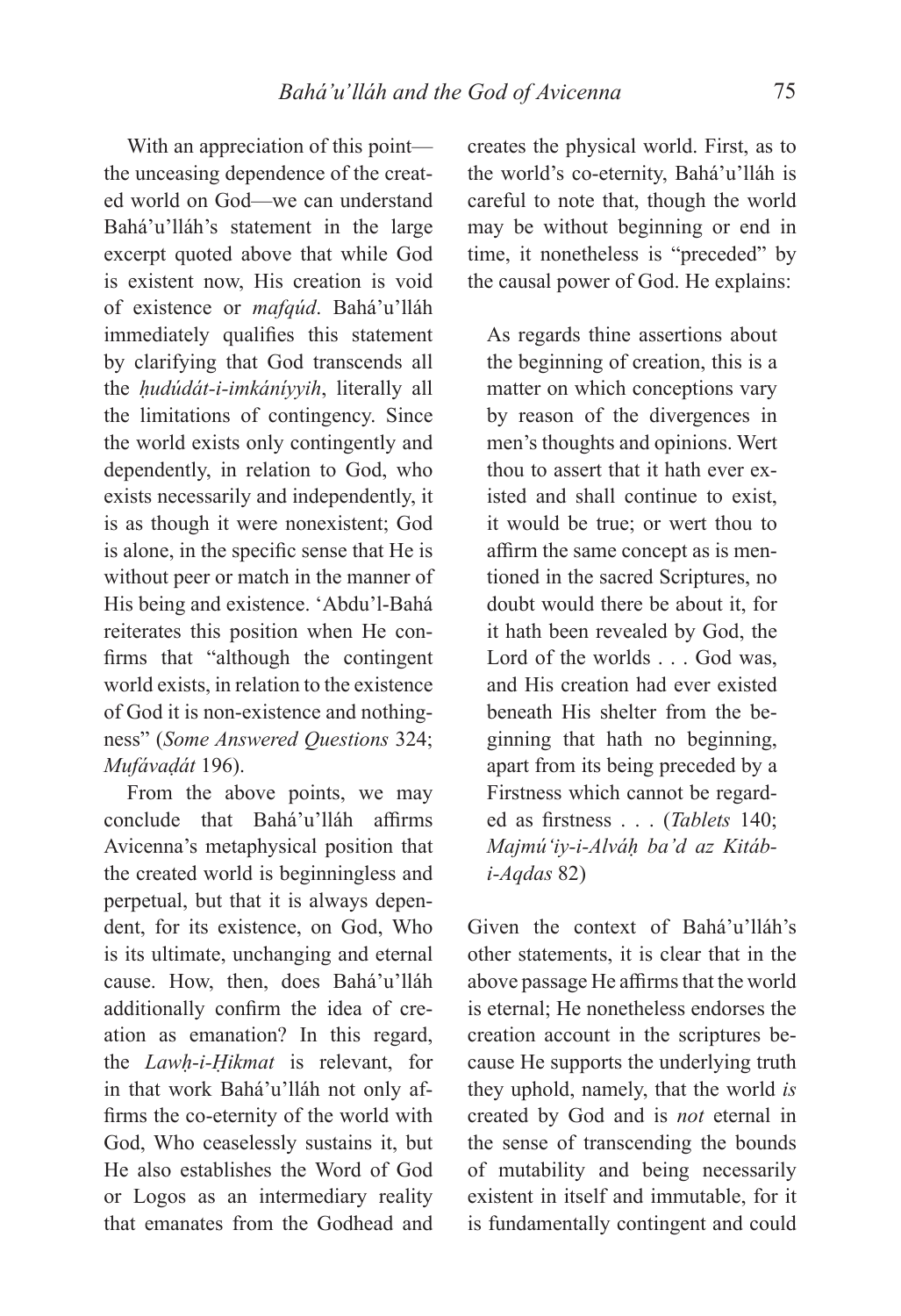not exist, even for a moment, without the sustaining providence of God, as Avicenna likewise states. Accordingly, for Bahá'u'lláh, one can support the eternity of creation while also affirming the central content of the Biblical and Qur'ánic accounts.

With this understanding, the previously quoted statement from Bahá'u'lláh is altogether intelligible: "God was, and His creation had ever existed beneath His shelter from the beginning that hath no beginning, apart from its being preceded by a Firstness which cannot be regarded as firstness. . .". Creation has ever resided "beneath His shelter"—that is, it is has always depended on God—"from the beginning that hath no beginning," which is to say forever into the past. The world, however, is preceded by the essential priority or "firstness" of God as its concurrent cause. This essential priority or firstness thus is not recognized as a *temporal* priority or firstness. In other words, Bahá'u'lláh here affirms Avicenna's view that God precedes His creation as its cause but not in terms of being prior in a sequence of time, as though there was some definite point in the past "before" which there was no creation proceeding from God. Accordingly, Bahá'u'lláh may be understood as saying that the world is "preceded by [an essential] firstness which cannot be regarded as [a temporal] firstness." Avicenna's metaphysical analysis of concurrent causation and essential priority, as discussed in the first section, thus helps make intelligible what Bahá'u'lláh was here expressing to His

immediate audience, in this case the erudite Bahá'í philosopher Nabíl-i-Akbar, who would have been well familiar with Avicenna's thought.

Shortly after this point in the *Lawḥi-Ḥikmat*, Bahá'u'lláh describes the Word of God as the instrumental cause of the cosmos. He states that this all-compelling "Word of God" is "the cause of the entire creation," while all else besides it is a created thing and an effect. The Word or "Command of God," He states furthermore, has never been severed or *munqaṭi'* from the world, which recalls His statement, quoted above, that all created things would perish were the emanation of God's grace to be withheld for even one moment. The Word of God may thus be identified as that emanation, or as the chief medium of the gracious emanation of being from God. Significantly, Bahá'u'lláh confirms this reading in the *Lawḥ-i-Ḥikmat* when He says this Word is *al-fayḍ al-a'ẓam*, literally the supreme emanation, and the *'illat alfuyúḍát,* the cause of the [subsequent] emanations.

Bahá'u'lláh then concludes this section of the tablet by stating that this Word is "the Cause which hath preceded the contingent world—a world which is adorned with the splendors of the Ancient of Days, yet is being renewed and regenerated at all times" (*Tablets* 141; *Majmú'iy-i-Alváḥ ba'd az Kitáb-i-Aqdas* 83). This last statement is particularly pertinent. The world is literally described as being adorned or *muzayyan* with *aṭ-ṭiráz al-qadím*, the vesture of eternity, and yet it is at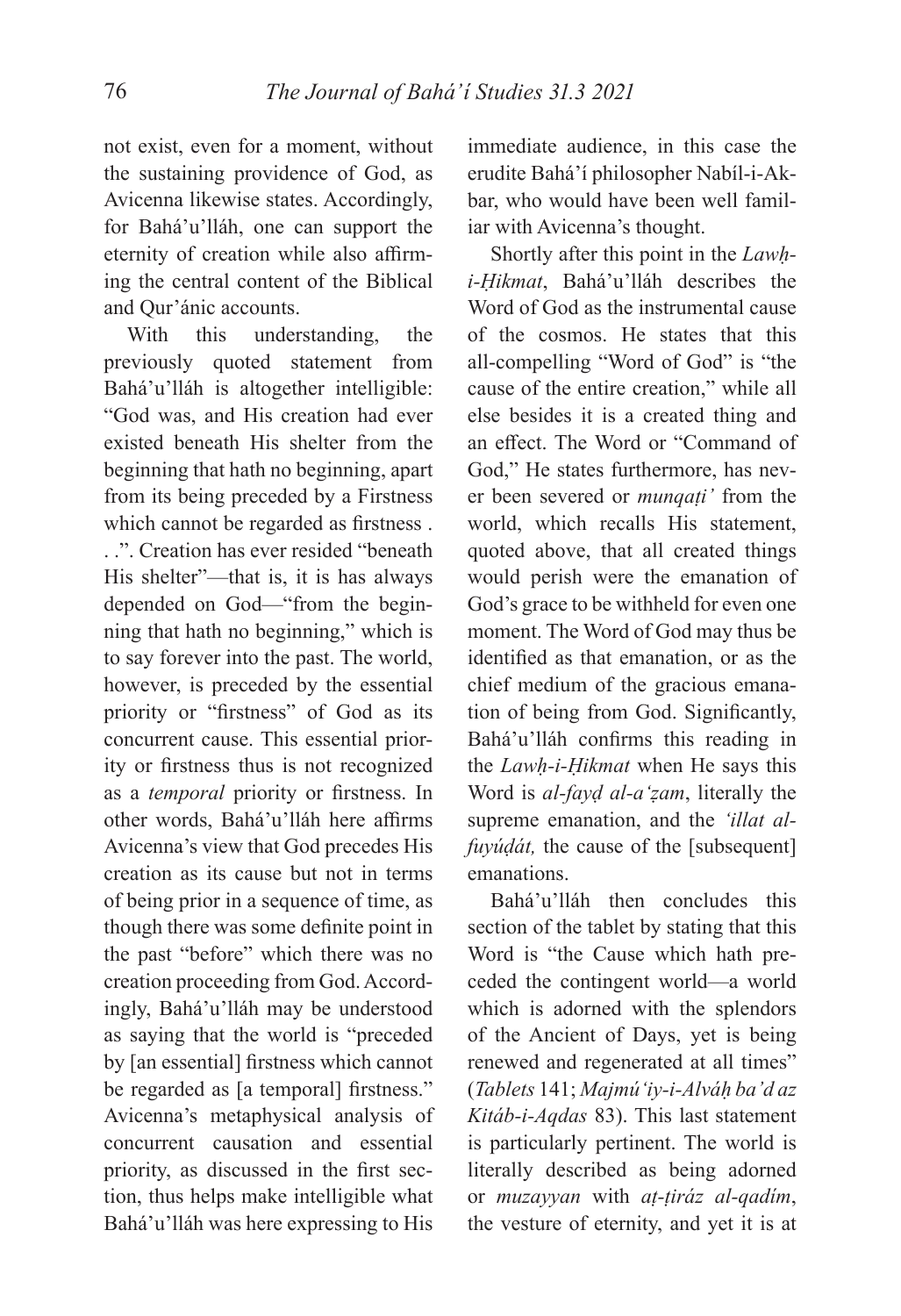all times regenerated (*tajaddud*) and originated or created (*ḥudúth*). This is possible because the Word precedes the world in being its concurrent cause, and it is thus that which continuously sustains and generates it, thus allowing it to be beginningless and perpetual.

 In sum, Bahá'u'lláh represents this Word as having emanated from God; it is "the supreme emanation," and it is moreover the cause of subsequent "emanations," which can be read as the levels of contingent reality that compose the rest of creation. It is thus apparent that Bahá'u'lláh is describing a creation, even as Avicenna did, that eternally emanates from God through an intermediary principle, which He calls the Word. The Word, then, is stunningly similar to the First Intellect described by Avicenna and, in any case, it is identical in function and operation as the first emanation from God which in turn emanates the subsequent levels of existence.

Let it be noted here that there is a general consensus among Bahá'í scholars that the intermediary principle which Bahá'u'lláh calls the Word of God in the *Lawḥ-i-Ḥikmat* is the same reality expressed by various terms throughout the Bahá'í writings, including the "Holy Spirit" (*Rúḥu'l-Qudus*) and the "Primal Will" (*Mash*íyyat-i-Avvalíyyih), as well as the "Realm of Revelation" or of "Divine Command" (*'Álam-i-Amr*).25 This is apparent

when Bahá'u'lláh describes the Primal Will as the instrumental or mediating cause of the creation of the world in the *Lawḥ-i-Kullu'ṭ-Ṭa'ám*, a function that belongs to the Word of God in the *Lawḥ-i-Ḥikmat*, for in the former He states that it is by means of the Primal Will that God created the heavens and earth. Similarly, 'Abdu'l-Bahá uses the Word and the Holy Spirit as synonyms in chapter thirty-eight of *Mufávaḍát* or *Some Answered Questions*.

In this connection, Bahá'u'lláh's account of emanation, the intermediary principle, and the co-eternity of creation—affirming as it does the philosophical arguments of Avicenna is itself reaffirmed and clarified in 'Abdu'l-Bahá's writings and recorded statements. In one instance, 'Abdu'l-Bahá not only speaks of the emanation of the world from God, but also explicitly identifies the Word of God or Primal Will with the First Intellect, while perhaps even alluding to Avicenna himself. 'Abdu'l-Bahá thus asserts: "The procession (*qíyám*) of creation from God is a procession through emanation. That is, creation emanates from God" (*Some Answered Questions* 234; *Mufávaḍát* 144), where *qíyám* can signify dependence and subsistence, such that the creation depends upon God by being subsistent through His emanation of existence. 'Abdu'l-Bahá continues by stating:

It follows that all things have emanated from God; that is, it is

<sup>25</sup> Keven Brown, "Brief Discussion of the Primal Will in the Bahá'í Writings"; Riaz Ghadimi, 662; and 'Ali-Murad Dávúdí, *Ulúhíyyat va Maẓharíyyat*,

<sup>&</sup>quot;Station of Unity."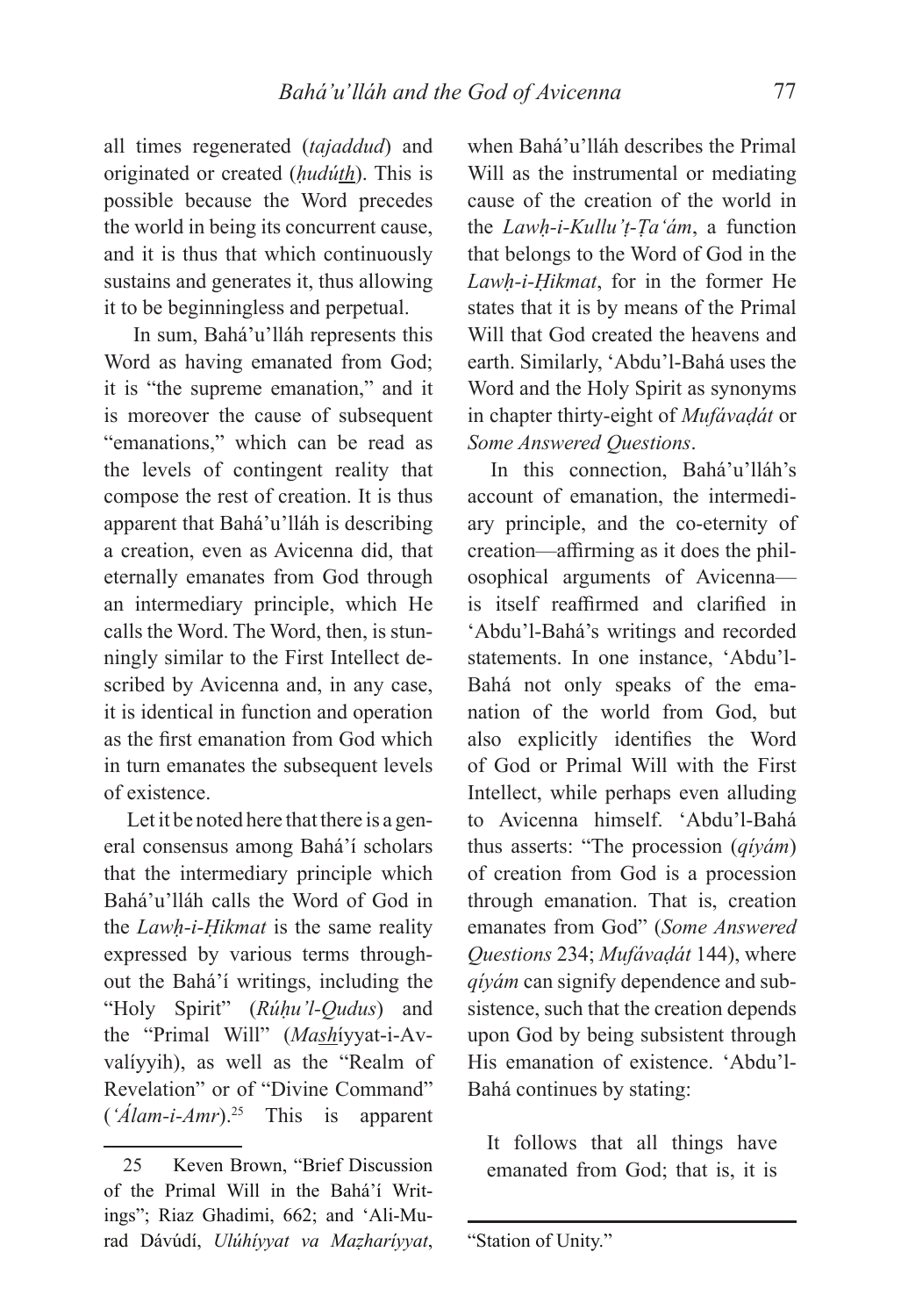through God that all things have been realized, and through Him that the contingent world has come to exist. The first thing to emanate from God is that universal reality which the ancient philosophers termed the "First Intellect" and which the people of Bahá call the "Primal Will." (*Some Answered Questions* 235; *Mufávaḍát* 144)

'Abdu'l-Bahá then stresses the eternal nature of the First Intellect or Primal Will, as well as the concomitant co-eternity, and ceaseless dependence, of the creation upon that intermediary principle, and ultimately God.

This emanation, with respect to its action in the world of God, is not limited by either time or place and has neither beginning nor end, for in relation to God the beginning and the end are one and the same. The pre-existence of God is both essential and temporal, while the origination of the contingent world is essential but not temporal. (*Some Answered Questions* 235; *Mufávaḍát* 145)

When 'Abdu'l-Bahá says that the origination of the world is not temporal but essential, He evidently means to confirm that the world *is* created by and dependent on God; its dependence and contingency are essential to its nature. It is therefore, in its very essence, originated and not self-subsistent; in other words, it is a contingent entity. Nevertheless, this origination is not

one defined in reference to time; there has always been an originated creation and contingent world. The world, then, is contingent upon the ceaseless emanation of existence from God through the First Intellect or Primal Will. Just as Avicenna recognizes that the First Intellect is in itself a contingent being and not equal to the Necessarily Existent, 'Abdu'l-Bahá likewise clarifies that, in itself, the First Intellect does not share the absolute ontological priority or precedence of the Godhead: "Though the First Intellect is without beginning, this does not mean that it shares in the pre-existence of God (*qidam*), for in relation to the existence of God the existence of that universal Reality is mere nothingness" (*Some Answered Questions* 235–36; *Mufávaḍát* 145). Here, the word referring to the "pre-existence" of God is *qidam*, which, as explored in the two opening sections, refers to the ontological priority of a cause in relation to a concurrent effect to which it bestows existence. Although the First Intellect is eternal, it is eternally dependent on the immediate effusion of being from the Godhead, and thus subordinate to it.

'Abdu'l-Bahá's explicit identification of the Primal Will, a core feature of Bahá'í theology and cosmology, with the First Intellect mentioned and argued for by Avicenna, seems to me to demonstrate that the intermediary principle of creation, which Bahá'u'lláh variously calls the Word of God, the Most Exalted Word (*Kalimiy-i-'Ulyá*), and the Primal Will, is in essence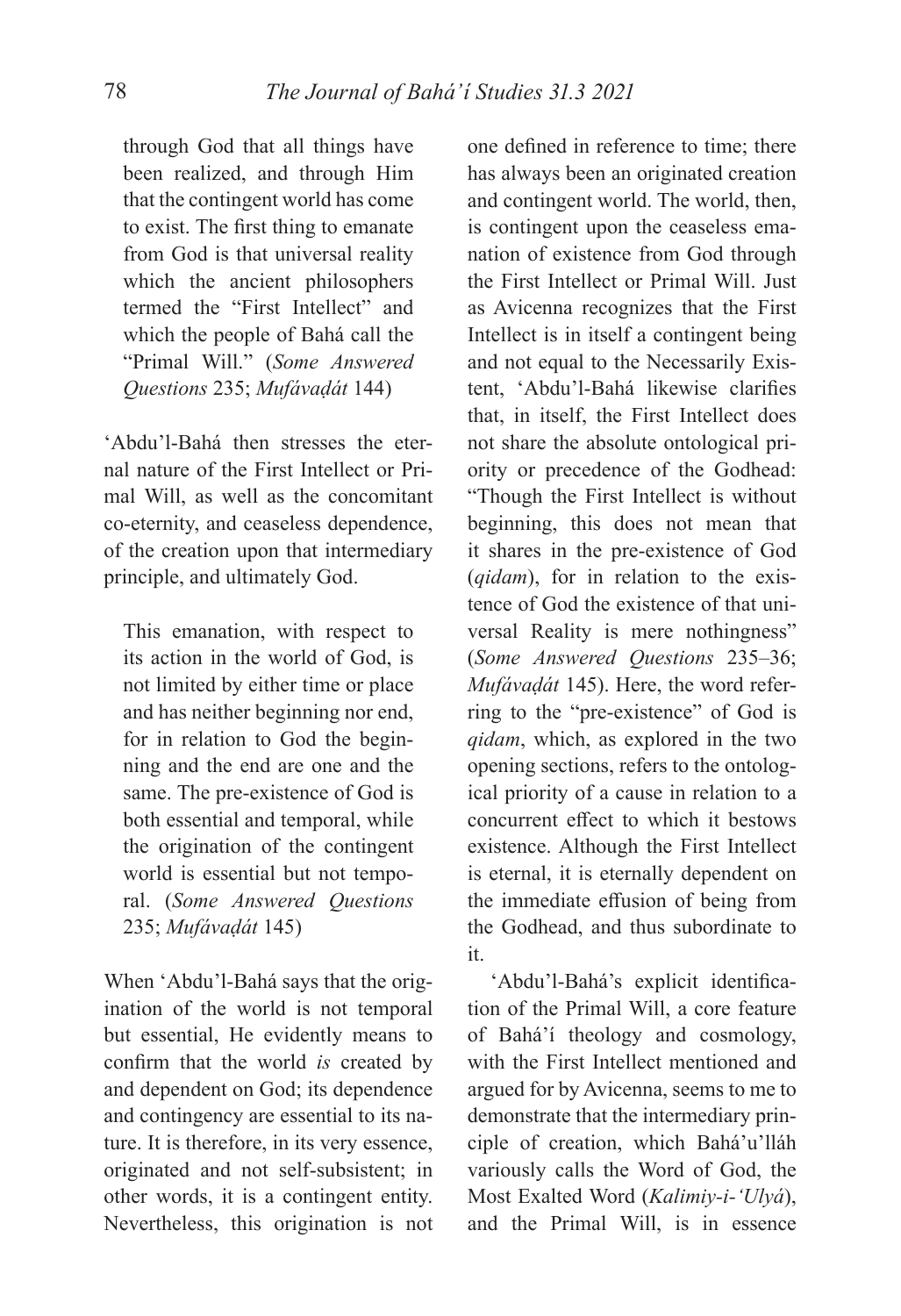identical to Avicenna's First Intellect. Consequently, Bahá'u'lláh affirms the core metaphysical content of Avicenna's cosmology, which we can break down into the following seven propositions that they share: (1) God, in being immutable, eternal, and absolute, eternally creates the world; (2) the world, accordingly, has no beginning or end in time; (3) the world nonetheless is ceaselessly dependent on God for its existence, insofar as it is a contingent entity; (4) God creates through the emanation of existence from Himself; (5) the physical world is not an immediate emanation from God; (6) an intermediary reality, whether called the Word, the Primal Will, or the First Intellect, is the first entity to emanate from the godhead, *first* in the atemporal sense of ontological precedence (as the motion of the hand *precedes* the motion of the key it holds, not in time but in its causal operation); and (7) the First Intellect, which is the immediate emanation from the Godhead, in turn emanates the existence of all other things. That Bahá'u'lláh and Avicenna should share the seven propositions listed above is no superficial testament to the fact that Bahá'u'lláh largely validates the central tenets of Avicennian metaphysical theology, and that Avicennian thought helps elucidate the philosophical content of the Bahá'í Writings. This being established, there remains only one additional point to address before we conclude this section.

At the end of the preceding section, we saw that Avicenna holds that from the First Intellect nine other

intellects emanate in succession, the last of which, the *'Aql-i-Fá'il* or Active Intellect, generates and sustains the existence of the material realm. In the Bahá'í system, there is no mention of such subsequent intellects. Instead, Bahá'u'lláh and 'Abdu'l-Bahá clearly state that the First Intellect or Primal Will is in fact responsible for the creation of the physical world. It may follow, then, that for Bahá'u'lláh the First Intellect additionally assumes the operations performed by the Active Intellect under Avicenna's view. In this connection, Bahá'u'lláh and Abdu'l-Bahá have a cosmology that divides existence into three realms. The first is the Realm of God or *'Álam-i-Ḥaqq*, which is the level of reality strictly confined to the Necessarily Existent, who is perfect, immutable, and absolute. There is then the Realm of Command or the Realm of the Kingdom, *'Álam-i-Amr* and *'Álam-i-Malakút* respectively, which is the station of the First Intellect, Primal Will, or Holy Spirit. Lastly, there is the Realm of Creation or *'Álam-i-Khalq*, which is the sum of contingent reality created and sustained by God through the intermediary of the First Intellect. 'Abdu'l-Bahá describes this cosmological picture thus:

The Prophets . . . hold that there are the world of God, the world of the Kingdom, and the world of creation: three things. The first emanation is the outpouring grace of the Kingdom, which has emanated from God and has appeared in the realities of all things, even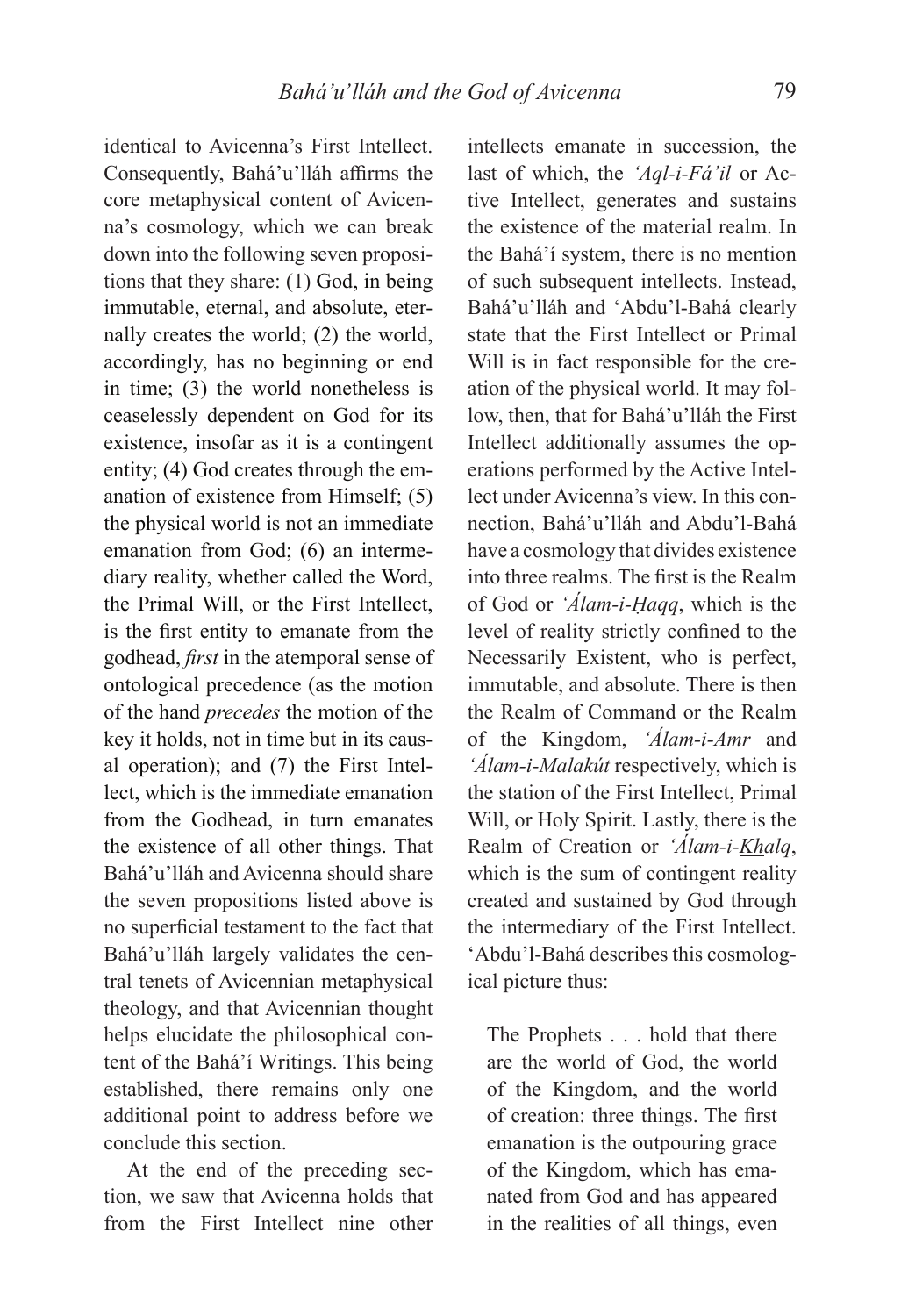as the rays emanating from the sun are reflected in all things. (*Some Answered Questions* 341; *Mufávaḍát* 205–6)

For Avicenna, what the Bahá'í Writings call the Realm of the Kingdom would comprise at least ten intellects along with the celestial spheres with which they are associated, while the Earth, which is the realm beneath the last, lunar sphere, is the physical world. Since Bahá'u'lláh rejects any geocentric astronomy, He naturally does not affirm the idea that there are multiple intellects emanating in succession as associated with the heavenly spheres. I suggest, therefore, that the Realm of the Kingdom, *'Álam-i-Malakút* or *'Álam-i-Amr*, in the Bahá'í system, may well be reduced to one universal reality, as 'Abdu'l-Bahá calls it, the First Intellect and Primal Will. In sum, for Bahá'u'lláh the First Intellect fulfills the direct creative activity that the Active Intellect performs in Avicenna's cosmology. Aside from this minor point of difference, however, the metaphysical or theological content of Bahá'u'lláh's and Avicenna's cosmologies are markedly similar, as is evident in the seven shared propositions listed above.

This commonality is even more apparent when we consider Avicenna's account of prophethood. For Avicenna, the Active Intellect not only manifests the forms or essences of things in the material world, but it also actualizes universal concepts in human intellects. Though it is beyond the scope of this

article to explain the concomitant aspects of Avicenna's theory of psychology and abstraction, it is sufficient to note that, for Avicenna, a prophet is one who is naturally disposed, by the particular constitution and character of his soul, to receive more fully than other people the intellectual illumination of the Active Intellect, and who is thus able to understand the nature of things in a flash of inspired intuition, and not merely through unaided sense perception and induction (McGinnis 147–48).

Similarly, in the Bahá'í system, a prophet or Manifestation of God is one whose human soul is uniquely associated with the First Intellect, Primal Will, or Holy Spirit so as to "manifest" the attributes of Divinity, including inherent knowledge of the natures and realities of things, in the earthly realm. Although Avicenna's objective is to provide a rational explanation of Islamic prophethood consonant with his metaphysics and theology, his approach has resonances with the Bahá'í concept of the Manifestation of God, insofar as he stresses the natural superiority of the prophet to other human beings, and his resulting special association with the Active Intellect; this replaces a more conventional idea of popular faith, contrary to Bahá'í thought, that the prophet is no different than other men, aside from a rather arbitrary imposition of God's directives into his consciousness. This is yet another evidence, therefore, that for Bahá'u'lláh the First Intellect in fact encompasses the range of activity Avicenna divided among the First Intellect or Emanation,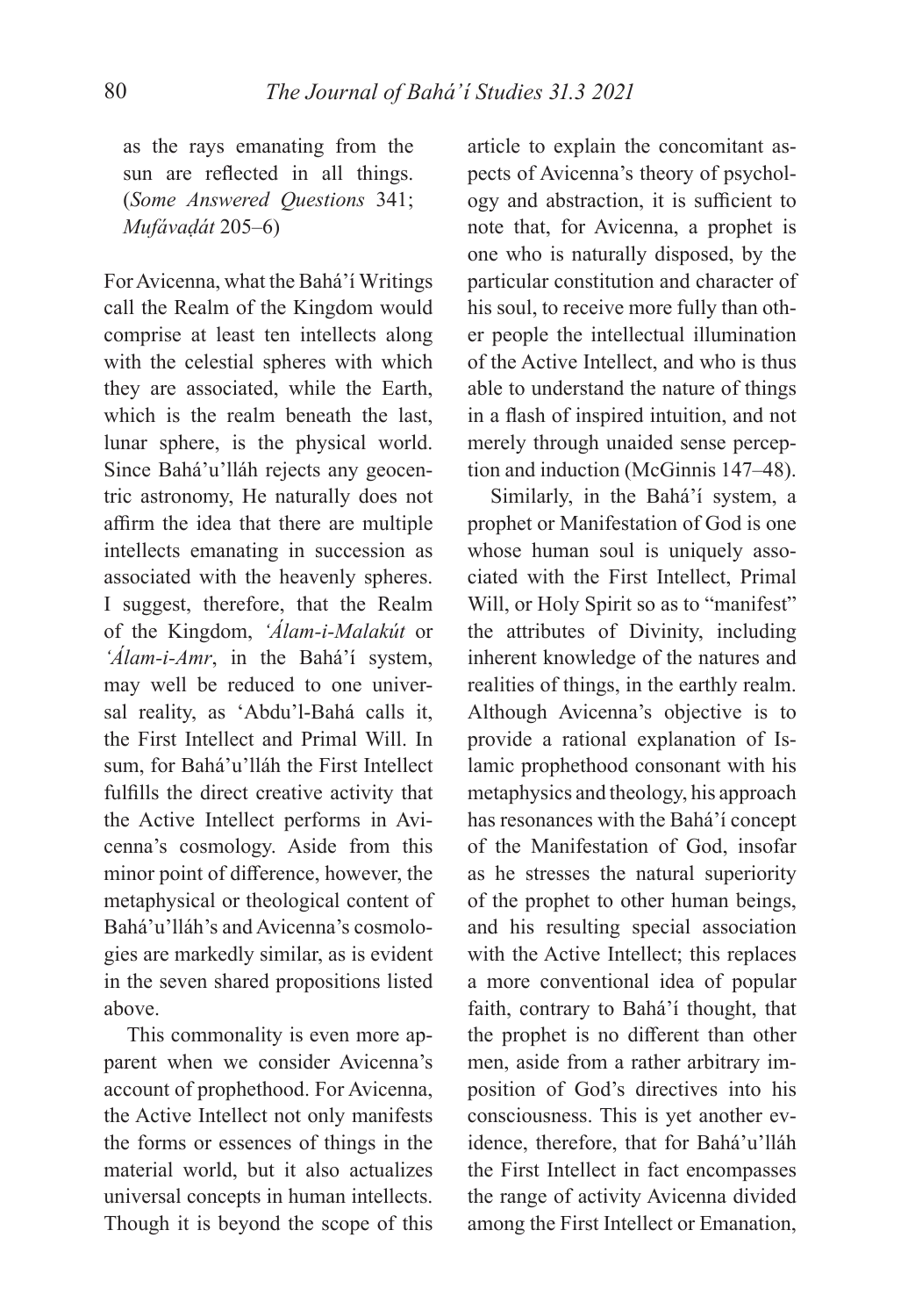subsequent intellects, and the Active Intellect. It remains for later scholarship to correlate as well as differentiate further the more abstruse and minute correlations of Bahá'u'lláh's teachings and Avicenna's philosophy.

## CONCLUSION

In the foregoing sections, we have seen how the theology of Bahá'u'lláh validates core features of the metaphysical philosophy of Avicenna—that God exists as the one ultimate and unconditioned reality, necessarily existent, simple, single, immutable, eternal, perfect, and wholly good; omniscient in intellect and free in will; unlimited in His being and thus truly infinite and transcendent, as contrasted with the constrained nature of contingently existent beings. Bahá'u'lláh affirms, moreover, as Avicenna argues, that these attributes are each indistinguishable in reality from the indivisible essence of God, which is necessary existence, insofar as to be necessarily existent just is to be simple, indivisible, immutable, perfect, wholly good, and infinite. We have seen, furthermore, that Bahá'u'lláh confirms Avicenna's view that the world is eternal, though ceaselessly dependent on God, from whom the existence of all things emanates through the intermediary of the First Intellect or Primal Will. The metaphysical harmony between Bahá'u'lláh and Avicenna is consequently not restricted to certain superficial or incidental features of their thought. The agreement between them is in fact fundamental

and wide-ranging, and indicates a shared interpretation of reality as a whole in its basic features.

The sole purpose of this article has been to highlight this harmony, insofar as it enriches the academic study of what Bahá'u'lláh means by *God*, but also because an understanding of Avicenna's work and intellectual contribution provides a framework by which one might better comprehend the metaphysical significance of many of Bahá'u'lláh's theological statements, such as His affirmation that God is necessary or simple, that His creatures are contingent beings, or that His creation has neither beginning nor end. However, as expressed in the introduction and I stress this unequivocally—the objective has decidedly not been either to state or to imply that Bahá'u'lláh's positions are, in any way, merely *derivative* from Avicenna, or at all reducible to his influence as the preeminent philosopher in the Islamic tradition. Likewise, I have not intended to imply that Bahá'u'lláh's theological teachings are, by any means, restricted to those themes in Avicenna's philosophy which He affirms and validates, however much one may esteem the importance of such metaphysical principles as necessary and contingent existence, concurrent causation, or emanation.

 Nonetheless, I have endeavored to show—through citation and analysis of a diverse selection of Bahá'u'lláh's and 'Abdu'l-Bahá's works—that affirmations of Avicenna's theological ideas in the Bahá'í Writings are not due merely to an incidental convergence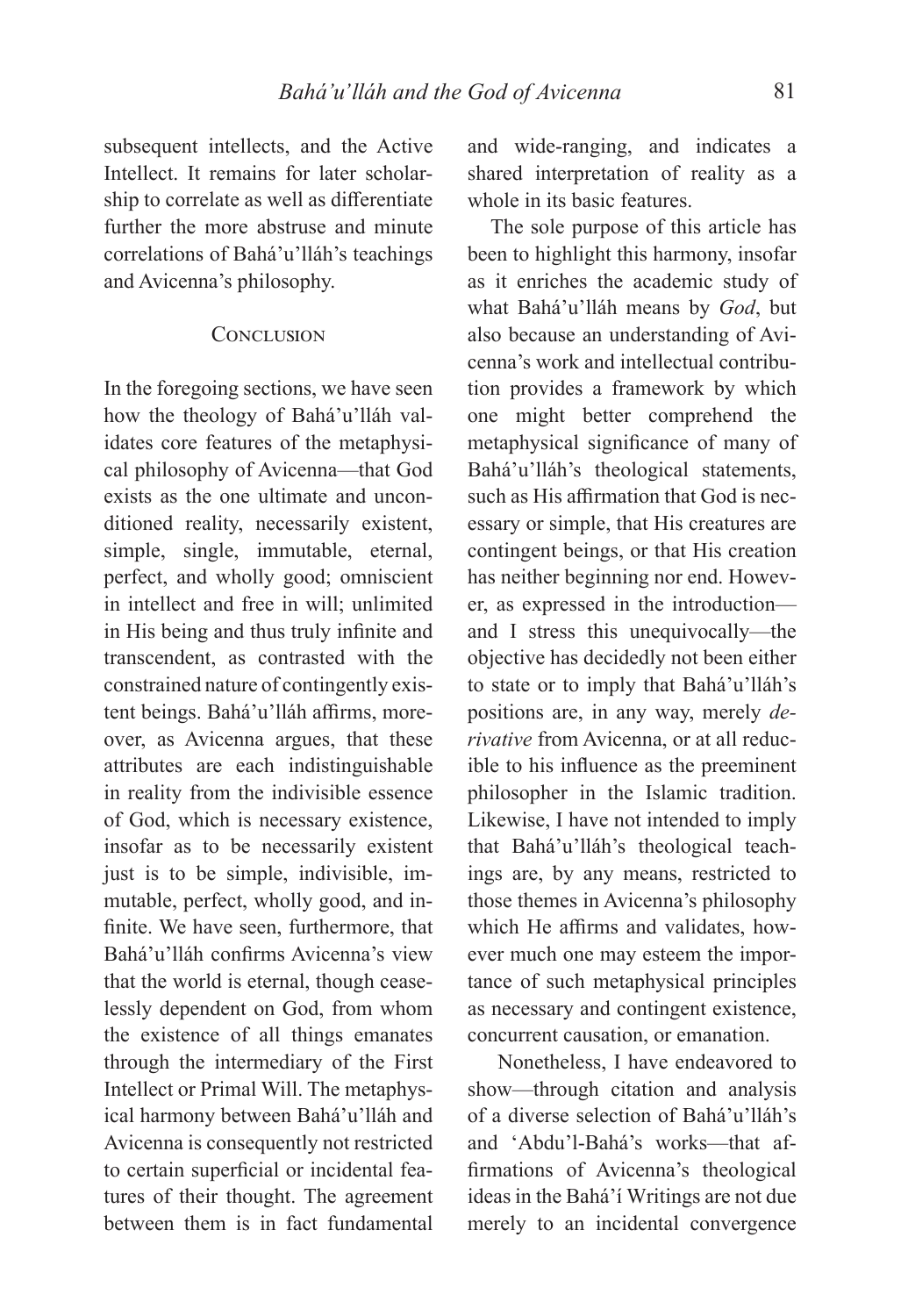of terminology, to the degree that Bahá'u'lláh lived in the Islamic world and inherited a certain intellectual and literary culture, but to demonstrate that Bahá'u'lláh's clearly stated views on God constitute a vindication of the metaphysical principles underlying Avicenna's argument for God's existence, and His nature, attributes, and creative act, in actual content and concept. Indeed, the Bahá'í Writings' affirmation of the content of Avicennian philosophical theology is incredibly rich in implication; it indicates that they validate the principles of rationality that underlie Avicenna's arguments, and that the content of Bahá'í metaphysics can be further understood through the study of the Islamic philosophical tradition, to discern areas of affirmation, as in the case of Avicenna, or difference, in the case of other Islamic thinkers.

Since there are a number of possible objections that could be brought to bear on the general argument of this article, I will try succinctly to address them, with broad historical strokes, and also to resolve possible misunderstandings as to what the arguments of this article actually entail regarding Avicenna's relation to the Bahá'í Faith. One could wonder, for example, if it is warranted to associate the relevant metaphysical principles that Bahá'u'lláh affirms with Avicenna especially, instead of seeing this affirmation as one pertaining to ideas that, by Bahá'u'lláh's time, had become mainstream in Islam itself due to the prevalence of Avicenna's thought over a millennium.

Consequently, why should the Bahá'í scholar study Avicenna himself, and take Bahá'u'lláh's theology as particularly vindicative of *his* theological philosophy? Even if this objection were largely correct—though I think it slightly misses the mark—it would still be fruitful to consider these theological arguments and doctrines at the source, so to speak, and to consider the rational basis, as explicated by Avicenna, of those philosophical-theological doctrines that Bahá'u'lláh and 'Abdu'l-Bahá so consistently affirm, in order to demonstrate, and to have a firmer understanding of, their coherence, rigorous logic, and conceptual depth. Indeed, if Avicenna's ideas were so powerful as to have become mainstream, the need to understand Avicenna himself would be commensurately intensified.

However, the real situation is much more complex. After Avicenna, philosophy or *falsafih* did indeed become especially associated with his ideas in the Islamic world, and more generally with the Aristotelian and Neoplatonic tradition Avicenna himself inherited, refined, and profoundly shaped. Nonetheless, subsequent thinkers not only adopted and developed his ideas, but also challenged and argued against them. In the succeeding generation, for example, the widely influential Persian thinker Ghazálí composed a famous polemic against twenty propositions implied by or related to Avicenna's thought, *The Incoherence of the Philosophers (Taháfutu'l-Falásifih)*, and he especially took issue with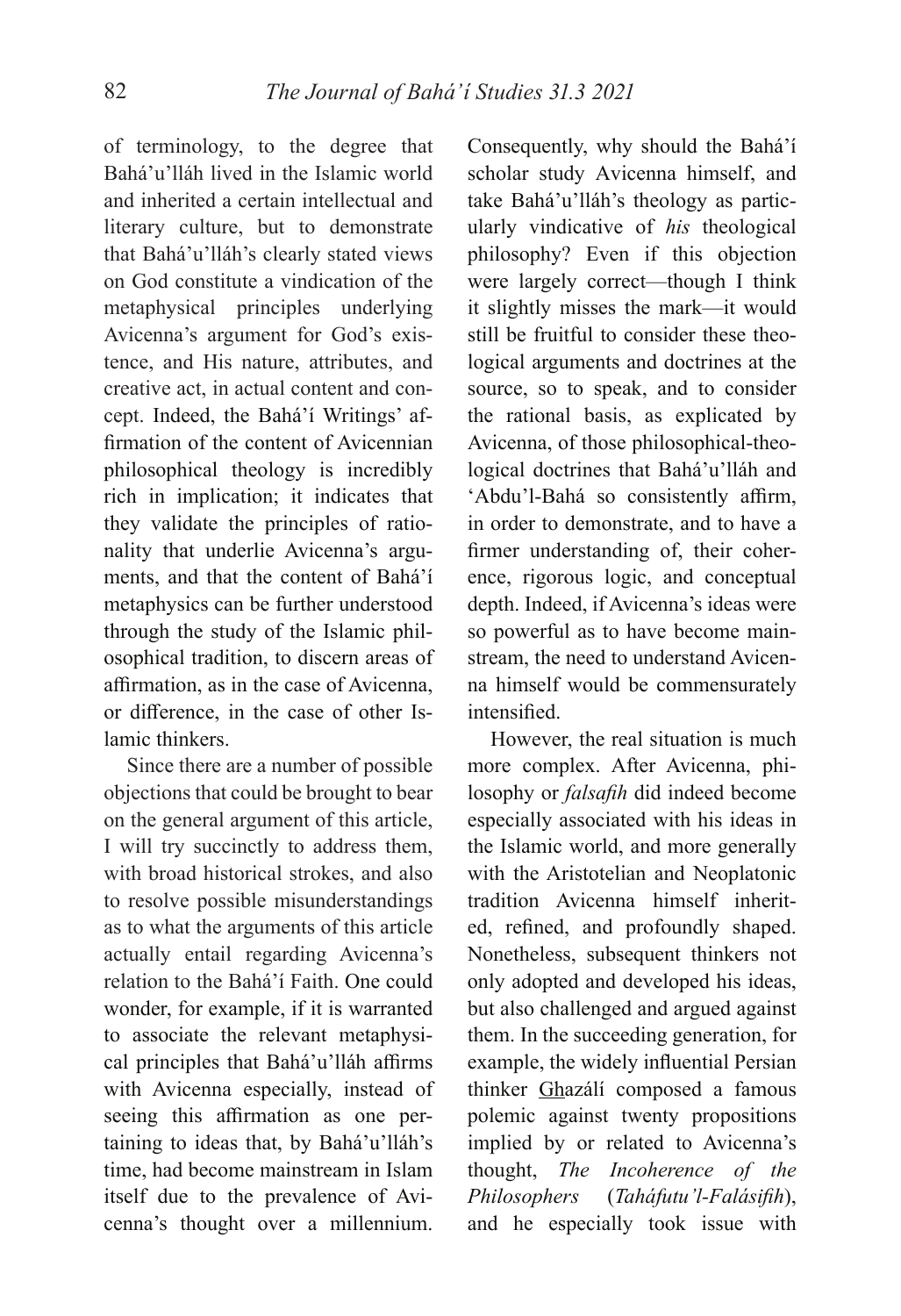Avicenna's ostensibly heretical notions such as the eternity of the world; his characterization of the nature of God's knowledge; and his doubt, suggested in several places, as to the bodily resurrection, insofar as he defends a purely spiritual view of the afterlife in his metaphysical works—in agreement with the Bahá'í perspective.<sup>26</sup> Ghazálí, in addition, argued for occasionalism—which holds that there are no necessary causal relations in nature, but only direct actions of God's arbitrary will—against the Avicennian notion that natural entities have causative powers and necessary relations in their own right, even though they ceaselessly depend on God for their existence. It is the Avicennian notion, however, that the Bahá'í Writings affirm, as evidenced by the passages on causation considered throughout this paper, and the following statement from 'Abdu'l-Bahá: "By nature is meant those inherent properties and necessary relations derived from the realities of things" (*Tablet* 13).

Furthermore, the generally fideistic school of Ash'arite theology, from which Ghazálí more or less operated, became far more mainstream in Sunni Islam, the dominant branch of the faith, than Avicenna's rationalist philosophy. And indeed, Ash'arite-influenced

theologians were generally opposed to some of those relevant metaphysical ideas Avicenna and the Bahá'í Writings affirm, such as the distinction between essence and existence, the presence of necessary causal connections in the world, and a robust affirmation of divine simplicity.27 Moreover, philosophy itself, in succeeding centuries, was often looked at askance in the Islamic world, or even thought heretical, while jurisprudence became the chief expression of religion among Islamic scholars. Indeed, although philosophy—whether of Avicenna's essentially Aristotelian approach, broadly Platonist "Illuminationist" thought (*Ishráqí*), or a synthesis of the two was indeed practiced in the Shia milieu of Early Modern Iran by the School of Isfahan, its practitioners were often persecuted or condemned by the 'ulamá, even while the philosophical tradition itself, so beautifully embodied by Avicenna, was "by and large abandoned in the rest of the Islamic world," as expressed by the historian Abbas Amanat (114). Accordingly, it is not reasonable to diminish the degree to which Bahá'u'lláh and 'Abdu'l-Bahá actually vindicate and validate the arguments and conclusions,

<sup>26</sup> Fazlur Rahman expresses this more starkly, when he writes that "in general" Avicenna "taught that the resurrection of the body was an imaginative myth with which the minds of the Prophets were inspired in order to influence the moral character of the unthinking masses" (119).

<sup>27</sup> As Marmura notes: "For the Ash'arites, the divine attributes . . . are co-eternal with the divine essence . . . but are not identical with it. They are attributes 'additional' (*zā'ida*) to the divine essence. This point is quite basic, particularly for understanding al-Ghazálí's rejection and condemnation of the philosophical doctrine of an eternal world" (141).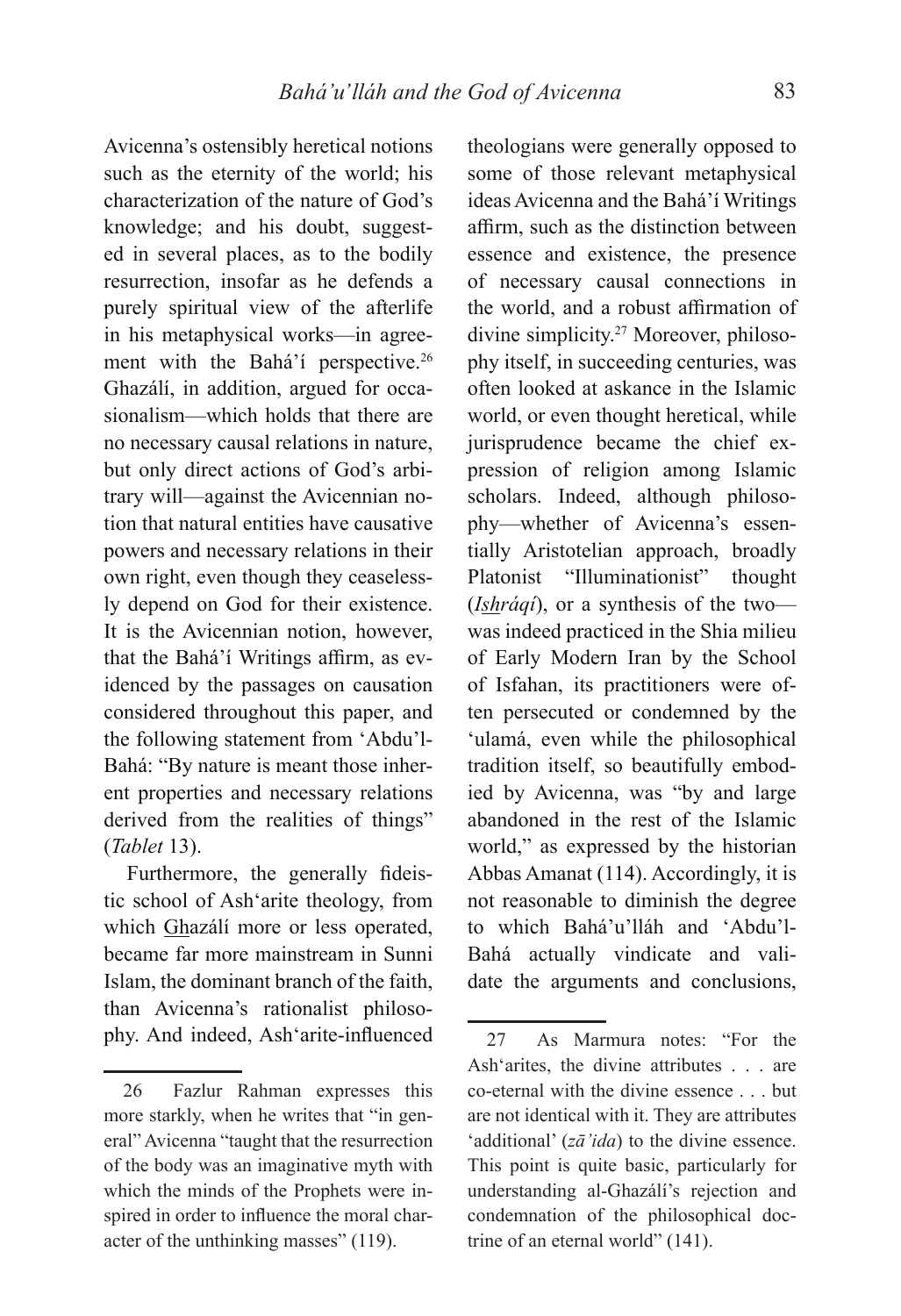characteristic of Avicenna himself and not Islamic theologians considered generally, regarding causation, contingent and necessary existence, the distinction between essence and existence, and God's nature, attributes, and creative act.

Another objection, however, may contend that this article has exaggerated the Avicennian character of the principles discussed, insofar as certain Islamic philosophers and thinkers after Avicenna—such as Ibn 'Arabí, Mullá Ṣadrá, Mír Dámád, Sabzivárí, and even Shaykh Aḥmad Aḥsá'í—have variously and to differing degrees discussed some of the ideas treated in this paper. It should be kept in mind, however, that this article does not make any exclusive claim in demonstrating Bahá'u'lláh's affirmation of Avicenna's ideas, as though Avicenna is the only philosopher who has arguments validated in the Bahá'í Faith, nor does it suggest that the whole of Avicenna's philosophy, beyond the matters explicitly treated here, has the *imprimatur* of Bahá'u'lláh. Indeed, Ian Kluge has done impressive work demonstrating the Aristotelian and Neoplatonic principles affirmed by Bahá'u'lláh, and this article is fully complementary to and supportive of such scholarship, insofar as Avicenna himself inherited and further refined those traditions, and works within classical theism more broadly, as shall be discussed below.

Nonetheless, when *later* philosophers in Islam argue for or develop ideas first articulated in their mature

forms by Avicenna, such as the distinction between essence and existence and contingent and necessary being, they are doing so as influenced directly or indirectly by him, and arguably none of them enjoys the degree of eminence, influence, historical relevance, and synthetic genius Avicenna is generally recognized as possessing, with the possible exception, *outside* Islam, of Thomas Aquinas among medieval philosophers. Therefore, not to recognize the Avicennian character of the principles here discussed is no more reasonable than to deny that the doctrine of the four causes, $28$  for example, is Aristotelian, despite the fact that countless subsequent philosophers, including Avicenna, have adopted, defended, and clarified the concept.

Moreover, certain other philosophers in Islam, such as Suhravardí, are notable for starkly rejecting the Aristotelian heart of Avicenna's thought, even while the Bahá'í Faith, as convincingly argued by Ian Kluge in "The Aristotelian Substratum of the Bahá'í Writings," reaffirms the basic metaphysics of Aristotle's thought, especially, I would add, as developed by Avicenna. In addition, in certain respects it is the particularly Avicennian stance that the Bahá'í Writings affirm, in contrast to those of later thinkers: the Avicennian distinction between essence and existence, for example, came to be undermined either by an emphasis solely on essence (as

<sup>28</sup> Discussed in the section "Simplicity."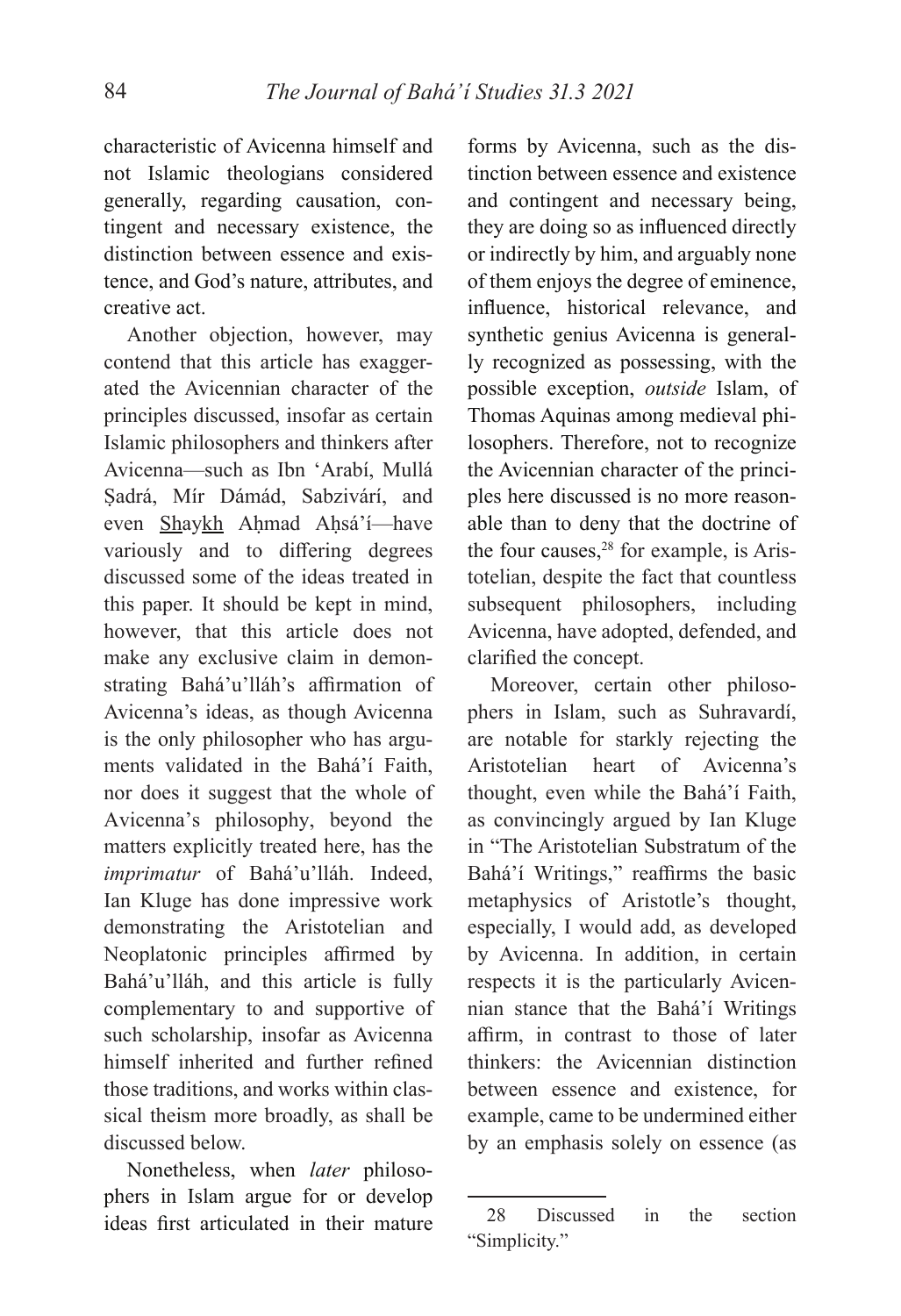in Suhravardí's radical essentialism) or on existence (as in Mullá Ṣadrá's Heraclitan existentialism).29 Likewise, some subsequent thinkers, influenced by Sufi mysticism, tended toward certain monistic or pantheistic ideas, at variance with Bahá'u'lláh's teaching, in contrast to Avicenna's chaste insistence on God's transcendence. Consequently, Avicenna is well-deserving of explicit attention in Bahá'í studies, and it is with this aim that this article has focused exclusively on Avicenna, and only alluded to or briefly mentioned other philosophers. Again, it should be stated that the purport of this article is *not* that Bahá'u'lláh's theology is reducible to Avicenna's thought as an historical antecedent. It has argued solely that Bahá'u'lláh's theology is *affirmative* of, not *derivative* from, those Avicennian ideas we have discussed.

I will note in closing, however, that the theological agreement between Bahá'u'lláh and Avicenna is no historical coincidence. Though Avicenna's thought has a particular affinity with the Bahá'í Faith, he is admittedly one in a long line of thinkers who support what is called *classical theism*, a view of God which recognizes Him as the one metaphysically ultimate and absolute reality, who completely

transcends all things in His essence and yet imparts to them their very existence ceaselessly, and is thus "closer to a man than his life vein," as it is said in the Qur'án (50:16). Since the Bahá'í Faith evidently contributes to this tradition of classical theism, one could find points of substantive commonality between Bahá'u'lláh and philosophers such as Aristotle, Plotinus, and Augustine—before Avicenna—and Maimonides, Averroës, and Aquinas, after him. Nonetheless, in the sheer abundance of Avicennian propositions that Bahá'u'lláh validates, the affinities between Avicennian philosophy and the Bahá'í Faith should prove to be a rich field for future work and of special interest to Bahá'í scholars. In this connection, Avicenna may be taken to be one remarkably impressive and influential member of a broad, multifaith philosophical-theological tradition whose relation to the Bahá'í Faith should be a matter of intensive study and consideration.

Despite the above points, however, one may still wonder whether recognizing the Avicennian themes in Bahá'u'lláh's metaphysics is anything more than a mere academic exercise. On the contrary, Avicenna's philosophy invests one with a powerful tool in understanding the conceptual, philosophical, metaphysical, and logical content and implications of Bahá'u'lláh's writings themselves. The Bahá'í Writings' affirmation of the distinction between essence and existence; of the two modalities of necessary and contingent being; of the necessary existence of

<sup>29</sup> As discussed by Wisnovsky (111). 'Abdu'l-Bahá's position is decidedly Avicennian when He confirms that for contingent beings existence "is only one accident (*'araḍ*) among others that enter upon the realities of created things" (*Some Answered Questions* 337–38*; Mufávaḍát*  203).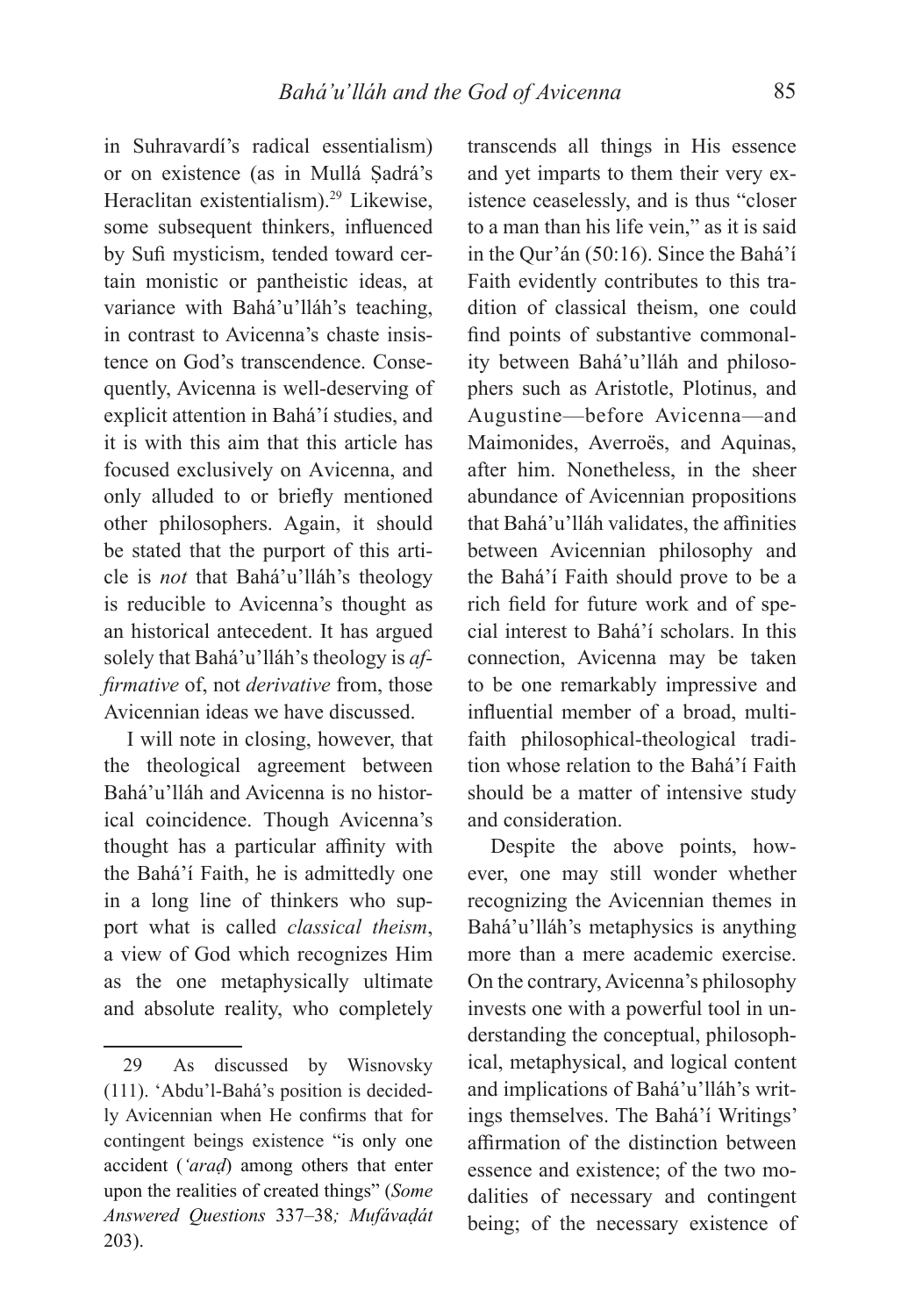God; of a robust account of divine simplicity holding that God's attributes are identical to His essence; of the eternality of God's creation; and of the role of the intermediary principle of the First Intellect or Primal Will—such central affirmations are rendered intelligible, and their rational basis elucidated, through an appreciation of Avicennian metaphysics.

Avicenna can serve a vital role in Bahá'í studies for yet other reasons, however. First, Avicennian philosophy, with its insistence on rational demonstration in addition to its conformity to Bahá'u'lláh's teachings, could well prove to be an invaluable resource for Bahá'í scholars as they undertake the enterprise of articulating Bahá'í teachings, defending them, and clarifying their rational structure, just as 'Abdu'l-Bahá encouraged when He stated that in this day rational arguments (*dalá'il-i-'aqlíyyih*) are requisite for the people of the world (*Some Answered Questions* 8; *Mufávaḍát* 5). Avicenna's argument for God's existence, for example, is in full harmony with Bahá'í teaching, clarifies the content of Bahá'u'lláh's own theological statements, and illuminates the reasoning in support of God's existence found in the Bahá'í Writings. Second, one who has a foundation in classical, and indeed Avicennian, philosophy will more easily realize that Bahá'u'lláh's writings form a coherent and fully consistent metaphysical system. Matters such as God's existence, necessity, simplicity, and complete transcendence, as well as the contingent nature of the world, are revealed to be non-negotiable tenets of Bahá'u'lláh's system, nowhere contradicted in His writings though expressed in various ways depending on the character of His particular audience.

In this connection, it should be acknowledged that there has been a contrasting view, in the literature of Bahá'í scholarship, that Bahá'u'lláh "does not assert the truth of any particular metaphysical position," and even "denies that metaphysics itself is the core of religion" (Momen 38). It is naturally outside the scope of this article, in the space of a conclusion, to address this perspective fully, as it is expressed in the essay "The God of Bahá'u'lláh," which differs from this paper's account of the existence, consistency, and robust nature of definite metaphysical principles in Bahá'u'lláh's writings. It should first be noted that the thesis of "epistemological relativism," which "The God of Bahá'u'lláh" argues is operative in Bahá'u'lláh's writings, springs from a laudable goal of explaining how Bahá'u'lláh reconciles different faith traditions with contrasting metaphysical claims. Accordingly, it is suggested there that Bahá'u'lláh accomplishes this by generally teaching that "religious metaphysical truth is an individual truth which each person sees from his or her own viewpoint" (38).

Though there is indeed a kind of "perspectivism" implicit in the notion of progressive revelation—and though Bahá'u'lláh clearly notes, in a number of places, that differing perspectives qualify the truth values of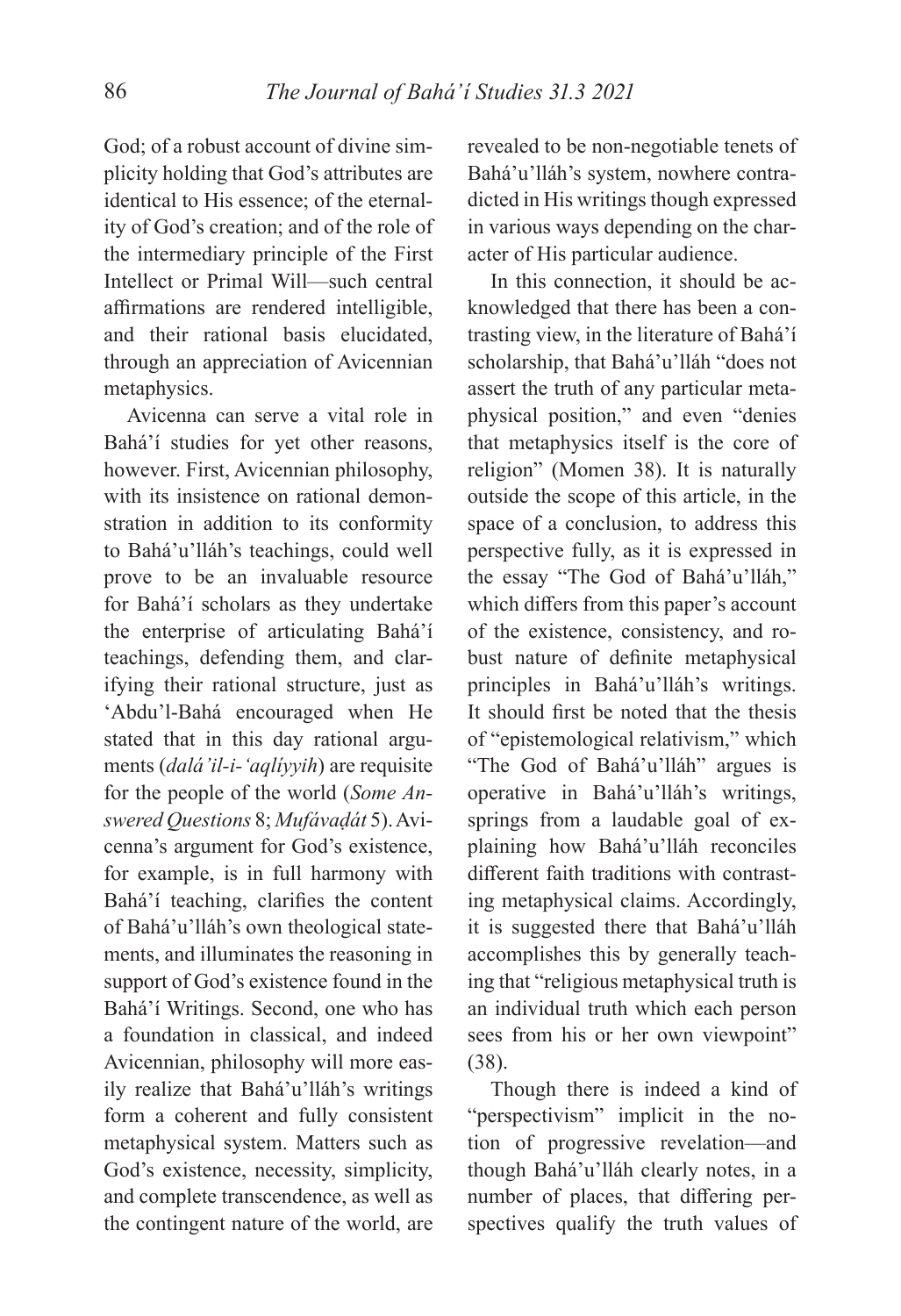certain statements—it nonetheless seems to me that epistemological relativism is not plausible, in any strong formulation, *vis-à-vis* Bahá'u'lláh's teachings. This is because definite and intrinsically metaphysical and ontological claims, open to human knowledge—such as the existence of God, His transcendent reality, the station of Bahá'u'lláh as the Manifestation of God, the immortality of the human soul, the reality of objective moral obligation, and many others—are essential, even foundational, to the Bahá'í Faith, and consistently stated as true without qualification. In addition, it likewise seems to me that the thesis of epistemological relativism is supported by underemphasizing the remarkable conceptual consistency, over a lifelong ministry, of Bahá'u'lláh's writings, and by overemphasizing apparent disparities in them, which can be rather easily resolved, or even disappear, with reference to the evident metaphysical content of His explicit statements on the nature of God.

As a case in point, we may consider Momen's suggestion that some of Bahá'u'lláh's statements, such as "absolute existence is strictly confined to God" (*Gleanings* 157; *Majmú*ʻ*iy-i-Alváḥ-i-Mubárakih* 165) are monistic or pantheistic, and substantively differ from other statements from Bahá'u'lláh that support what the article calls the "theistic view of God," which holds that God completely transcends the world. This statement from Bahá'u'lláh, which we discussed in the section "The Necessarily Existent

in the Bahá'í Writings," does not entail any monism or pantheism when read in context. Bahá'u'lláh simply affirms in that passage that God alone exists necessarily, while other things exist contingently and conditionally, by asserting that essential or absolute existence is not preceded by a cause, and that such existence is limited to God (*Majmú*ʻ*iy-i-Alváḥ-i-Mubárakih*  165). This statement from Bahá'u'lláh, therefore, actually confirms the transcendence and ontological distinction of God from a creation that exists contingently, and it is not at all a monist position differing from Bahá'u'lláh's other statements.

Consequently, and more generally, what is presented as two contrasting positions in Bahá'u'lláh's writings, "theism" and "monism," are in fact one consistent position, variously described and elaborated: God, even as Avicenna logically deduced and Bahá'u'lláh repeatedly affirms, is the Necessarily Existent and thus exists without a cause or on any condition, whereas all other things are contingently existent and thus depend on God ceaselessly as their ultimate cause. Shoghi Effendi expresses this metaphysical doctrine of Bahá'u'lláh—God's absolute transcendence and ontological distinction succinctly when he writes:

So crude and fantastic a theory of Divine incarnation is as removed from, and incompatible with, the essentials of Bahá'í belief as are the no less inadmissible pantheistic and anthropomorphic conceptions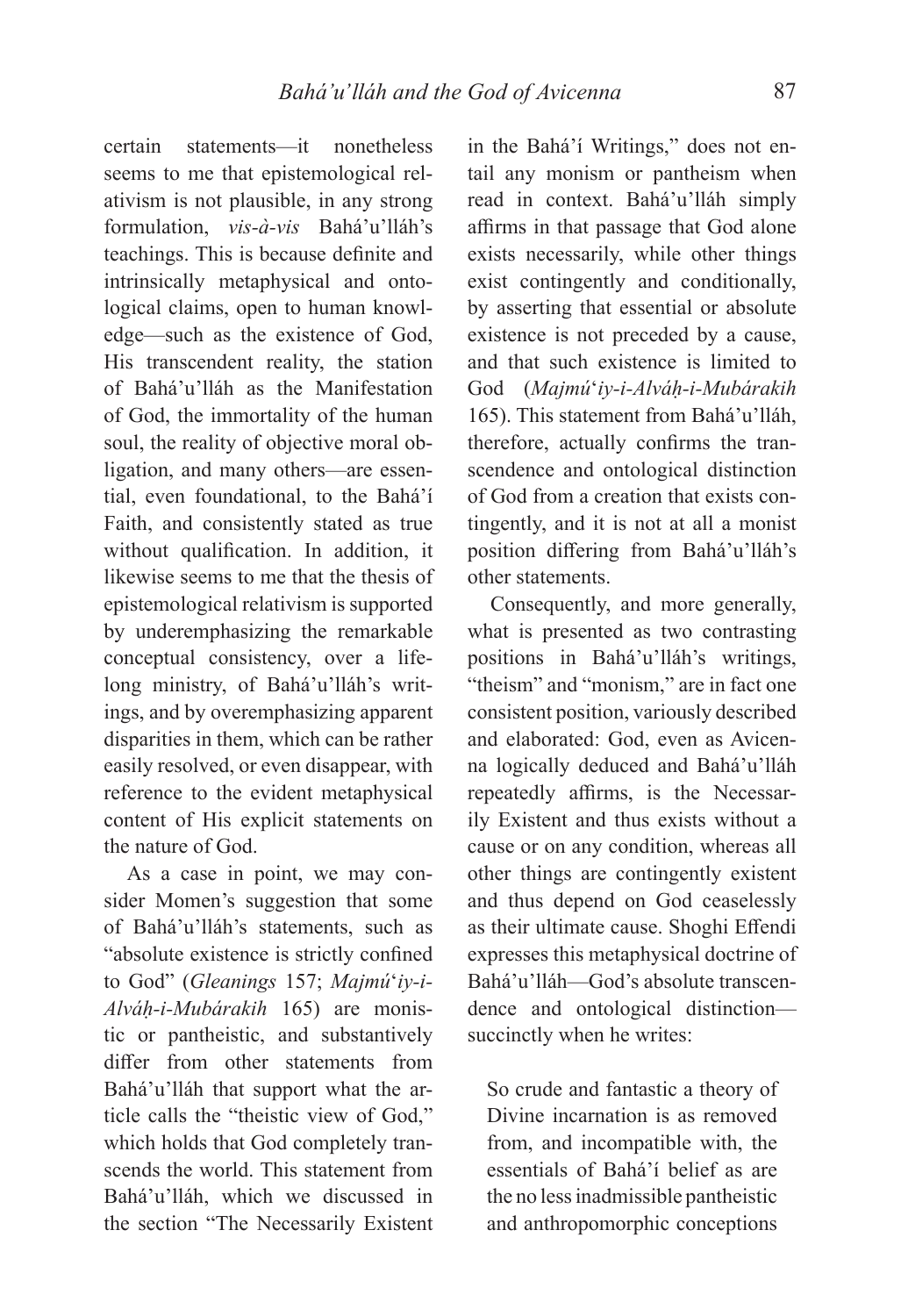of God—both of which the utterances of Bahá'u'lláh emphatically repudiate and the fallacy of which they expose.  $(112-13)$ 

Much more, of course, might be said to do justice to the arguments in "The God of Bahá'u'lláh." In closing, however, it should only be noted that, to the degree that there are explicit and implicit metaphysical principles in the writings of Bahá'u'lláh and of 'Abdu'l-Bahá, we may regard Avicenna as an important ally in approaching the Bahá'í corpus as scholars determined to discover and understand the precise nature of Their teachings on the nature of reality.

It remains for future studies to illumine further what positions of past philosophers are affirmed by Bahá'u'lláh, and how the philosophical tradition of classical theism can be used to explicate, articulate, defend, and clarify the metaphysics and theology of Bahá'u'lláh. We may, nevertheless, remain confident in the explicit content of Bahá'u'lláh's unequivocal testimony to the existence, transcendence, singleness, and unity of the self-subsistent and infinite God, on Whom all things ceaselessly depend, from Whom they derive their being:

Regard thou the one true God as One Who is apart from, and immeasurably exalted above, all created things. The whole universe reflecteth His glory, while He is Himself independent of, and transcendeth His creatures. This is the true meaning of Divine unity. He Who is the Eternal Truth is the one Power Who exerciseth undisputed sovereignty over the world of being, Whose image is reflected in the mirror of the entire creation. All existence is dependent upon Him, and from Him is derived the source of the sustenance of all things. This is what is meant by Divine unity; this is its fundamental principle. (*Gleanings* 166; *Iqtidárát* 158)

## **WORKS CITED**

- 'Abdu'l-Bahá. *Khiṭábát*. Bahá'í-Verlag, 1927. 2 vols.
- ———. *Min Mak*á*t*í*b* ʻ*Abd al-Bah*á'. Editora Bahá'í Brasil, 1982.
- ———. *Muntakhabátí az Makátíb-i-Ḥaḍrat-i-'Abdu'l-Bahá*, vol. 1. US Bahá'í Publishing Trust, 1979.
- ———. *An-Núr al-Abhá fí Mufávaḍát 'Abd al-Bahá*. Mir'át Publications, 1998.
- ———. *Selections from the Writings of 'Abdu'l-Bahá*. Bahá'í World Centre, 1982.
- ———. *Some Answered Questions*. Bahá'í World Centre, 2014.
	- ———. *Tablet to Auguste Forel*. George Ronald Publishers, 1978.
- Amanat, Abbas. *Iran: A Modern History*. Yale UP, 2017.
- Aristotle. *Metaphysics*.
- Avicenna. *An-Naját*. Dár *Áfáq* li an-Nashr wa at-Tawzí', 2020.
- ———. *The Metaphysics of* The Healing (*ash-Shifá: Iláhíyyát*). Ed-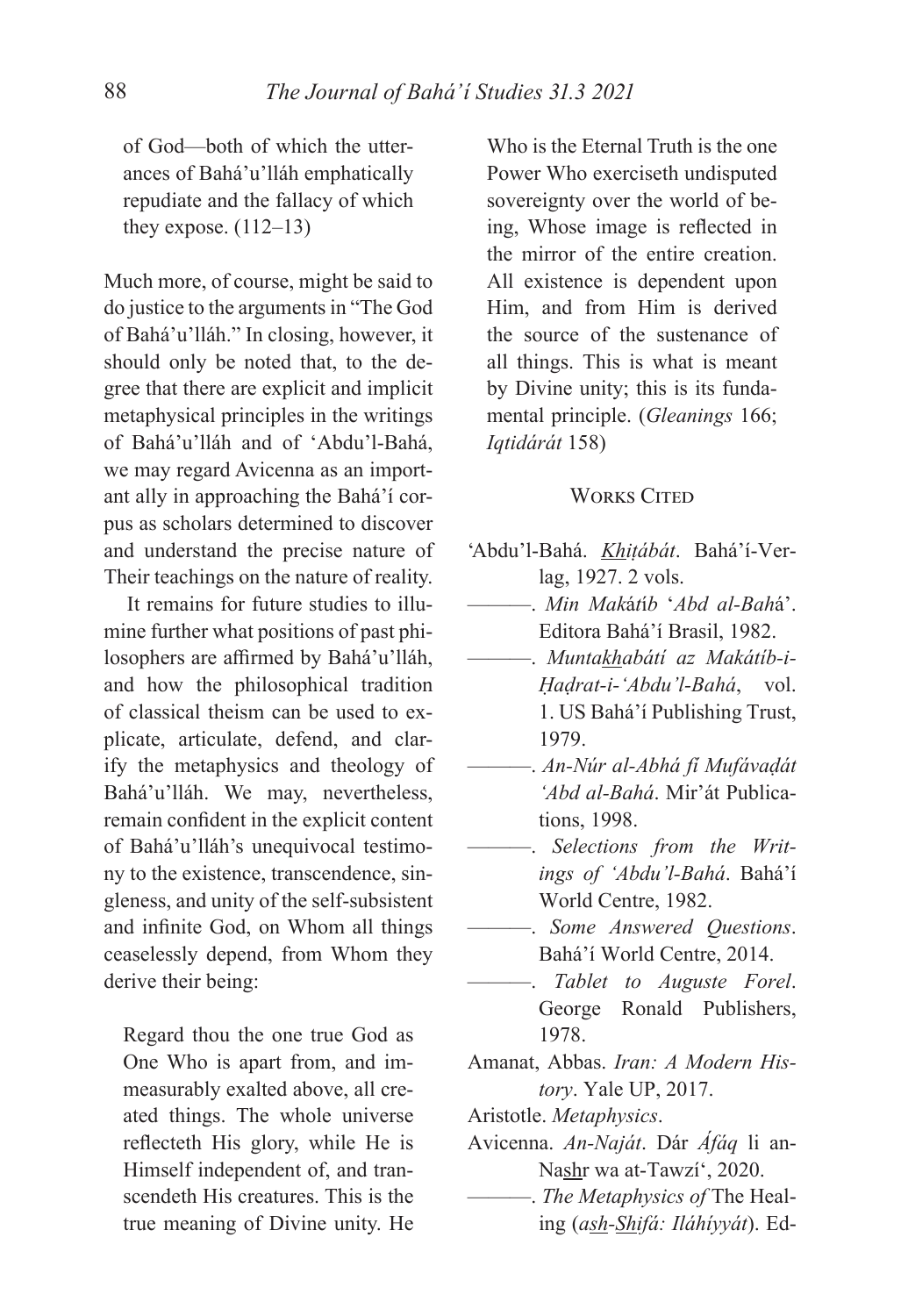ited and translated by Michael E. Marmura. Brigham Young UP, 2005. ———. *Dánishnámiy-i-'Alá'í*. Mawlá, 1394.

- Bahá'u'lláh*. Ad'*íyiy-i-Ḥaḍrat-i-Maḥbúb. Faraj Allah Zaki al-Kurdi, 1339/1920.
	- ———. *Epistle to the Son of the Wolf*. US Bahá'í Publishing Trust, 1988.
	- ———*. Gleanings from the Writings of Bahá'u'lláh*. US Bahá'í Publishing Trust, 1990.
- ———. *Iqtidárát*. Maṭba'at as-Sa'ádih, 1924.
- ———. *Ishráqát va Chand Lawḥ-i-Dígar*. Dutt Prashad Press, 1892.
- ———. *Kitáb-i-Aqdas*. Bahá'í World Centre, 1995.
- ———. *The Kitáb-i-Aqdas*. Bahá'í World Centre, 1992.
- ———. *Kitáb-i-Íqán*. Mu'assasiy-i-Millíy-i-Maṭbú'át-i-Bahá'íy-i-Álmán, 1998.
- ———. *The Kitáb-i-Íqán*. US Bahá'í Publishing Trust, 1989.
- ———. *Lawḥ-i-ibn-i-Dhi'b*. Bahá'í-Verlag, 1981.
- ———. *Má'idiy-i-Ásmání*, vol. 4*.* Mu'assasiy-i-Millíy-i-Maṭbú'át-i-Amrí, 1972.
- ———. *Má'idiy-i-Ásmání*, vol. 7*.* Mu'assasiy-i-Millíy-i-Matbú'át-i-Amrí, 1972.
- ———. *Majmú'iy-i-Alváḥ ba'd az Kitáb-i-Aqdas*.Lajniy-i-Nashr-i-Áthár-i-Amrí bih Lisán-i-Fársí va 'Arabí Langenhain, 1980.
- ———. *Majmú*ʻ*iy-i-Alváḥ-i-Mubárakih (Ch*áp-i-*Miṣr)*. US Bahá'í Publishing Trust, 1978.
- ———. *Munáját: Majmú'iy-i-Adhkár va Ad'íyyih min* Á*th*ár*-i-Ḥaḍrat-i-Bahá'u'lláh*. Dár an-Nashr al-Bahá'íyyih fí'l-Barázíl, 1997.
- ———. *Muntakhabátí az* Á*th*ár*-i-Ḥaḍrat-i-Bahá'u'lláh*. Bahá'í-Verlag, 2006.
- ———. *Prayers and Meditations*. US Bahá'í Publishing Trust, 1987.
- ———. *Tablets of Bahá'u'lláh Revealed After the Kitáb-i-Aqdas*. US Bahá'í Publishing Trust, 1988.
- Boethius. *The Consolation of Philosophy*. Translated by H.R. James. *Project*  Gutenberg www.gutenberg.org/files/14328/14328-h/14328-h.htm. Accessed 25 Feb. 2022.
- Brown, Keven. "'Abdu'l-Bahá's Response to Darwinism: Its Historical and Philosophical Context." *Studies in the Bábí and Bahá'í Religions* 12, Kalimat Press, 2001, 5–133.
	- ———. "'Abdu'l-Bahá's Response to the Doctrine of the Unity of Existence." *Journal of Bahá'í Studies*, vol. 11, no. 3-4, 2001, pp. 1–24.
	- ———. "Brief Discussion of the Primal Will in the Bahá'í Writings." *Bahá'í Studies Bulletin*, vol. 4, no. 2, 1990-1, pp. 22–27.
- Cole, Juan. "The Concept of Manifestation in the Bahá'í Writings." *Bah*á*'*í *Studies* 9, Association for Bahá'í Studies, 1982, 1–38.
- Craig, William Lane. "Does God Exist." *Reasonable Faith*. www.reasonablefaith. org/writings/popular-writings/existence-nature-of-god/does-god-exist1. Accessed 29 Jan. 2022.